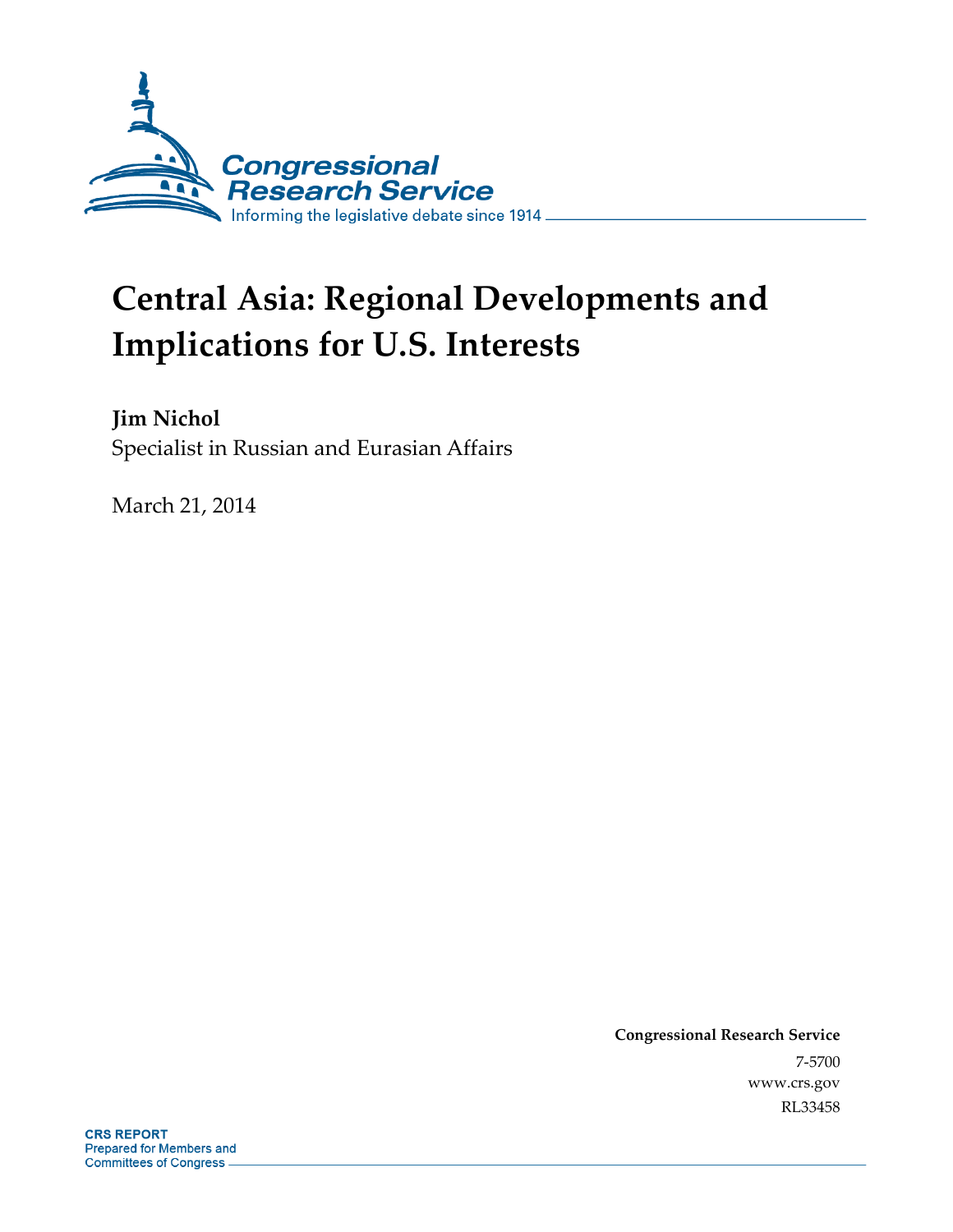## **Summary**

U.S. policy toward the Central Asian states has aimed at facilitating their cooperation with U.S. and NATO stabilization efforts in Afghanistan and their efforts to combat terrorism; proliferation; and trafficking in arms, drugs, and persons. Other U.S. objectives have included promoting free markets, democratization, human rights, energy development, and the forging of East-West and Central Asia-South Asia trade links. Successive Administrations have argued that such policies will help the states to become responsible members of the international community rather than to degenerate into xenophobic, extremist, and anti-Western regimes that contribute to wider regional conflict and instability. Soon after the terrorist attacks on the United States on September 11, 2001, all the Central Asian "front-line" states offered over-flight and other support for coalition anti-terrorism operations in Afghanistan. Kyrgyzstan, Tajikistan, and Uzbekistan hosted coalition troops and provided access to airbases. In 2003, Kazakhstan and Uzbekistan also endorsed coalition military action in Iraq. About two dozen Kazakhstani troops served in Iraq until late 2008. Uzbekistan rescinded U.S. basing rights to support operations in Afghanistan in 2005 after the United States criticized the reported killing of civilians in the town of Andijon. The Kyrgyz leadership has notified the United States that it will not extend the basing agreement. U.S. forces will exit the "Manas Transit Center" by mid-2014 and move operations to other locations. In recent years, most of the regional states also have participated in the Northern Distribution Network for the transport of U.S. and NATO supplies into and out of Afghanistan.

Policy makers have tailored U.S. policy in Central Asia to the varying characteristics of these states. U.S. interests in Kazakhstan have included securing and eliminating Soviet-era nuclear and biological weapons materials and facilities. U.S. energy firms have invested in oil and natural gas development in Kazakhstan and Turkmenistan, and successive administrations have backed diverse export routes to the West for these resources. U.S. policy toward Kyrgyzstan has long included support for its civil society. In Tajikistan, the United States focuses on developmental assistance to bolster the fragile economy and address high poverty rates. The United States and others have urged the regional states to cooperate in managing their water resources. U.S. relations with Uzbekistan—the most populous state in the heart of the region—were cool after 2005, but recently have improved. Congress has been at the forefront in advocating increased U.S. ties with Central Asia, and in providing backing for the region for the transit of U.S. and NATO equipment and supplies into and out of Afghanistan. Congress has pursued these goals through hearings and legislation on humanitarian, economic, and democratization assistance; security issues; and human rights.

During the  $113<sup>th</sup>$  Congress, the Members may review assistance for bolstering regional border and customs controls and other safeguards, in order to prevent the proliferation of weapons of mass destruction (WMD), combat trafficking in persons and drugs, and counter terrorism. Other possible interests include encouraging regional integration with South Asia and Europe and fostering energy and other resource security. Support for these goals also has been viewed as contributing to U.S. and NATO stabilization and reconstruction efforts in Afghanistan. For several years, Congress has placed conditions on assistance to Kazakhstan and Uzbekistan because of concerns about human rights abuses and lagging democratization (the Secretary of State may waive such conditions). Congress will continue to consider how to balance these varied U.S. interests in the region as U.S. and NATO military operations wind down in Afghanistan.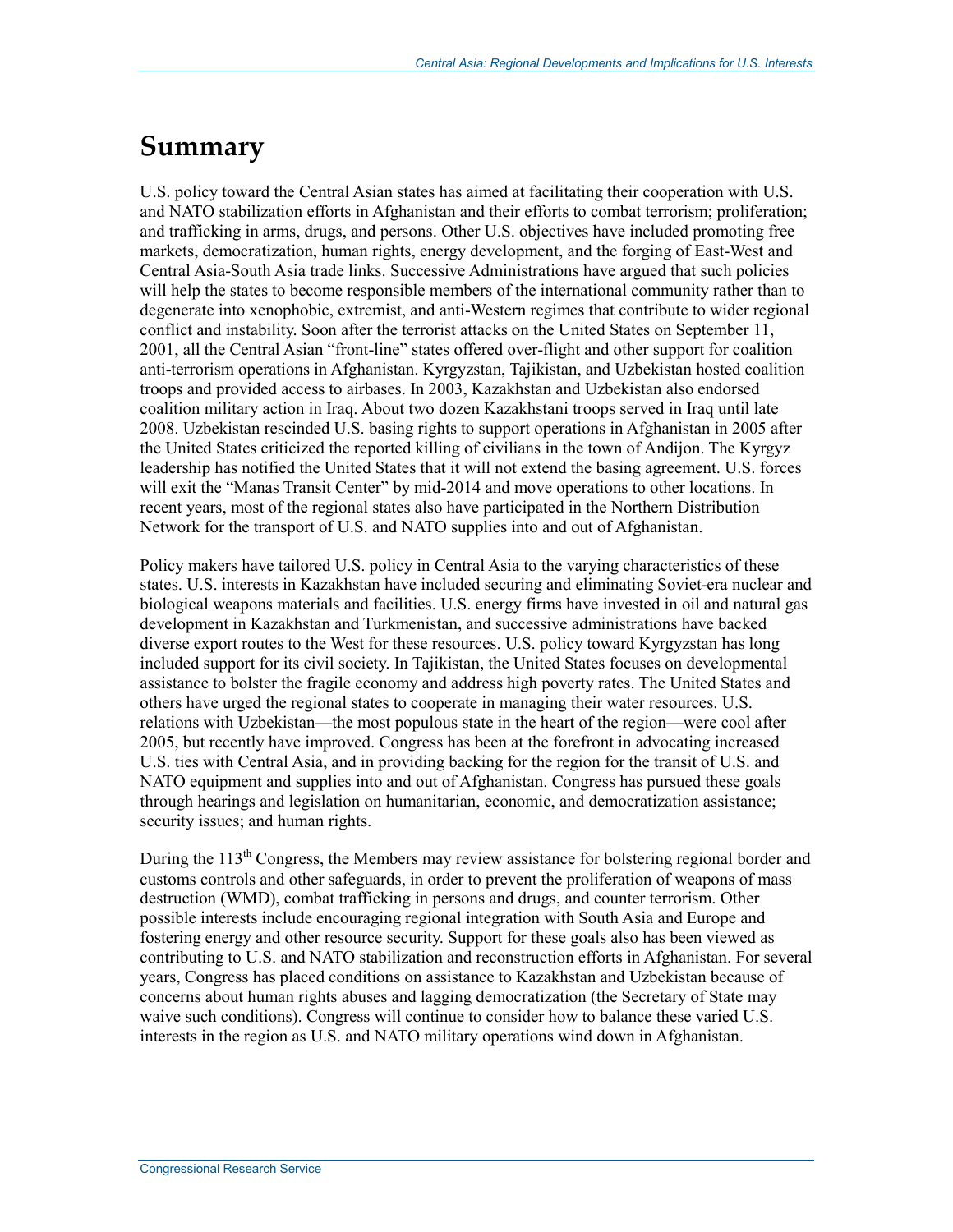## **Contents**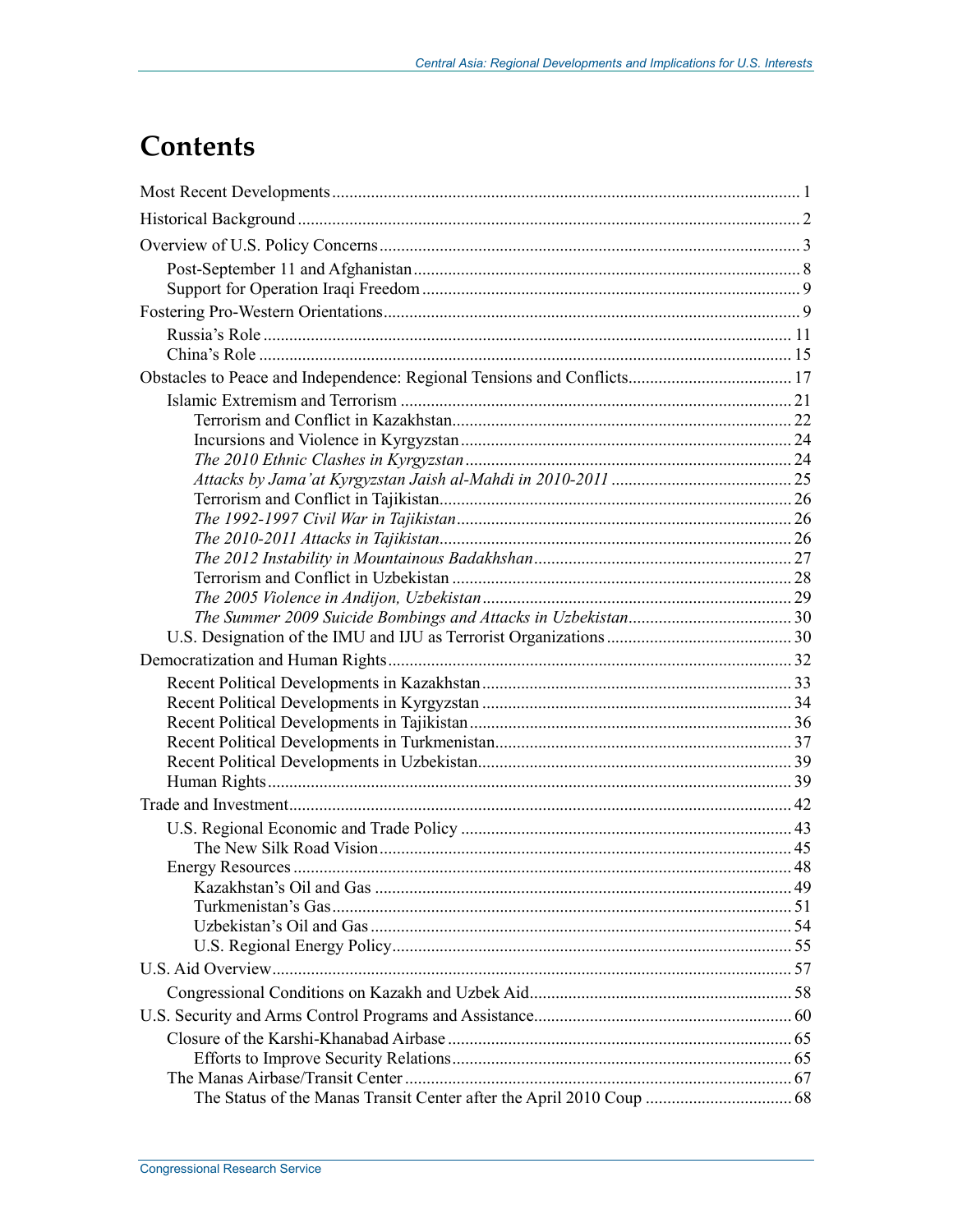## **Figures**

| Figure 1. Central Asia: Kazakhstan, Kyrgyzstan, Tajikistan, Turkmenistan, and |  |
|-------------------------------------------------------------------------------|--|
|                                                                               |  |

## **Tables**

| Table 4. U.S. Assistance to Central Asia, FY2002-FY2010 (and Totals, FY1992-FY2010)77 |  |
|---------------------------------------------------------------------------------------|--|

## **Contacts**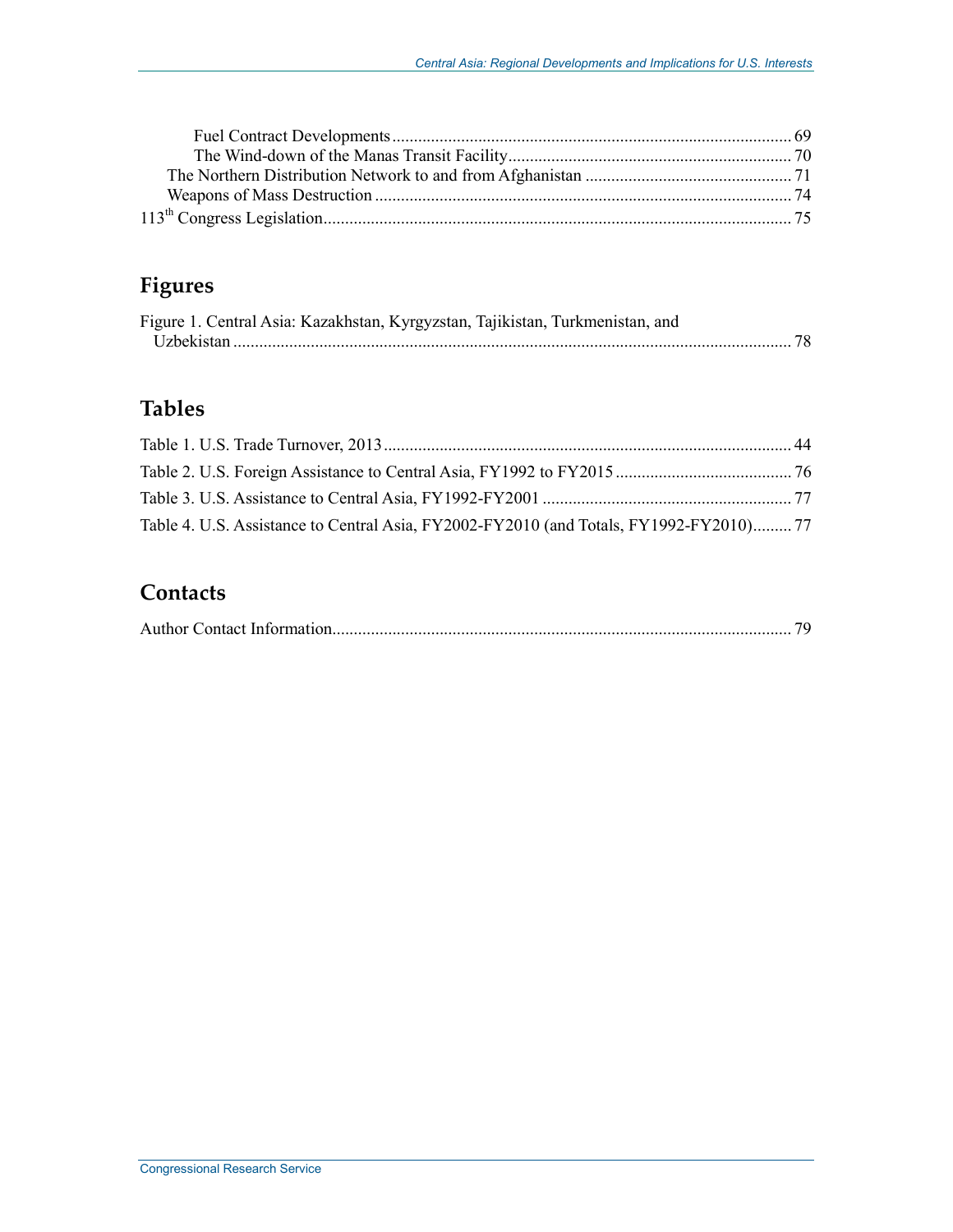## **Most Recent Developments**

Visiting Uzbekistan on March 16-19, 2014, Deputy Assistant Secretary of State Fatema Sumar reportedly stressed that the United States wanted to deepen its cooperation with the country. She highlighted Uzbekistan's central role in the Administration's New Silk Road Vision for Central and South Asia, which includes fostering regional resource and energy markets, trade and transport infrastructure, and customs service and border protection (see below, "The New Silk Road Vision").

Kazakh officials have raised concerns about Russia's military actions in Ukraine and its annexation of the Crimea region. These concerns have been exacerbated by renewed calls in recent days by some Russian ultra-nationalists for annexing northern Kazakhstan, where many ethnic Russians reside. These developments could spur Kazakhstan to reassess its close ties to Russia, according to some observers.<sup>1</sup> On March 10, 2014, President Obama and Kazakhstan's President Nursultan Nazarbayev discussed developments in Ukraine during a telephone call. President Nazarbayev called for the crisis to be settled peacefully with Ukraine's territorial integrity maintained. He reportedly accepted Obama's request to assist in mediating the crisis. President Nazarbayev also had called German Chancellor Angela Merkel and Russian President Vladimir Putin to discuss developments in Ukraine. Nazarbayev's press spokesman stated that the president sympathized with Russia's view that Russian citizens and speakers should be safeguarded, but urged Putin to preserve Ukraine's sovereignty in line with international law. He also raised concerns (including in another call to Putin on March 3) that the crisis might impact economies belonging to the Customs Union (Russia, Kazakhstan, and Belarus) and ties within the Commonwealth of Independent States (Putin placed the blame on actions by the Ukrainian interim government). After President Putin issued a decree on March 17 recognizing Crimea's "independence" following its referendum vote, and ordered the legislature to approve annexation, the Kazakh Foreign Ministry issued a statement recognizing the referendum as a free expression of the people's will and indicating "understanding" of Russia's annexation decision.<sup>2</sup>

On March 11, 2014, the Kyrgyz Foreign Ministry issued a statement that since former Ukrainian President Viktor Yanukovych had lost the trust of his people and had fled Ukraine, he was no longer the legitimate president. The ministry called for the peaceful resolution of the crisis. After the Crimean referendum on March 16, the Kyrgyz Foreign Ministry stated that the vote represented the will of the people. At the same time, the ministry appeared cautious not to judge Russia's actions, urging "all sides to demonstrative maximum restraint and resolve all the disputed issues through peaceful talks."3

In early March 2014, President Nazarbayev called for the Defense Ministry to accelerate weapons acquisition and reform efforts, and ordered boosted military deployments in the south and west of the country to deal with rising threats, including those associated with possible instability in Afghanistan after U.S. and NATO forces are drawn down.

<sup>&</sup>lt;sup>1</sup> Marlene Laruelle and Sean Roberts, "Why Ukraine's Crisis Keeps Central Asian Leaders up at Night," The Monkey *Cage Blog, Washington Post*, March 7, 2014.

<sup>2</sup> *BBC Monitoring*, March 10, 2014; Open Source Center, *Central Eurasia: Daily Report* (hereafter *CEDR*), March 18, 2014, Doc. No. CEL-56291072; March 10, 2014, Doc. No. CEL-49462352; March 3, 2014, Doc. No. CEN-30561349; The Kremlin, President of Russia, March 3, 2014.

<sup>3</sup> *CEDR*, March 20, 2014, Doc. No. CEL-50392923.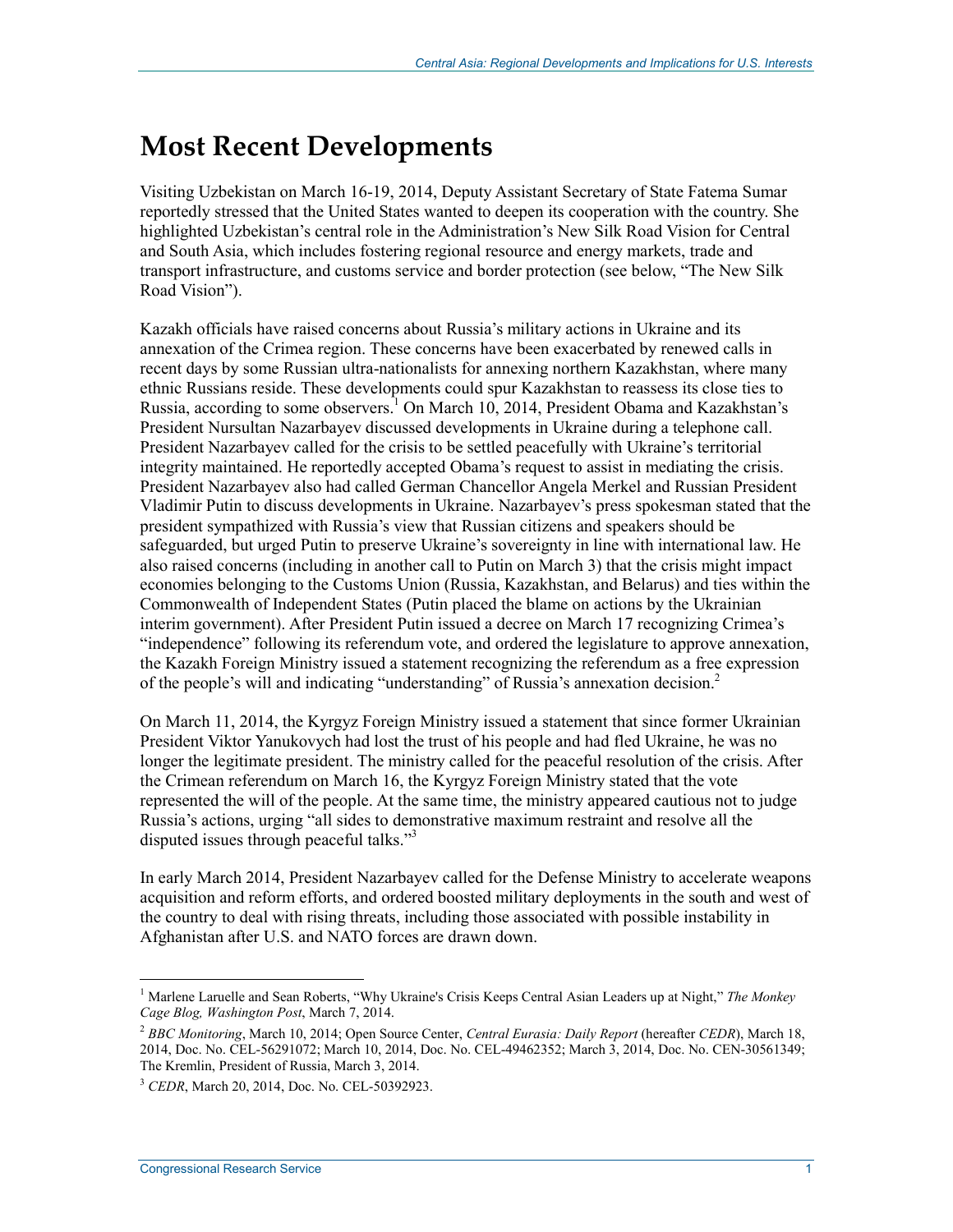In late February 2014, Russian Defense Minister Sergey Shoygu announced that additional helicopters and airborne troops had been deployed at Russia's Kant airbase in Kyrgyzstan.

In mid-February, the *Los Angeles Times* alleged that the U.S. government was exploring possible access to air bases in Central Asia for unmanned aerial vehicle missions in northwest Pakistan in case all U.S. forces are withdrawn from Afghanistan by the end of the year.<sup>4</sup>

On February 11, 2014, Kazakhstan effectively devalued its currency by about 20% compared to the U.S. dollar. Several protests occurred in Almaty and other cities and some runs on banks were reported. President Nursultan Nazarbayev argued that the devaluation was necessary to promote economic growth in 2014. Just three weeks previously, he had pledged to uphold the stability of the Kazakh economy in his state-of-the-nation address.

In early February 2014, Kyrgyz security personnel arrested six alleged terrorists in southern Kyrgyzstan, some of whom were said to have received combat experience in Syria. The group reportedly was active in recruiting Kyrgyz citizens to fight in Syria. The Kyrgyz National Security Committee reportedly stated that up to 50 Kyrgyz citizens were fighting in Syria. Later in the month, the agency announced the arrest of four more alleged terrorists, who were said to have received training abroad and were planning attacks in Kyrgyzstan. On March 12, 2014, a Kyrgyz official reported that Islamic extremist activities were increasing in southern Kyrgyzstan, and that Kyrgyz citizens who had returned from fighting in Syria were contributing to the problem.

Uzbekistan has praised language in Consolidated Appropriations for FY2014 (P.L. 113-76) that directs that international financial institutions be informed that it is U.S. policy to oppose assistance for building large hydroelectric dams. Uzbekistan views the language as opposing Kyrgyzstan's Kambar-Ata-1 and Tajikistan's Roghun hydroelectric dam projects.<sup>5</sup>

## **Historical Background**

Central Asia consists of Kazakhstan, Kyrgyzstan, Tajikistan, Turkmenistan, and Uzbekistan; it borders Russia, China, the Middle East, and South Asia. The major peoples of all but Tajikistan speak Turkic languages (the Tajiks speak an Iranian language), and most are Sunni Muslims (some Tajiks are Shiia Muslims). Most are closely related historically and culturally. By the late 19<sup>th</sup> century, Russian tsars had conquered the last independent khanates and nomadic lands of Central Asia. By the early 1920s, Soviet power had been imposed; by 1936, five "Soviet Socialist Republics" had been created in the region. Upon the collapse of the Soviet Union in December 1991, they gained independence.<sup>6</sup>

<sup>4</sup> Ken Dilanian and David Cloud, "U.S. Seeks New Bases for Drones Targeting Al Qaeda in Pakistan," *Los Angeles Times*, February 16, 2014.

<sup>5</sup> *CEDR*, March 4, 2014, Doc. No. CEN-63727921.

<sup>6</sup> See CRS Report 97-1058, *Kazakhstan: Recent Developments and U.S. Interests*, by Jim Nichol; CRS Report 97-690, *Kyrgyzstan: Recent Developments and U.S. Interests*, by Jim Nichol; CRS Report 98-594, *Tajikistan: Recent Developments and U.S. Interests*, by Jim Nichol, CRS Report 97-1055, *Turkmenistan: Recent Developments and U.S. Interests*, by Jim Nichol, and CRS Report RS21238, *Uzbekistan: Recent Developments and U.S. Interests*, by Jim Nichol.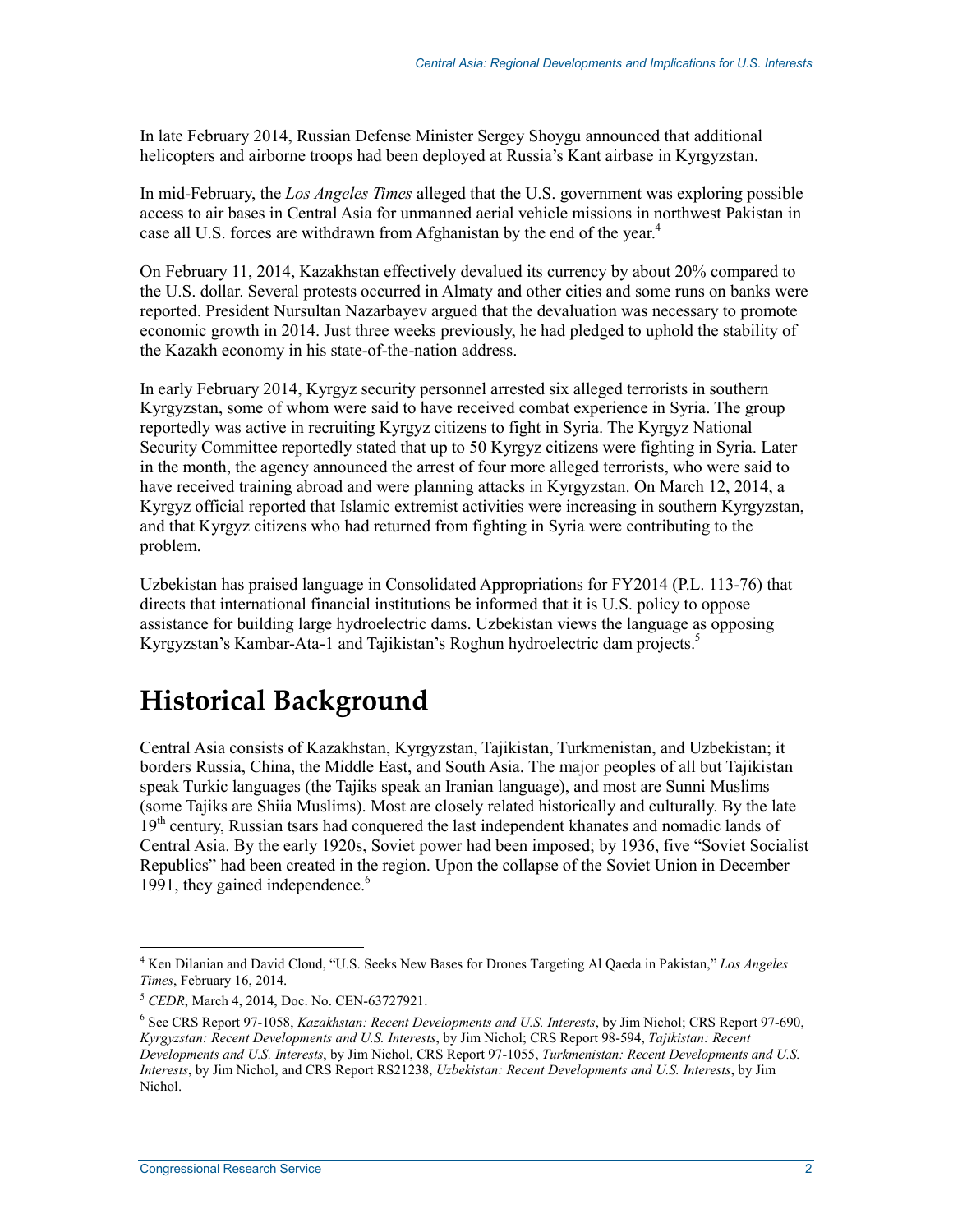## **Overview of U.S. Policy Concerns**

After the collapse of the Soviet Union at the end of 1991, then-President George H. W. Bush sent the "FREEDOM Support Act" aid authorization to Congress, which was amended and signed into law in October 1992 (P.L. 102-511; aid provisions were included as Part I, Chapter 11 of the Foreign Assistance Act of 1961, P.L. 87-195). In 1999, congressional concerns led to passage of the "Silk Road Strategy Act" (P.L. 106-113), which authorized enhanced policy and aid to support conflict amelioration, humanitarian needs, economic development, transport and communications, border controls, democracy, and the creation of civil societies in the South Caucasus and Central Asia. Since FY2003, Congress has conditioned foreign assistance to Kazakhstan and Uzbekistan on their progress in respecting human rights (with national security waivers for Kazakhstan, and more recently, for Uzbekistan) (see below, "Congressional Conditions on Kazakh and Uzbek Aid"). Since FY2013, the Administration has included assistance to Central Asia under the authority of the Economic Support Fund (Part II, Chapter 4 of the Foreign Assistance Act of 1961, P.L. 87-195).

U.S. policy makers and others hold various views on the appropriate types and levels of U.S. involvement in the region. Some have argued that ties with "energy behemoth" Kazakhstan are crucial to U.S. interests.<sup>7</sup> Others have argued that Uzbekistan is the "linchpin" of the region (it is the most populous regional state and is centrally located, shaping the range and scope of regional cooperation) and should receive the most U.S. attention.

In general, U.S. aid and investment have been viewed as strengthening the independence of the Central Asian states and forestalling Russian, Chinese, Iranian, or other efforts to subvert them. Advocates of U.S. ties have argued that political turmoil and the growth of terrorist enclaves in Central Asia could produce spillover effects both in nearby states, including U.S. allies and friends such as Turkey, and worldwide. They also have argued that the United States has a major interest in preventing terrorist regimes or groups from illicitly acquiring Soviet-era technology for making weapons of mass destruction (WMD). They have maintained that U.S. interests do not perfectly coincide with those of its allies and friends, that Turkey and other actors

#### **Central Asia: Basic Facts**

**Total area:** 1.6 million sq. mi., larger than India; Kazakhstan: 1.1 m. sq. mi.; Kyrgyzstan: 77,000 sq. mi.; Tajikistan: 55,800 sq. mi.; Turkmenistan: 190,000 sq. mi.; Uzbekistan: 174,500 sq. mi.

**Total population:** 64.97 million, slightly less than France; Kazakhstan: 17.74 m.; Kyrgyzstan: 5.55 m.; Tajikistan: 7.91 m.; Turkmenistan: 5.11 m.; Uzbekistan: 28.66 m. (July 2013 est., *The World Factbook.*)

**Total gross domestic product:** \$414.74 billion in 2012, slightly less than Belgium. Per capita GDP is about \$6,400, slightly less than Bhutan. There are large income disparities and relatively large percentages of people in each country are in poverty. Kazakhstan: \$231.3 b.; Kyrgyzstan: \$13.47 b.; Tajikistan: \$17.72 b.; Turkmenistan: \$47.55 b.; Uzbekistan: \$104.7 b. (*The World Factbook*, purchasing power parity.)

possess limited aid resources, and that the United States is in the strongest position as the sole superpower to influence democratization and respect for human rights. They have stressed that such U.S. influence will help alleviate social tensions exploited by Islamic extremist groups to

<sup>7</sup> U.S. Department of State, Office of the Spokesman, *Remarks: Secretary of State Condoleezza Rice At Eurasian National University*, October 13, 2005. In August 2012, then-Assistant Secretary of State Robert Blake stated that "our relations with Kazakhstan ... are the deepest and broadest of all countries in Central Asia." U.S. Department of State, *On-the-Record Briefing With International Media: Robert O. Blake, Jr., Assistant Secretary, Bureau of South and Central Asian Affairs*, August 15, 2012.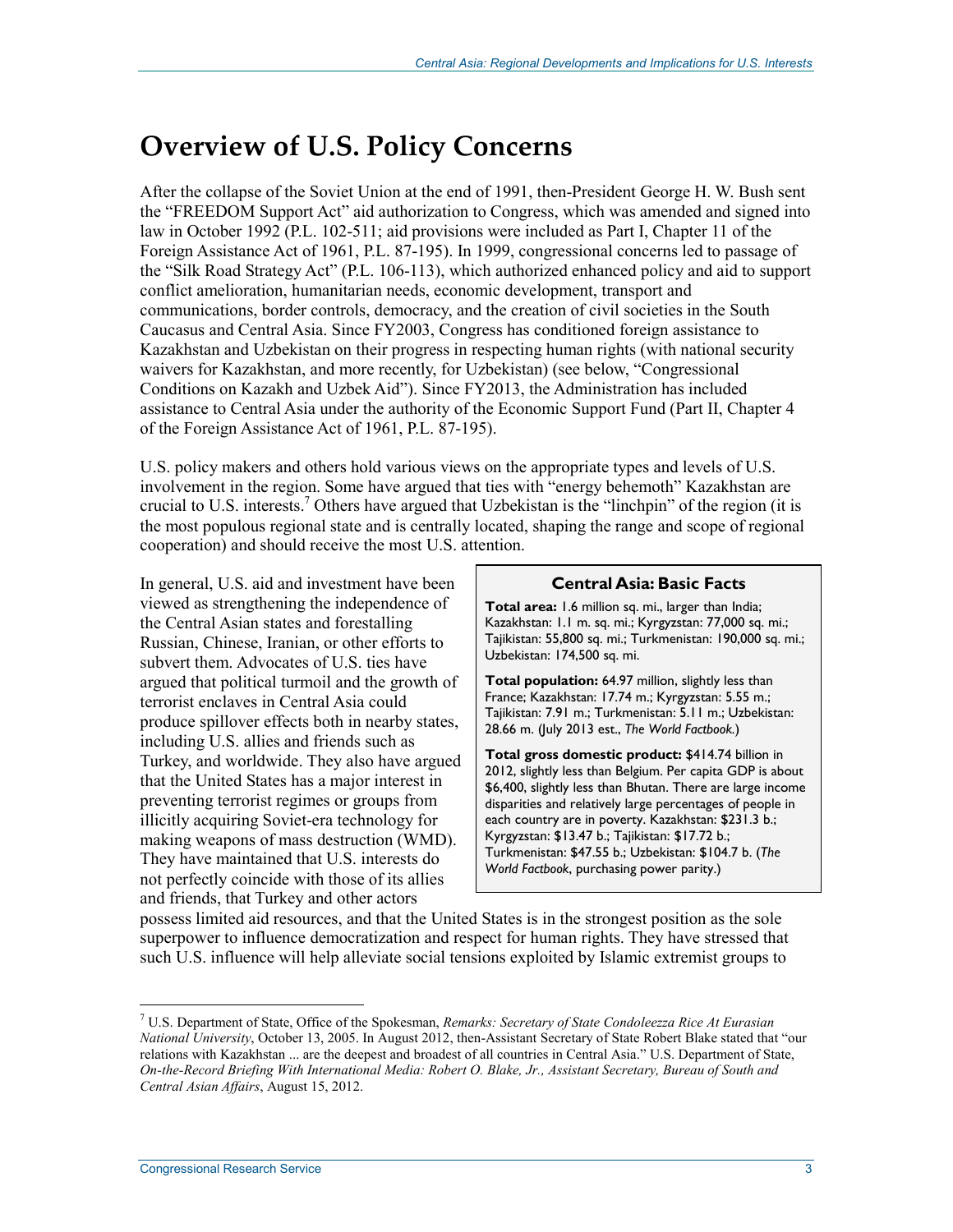gain adherents. They also have argued that for all these reasons, the United States should maintain military access to the region even after most or all U.S. and NATO forces exit Afghanistan.<sup>8</sup>

Some views of policy makers and academics who previously objected to a more forward U.S. policy toward Central Asia appeared less salient after September 11, 2001—when the United States came to stress counter-terrorism operations in Afghanistan—but aspects of these views could again come to the fore as such operations wind down in Afghanistan in 2014. These observers argued that the United States historically had few interests in Central Asia and that developments there remained largely marginal to U.S. interests. They also argued that the United States should not try to foster democratization among cultures they claimed are historically attuned to authoritarianism. Some observers rejected arguments that U.S. interests in antiterrorism, nonproliferation, regional cooperation, and trade outweighed concerns over democratization and human rights, and urged reducing or cutting off most aid to repressive Central Asian states. A few observers pointed to instability in the region as a reason to eschew deeper U.S. involvement such as military access that could needlessly place more U.S. personnel and citizens in danger.

The Obama Administration has listed six objectives of what it terms an enhanced U.S. engagement policy in Central Asia:

- to maximize the cooperation of the states of the region with coalition counterterrorism efforts in Afghanistan, particularly cooperation on hosting U.S. and NATO airbases and on the transit of troops and supplies to and from Afghanistan along the Northern Distribution Network (NDN; see below, "The Northern Distribution Network to and from Afghanistan"). This objective is becoming less central as coalition efforts wind down.
- A related goal is a stable region to serve as part of a "Silk Road" of north-south trade and communications links to increase the development and diversification of the region's energy and other resources and supply routes;
- to promote the eventual emergence of good governance and respect for human rights;
- to foster competitive market economies;
- to combat the trafficking of narcotics and people; and
- to sustain nonproliferation.

Signs of this enhanced engagement have included U.S. senior-level diplomatic visits and annual meetings of the U.S.-Central Asia Council on Trade and Investment (see below). In 2009, the Obama Administration also launched high-level Annual Bilateral Consultations (ABCs) with each of the regional states on counter-narcotics, counter-terrorism, democratic reforms, the rule of law, human rights, trade, investment, health, and education.

<sup>&</sup>lt;sup>8</sup> At least some of these views seemed to be reflected in the former Bush Administration's 2006 National Security Strategy of the United States, which proclaimed that "Central Asia is an enduring priority for our foreign policy." The Obama Administration's May 2010 National Security Strategy does not specifically mention Central Asia or the Caspian region. The White House, *National Security Strategy of the United St*ates, March 16, 2006, p. 40; *National Security Strategy*, May 2010.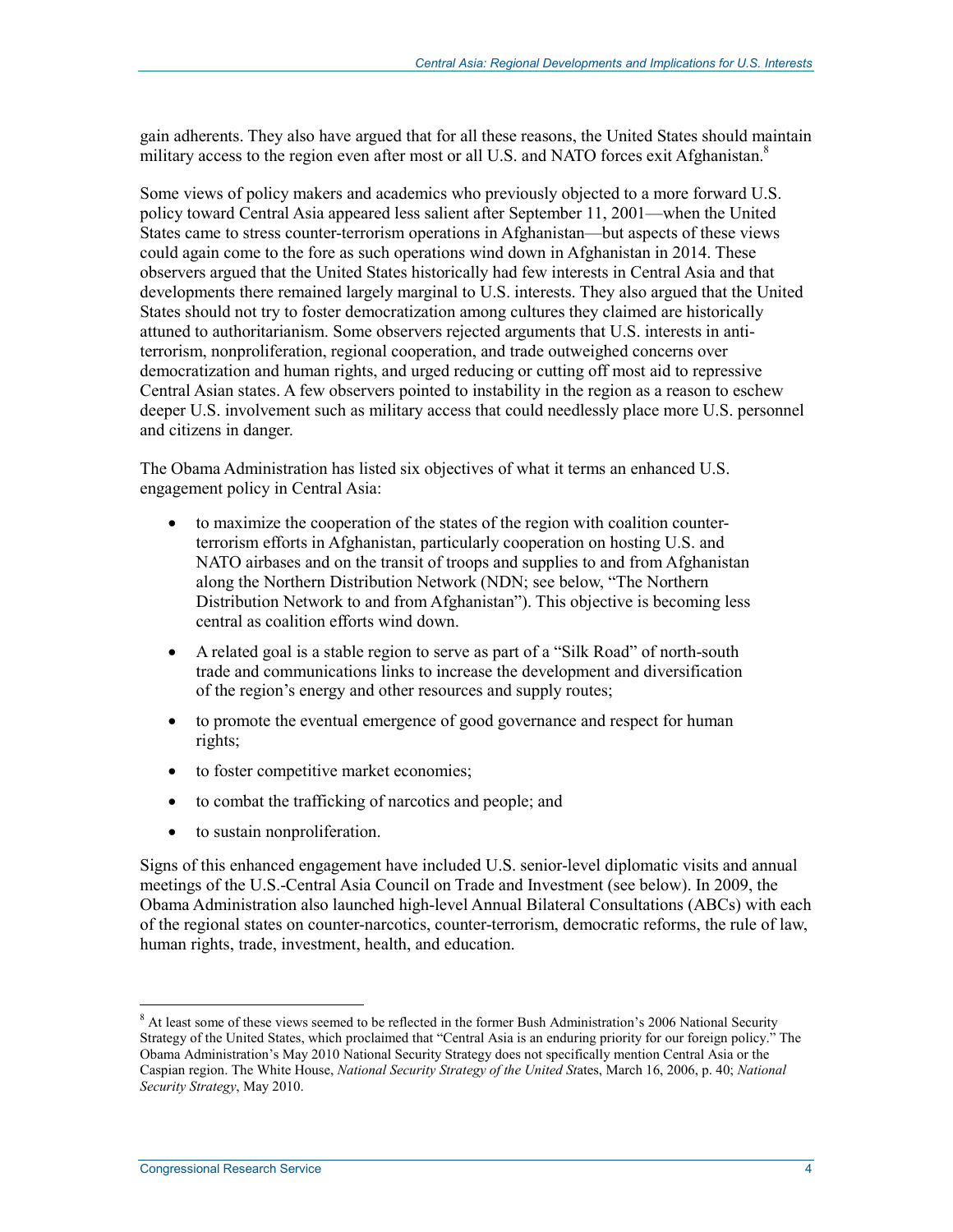In February 2012, the State Department announced that it was elevating relations with Kazakhstan to the level of a strategic partnership dialogue by transforming the bilateral ABC into a Strategic Partnership Commission, similar to the ones with Georgia and Ukraine. However, unlike these, no formal charter has been released. The first meeting of this Commission took place in April 2012 in Washington, DC, during which political, economic, and scientific working groups discussed plans for bilateral projects. The second meeting took place in July 2013 in Washington, DC, hosted by visiting Kazakh Foreign Minister Erlan Idrissov and Secretary Kerry. The United States praised Kazakhstan's "leadership role" in supporting security in Afghanistan, including through assistance to the Afghan National Security Forces and a university scholarship program. The United States pledged continued support for Kazakhstan's peacekeeping brigade and the annual Steppe Eagle military exercise and for its efforts to join the World Trade Organization, and agreed to a U.S. trade and investment delegation visit to Kazakhstan during  $2014.<sup>9</sup>$ 

In late January 2014, Director of National Intelligence James Clapper testified that the governments of the Central Asian states continue to be concerned about regional instability following the drawdown of U.S. and NATO forces in Afghanistan. He suggested that Central Asian militants currently harbored in Afghanistan and Pakistan would continue to pose a threat to the Central Asian region, but sources of internal regional instability would probably remain more of a threat. Such instability includes uncertain political succession contingencies, endemic corruption, weak economies, ethnic tensions, and political repression. Regional cooperation remains stymied by personal leadership rivalries and disputes over water, borders, and energy. While intra-regional relations are tense, chances of conflict are reduced by the attention the regional leaders must devote to maintaining internal control.<sup>10</sup>

Among relevant policy statements, former Assistant Secretary of State Robert Blake appeared to emphasize U.S. security interests in testimony in November 2010 when he stated that "Central Asia plays a vital role in our Afghanistan strategy…. A stable future for Afghanistan depends on the continued assistance of its Central Asian neighbors, just as a stable, prosperous future for the Central Asian states depends on bringing peace, stability and prosperity to Afghanistan." Appearing at the same hearing as Blake, Deputy Assistant Secretary of Defense David Sedney stated that "from the Department of Defense perspective … our focus is on the support for the effort in Afghanistan, but that is accompanied by the longer-term security assistance projects, including a variety of training efforts in areas from counterterrorism to counternarcotics that are building capabilities in those countries that are important for reasons well beyond Afghanistan."<sup>11</sup>

At the same time, then-Assistant Secretary Blake in July 2010 refuted the arguments of critics "that this Administration is too focused on the security relationship with [Central Asian] countries and forgets about human rights." He stated that human rights and civil society issues "will remain an essential part of our dialogue equal in importance to our discussion on security issues."<sup>12</sup>

<sup>9</sup> U.S. Department of State, Office of the Spokesperson, *Joint Statement of Second Kazakhstan-United States Strategic Partnership Dialogue*, July 10, 2013.

<sup>&</sup>lt;sup>10</sup> U.S. Senate, Select Committee on Intelligence, *Statement for the Record, Worldwide Threat Assessment of the U.S. Intelligence Community*, James R. Clapper, Director of National Intelligence, January 29, 2014.

<sup>&</sup>lt;sup>11</sup> U.S. House of Representatives, Committee on Foreign Relations, Subcommittee on Asia, the Pacific, and the Global Environment, Hearing on the Emerging Importance of the U.S.-Central Asia Partnership, *Testimony of Robert O. Blake, Jr., Assistant Secretary, Bureau of South and Central Asian Affairs*, and *Testimony of David Sedney, Deputy Assistant Secretary of Defense,* November 17, 2010.

<sup>12</sup> U.S. Department of State, Robert O. Blake, Jr., Assistant Secretary, Bureau of South and Central Asian Affairs, *U.S.*  (continued...)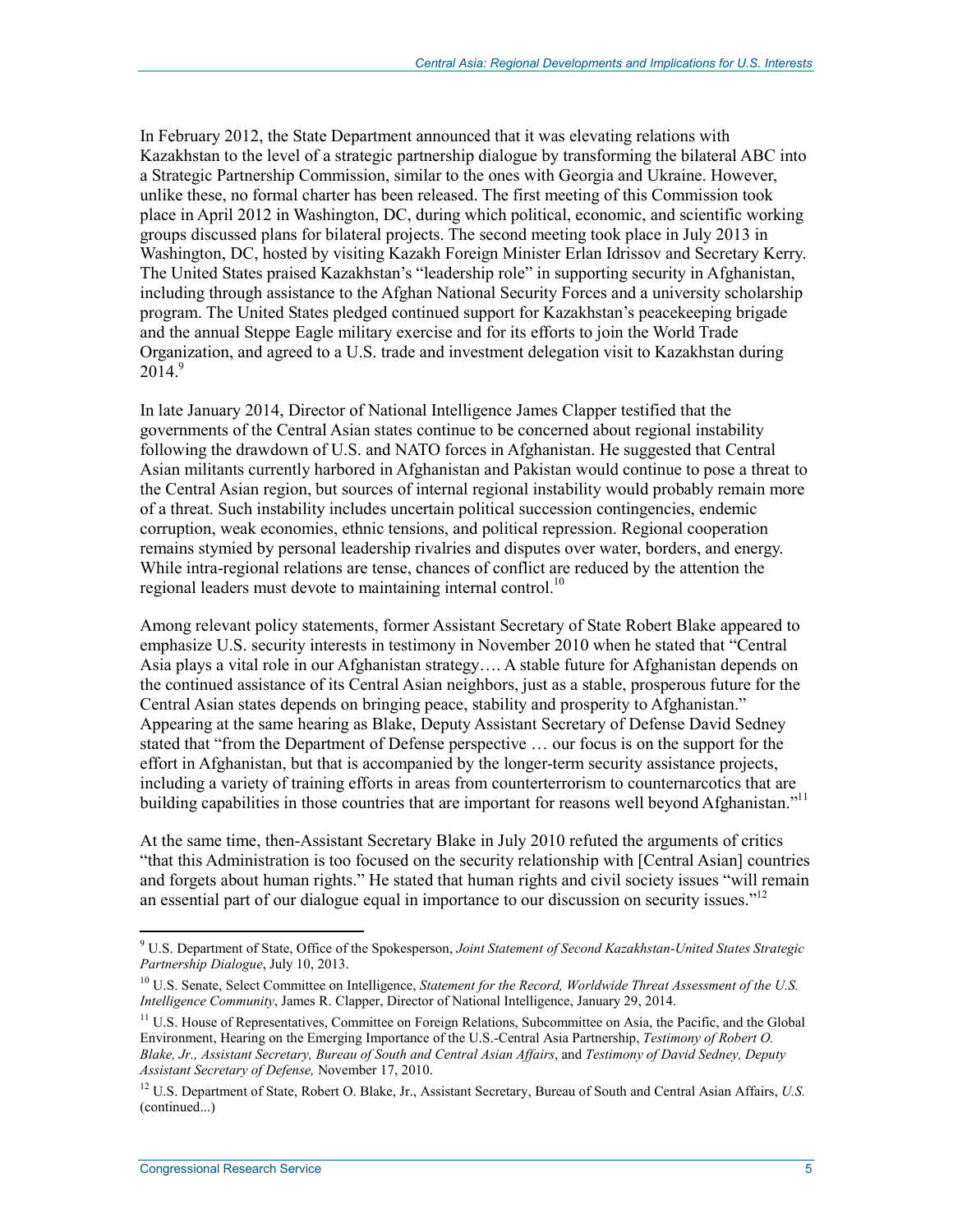Similarly, in congressional testimony in July 2012, he argued that "the path to progress on [human rights] is more engagement with these governments, not less."<sup>13</sup>

In a speech in October 2012, then-Assistant Secretary Blake underlined that the Central Asian countries have an important role in ensuring the security of Afghanistan after 2014. He averred that the Silk Road Vision (see below, aimed to integrate Afghanistan into the larger regional economy and hailed the NDN (see below, "The Northern Distribution Network to and from Afghanistan") as one means to boost private sector trade between Central and South Asia. He praised Central Asian economic cooperation with Afghanistan and stated that U.S. efforts to encourage economic and security ties between the Central Asian states and Afghanistan had provided opportunities to advocate for greater democratization and respect for human rights in Central Asia. $14$ 

Nisha Biswal was sworn in as Assistant Secretary of State for South and Central Asian Affairs on October 21, 2013. At her confirmation hearing, she praised Kazakhstan as a leader among the Central Asian states in supporting stabilization efforts in Afghanistan. She stated that "expanding greater regional connectivity and linking economies and markets will be one of my top priorities." She stated that "Turkmenistan and Tajikistan have agreed to build a rail line linking their two countries via Afghanistan," as one example of developing "important regional infrastructure linkages" (although the mentioned links go around Uzbekistan), and pointed to Turkmenistan's long-time promotion of a gas pipeline through Afghanistan to Pakistan as another example. She claimed that all the regional states were working toward or thinking of accession to the World Trade Organization. She stated that she would encourage U.S. private sector and academic collaboration with regional organizations on issues of food security, water management, climate change, and infectious diseases. She stressed that although the United States would work with the regional states to counter terrorism and extremism, she would advocate democratization so that people have peaceful avenues for expressing dissent. She pledged to remain engaged with Uzbekistan to end forced labor and to address other human rights concerns, and to champion freedom of religion throughout the region.<sup>15</sup>

Recent contacts between Central Asian leaders and President Obama and Secretaries Clinton and Kerry and other U.S. officials have included the following:

• The President met on April 11, 2010, with Kazakh President Nursultan Nazarbayev on the sidelines of the Nuclear Security Summit in Washington, DC. A joint statement reported that they "pledged to intensify bilateral cooperation to

<sup>(...</sup>continued)

*Policy Towards Central Asia*, Carnegie Endowment for Peace, July 30, 2010. See also U.S. Department of State, Robert O. Blake, Jr., *Remarks:U.S. Policy in Central Asia*, Forum of the Central Asia-Caucasus Institute, January 25, 2012.

<sup>&</sup>lt;sup>13</sup> U.S. House of Representatives, Committee on Foreign Affairs, Subcommittee on Europe and Eurasia, Hearing: U.S. Engagement in Central Asia, *Testimony by Robert Blake, Assistant Secretary, Bureau of Central and South Asian Affairs, U.S. Department of State*, July 24, 2012

<sup>14</sup> U.S. Department of State, *Remarks, Robert O. Blake, Jr., Assistant Secretary, Bureau of South and Central Asian Affairs, [at] Indiana University's Inner Asian and Uralic Natural Resource Center*, October 18, 2012. Similarly, see *Remarks, Robert O. Blake, Jr., Assistant Secretary, Bureau of South and Central Asian Affairs, [at] the Conference on U.S and European Policy in Central Asia at the Carnegie Endowment for International Peace*, July 12, 2012.

<sup>15</sup> U.S. Senate, Committee on Foreign Relations, Nomination Hearing, *Statement for the Record: Hon. Nisha Desai Biswal, Nominee for Assistant Secretary of State for South and Central Asian Affairs*, September 12, 2013.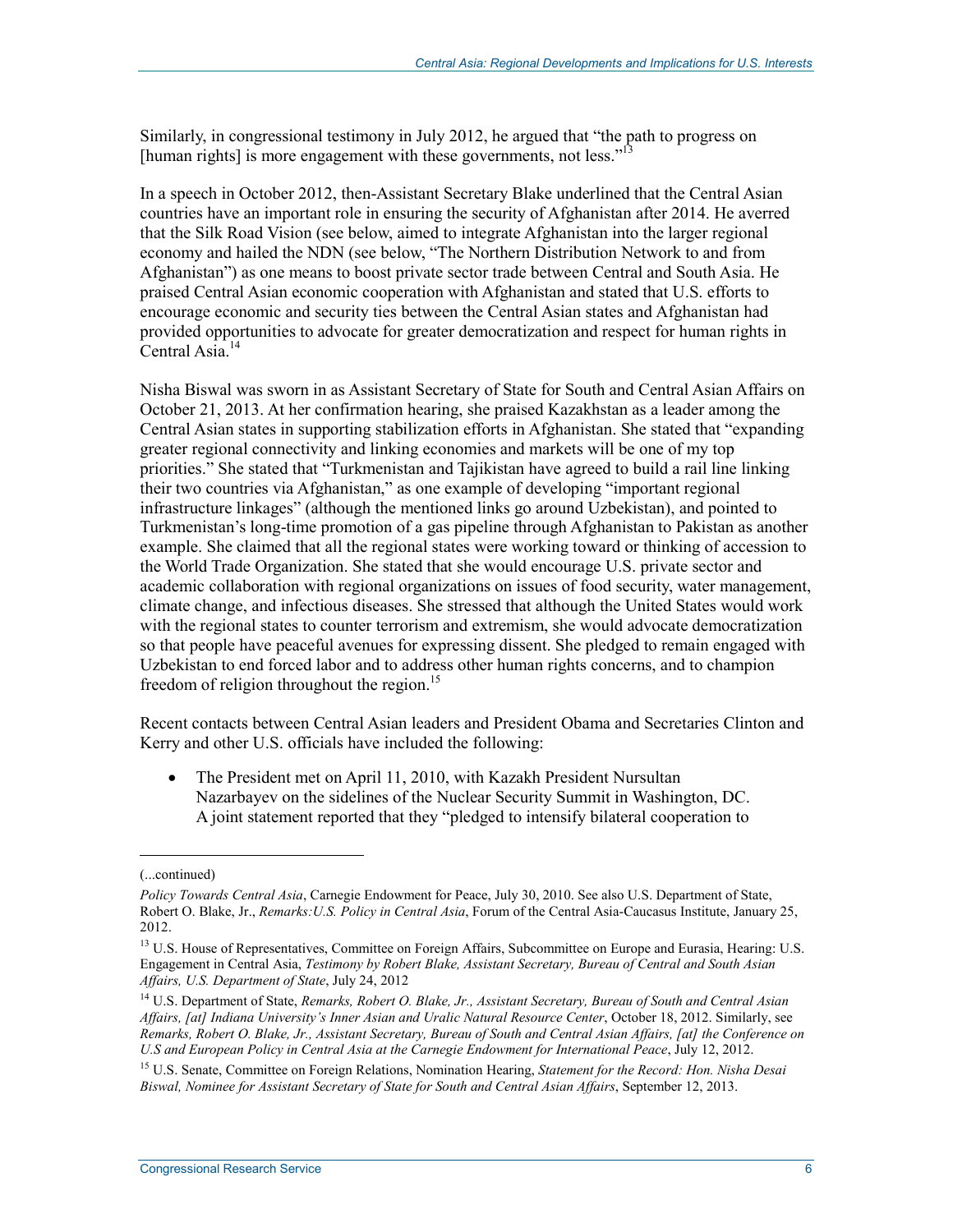promote nuclear safety and nonproliferation, regional stability in Central Asia, economic prosperity, and universal values." President Obama encouraged Kazakhstan to fully implement its 2009-2012 National Human Rights Action Plan. President Nazarbayev agreed to facilitate U.S. military air flights along a new trans-polar route that transits Kazakhstan to Afghanistan, and President Obama praised Kazakh assistance to Afghanistan.16

- Then-Secretary Clinton visited Kazakhstan, Kyrgyzstan, and Uzbekistan in early December 2010. In Kazakhstan, she participated in the OSCE Summit. She also met briefly with Tajik President Rahmon and Turkmen President Gurbanguly Berdimuhamedow on the sidelines of the Astana Summit. In Uzbekistan, she signed an accord on scientific cooperation as one means, she explained, to further U.S. engagement with the country.
- During her October 22-23, 2011, visit to Tajikistan and Uzbekistan, then-Secretary Clinton discussed the Silk Road Vision (see below, "Trade and Investment") to turn Afghanistan into a regional transportation, trade, and energy hub linked to Central Asia. She also warned the presidents of both countries that restrictions on religious freedom could contribute to rising religious discontent.
- President Obama met with President Nazarbayev at the nuclear security summit in Seoul, South Korea, in March 2012. President Obama hailed Kazakhstan's efforts to secure nuclear materials inherited from the former Soviet Union.<sup>17</sup>
- Secretary Kerry met with visiting Uzbek Foreign Minister Abdulaziz Kamilov in March 2013. Kerry stated that Uzbekistan is providing "very important" support for the NDN and infrastructure aid to Afghanistan, but also emphasized that bilateral ties were not limited to Afghan-related issues.<sup>18</sup>
- Secretary Kerry met with visiting Kazakh Foreign Minister Erlan Idrissov in July 2013 to convene a session of the bilateral Strategic Partnership Commission (see above). During the visit, Idrissov also met with Defense Secretary Chuck Hagel, Energy Secretary Ernest Moniz, U.S. Trade Representative Michael Froman, and National Security Advisor Susan Rice.
- (However, during Kamilov's December 2013 U.S. visit, he reportedly met with the State Department's Deputy Secretary William Burns, among others.)
- (However, during his mid-March 2014 U.S. visit, Tajik Foreign Minister Sirojiddin Aslov reportedly met with Deputy Secretary Burns, among others.)

<sup>16</sup> The White House, Office of the Press Secretary, *Joint Statement on the meeting between President Obama and Kazakhstan President Nazarbayev* April 11, 2010.

<sup>17</sup> The White House, Office of the Press Secretary, *Remarks by President Obama and President Nursultan Nazarbayev of the Republic of Kazakhstan Before Bilateral Meeting*, March 26, 2012; *Joint Statement of the Presidents of the Republic of Kazakhstan, the Russian Federation, and the United States of America Regarding the Trilateral Cooperation at the Former Semipalatinsk Test Site*, March 26, 2012.

<sup>18</sup> U.S. Department of State, *Secretary Kerry Meets With Uzbek Foreign Minister Kamilov*, March 13, 2013.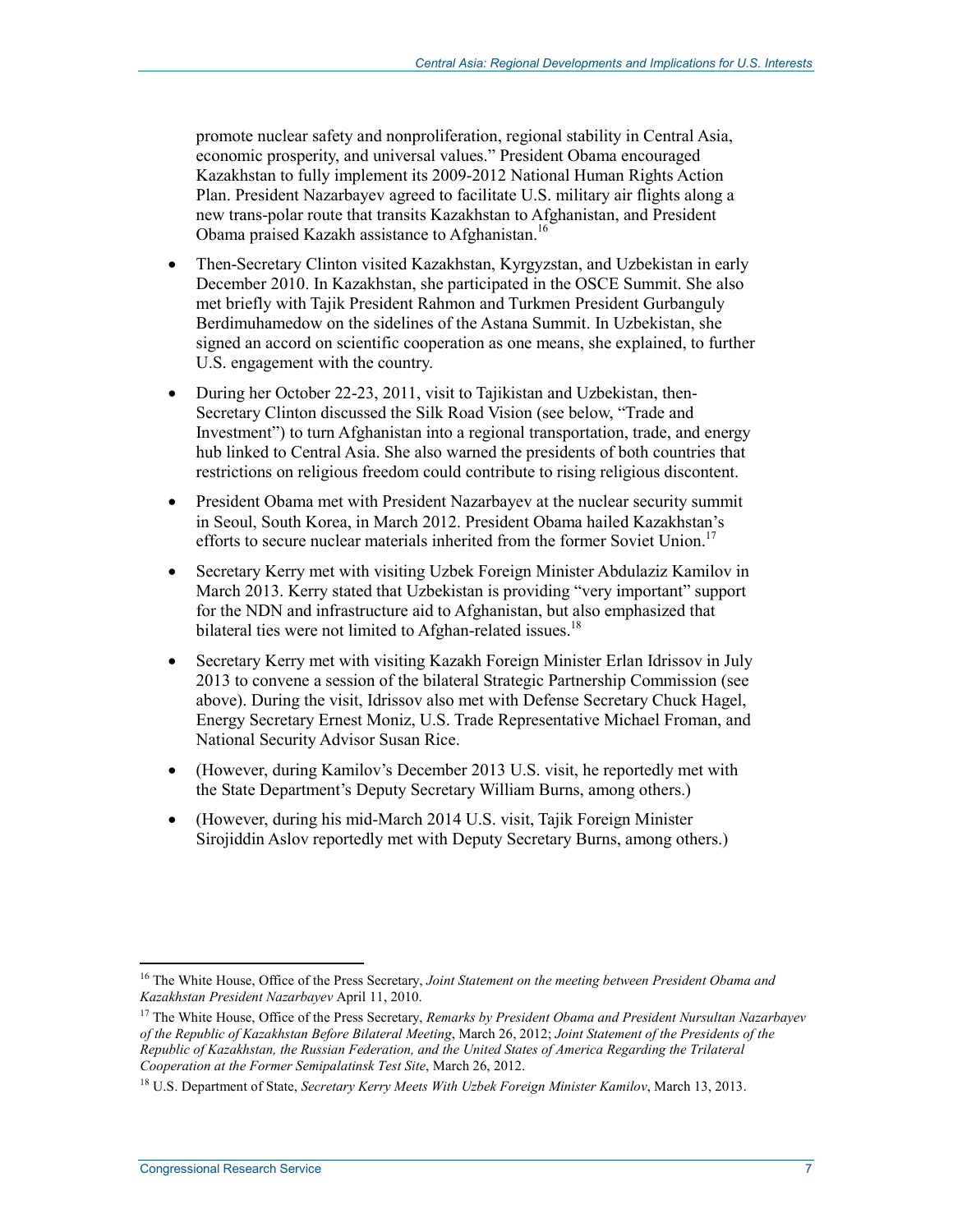### **Post-September 11 and Afghanistan**

After the terrorist attacks on the United States on September 11, 2001, then-Deputy Assistant Secretary of State B. Lynn Pascoe testified that the former Bush Administration realized that "it was critical to the national interests of the United States that we greatly enhance our relations with the five Central Asian countries" to prevent them from becoming harbors for terrorism.<sup>19</sup> All the Central Asian states soon offered over-flight and other assistance to U.S.-led anti-terrorism coalition operations in Afghanistan. The states were predisposed to welcome such operations. Tajikistan and Uzbekistan had long supported the Afghan Northern Alliance's combat against the Taliban, and all the Central Asian states feared Afghanistan as a base for terrorism, crime, and drug trafficking (even Turkmenistan, which had tried to reach some accommodation with the Taliban). The U.S.-led coalition's overthrow of the Taliban and routing of Al Qaeda and Islamic Movement of Uzbekistan (IIMU; see below) terrorists in Afghanistan increased the security of Central Asia.

According to then-Assistant Secretary of Defense J. D. Crouch in testimony in June 2002, "our military relationships with each [Central Asian] nation have matured on a scale not imaginable prior to September 11<sup>th</sup>." Crouch averred that "for the foreseeable future, U.S. defense and security cooperation in Central Asia must continue to support actions to deter or defeat terrorist threats" and to build effective armed forces under civilian control.

As outlined by Crouch and as affected by subsequent developments, security relationships include

- a "critical regional partnership" with Kyrgyzstan in OEF, providing basing for U.S. and coalition forces at Manas. The Defense Department plans to transition from the base by July 10, 2014 (see below).
- a base in Uzbekistan for U.S. operations at Karshi-Khanabad (K2; U.S. troops reportedly numbered less than 900 just before the 2005 pullout, see below), a base for German units near Termez (in early 2014, *The Military Balance* reported that there were 100 German troops at the base), and a land corridor to Afghanistan for aid via the Friendship Bridge and a rail link at Termez.
- an agreement with Tajikistan to use its international airport in Dushanbe for refueling ("gas-and-go") and the country's hosting of a French air detachment (these troops departed in 2013).
- over-flight and other support by Kazakhstan and Turkmenistan.<sup>20</sup>

To obtain Uzbekistan's approval for basing, the 2002 U.S.-Uzbek Strategic Partnership Declaration included a nonspecific security guarantee. The United States affirmed that "it would regard with grave concern any external threat" to Uzbekistan's security and would consult with Uzbekistan "on an urgent basis" regarding a response. The two states pledged to intensify military cooperation, including "reequipping the Armed Forces" of Uzbekistan.

<sup>&</sup>lt;sup>19</sup> U.S. Senate, Committee on Foreign Relations, Subcommittee on Central Asia and the South Caucasus, The U.S. Role in Central Asia. *Testimony of B. Lynn Pascoe, Deputy Assistant Secretary for European and Eurasian Affairs*, June 27, 2002.

<sup>20</sup> Senate Foreign Relations Committee, Subcommittee on Central Asia and the South Caucasus, *Statement of J.D. Crouch II, Assistant Secretary of Defense for International Security Policy*, June 27, 2002.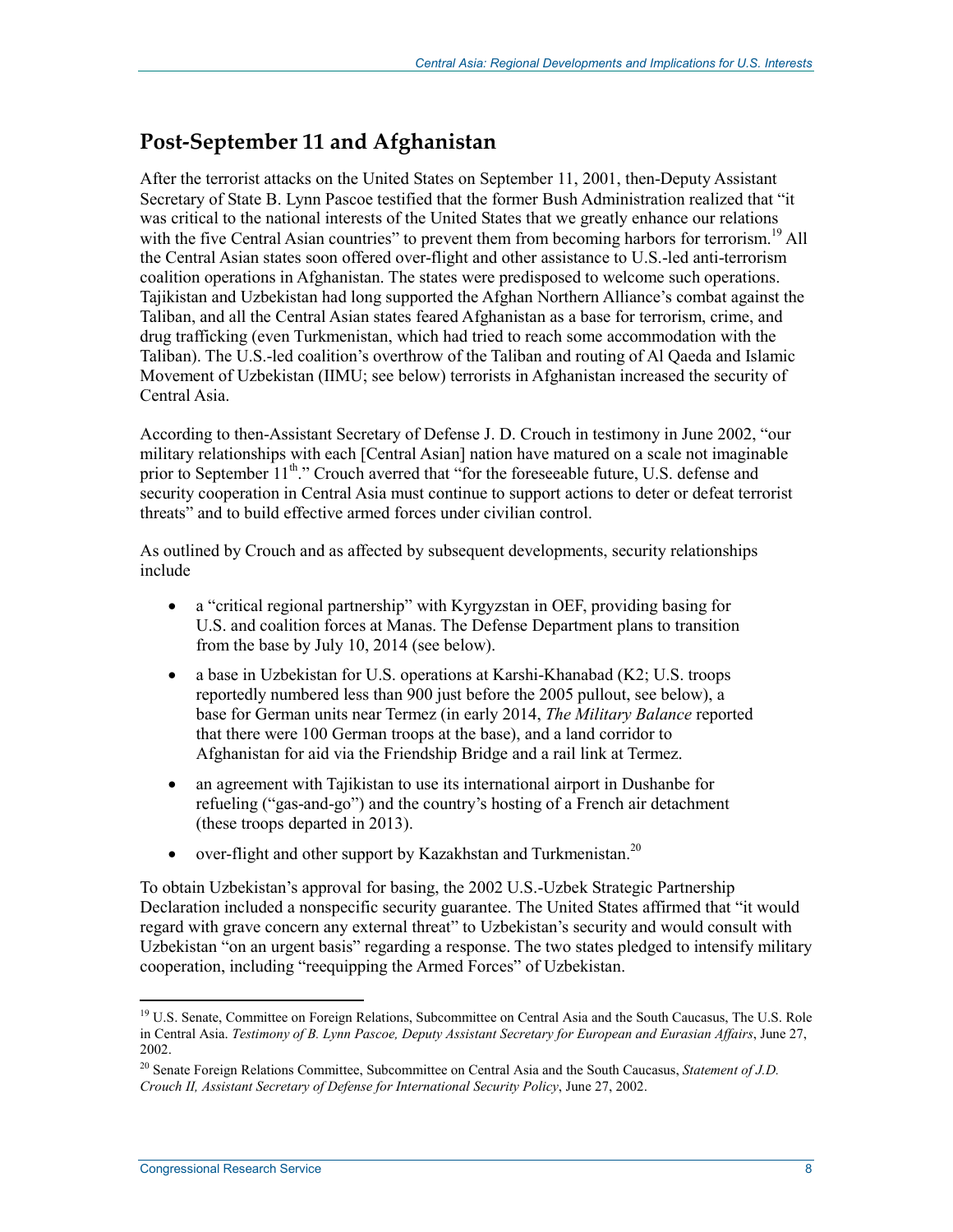In 2009, most Central Asian states agreed to facilitate the air and land transport of U.S. and NATO nonlethal supplies (and later of lethal equipment by air) to Afghanistan as an alternative to land transport via increasingly volatile Pakistan. In 2012, most of the states approved the reverse transit of supplies and equipment out of Afghanistan. For further details, see below, "The Northern Distribution Network to and from Afghanistan."

## **Support for Operation Iraqi Freedom**

Uzbekistan and Kazakhstan were the only Central Asian states that joined the "coalition of the willing" in 2003 that endorsed U.S.-led coalition military operations in Iraq. Uzbekistan subsequently decided not to send troops to Iraq. In August 2003, Kazakhstan deployed some two dozen troops to Iraq who served under Polish command and carried out water-purification, demining, and medical activities. They pulled out in late 2008.

## **Fostering Pro-Western Orientations**

The United States has encouraged the Central Asian states to become responsible members of the international community by providing bilateral aid and through coordination with other aid donors. The stated policy goal is to discourage radical anti-democratic regimes and terrorist groups from gaining influence. All the Central Asian leaders publicly embrace Islam but display hostility toward Islamic fundamentalism. At the same time, they have established some trade and aid ties with Iran. Some observers argue that, in the longer run, their foreign policies may not be anti-Western but may more closely reflect some concerns of other Islamic states. Some Western organizational ties with the region have suffered in recent years, in particular those of the OSCE, which has been criticized by some Central Asian governments for advocating democratization and respect for human rights.<sup>21</sup> Despite this criticism, President Nazarbayev successfully pushed for Kazakhstan to hold the presidency of the OSCE in 2010 (see below).

In early 2006, the State Department incorporated Central Asia into a revamped Bureau of South and Central Asian Affairs. According to former Principal Deputy Assistant Secretary of State Steven Mann, "institutions such as NATO and the OSCE will continue to draw the nations of Central Asia closer to Europe and the United States," but the United States also will encourage the states to develop "new ties and synergies with nations to the south," such as Afghanistan, India, and Pakistan.<sup>22</sup> Other observers, however, criticized the State Department action, arguing that it deemphasized efforts to integrate the region into European institutions, subordinated U.S. ties with Central Asia to the U.S. strategic calculus regarding Afghanistan and to other U.S. ties with South Asia, and provided an opportunity for Russia and China to move into the breach to assert greater influence.<sup>23</sup>

<sup>21</sup> See also CRS Report RL30294, *Central Asia's Security: Issues and Implications for U.S. Interests*, by Jim Nichol.

<sup>&</sup>lt;sup>22</sup> U.S. House of Representatives, Committee on International Relations, Subcommittee on the Middle East and Central Asia, Hearing on Assessing Energy and Security Issues in Central Asia, *Testimony of Steven Mann, Principal Deputy Assistant Secretary for South and Central Asian Affairs*, July 25, 2006. The State Department appointed a Senior Advisor on Regional Integration in the Bureau of South and Central Asian Affairs, Robert Deutsch, who focused on bolstering trade and transport ties between South and Central Asia.

<sup>&</sup>lt;sup>23</sup> U.S. Senate, Committee on Foreign Relations, Subcommittee on International Economic Policy, Export, and Trade, Hearing on Energy Supplies in Eurasia and Implications for U.S. Energy Security, *Testimony by Zeyno Baran*, September 27, 2005.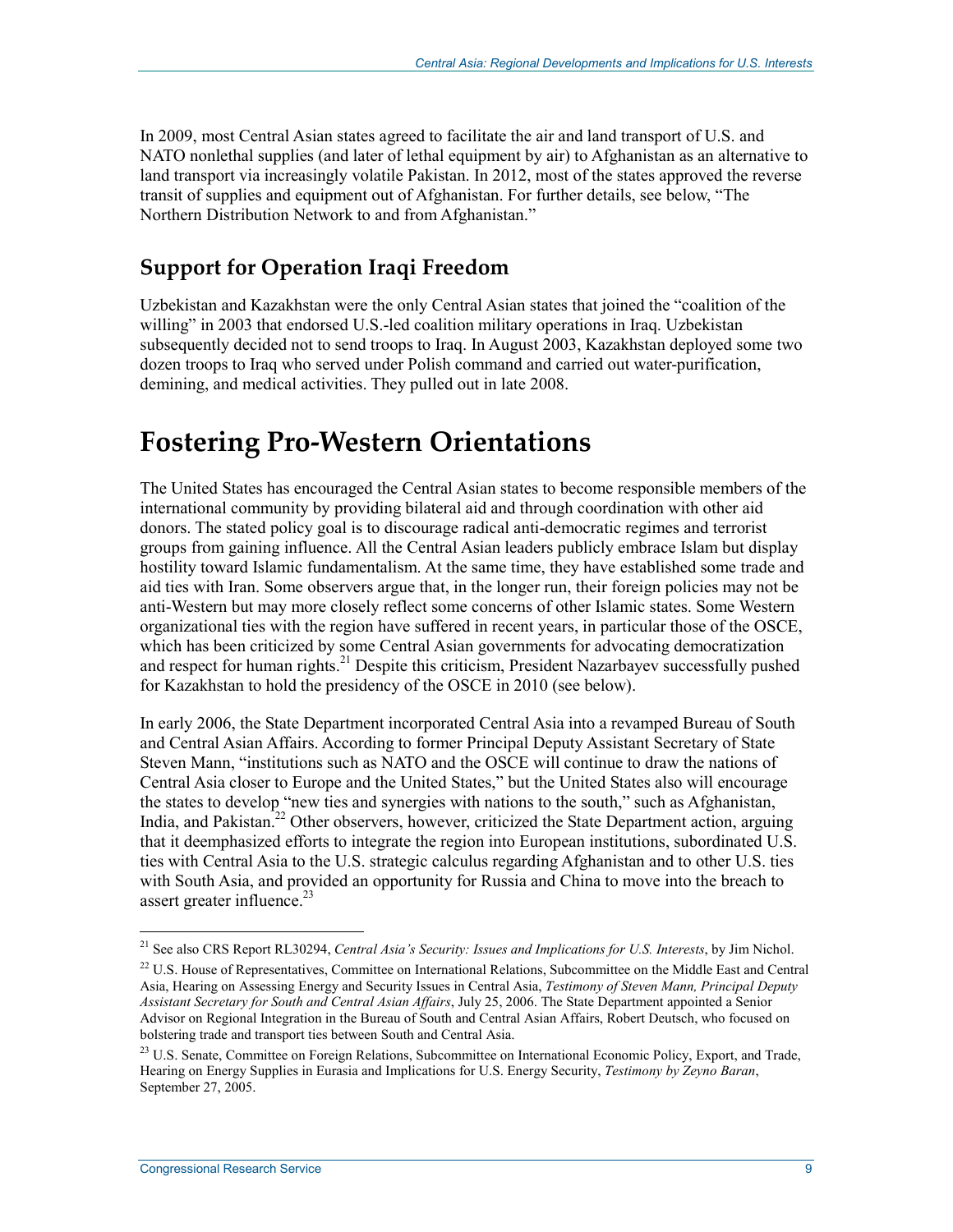Some observers warn that after the U.S. and NATO drawdown in Afghanistan, Russian and Chinese influence will grow in the region. Russia's CSTO may seek greater military influence in the region, while Russia and China may compete more openly and intensively for economic influence. Russia will seek to strengthen economic influence through the Customs Union and other integration initiatives. These observers also suggest that European Union (EU) influence will remain constrained for some time by its economic recovery problems.<sup>24</sup>

The EU has been more interested in Central Asia in recent years as the region became more of a security threat as an originator and transit zone for drugs, weapons of mass destruction, refugees, and persons smuggled for prostitution or labor. Russia's cutoff of gas supplies in 2006 and 2009 to Ukraine—which hindered gas supplies transiting Ukraine to European customers—also bolstered EU interest in Central Asia as an alternative supplier of oil and gas. Such interests contributed to the launch of a Strategy Paper for assistance for 2002-2006 and a follow-on for 2007-2013 (see below), and the EU's appointment of a Special Representative to the region. The EU implemented Partnership and Cooperation Agreements (PCAs, which set forth political, economic, and trade relations) with Kazakhstan, Kyrgyzstan, and Uzbekistan. An existing Interstate Oil and Gas Transport to Europe (INOGATE) program was supplemented in 2004 and 2006 by a Baku Energy Initiative and an Astana Energy Ministerial Declaration to diversify energy supplies (see "Energy Resources," below).

In June 2007, the EU approved a new "Central Asian strategy" for enhanced aid and relations for 2007-2013. It argued that the EU ties with the region needed to be enhanced because EU enlargement and EU relations with the South Caucasus and Black Sea states brought it to Central Asia's borders. The strategy also stressed that "the dependency of the EU on external energy sources and the need for a diversified energy supply policy in order to increase energy security open further perspectives for cooperation between the EU and Central Asia," and that the "EU will conduct an enhanced regular energy dialogue" with the states. Under the strategy and an associated *Regional Strategy Paper for Assistance to Central Asia for the Period 2007-2013*, also promulgated in 2007, the EU set up offices in all the regional stated except Turkmenistan. The EU reports that allocations over the period 2007-2012 totaled 435 million euros. Kazakhstan received about 50 million euros, Kyrgyzstan and Tajikistan each received over 100 million euros, and regional programs received 133 million euros. EU emissaries held dozens of meetings and seminars each year with the Central Asian states on such issues as human rights, civil society development, foreign policy and assistance, trade and investment, environmental and energy cooperation, and other issues.25

In November 2013, the EU announced a new development program for Central Asia with funding of one billion euros over the period 2014-2020. The EU program calls for the largest amount of assistance to be devoted to democratization and sustainable economic growth. Kazakhstan was deemed to not need bilateral assistance but remained eligible for thematic and regional aid.<sup>26</sup> In

<sup>24</sup> Vahan Dilanyan and Armen Sahakyan, Afghanistan After America: Ripples in Russia and the Caucasus, *The National Interest*, January 31, 2014.

<sup>25</sup> European Commission, *Regional Strategy Paper for Assistance to Central Asia for the Period 2007-2013*, June 2007; European Commission, External Relations Directorate, *Central Asia DCI Indicative Program 2011 – 2013*, September 2010; European Union, *Remarks by High Representative Catherine Ashton Following the EU-Central Asia Ministerial Meeting in Kyrgyzstan*, Press Release, November 27, 2012; European Court of Auditors, *EU Development Assistance to Central Asia,* Special Report No. 13, January 14, 2014.

<sup>26</sup> European Commission, *Press Release, EU announces Future Commitments for Development with Central Asia Region*, IP/13/1119, November 20, 2013. See also Paolo Bartolozzi, "A European Policy in Central Asia," *EP Today*, (continued...)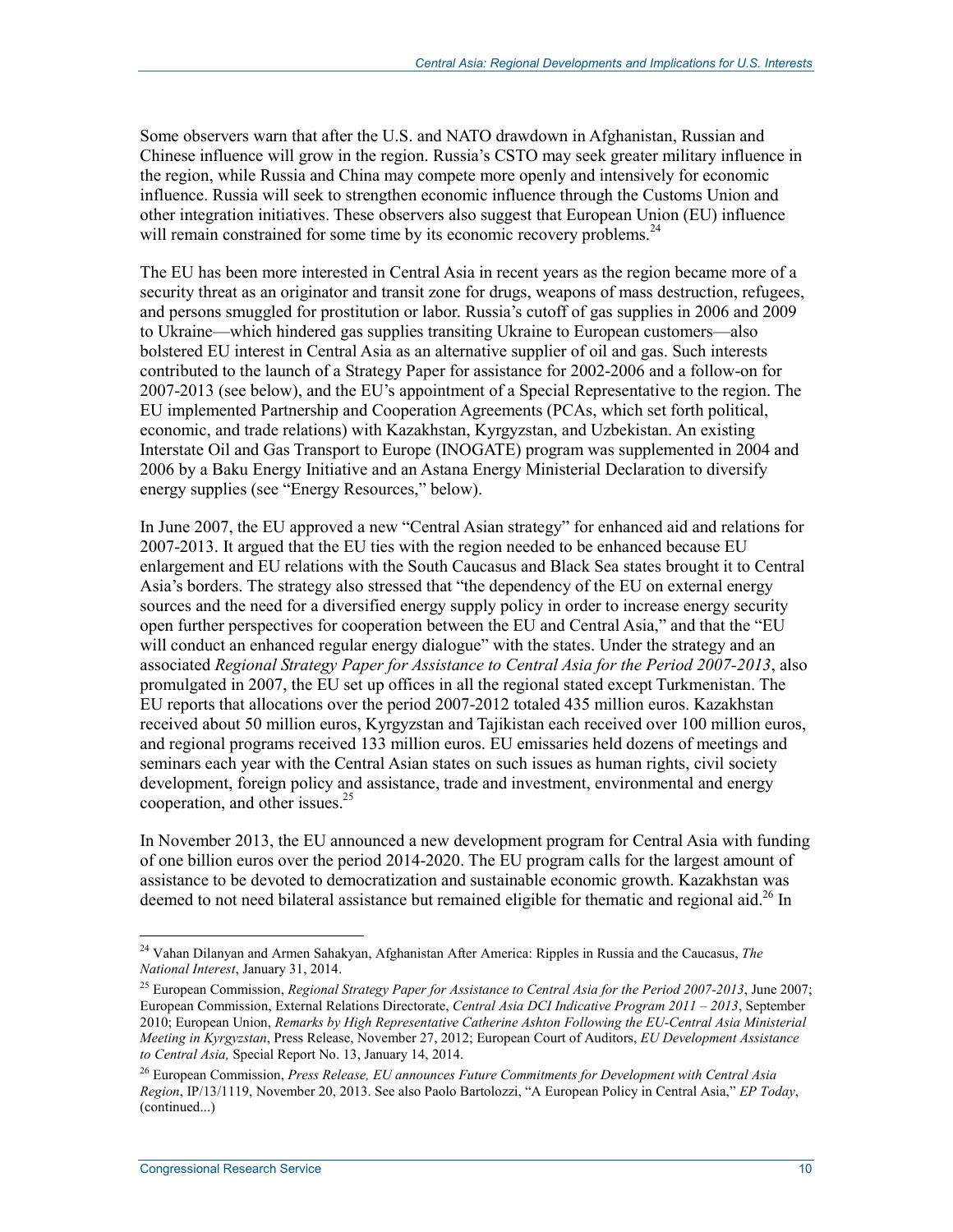late January 2014, the EU's Special Representative to Central Asia stepped down, and the responsibilities were assumed by officials in the European External Action Service. Some observers raised concerns about this lower-level official engagement with Central Asia.<sup>27</sup>

### **Russia's Role**

During most of the 1990s, successive U.S. administrations generally viewed a democratizing Russia as serving as a role model in Central Asia. Despite growing authoritarian tendencies in Russia during the presidencies of Vladimir Putin (2000-2008, and again after his re-election in 2012) and Dmitriy Medvedev (2008-2012), successive U.S. administrations have emphasized that Russia's counter-terrorism efforts in the region broadly support U.S. interests. At the same time, successive administrations have stressed to Russia that it should not seek to dominate the region or exclude Western and other involvement. Virtually all U.S. analysts agree that Russia's actions should be monitored to gauge whether it is vitiating the independence of the Central Asian states.

Soon after the terrorist attacks on the United States on September 11, 2001, Russia acquiesced to increased U.S. and coalition presence in the region for operations against Al Qaeda and its supporters in Afghanistan. Besides Russia's own concerns about Islamic extremism in Afghanistan, Central Asia, and its own North Caucasus, it was interested in boosting its economic and other ties to the West and regaining some influence in Afghanistan. In the later part of the 2000s, however, Russia appeared to step up efforts to counter U.S. influence in Central Asia and reassert its own "great power" status by advocating that the states increase economic and strategic ties with Russia and limit such ties with the United States. This stance included backing and encouragement for Uzbekistan and Kyrgyzstan to close their U.S. airbases. Such a stance appeared paradoxical to U.S. officials, since Russia (and China) benefitted from anti-terrorism operations carried out by U.S. (and NATO) forces in Afghanistan. Improved U.S.-Russia relations during President Obama's first term in office appeared to include some Russian cooperation with U.S. and NATO stabilization efforts in Afghanistan, but the status of such cooperation has appeared more uncertain in recent months, according to some observers.

During the 1990s, Russia's economic decline and demands by Central Asia caused it to reduce its security presence, a trend that Vladimir Putin since 2000 has appeared determined to reverse. In 1999, Russian border guards were largely phased out in Kyrgyzstan, the last Russian military advisors left Turkmenistan, and Uzbekistan withdrew from the Collective Security Treaty (CST; see below) of the Commonwealth of Independent States (CIS), in part because the treaty members failed to help Uzbekistan meet the growing Taliban threat in Afghanistan, according to Uzbek President Islam Karimov.

Despite these moves, Russia appeared determined to maintain a military presence in Tajikistan. It has retained from the Soviet period the 201<sup>st</sup> motorized infantry division of about 5,000 troops subordinate to Russia's Central Military District. Some Russian officers reportedly help oversee

<sup>(...</sup>continued)

February 9, 2014.

<sup>27</sup> Jos Boonstra, "Is the EU Downscaling Political Engagement in Central Asia? *EUCAM Commentary*, Foundation for International Relations and Foreign Dialogue, February 2014.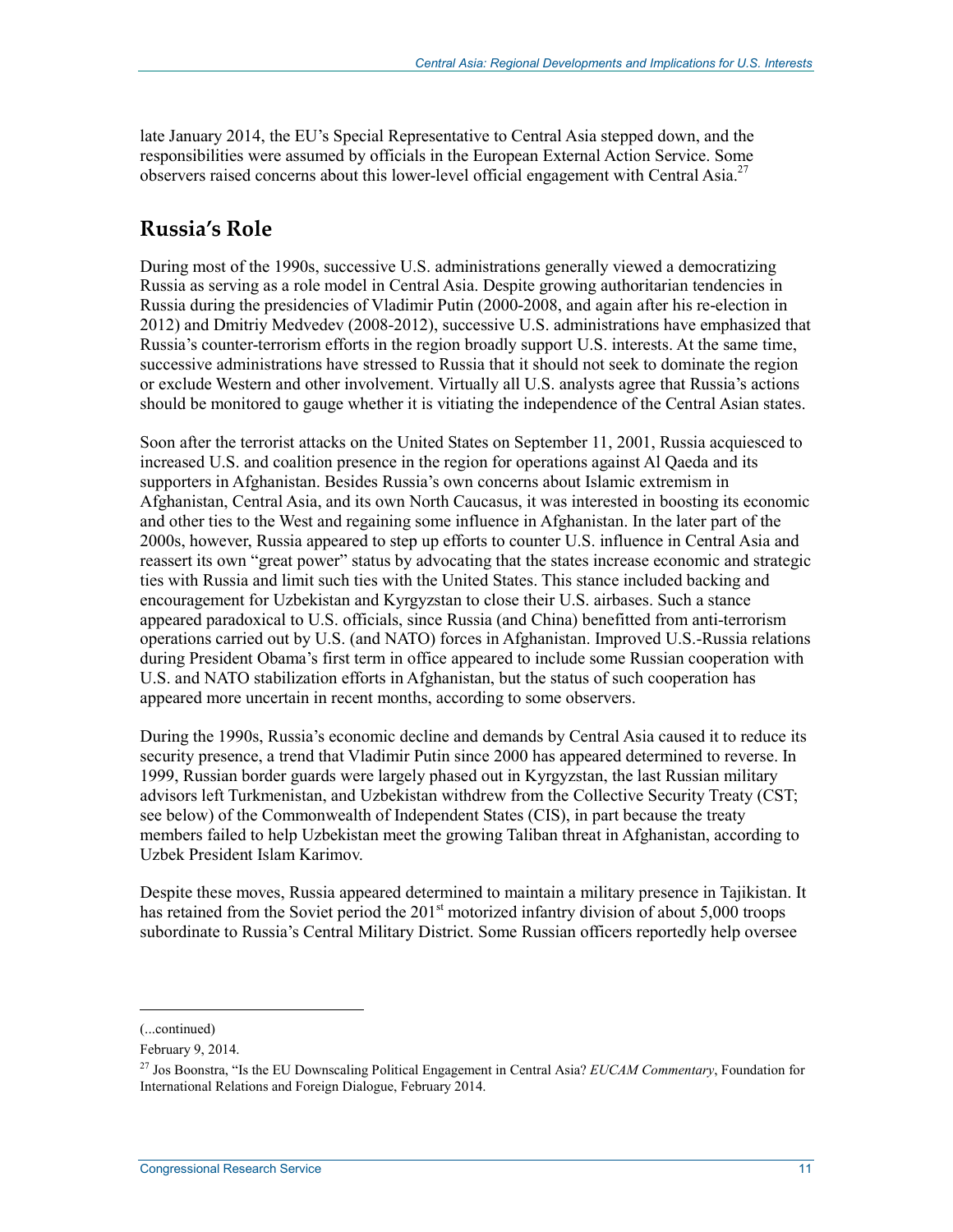these troops, many or most of whom are ethnic Tajik noncommissioned officers and soldiers. Tajik Frontier Force border guards also receive support from the  $201<sup>st</sup>$  division.<sup>28</sup>

Russia's efforts to formalize a basing agreement with Tajikistan dragged on for years, as Tajikistan endeavored to charge rent and assert its sovereignty. In October 2004, a 10-year basing agreement was signed, formalizing Russia's largest military presence abroad, besides its Black Sea Fleet. At the same time, Tajikistan demanded full control over border policing. Russia announced in June 2005 that it had handed over the last guard-house along the Afghan-Tajik border to Tajik troops (a few dozen Russian border advisors remained).

In October 2009, visiting President Rahmon reportedly urged then-President Medvedev to pay rent on Russia's base facilities in Tajikistan. At a meeting in Dushanbe in September 2011, then-President Medvedev announced that he and Rahmon had made progress in reaching agreement on extending the basing agreement for another 49 years, and that an accord would be signed in early 2012. Some media reported that Tajikistan was calling for up to \$300 million in annual rent payments. Also at the meeting, the two presidents agreed that the number of Russian border advisors reportedly would be reduced from 350 to 200, and that they would more closely cooperate with the Tajik border force.

President Rahmon met with newly inaugurated President Putin in Moscow on the sidelines of a CIS summit in mid-May 2012, and the two leaders agreed to continue the apparently contentious discussions on extending the basing agreement. During President Putin's early October 2012 visit, the two leaders agreed to a basing agreement through the year 2042.President Rahmon was unsuccessful in getting Russia to pay more on the base lease, but Russia pledged added military modernization assistance. Of great significance for Tajikistan, Putin agreed that work permits for Tajik migrant laborers would be extended from one to three years. Tensions rose, however, as Tajikistan lagged in ratifying the accord. According to some observers, President Rahmon delayed ratification of the basing agreement pending Moscow's full support for his re-election in November 2013. Other observers point to President Rahmon's late May 2013 visit to China, where he and President Xi Jinping signed a strategic partnership agreement that included pledges to deepen cooperation on security issues and to support Tajikistan as it assumed the rotating leadership of the SCO in late 2013. According to another view, Tajikistan was resisting pressure from Moscow to re-admit Russian border forces along the Tajik-Afghan border.

Meeting with President Putin in Moscow on August 1, 2013, President Rahmon announced that he soon would submit the basing agreement for legislative approval, and the legislature duly affirmed the accord in early October 2013.<sup>29</sup>

In a seeming shift toward a more activist role in Central Asia, in April 2000, Russia called for the signatories of the CST to approve the creation of rapid reaction forces to combat terrorism and hinted that such forces might launch preemptive strikes on Afghan terrorist bases. These hints elicited U.S. calls for Russia to exercise restraint. Then-President Clinton and Putin agreed in 2000 to set up a working group to examine Afghan-related terrorism (this working group later broadened its discussions to other counter-terrorism cooperation; it has continued to meet under the Obama Administration). CST members agreed in 2001 to set up the Central Asian rapid

<sup>28</sup> *The Military Balance*, London: International Institute of Strategic Studies, February 5, 2014.

<sup>&</sup>lt;sup>29</sup> *CEDR*, August 2, 2013, Doc. No. CEL-34127664; "Tajikistan: Rahmon Likely to Face Increasing Russian Political Pressure," *Open Source Center Analysis*, October 22, 2013.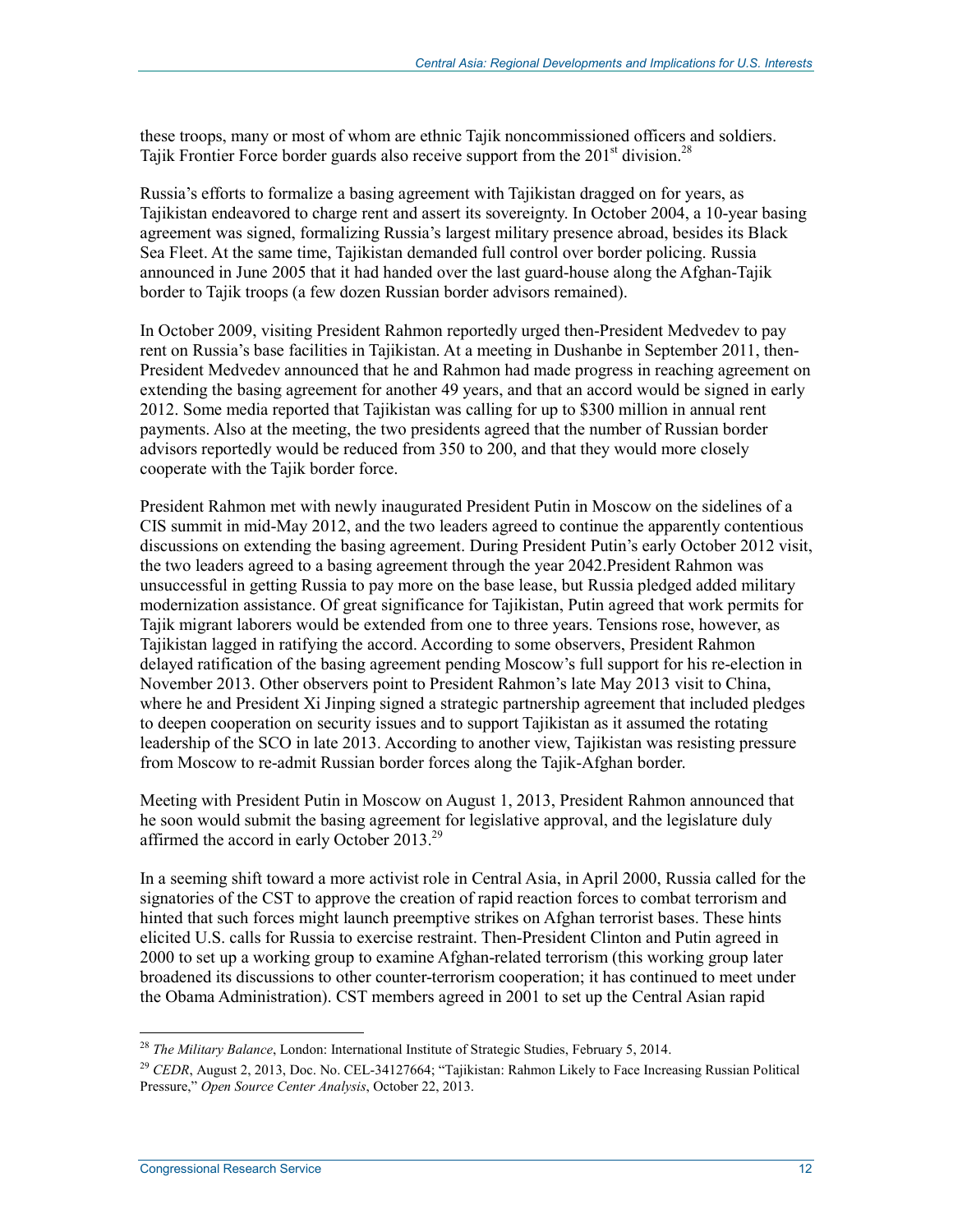reaction force headquartered in Kyrgyzstan, with Russia's troops in Tajikistan comprising most of the force (this small force of 3,000 to 5,000 troops has held exercises and supposedly is dedicated to border protection; in 2009 it was supplemented by a larger 20,000-troop rapid reaction force with a supposedly wider mission).<sup>30</sup> CIS members in 2001 also approved setting up an Anti-Terrorism Center (ATC) in Moscow, with a branch in Kyrgyzstan, giving Russia influence over regional intelligence gathering.

Perhaps as a result of the establishment of a U.S. airbase in Kyrgyzstan after the September 11, 2001, attacks (see "The Manas Airbase" below), Russia in September 2003 signed a 15-year military basing accord with Kyrgyzstan providing access to the Kant airfield, near Kyrgyzstan's capital of Bishkek. The base is a few miles from the U.S.-led coalition's airbase. Russia attempted to entice Kyrgyzstan in early 2009 to close the Manas airbase by offering the country hundreds of millions of dollars in grants and loans. However, after Kyrgyzstan agreed to continued U.S. use of the airbase in mid-2009 as a "Transit Center," Russia reneged on some of this funding and requested that Kyrgyzstan grant Moscow rights to another airbase near Uzbekistan's border. Uzbekistan denounced this plan, and it appeared to be put on hold. With the U.S.-Russia "reset" of relations during President Obama's first term in office, Russia's opposition to the continued operation of the Manas Transit Center seemingly diminished, but by May 2012, the Russian Foreign Ministry hailed a statement by Kyrgyz President Almazbek Atambayev that he had decided not to renew the lease on the U.S. Transit Center.

Russian President Vladimir Putin visited Kyrgyzstan and met with President Atambayev on September 20, 2012. The two sides signed a 15-year extension to Russia's lease on "unified" military facilities in the country, including the Kant airbase, operated as part of the CSTO. Russia's rent payment for using the facilities—reportedly \$4.5 million per year—reportedly did not change, although issues of training and Kyrgyzstan's supply of free utilities to the facilities reportedly were addressed. The two sides also signed accords canceling one \$190 million Kyrgyz debt and restructuring another \$300 million loan (the latter had been given by Putin to Kyrgyzstan in 2009). Another agreement pledged assistance by Russian firms in building several hydropower projects, including a renewed commitment to assist with the Kambarata-1 dam and hydroelectric power station (see also below). In a joint statement, Atambayev pledged to close the U.S. Transit Center at Manas in 2014, and Putin pledged to consider assistance to help convert the Transit Center facilities to civilian use. Hailing agreements that further integrated the two countries militarily and economically, President Atambayev stated at a press conference that "Russia is our main strategic partner.... We do not have a future separate from Russia."<sup>31</sup>

Besides Russia's military presence in Kyrgyzstan and Tajikistan, Russia's 2009 National Security Strategy called for the country to play a dominant role in Caspian basin security. Russia's Caspian Sea Flotilla has been bolstered by troops and equipment in recent years. A security cooperation agreement signed at a Caspian littoral state summit on November 18, 2010, states that Caspian basin security is the exclusive preserve of the littoral states. Some observers have viewed this agreement as reflecting Russia's objections to U.S. maritime security cooperation initiatives (see below, "U.S. Security and Arms Control").<sup>32</sup>

<sup>30</sup> *CEDR*, February 25, 2010, Doc. No. CEP-950282.

<sup>31</sup> *CEDR*, September 20, 2012, Doc. No. CEP-950131, CEP-950107, and CEP-950085; *Interfax*, September 20, 2012.

<sup>32</sup> *CEDR*, November 19, 2010, Doc. No. CEP-4002.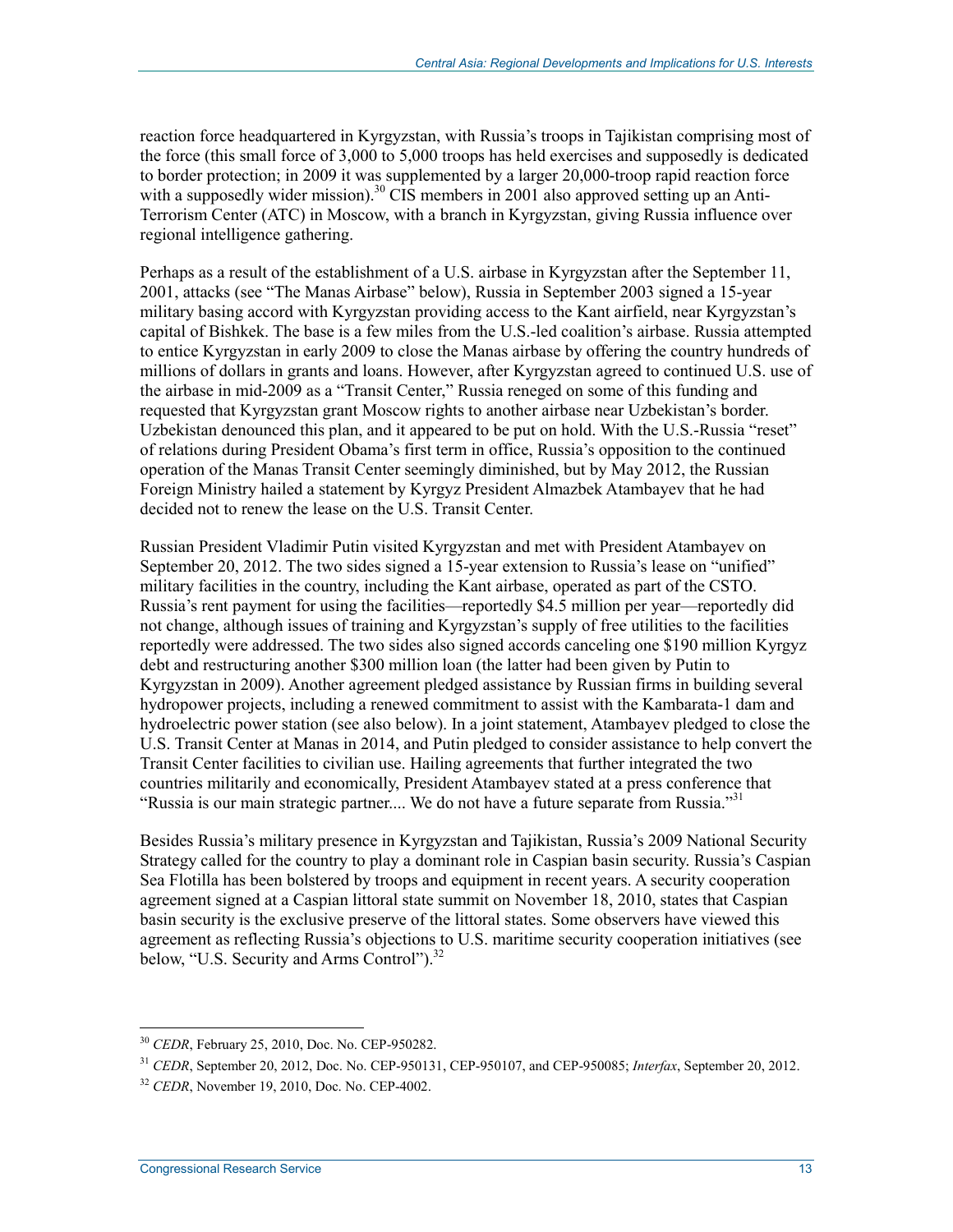Taking advantage of Uzbekistan's souring relations with many Western countries in 2005 (see below, "*The 2005 Violence in Andijon, Uzbekistan*"), Russia signed a Treaty on Allied Relations with Uzbekistan in November 2005 that called for mutual defense consultations in the event of a threat to either party (similar to language in the CST). Uzbekistan rejoined the CST Organization (CSTO; see below) in June 2006. Uzbekistan declined to participate in rapid reaction forces established in June 2009 because of concerns that the forces could become involved in disputes between member states. On June 20, 2012, Uzbekistan informed the CSTO that it was suspending its membership in the organization, including because the CSTO was ignoring its concerns. However, Uzbek officials stated that the country would continue to participate in the CIS air defense system and other military affairs under the Allied Relations Treaty. According to some observers, the withdrawal of Central Asia's largest military from the CSTO highlighted the organization's ineffectiveness.<sup>33</sup> In June 2012, President Karimov visited China and met with then-President Hu Jintao, and the two leaders signed a strategic partnership agreement. Commenting on this accord in September 2012, President Karimov stated that "China is indeed the most reliable strategic partner for us."34 Some observers also have suggested that Uzbekistan's withdrawal from the CSTO was linked to a hoped-for greater role in the NDN for the transit of equipment and materials to and from Afghanistan (see below, "The Northern Distribution Network to and from Afghanistan").

Uzbekistan strongly objected to the September 2012 Russia-Kyrgyz agreement on constructing the Kambarata-1 dam, asserting that talks should include all countries along the watershed (the Naryn River, the proposed site of the dam, flows into the Syr Darya River through Uzbekistan and Kazakhstan). At a meeting of the Russia-Uzbek Intergovernmental Economic Cooperation Commission in December 2012, the two sides agreed to seek an international assessment of the dam's environmental impact before construction is started. A report in March 2014 did not mention this assessment, but indicated that Russia was finalizing a feasibility study for the Kambarata-1 hydropower station and that a funding decision would be made thereafter.<sup>35</sup>

On November 11, 2013, visiting President Nazarbayev and President Putin signed a treaty on good neighborly relations and cooperation. As a prelude to the visit, Putin submitted a Kazakhstan-Russia agreement on joint air defenses, signed in January 2013, to the Russian Federal Assembly for approval. The air defense cooperation is reportedly more robust than that provided under the joint CIS air defense system shared by Russia, Kazakhstan, Armenia, Belarus, and Kyrgyzstan. Under the accord, a headquarters will be set up in Almaty. Kazakhstan nominally will still be in charge of its air defense system in peacetime, but the system will be jointly operated in case of war.36

Many observers suggest that the appreciative attitude of Central Asian states toward the United States in the early 2000s—for their added security accomplished through U.S.-led actions in Afghanistan—has declined over time. Reasons may include perceptions by the states that the United States has not provided adequate security or economic assistance. Russian media outlets in Central Asia also have propagandized heavily against U.S. activities and policies, and this propaganda may well have influenced public opinion in the region. Russia likewise has warned

<sup>33 &</sup>quot;Interview: Analyst Says Uzbekistan's Suspension Shows CSTO Is 'Irrelevant,'" *RFE/RL*, June 29, 2012.

<sup>34</sup> *CEDR*, September 13, 2012, Doc. No. CEP-950016.

<sup>35</sup> Tatyana Kudryavtseva, "Russia to Decide on Kambarata HPP-1 Funding in Next 3 Months," *24.kg News Agency*, March 3, 2014.

<sup>36</sup> *CEDR*, November 1, 2013, Doc. No. CER-68306473.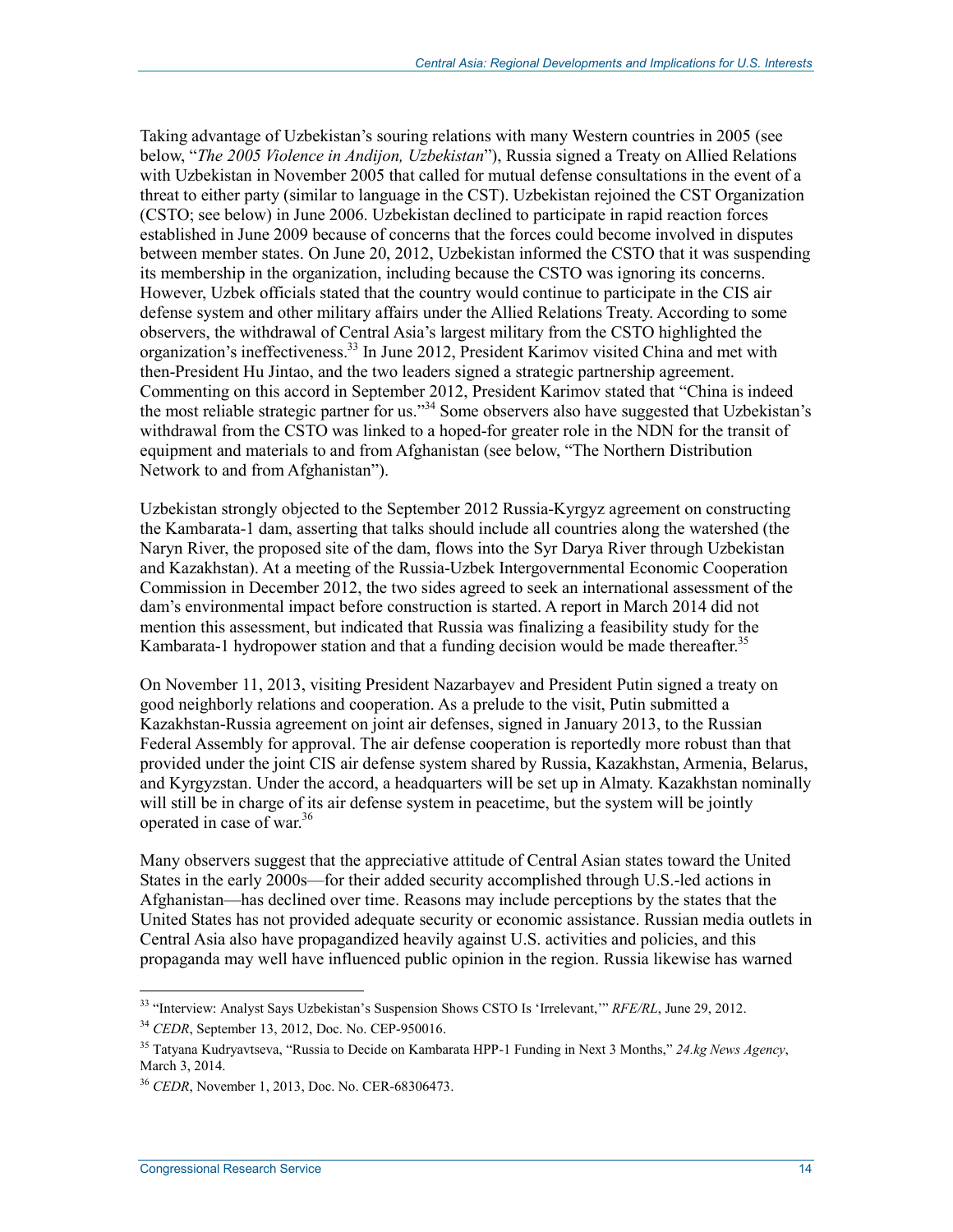regional leaders that the United States backs democratic "revolutions" to replace them. Lastly, Russia has claimed that it can ensure regional security after the planned drawdown of U.S. and NATO forces in Afghanistan by the end of  $2014$ <sup>37</sup>

As Russia's economy improved in the 2000s—as a result of increases in oil and gas prices— Russia reasserted its economic interests in Central Asia. Russia has endeavored to counter Western business and gain substantial influence over energy resources through participation in joint ventures and by insisting that pipelines cross Russian territory. The numbers of migrant workers from Central Asia have increased, and worker remittances from Russia are significant to the GDPs of Kyrgyzstan, Tajikistan, and Uzbekistan and are a source of Russian leverage.

However, Russia's efforts to maintain substantial economic interests in Central Asia face increasing competition from China, which has substantially increased its regional aid and trade activities. Perhaps to constrict growing Chinese economic influence, a Russia-Belarus-Kazakhstan customs union began operating in mid-2011. In an article in October 2011, then-Prime Minister Putin called for boosting Russian influence over Soviet successor states through the creation of an economic, political, and military "Eurasian Union." In late October 2013, President Nazarbayev accused Russia of controlling the governing body of the Customs Union, even though the staffers were supposed to be international bureaucrats. He also complained that the Customs Union had resulted in an increase in imports into Kazakhstan and a decrease in exports, harming Kazakh businesses. During a November 2013 visit to Russia, President Putin reportedly refuted this assertion, arguing that Kazakhstan's exports to Russia were increasing.<sup>38</sup> At a meeting of the Eurasian Economic Commission (governing body of the Customs Union and the larger Eurasian Economic Community) in early March 2014—after Russian forces had entered Ukraine's Crimea—Kazakhstan and Moldova indicated that they were ready to move forward with plans to form a Eurasian Union. However, Nazarbayev reportedly called for a secretariat to be formed before the rules and procedures of the Eurasian Union are worked out, perhaps indicating some concerns about protecting Kazakhstan's sovereignty within the Eurasian Union, according to some observers.<sup>39</sup>

Even before he was elected president of Kyrgyzstan, Almazbek Atambayev called for the country to join the Customs Union. In December 2013, however, President Atambayev rejected a road map promulgated by the Eurasian Economic Commission for Kyrgyzstan's admission to the Customs Union. Kyrgyz officials complained they had not been invited to participate in drawing up the plan and that their written proposals had been inadequately addressed.

### **China's Role**

1

China's objectives in Central Asia include ensuring border security, non-belligerent neighbors, and access to trade and natural resources. In April 1996, the presidents of Kazakhstan, Kyrgyzstan, Russia, and Tajikistan traveled to Shanghai to sign a treaty with China's then-President Jiang Zemin pledging the sanctity and substantial demilitarization of borders. They

<sup>37</sup> Joshua Kucera, "Washington Must Adapt to Diminished Role in Central Asia," *Eurasianet*, December 4, 2012; Mark Katz, "Russia, Iran, and Central Asia: Impact of the U.S. Withdrawal from Afghanistan," *Iran Regional Forum*, Elliot School of International Affairs, February 2013.

<sup>38</sup> *CEDR*, November 12, 2013, Doc. No. CEL-37689807.

<sup>&</sup>lt;sup>39</sup> Aleksandra Jarosiewicz, Analyses: Customs Union Summit in the Context of Ukraine, Center for Eastern Studies, Warsaw, March 12, 2014.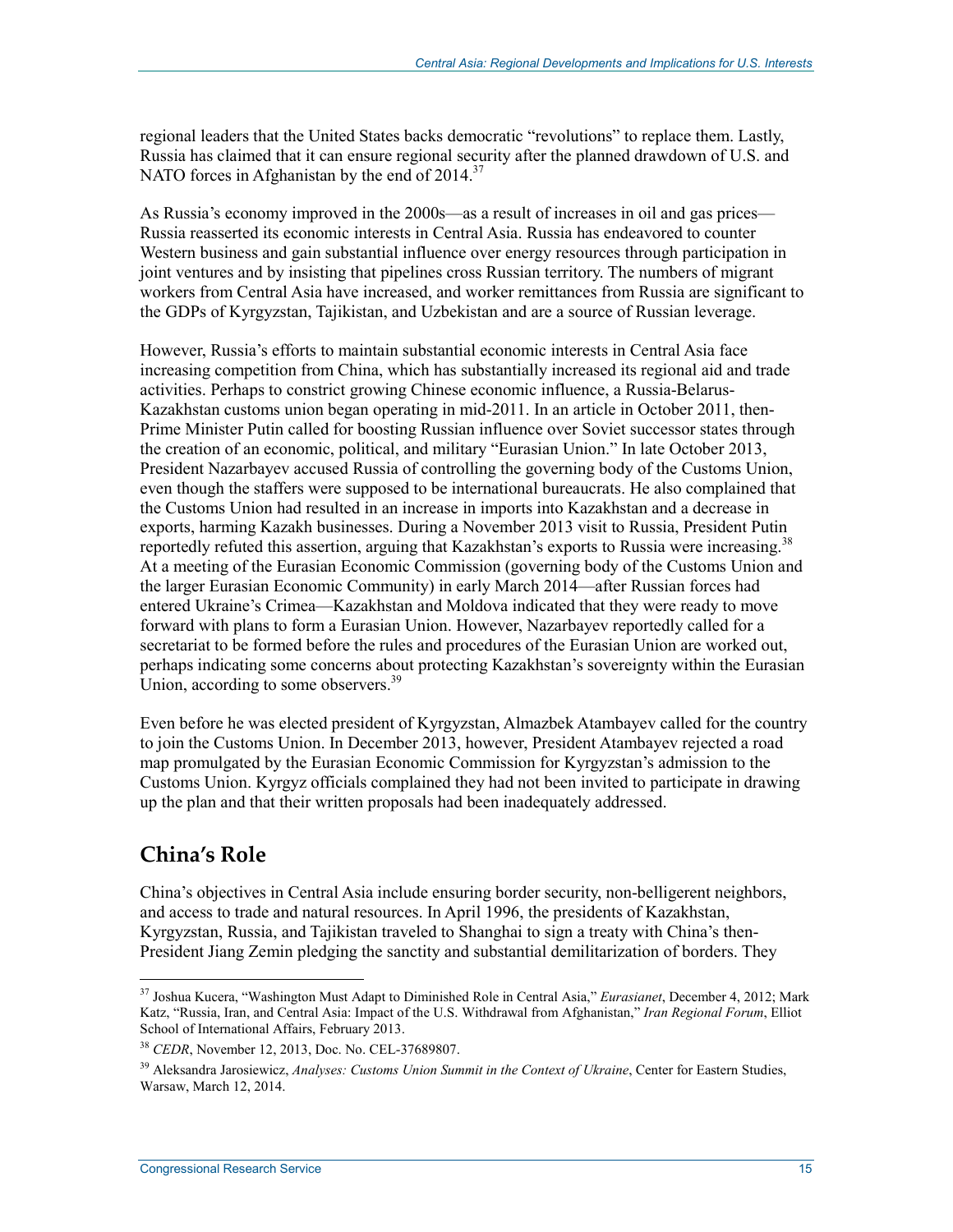signed protocols that they would not harbor or support separatists, aimed at China's efforts to quash separatism in its Uighur Autonomous Region of Xinjiang Province, which borders Central Asia. In April 1997, the five presidents met again in Moscow to sign a follow-on treaty demilitarizing the 4,000 mile former Soviet border with China. In May 2001, the parties admitted Uzbekistan as a member and formed the Shanghai Cooperation Organization (SCO), agreeing to combat the "three evils" of terrorism, extremism and separatism (see also below, "Obstacles to Peace and Independence: Regional Tensions and Conflicts").

After September 11, 2001, SCO members did not respond collectively to U.S. overtures but mainly as individual states. China encouraged Pakistan to cooperate with the United States. China benefitted from the U.S.-led coalition actions in Afghanistan against the IMU and the Taliban, since these groups had been providing training and sustenance to Uighur extremists.

Most analysts do not anticipate Chinese territorial expansion into Central Asia, though China is seeking greater economic influence. China is a major trading partner for the Central Asian states and may become the dominant economic influence in the region. In comparison, Turkey's trade with the region is much less than China's. Central Asia's China trade turnover exceeded \$1 billion annually by the late 1990s and thereafter expanded greatly, reportedly reaching \$40 billion in 2013. Chinese purchases of oil and gas from Kazakhstan and Turkmenistan accounted for most of this expansion. $40$ 

Kazakhstan and Kyrgyzstan have been deft in building relations with China. They have cooperated with China in delineating borders, building roads, and increasing trade ties. The construction of oil and gas pipelines from Kazakhstan and Turkmenistan to China's Xinjiang region mark China's growing economic influence in the region. However, officials in these states also have been concerned about Chinese intentions and the spillover effects of tensions in Xinjiang. Some have raised concerns about growing numbers of Chinese traders and immigrants, and there are tensions over issues like water resources. China's crackdown on dissidence in Xinjiang creates particular concern in Kazakhstan, because over one million ethnic Kazakhs reside in Xinjiang and many Uighurs reside in Kazakhstan. Some ethnic Kyrgyz also reside in Xinjiang. On the other hand, Kazakhstan fears that Uighur separatism in Xinjiang could spread among Uighurs residing in Kazakhstan, who may demand an alteration of Kazakh borders to create a unified Uighur "East Turkestan." China's relations with Tajikistan improved with the signing of a major agreement in May 2002 delineating a final section of borders in the Pamir Mountains shared by the two states.

In 1993, China abandoned its policy of energy self-sufficiency, making Central Asia's energy resources attractive. In September 1997, Kazakhstan granted the China National Petroleum Corporation (CNPC) production rights to develop major oil fields, including the Aktyubinsk Region of northwestern Kazakhstan. In succeeding years, China greatly increased its energy investments in Central Asia, including in oil and gas fields and pipelines. According to some observers, China's energy investments in Central Asia may soon eclipse Russia's (For more recent information on China's energy role in Central Asia, see below, "Energy Resources.").<sup>41</sup>

<sup>40</sup> "China-Central Asia Trade Seeing Fast Growth," *Xinhua News Agency*, February 13, 2014.

<sup>41</sup> Robert M. Cutler, "China Deepens Energy Cooperation in Central Asia," *CACI Analyst*, May 1, 2013; Alexandros Petersen, "A Hungry China Sets Its Sights on Central Asia," *The Atlantic*, March 5, 2013; Alexandros Petersen, "Inadvertent Empire," *China in Central Asia*, April 16, 2013, at http://chinaincentralasia.com/2013/04/16/inadvertentempire; Alexandros Petersen and Katinka Barysch, *Russia, China, and the Geopolitics of Energy in Central Asia*, (continued...)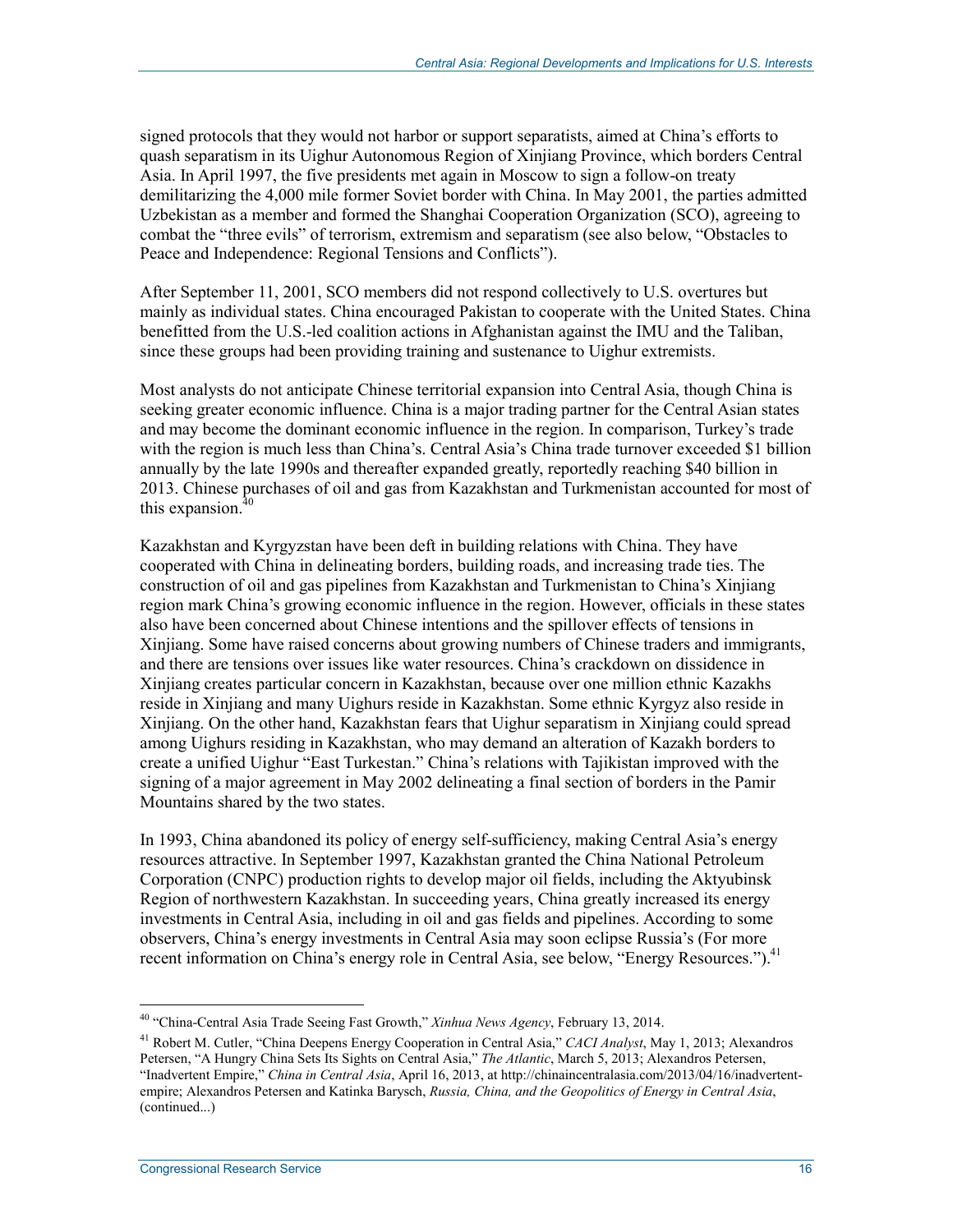In September 2013, Chinese President Xi Jinping visited all the regional states except Tajikistan (President Rahmon had visited China and met with President Xi Jinping in May 2013). The Chinese president reportedly signed agreements in Kazakhstan for up to \$30 billion, in Turkmenistan for \$8 billion, in Uzbekistan for \$15 billion, and in Kyrgyzstan for \$3 billion, as part of a more robust policy of increasing trade with the region and encouraging the development of east-west transport links. In a speech at Nazarbayev University in Astana on September 7, 2013, President Xi Jinping stressed that China had worked in Central Asia more than 2,100 years ago to establish the silk road to Europe, and was endeavoring since the Central Asian states gained independence to re-vitalize the silk road as a priority area of China's foreign policy. He pledged that China would never interfere in the internal affairs of the regional states, would not seek to dominate regional affairs, and would not establish a sphere of influence over the region. He called for the Central Asian governments to share information with China on economic policies and for greater cooperation between the SCO and the Russia-led Eurasian Economic Community in order to strengthen a "silk road economic belt." As a practical matter, he called for finishing road interconnections between the Pacific Ocean and Baltic Sea ports.<sup>42</sup>

The increased U.S. and NATO presence in Central Asia and Afghanistan since the early 2000s may have delayed China's objective of becoming the dominant Asian power. Some observers suggest that after the drawdown of U.S. and NATO operations in Afghanistan in 2014, there may be greater competition between Russia and China for influence in the region. This competition had previously been set aside to some degree as both powers were focused on monitoring and limiting the scope of U.S. and NATO regional influence, according to these observers. China may seek to gain greater influence in Central Asia to counter a U.S. pivot to Asia, which it considers to be a containment policy, in this view. $43$ 

## **Obstacles to Peace and Independence: Regional Tensions and Conflicts**

The legacies of co-mingled ethnic groups, convoluted borders, and emerging national identities pose challenges to stability in all the Central Asian states. Emerging national identities accentuate clan, family, regional, and Islamic self-identifications. Central Asia's convoluted borders fail to accurately reflect ethnic distributions and are hard to police, hence contributing to regional tensions. Ethnic Uzbeks make up sizeable minorities in the other Central Asian countries and Afghanistan. In Tajikistan, they make up almost one-quarter of the population and in Kyrgyzstan they make up over one-seventh. More ethnic Turkmen reside in Iran and Afghanistan—over 3 million—than in Turkmenistan. Sizeable numbers of ethnic Tajiks reside in Uzbekistan, and 7 million in Afghanistan. Many Kyrgyz and Tajiks live in China's Xinjiang province. The fertile

 $\overline{a}$ 

<sup>(...</sup>continued)

Center for European Reform, November 2011.

<sup>42</sup> Open Source Center, *China: Daily Report*, September 7, 2013, Doc. No. CHO-51691029.

<sup>&</sup>lt;sup>43</sup> Zara Rabinovitch, "The Influence of China and Russia in Central Asia: Ongoing Rivalry and Shifting Strategies, An Interview with Stephen Blank," National Bureau of Asian Research, April, 9, 2013, at http://www.nbr.org/research/ activity.aspx?id=329; Stephen Blank, *Toward a New Chinese Order in Asia: Russia's Failure*, National Bureau of Asian Research, March 2011; Henrik Bergsager, *China, Russia and Central Asia: The Energy Dilemma*, Fridtjof Nansen Institute, September 2012; Robert Cutler, "China-Russia Summit Meeting Underscores Entente Over Central Asia," *CACI Analyst*, April 3, 2012.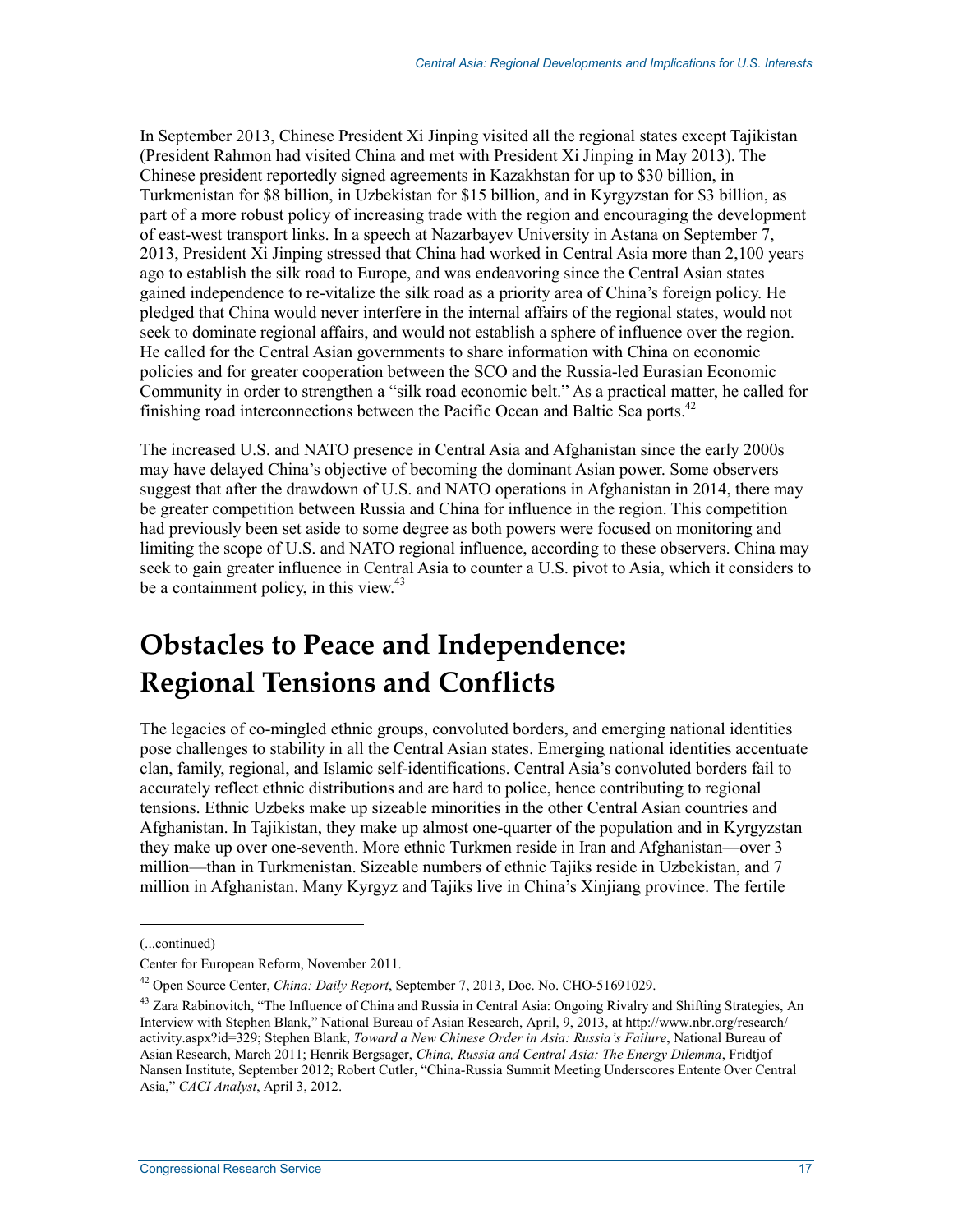Ferghana Valley is shared by Tajikistan, Kyrgyzstan, and Uzbekistan. The central governments have struggled to maintain control over administrative subunits. Most observers agree that the term "Central Asia" currently denotes a geographic area more than a region of shared identities and aspirations, although it is clear that the land-locked, poverty-stricken, and sparsely populated region will need more integration in order to fully develop.

On the one hand, the Central Asian states have wrangled over water-sharing, border delineation, trade and transit, and other issues:

- Tajikistan's relations with Uzbekistan have been problematic, including disagreements about water-sharing, Uzbek gas supplies, the mining of borders, border demarcation, and environmental pollution. In July 2008, the head of the Tajik Supreme Court asserted that Uzbek security forces had bombed the Supreme Court building the previous summer as part of efforts to topple the government. In late 2010, Uzbekistan began a transit slowdown and other economic measures to pressure Tajikistan to halt building the Roghun power plant (see below, "Trade and Investment").
- Turkmenistan's relations with Uzbekistan and Azerbaijan have been tense. Azerbaijan and Turkmenistan have rival claims to some Caspian Sea oil and gas fields. Turkmenistan and Uzbekistan have vied for regional influence and argued over water-sharing. In 2002, the Turkmen government accused Uzbek officials of conspiring to overthrow it. Uzbekistan also objected to the treatment of ethnic Uzbeks in Turkmenistan under the previous president. In February 2014, Uzbekistan sentenced four citizens to 15-18 years in prison on charges of spying for Turkmen intelligence on water-supply, border security, and other issues.
- The Kyrgyz premier rejected claims by Karimov in 2005 that Kyrgyzstan had provided training facilities and other support for the Andijon militants (see below, "The 2005 Violence in Andijon, Uzbekistan"). Karimov again accused Kyrgyzstan in late May 2009 of harboring terrorists whom had attacked across the border. After the April 2010 coup in Kyrgyzstan, Uzbekistan tightened border controls with this country, greatly harming its economy. Conflict between ethnic Uzbeks and ethnic Kyrgyz in southern Kyrgyzstan in June 2010 further strained relations between the two countries (see below, "*The 2010 Ethnic Clashes in Kyrgyzstan*"). In January 2013, Kyrgyz border guards wounded five residents of the Uzbek enclave of Sokh in Kyrgyzstan's Batken Region, bordering Uzbekistan. The residents allegedly had attempted to block an incursion into Sokh by the Kyrgyz border guards. Up to 1,000 residents then temporarily took over three dozen Kyrgyz hostage.44 Kyrgyzstan closed a road from Uzbekistan to the enclave and began construction of a barbed wire fence around the enclave, and in response, Uzbekistan closed a road from Kyrgyzstan to the Kyrgyz enclave of Barak in Uzbekistan. In late July 2013, gunfire was exchanged by border troops along a section of the Kyrgyzstan-Uzbekistan border, resulting in some Uzbek casualties. Further tightening of Kyrgyzstan-Uzbekistan borders

<sup>44</sup> Open Source Center, *Central Eurasia: Daily Report* (hereafter, *CEDR*), January 7, 2013, Doc. Nos. CEP-7950026, CEP-950027, CEP-950043, CEP-950025, CEP-950014, and CEP-950005; January 9, 2012, Doc. No. CEP-950134; *Interfax*, January 6 and January 9, 2013.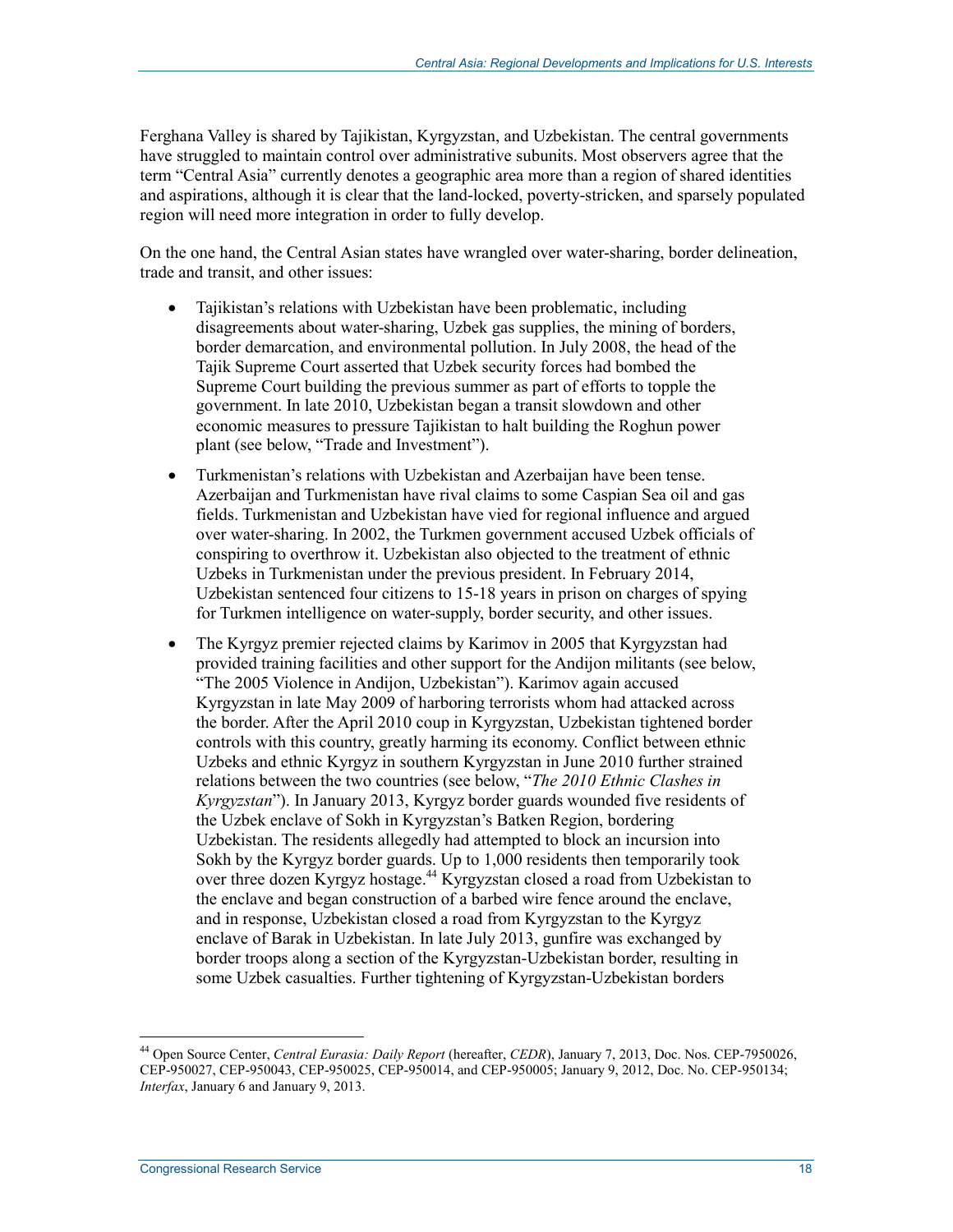ensued. However, border demarcation talks have been stepped up in 2014, apparently in an effort to ameliorate some border tensions.<sup>4</sup>

On the other hand, there have been some high-level bilateral contacts:

- The leaders of regional powers Kazakhstan and Uzbekistan have held occasional bilateral summits in recent years. In September 2012, visiting President Karimov issued a joint statement with President Nazarbayev on regional water-sharing. One observer suggested that this summit was an effort by the two major regional powers to join together to spur greater region-wide integration, including common responses to security threats such as terrorism and instability in Afghanistan.<sup>46</sup> In June 2013, visiting President Nazarbayev and President Karimov signed a strategic partnership treaty pledging both sides to develop economic, transportation, communications, military-technical, and cultural cooperation. The treaty also called for cooperation in resolving regional water sharing issues. Both leaders asserted that since they headed the leading states in the region, they needed to meet regularly to discuss regional and global cooperation. Karimov argued that the two countries are not regional economic rivals, since they have complementary natural resources and can provide for their own food and energy needs, and Uzbekistan emphasizes cotton growing while Kazakhstan emphasizes grain. He also stated that the two leaders had agreed that "any hydroelectric plants, which are planned for construction on the upstream of the [Syr Darya and Amu Darya] rivers ... must undergo an international and independent expert examination under the U.N. auspices and have to be agreed with the downstream countries." Nazarbayev indicated interest in developing transport routes through Uzbekistan to the south.<sup>47</sup>
- Since Berdimuhamedow came to power, relations between Turkmenistan and Uzbekistan have improved. In October 2012, President Karimov visited Turkmenistan and met with President Berdimuhamedow, and the two leaders discussed boosting trade and other cooperation. They also called for region-wide talks before Tajikistan and Kyrgyzstan build dams that could affect watersharing. President Berdimuhamedow visited Uzbekistan in late November 2013. The two leaders signed a joint declaration outlining the basic principles of bilateral cooperation. It called for jointly advocating a regional water management system. The two sides reported that they discussed enhancing security cooperation in preparation for the U.S. and NATO wind-down of operations in Afghanistan. The two leaders also met in February 2014 when both attended the Sochi Olympics. In recent months, both Kazakhstan and Tajikistan have worked more with Turkmenistan than with Uzbekistan on developing southern transport routes.

<sup>45</sup> *CEDR*, January 29, 2014, Doc. No. CEL-43836597; March 2, 2014, Doc. No. CEN-37869013. Complicating the situation, most of the approximately 65,000 inhabitants of the Sokh enclave are ethnic Tajiks, and they have reportedly have suffered from some discrimination as a result of tensions in Tajikistan-Uzbekistan relations. See Farangis Najibullah, "Uzbek, Kyrgyz, And Tajik Lives Collide In Sokh," *RFE/RL*, June 03, 2010.

<sup>46</sup> Richard Weitz, "Nazarbayev-Karimov Summit Imparts New Momentum to Kazakhstani-Uzbekistani Relations," *Eurasia Daily Monitor*, September 14, 2012.

<sup>47</sup> *CEDR*, June 16, 2013, Doc. No. CEN-70043496.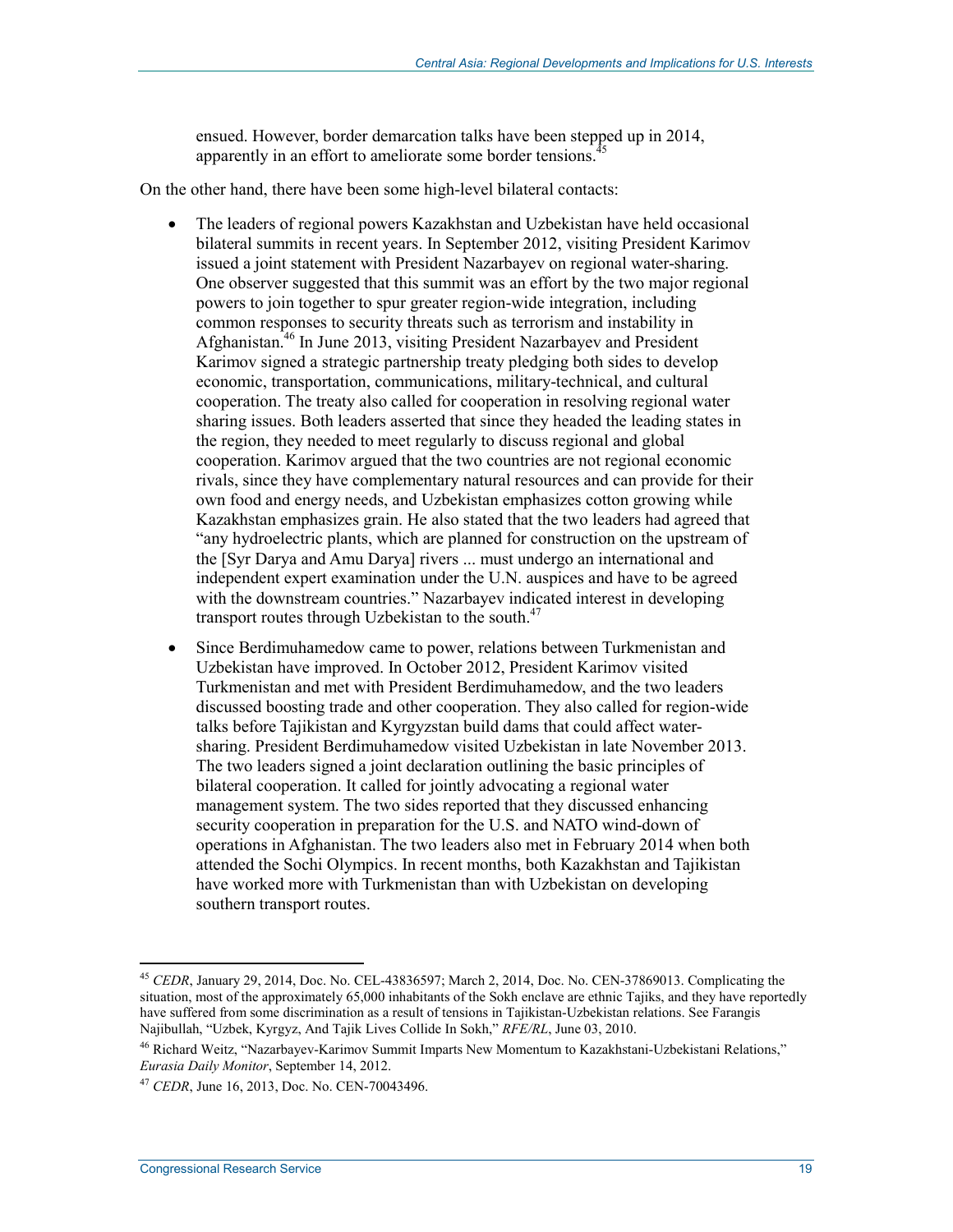Regional cooperation remains stymied by tensions among the states, despite their membership in various groups such as the Collective Security Treaty Organization (CSTO), the Shanghai Cooperation Organization (SCO), and NATO's Partnership for Peace (PFP). The Collective Security Treaty was signed by Russia, Belarus, the South Caucasus countries, and the Central Asian states (except Turkmenistan) in May 1992 and called for military cooperation and joint consultations in the event of security threats to any member. At the time to renew the treaty in 1999, Uzbekistan, Georgia, and Azerbaijan formally withdrew. The remaining members formed the CSTO in late 2002, and a secretariat opened in Moscow at the beginning of 2004. Through the CSTO, Russia has attempted to involve the members in joint efforts to combat international terrorism and drug trafficking. Although the charter of the CSTO does not mention internal or external peacekeeping functions, follow-on agreements have provided for such activities.

Neither former Kyrgyz President Akayev nor former President Bakiyev apparently requested the aid of the CSTO during the coups that overthrew them, and the CSTO has appeared inactive during other crises in the region. At a CSTO meeting in June 2010 to consider an urgent request by interim Kyrgyz President Roza Otunbayeva for troops to assist in quelling ethnic violence, a consensus could not be reached and the members only agreed to provide equipment. At a CSTO summit in December 2011, the members reportedly agreed on detailed procedures for intervening in domestic "emergency" situations within a member state at the behest of the member.<sup>48</sup> At a CSTO summit in December 2012, President Rahmon reportedly complained that although many documents had been signed over the years, there had been "no practical results."<sup>49</sup>

The SCO was established in 2001 by Russia, China, Kazakhstan, Kyrgyzstan, Tajikistan, and Uzbekistan. In 2003, what is now termed the SCO Regional Counter-Terrorism Structure (RCTS) was set up in Uzbekistan. Several military and security exercises have been held. According to some reports, in recent years Russia has discouraged the holding of major SCO military exercises as well as the strengthening of economic ties within the SCO, although Moscow has been amenable to cooperation within the SCO on regional oil and gas issues.<sup>50</sup>

In late 2007, the Central Asian states prevailed on the U.N. to set up a Regional Center for Preventive Diplomacy for Central Asia (UNRCCA) to facilitate diplomatic and other cooperation to prevent internal and external threats to regional security. With its headquarters in Ashkhabad, the Center is headed by a special representative of the U.N. secretary-general. The Center was intended to take on some of the duties of the U.N. Tajikistan Office of Peace-Building, which had been established after the Tajik Civil War and was being closed. The Center's mandate includes monitoring regional threats and working together and with other regional organizations to facilitate peacemaking and conflict prevention. Priority concerns include cross-border terrorism, organized crime and drug trafficking, regional water and energy management, environmental degradation, and stabilization in Afghanistan. The Center's special representative visited Kyrgyzstan several times in the wake of the April 2010 coup to discuss U.N. aid to the interim government to ensure peace and stability. The Center has held several regional conferences on such issues as Aral Sea desiccation, water-sharing, and Afghanistan. In approving a report by the head of UNRCCA to the UNSC in January 2014, the UNSC stressed the need for further cooperation among the regional states in overcoming challenges to peace and stability, including in countering terrorism and dealing with regional water-sharing issues. They welcomed regional

<sup>48</sup> *Interfax*, December 21, 2011.

<sup>49</sup> *CEDR*, December 19, 2012, Doc. No. CEP-950108.

<sup>50</sup> Joshua Kucera, "Russia 'Increasingly Distrustful' of SCO," *Eurasianet*, March 5, 2013.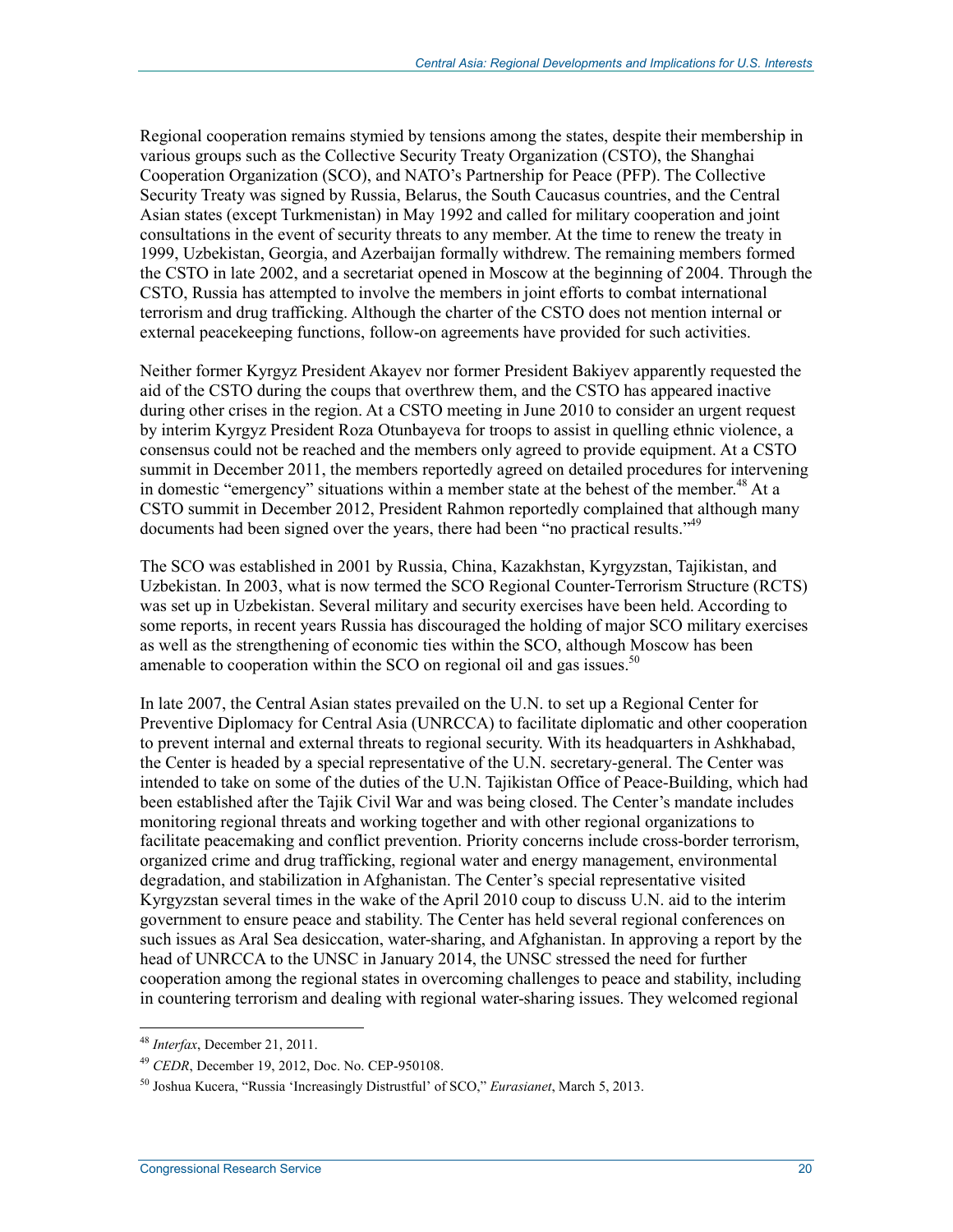cooperation with the U.N. Counter-terrorism Implementation Task Force and UNRCCA's liaison with the U.N. Office on Drugs and Crime.

In May 2009, the OSCE established a Border Management Staff College in Dushanbe to train officers from OSCE member and partner countries, including Afghanistan.

### **Islamic Extremism and Terrorism**

Calls for government to be based on Sharia (Islamic law) and the Koran are supported by small but increasing minorities in most of Central Asia. Most of Central Asia's Muslims appear to support the concept of secular government, but the influence of fundamentalist Salafist and extremist Islamic groups is growing.<sup>51</sup> In particular, Central Asian leaders have pointed to the ongoing conflict against the Taliban in Afghanistan as justifying constraints on Islamic expression in their countries. They also have pointed to Tajikistan's 1992-1997 civil war, when Islamic extremism played some role, and Russia's conflict with its breakaway Chechnya region and other areas in Russia's North Caucasus as evidence of the terrorist threat. In some regions of Central Asia, such as Uzbekistan's portion of the Fergana Valley, some Uzbeks kept Islamic practices alive throughout the repressive Soviet period, and some now oppose the secular-oriented Uzbek government. Islamic extremist threats to the regimes may be fueled somewhat by economic distress among sections of the population. Heavy unemployment and poverty rates among youth in the Fergana Valley are widely cited by observers as making youth more vulnerable to recruitment into religious extremist organizations.<sup>52</sup>

Although much of the attraction of Islamic extremism in Central Asia is generated by factors such as poverty and repression, it is facilitated by groups in Afghanistan, Pakistan, Saudi Arabia, and elsewhere that provide funding, education, training, and manpower to individuals and groups in the region. Some of these ties were at least partially disrupted by the U.S.-led coalition actions in Afghanistan and the U.S. call for worldwide cooperation in combating terrorism.<sup>53</sup>

The Central Asian states impose several controls over religious freedom. All except Tajikistan forbid religious parties such as the Islamic Renaissance Party (Tajikistan's civil war settlement included the party's legalization), and maintain Soviet-era religious oversight bodies, official Muftiates, and approved clergy. The governments censor religious literature and sermons. According to some analysts, the close government religious control may leave a spiritual gulf that underground radical Islamic groups seek to fill.

Terrorist actions aimed at overthrowing regimes have been of growing concern in all the Central Asian states. Some analysts caution that many activities the regimes label as terrorist—such as hijacking, kidnapping, robbery, assault, and murder—are often carried out by individuals or groups for economic benefit or for revenge, rather than for political or religious purposes. Also, so-called counter-terrorism may mask clan or other ethnic and political repression.

<sup>1</sup>  $<sup>51</sup>$  Most Central Asian Muslims traditionally have belonged to the Sunni branch and the Hanafi school of interpretation.</sup> Islamic Sufiism has been significant, as have pre-Islamic customs such as ancestor veneration and visits to shrines.

<sup>52</sup> Ahmad Rashid, *Jihad: The Rise of Militant Islam in Central Asia*, Yale: Yale University Press, 2002; T. Jeremy Gunn, *Sociology of Religion*, Fall 2003, pp. 389-410; Pinar Akcali, *Central Asian Survey*, June 1998, pp. 267-284; Aziz Niyazi, *Religion, State & Society*, March 1998, pp. 39-50.

<sup>53</sup> Zeyno Baran, S. Frederick Starr, Svante E. Cornell, *Islamic Radicalism in Central Asia and the Caucasus: Implications for the EU*, Central Asia-Caucasus Institute, 2006.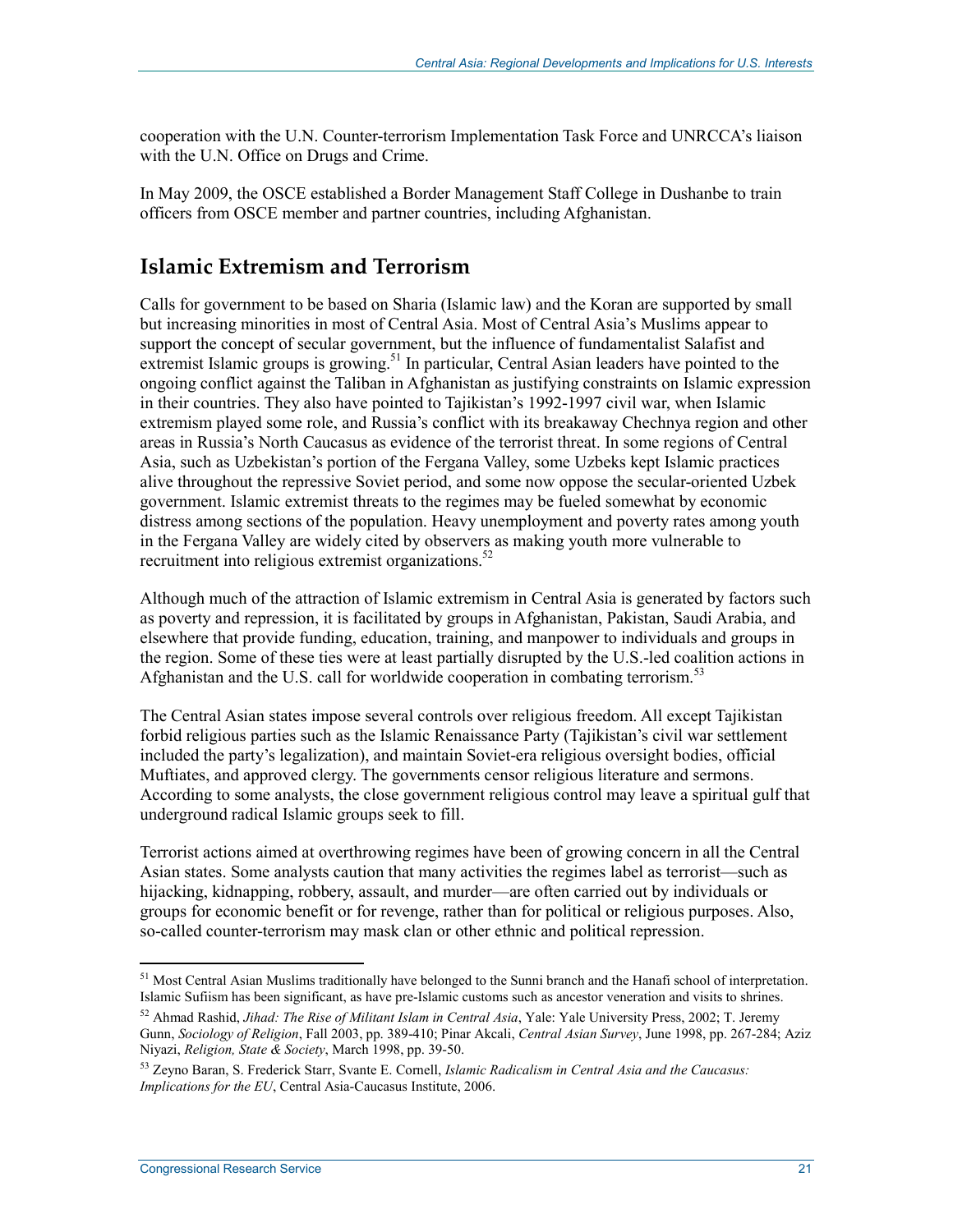Terrorist activities of the Islamic Movement of Uzbekistan (IMU) and similar groups in the region were at least temporarily disrupted by U.S.-led coalition actions in Afghanistan, where several of the groups were based or harbored.<sup>54</sup> Many observers, however, warn that terrorist cells have re-formed and are expanding in Central Asia and that surviving elements of the IMU and other terrorist groups are infiltrating from Afghanistan, Pakistan, and elsewhere. Ominously, the IMU and its splinter group, the Islamic Jihad Group/Union (IJU), have become even more closely allied with international terrorist groups, particularly Al Qaeda. Moreover, the IMU and IJU have expanded their activities beyond Central and South Asia to other areas of the globe.

In congressional testimony in February 2013, then-Assistant Secretary Blake stated that "we do not assess that there is an imminent Islamist militant threat to Central Asian states." Nonetheless, he stated that the United States was providing security assistance to the regional states to address transnational threats.55 However, other U.S. officials and observers have raised concerns that if the Taliban gains more influence and power in Afghanistan post-2014, the allied IMU and IJU may well also establish a greater presence in the country, from which they could expand their activities in Central Asia.<sup>56</sup>

Uzbekistan and other Central Asian states have arrested many members of Hizb ut-Tahrir (HT; Liberation Party, a politically oriented Islamic movement calling for the establishment of Sharia rule), sentencing them to lengthy prison terms or even death for pamphleteering, but HT reportedly continues to gain adherents. Uzbekistan argues that HT not only advocates terrorism and the killing of apostates but is carrying out such acts.<sup>57</sup> Kyrgyz authorities emphasize the anti-American and anti-Semitic nature of several HT statements and agree with the Uzbek government on designating the group as an illegal terrorist organization, but some prominent observers in Kyrgyzstan argue that the group is largely pacific and should not be harassed.<sup>58</sup>

#### **Terrorism and Conflict in Kazakhstan**<sup>59</sup>

Kazakhstan long maintained that there were few terrorists within the country, but this stance began to change in late 2003 with the establishment of an Anti-Terrorist Center as part of the

<u>.</u>

<sup>54</sup> Also, Russia's military operations in its breakaway Chechnya region after 1999 may have helped disrupt Al Qaeda plans for Central Asia. The terrorist group was operating terrorist training camps in Chechnya in the late 1990s that it planned to use in part as launching pads for establishing new cells and camps throughout Central Asia. *Defense Intelligence [Agency] Report Details al Qaeda's Plans for Russia, Chechnya & WMD*, Judicial Watch, Press Office, November 16, 2004. The declassified Intelligence Information Report is dated October 1998.

<sup>&</sup>lt;sup>55</sup> U.S. House of Representatives, Committee on Foreign Affairs, Subcommittee on Europe, Eurasia, and Emerging Threats and Subcommittee on Terrorism, Nonproliferation, and Trade, Hearing on Islamic Militant Threats in Eurasia, *Testimony of Robert Blake*, February 27, 2013.

<sup>56</sup> U.S. Senate, Committee on Armed Services, Hearing on Current and Future Worldwide Threats to the National Security of the United States, *Testimony by Michael Flynn, Director, Defense Intelligence Agency*, February 11, 2014; Richard Weitz, *Eurasia Awaits Post-2014 Afghan Storm*, International Relations and Security Network (ISN), December 12, 2013.

 $57$  Cheryl Bernard has argued that HT writings borrow heavily from Marxism-Leninism and rely much less on Islamic principles. HT publications have stated that the movement "has adopted the amount [of Islam] which it needs as a political party," that the Islamic world is the last hope for establishing communism, and that terrorist acts against Western interests are appropriate. *Hizb ut Tahrir—Bolsheviks in the Mosque*, RAND Corporation, nd.

<sup>58</sup> HT literature has demanded the withdrawal of U.S.-led coalition forces and the closure of the coalition's Manas airbase in Kyrgyzstan. *CEDR*, March 13, 2003, Doc. No. CEP -104; *CEDR*, January 7, 2003, Doc. No. CEP-91.

<sup>59</sup> For background, see CRS Report 97-1058, *Kazakhstan: Recent Developments and U.S. Interests*, by Jim Nichol.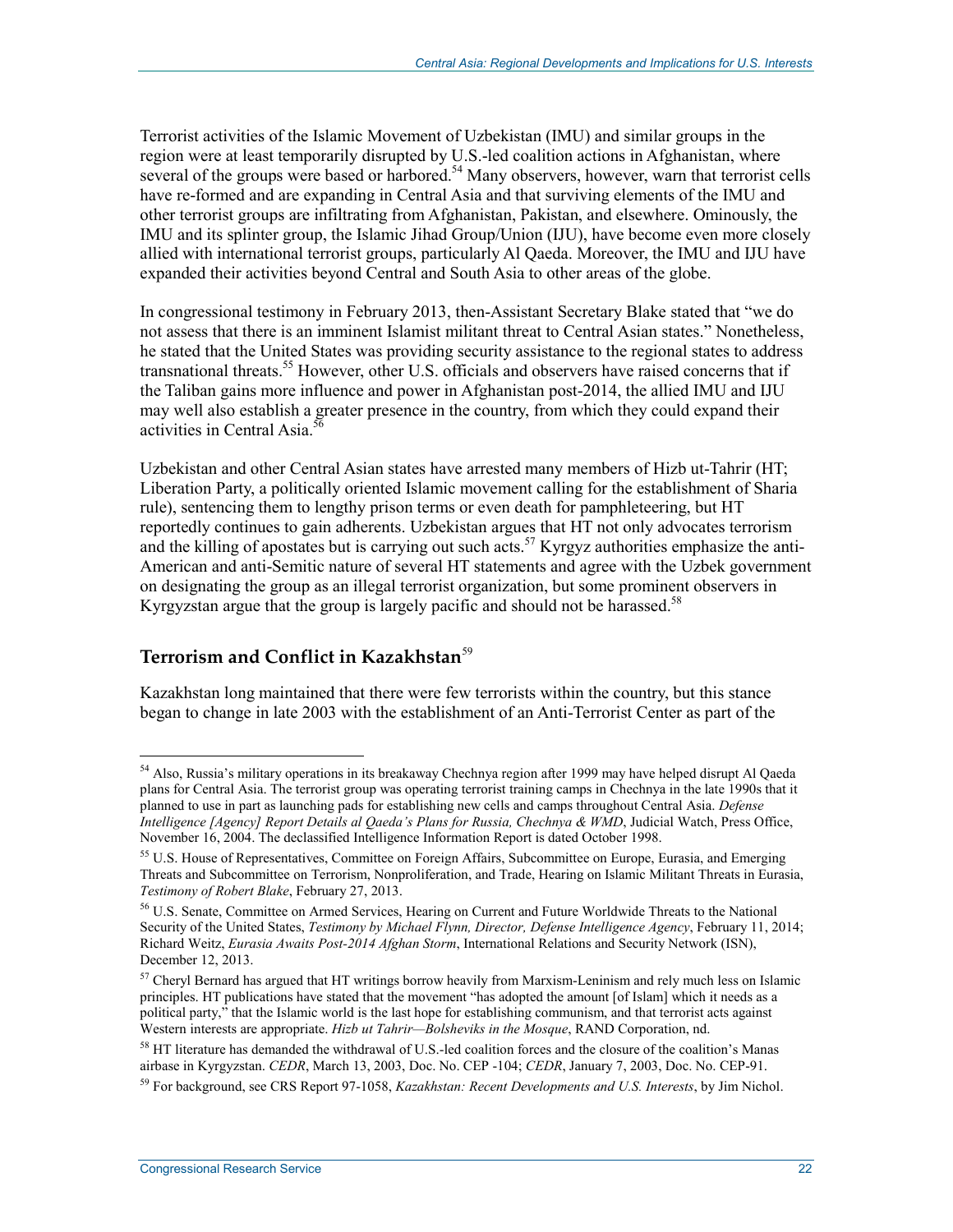National Security Committee. Shocking many Kazakhs, it reported the apprehension in late 2004 of over a dozen members of the IJU.

Several suicide bombings and other alleged terrorist attacks occurred in Kazakhstan in 2011. In addition, in late December 2011, energy sector workers on strike since May 2011 and others reportedly extensively damaged and burned government and other buildings and clashed with police in the town of Zhanaozen, in the Mangistau Region of Kazakhstan, resulting in 16 deaths and dozens of injuries, the government reported. Some observers alleged that there were more casualties and that the riots were triggered or exacerbated by police firing on the demonstrators (video posted on the Internet appeared to back this claim).<sup>60</sup> Protests and violence also spread to other areas of the region.

At a meeting with policemen on July 12, 2012, President Nazarbayev criticized them for not taking preventive measures against terrorism, and stated that "over 100 crimes connected with terrorism were committed in Kazakhstan in 2011-12. As a result, dozens of [terrorists and policemen] have died.... And we have to admit the fact that radical and extremist groups are putting enormous pressure on the government and society" (for what seems a different accounting of terrorist incidents, see below).<sup>61</sup> According to a Kazakh Security Council official, over 300 individuals have been convicted in Kazakhstan on charges of terrorism from 2005 to  $2012^{62}$ 

In late July 2012, one policeman was killed and one wounded in Almaty, and the alleged assailants later engaged in a gun battle with security forces and most were killed. In mid-August 2012, a gun battle with alleged terrorists took place in Almaty, reportedly resulting in the deaths of several alleged terrorists and the capture of others. In early September 2012, a bomb-maker blew himself up in Atyrau Region, leading police to engage in a gun battle with other members of the alleged group, killing five of them.

In November 2012, Nazarbayev called for tightening legislation to facilitate government efforts to combat terrorism, with the government explaining that the changes in law were necessitated by increasing radicalization of the population and growing terrorist incidents in the country. The bill was passed and signed into law in early January 2013. The changes included an apparently expansive definition of terrorism to include an "ideology of violence" and acts or threats aimed at influencing the government, including violence and "frightening people."<sup>63</sup>

In February 2013, the Kazakh National Security Committee reported that law and security forces had prevented 35 violent extremist actions and neutralized 42 extremist groups in 2011-2012. However, it also reported that it had failed to avert 18 extremist actions, including 7 explosions.

In May 2013, six alleged terrorists were put on trial on charges of conspiring to commit robberies, to bomb civic sites and the National Security Committee building in Astana, and to assassinate senior officials. At the opening of the trial, the prosecutor alleged that they aimed to establish an Islamic caliphate in Kazakhstan.

<sup>60</sup> *Striking Oil, Striking Workers: Violations of Labor Rights in Kazakhstan's Oil Sector*, Human Rights Watch, September 2012.

<sup>61</sup> *CEDR*, July 13, 2012, Doc. No. CEP-950108.

<sup>62</sup> *CEDR*, June 27, 2012, Doc. No. CEP-950051.

<sup>63</sup> *CEDR*, November 23, 2012, Doc. No. CEP-950005.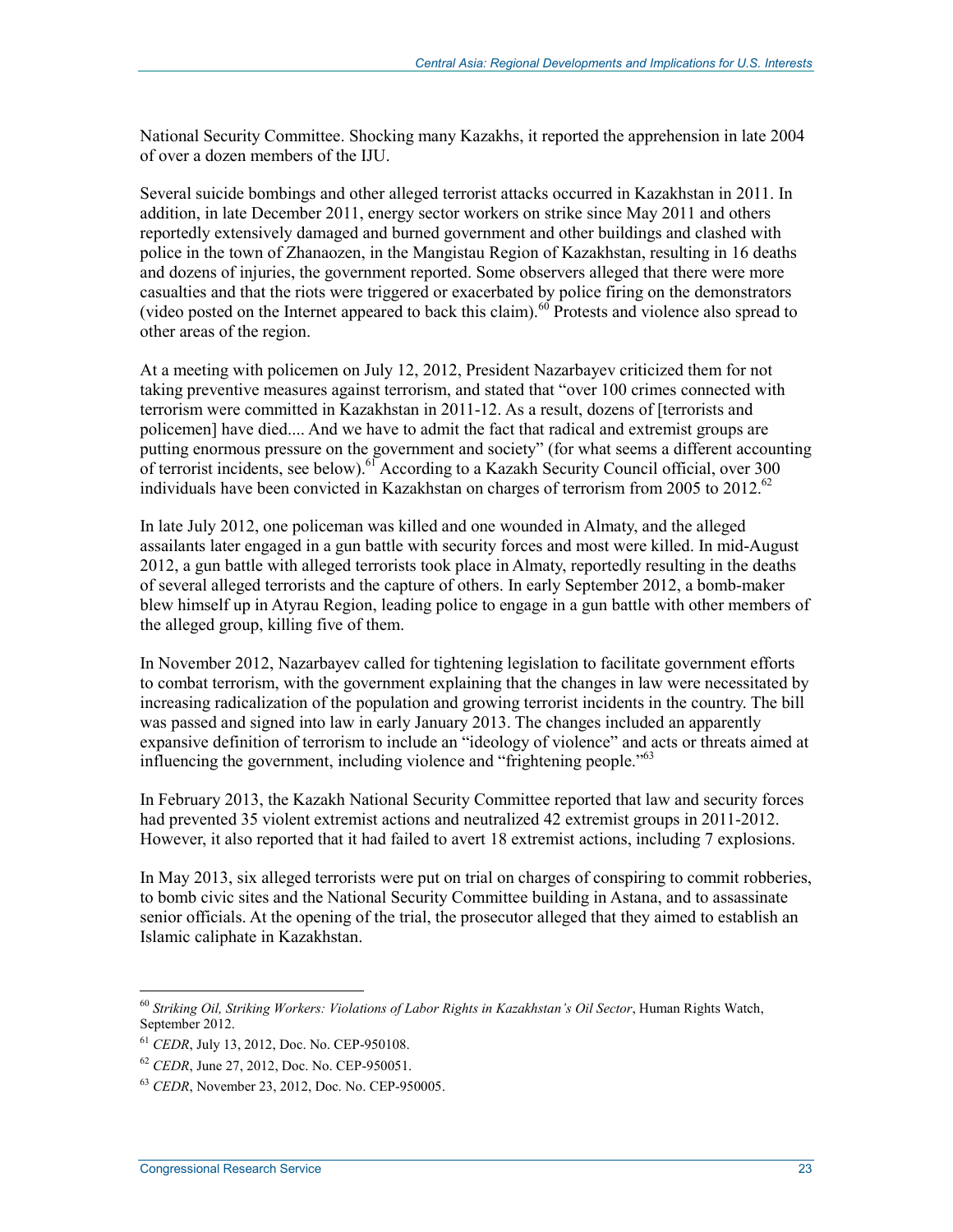In early October 2013, a State Program on Counteracting Religious Extremism and Terrorism for 2013-2017 was published, which some observers warn could further restrict the dissemination of religious literature and increase monitoring of religious groups, including through the installation of video surveillance cameras in places of worship and the monitoring of students studying religion abroad.<sup>64</sup> As part of stepped-up efforts, the Spiritual Board of the Muslims of Kazakhstan set up six regional groups of Imams to monitor religious expression and encourage individuals termed Salafis to return to traditional Islam under the umbrella of the Spiritual Board.<sup>65</sup>

In November 2013, an unnamed individual was sentenced to 20 years in prison on charges of setting up and leading a terrorist group that had carried out arson and bomb attacks. In January 2014, the Interior Minister reported that the activities of three terrorist groups had been halted and 24 of their members had been arrested in 2013. He and the Prosecutor-General reported that they had confiscated thousands of copies of extremist literature and closed down dozens of extremist websites. A Kazakh draft criminal code being finalized in early 2014 calls for increased jail sentences for terrorism. In February 2014, four Kazakhstanis were put on trial on charges of traveling to Syria for terrorist training to fight against the Syrian government.

### **Incursions and Violence in Kyrgyzstan<sup>66</sup>**

Several hundred Islamic extremists and others harboring in Tajikistan and Afghanistan first invaded Kyrgyzstan in July-August 1999. Jama Namanganiy, the co-leader of the Islamic Movement of Uzbekistan (IMU; see below), headed the largest guerrilla group. They seized hostages and several villages, allegedly seeking to create an Islamic state in south Kyrgyzstan as a springboard for a jihad in Uzbekistan.<sup> $\delta$ 7</sup> With Uzbek and Kazakh air and other support, Kyrgyz forces forced the guerrillas out in October 1999. Dozens of IMU and other insurgents again invaded Kyrgyzstan and Uzbekistan in August 2000. Uzbekistan provided air and other support, but Kyrgyz forces were largely responsible for defeating the insurgents by late October 2000. The IMU did not invade the region in the summer before September 11, 2001, in part because Osama bin Laden had secured its aid for a Taliban offensive against the Afghan Northern Alliance.

About a dozen alleged IMU members invaded from Tajikistan in May 2006 but soon were defeated (some escaped). After this, the Kyrgyz defense minister claimed that the IMU, HT, and other such groups increasingly menaced national security.

#### *The 2010 Ethnic Clashes in Kyrgyzstan*

Deep-seated tensions between ethnic Kyrgyz and ethnic Uzbeks in southern Kyrgyzstan erupted on June 10-11, 2010. Grievances included perceptions among some ethnic Kyrgyz in the south that ethnic Uzbeks controlled commerce, discontent among some ethnic Uzbeks that they were excluded from the political process, and views among many Bakiyev supporters in the south that ethnic Uzbeks were supporting their opponents. The fighting over the next few days resulted in an

<sup>1</sup> 64 Joanna Lillis, "Kazakhstan: Astana Mulls Expansion of Anti-Terror Controls," *Eurasianet,* June 19, 2013.

<sup>65</sup> *CEDR*, October 2, 2013, Doc. No. CEL-54764765.

<sup>66</sup> For background, see CRS Report 97-690, *Kyrgyzstan: Recent Developments and U.S. Interests*, by Jim Nichol.

<sup>67</sup> According to Zeyno Baran, S. Frederick Starr, and Svante Cornell, the incursions of the IMU into Uzbekistan and Kyrgyzstan in 1999 and 2000 were largely driven by efforts to secure drug trafficking routes. *Islamic Radicalism in Central Asia and the Caucasus: Implications for the EU*, Silk Road Paper, July 2006.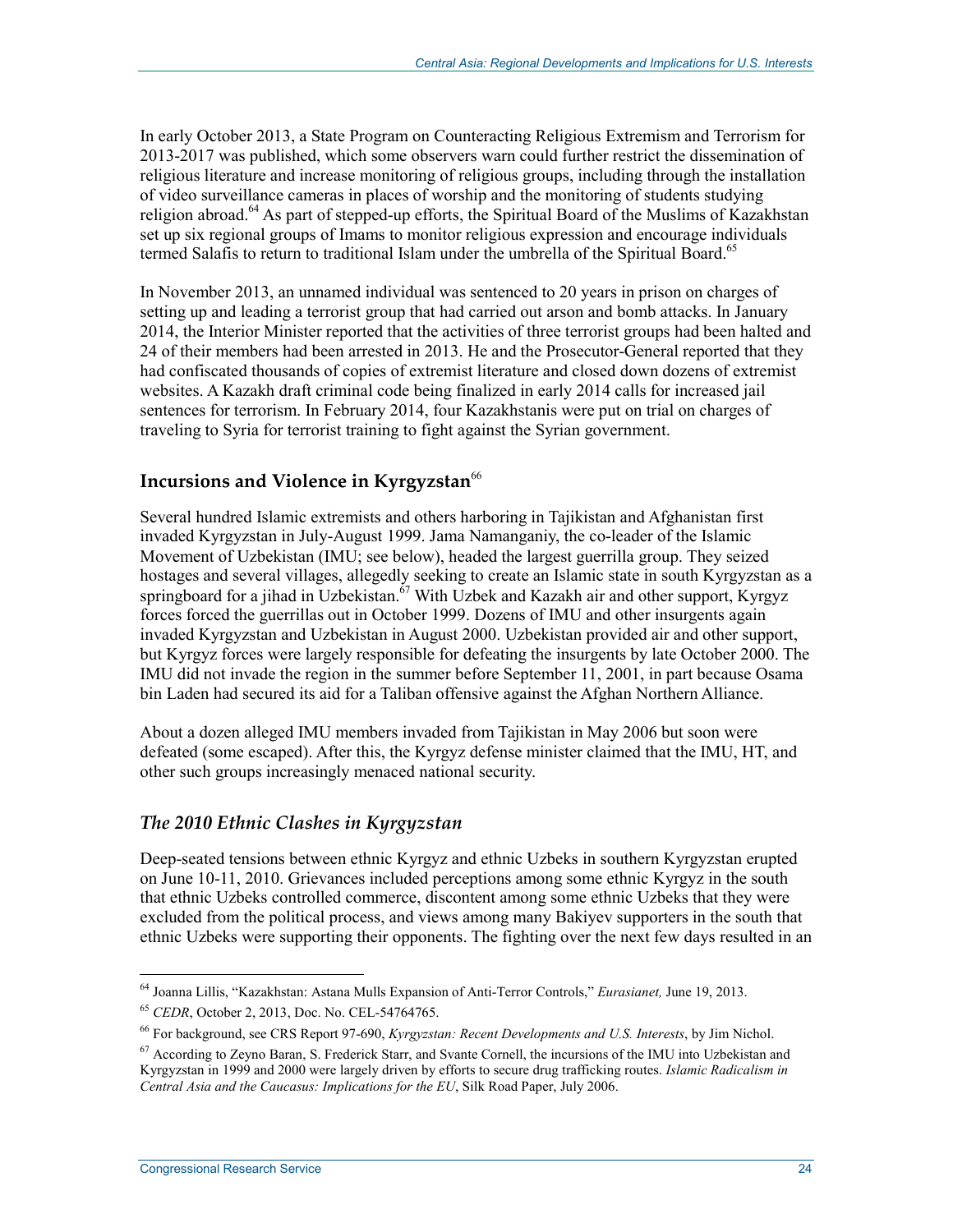official death toll of 426 (of which 276 were ethnic Uzbeks and 105 were ethnic Kyrgyz) and over 2,000 injuries. The violence also resulted in an initial wave of 400,000 refugees and IDPs and the destruction of thousands of homes and businesses in Osh and Jalal-abad.

Although critical of the Kyrgyz government, Uzbekistan did not intervene militarily or permit its citizens to enter Kyrgyzstan to join in the June fighting (according to some reports, the Uzbek government had considered military intervention). After some hesitation, the Uzbek government permitted 90,000 ethnic Uzbeks to settle in temporary camps in Uzbekistan. Virtually all had returned to Kyrgyzstan by the end of June. $68$ 

International donors meeting in Bishkek on July 27, 2010, pledged \$1.1 billion in grants and loans to help Kyrgyzstan recover from the June violence. The United States pledged \$48.6 million in addition to FY2010 and FY2011 planned aid. In addition, the United States provided \$4.1 million in humanitarian assistance to Kyrgyzstan immediately after the April and June events.<sup>69</sup>

On January 10, 2011, a Kyrgyz commission issued its findings on the causes of the June 2010 violence in southern Kyrgyzstan between ethnic Kyrgyz and ethnic Uzbeks. The report largely blamed ethnic Uzbek "extremists" and some supporters of former Kyrgyz President Kurmanbek Bakiyev for fomenting the violence. The report also blamed interim government officials of ineptness in dealing with the escalating ethnic tensions. On May 2, 2011, an international commission formed under the leadership of Kimmo Kiljunen, the Special Representative for Central Asia of the OSCE Parliamentary Assembly, released its report of findings regarding the June 2010 violence. The commission concluded that the Kyrgyz provisional government failed to adequately provide security and leadership to stifle rising tensions and incidents in May or to minimize the effects of the June ethnic violence. The commission also raised concerns that security forces were directly or indirectly complicit in the violence (according to the commission, most police, military, and other security personnel are ethnic Kyrgyz). The commission called for the Kyrgyz government to condemn ultra-nationalism and proclaim that the state is multinational, promote gender equality, provide special rights for Uzbek language use in the south, train security forces to uphold human rights and not subvert state interests through parochial loyalties, impartially investigate and prosecute those responsible for the violence, establish a truth and reconciliation commission, and provide reparations.<sup>70</sup> The Kyrgyz government has rejected the finding that security forces were complicit in the violence, continued to blame the former Bakiyev regime and Islamic extremists for fomenting the clashes, and stated that ethnic Uzbeks shared substantial blame for committing human rights abuses.

### *Attacks by Jama'at Kyrgyzstan Jaish al-Mahdi in 2010-2011*

According to Kyrgyz security authorities, Jamaat Kyrgyzstan Jaish al-Mahdi (Kyrgyz Army of the Righteous Ruler), an ethnic Kyrgyz terrorist group, bombed a synagogue and sports facility

<sup>68</sup> UNHCR, *Final Report on UNHCR Emergency Operations in the Republic of Uzbekistan*, July 23, 2010.

<sup>69</sup> U.S. Department of State, Office of the Spokesman, *United States Announces Additional Support for Kyrgyz Republic*, July 27, 2010; U.S. Embassy, Bishkek, *Opening Statement by Daniel Rosenblum, Coordinator of U.S. Assistance to Europe and Eurasia and Tatiana Gfoeller, U.S. Ambassador to the Kyrgyz Republic: High-Level Donors Meeting, "Emergency Response to the Kyrgyz Republic, Reconciliation and Recovery,"* July 27, 2010; Commission on Security and Cooperation in Europe, Hearing on Instability in Kyrgyzstan: The International Response, *Testimony of Robert O. Blake,* July 27, 2010.

<sup>70</sup> OSCE, *Report of the Independent International Commission of Inquiry into the Events in Southern Kyrgyzstan in June 2010*, May 2, 2011.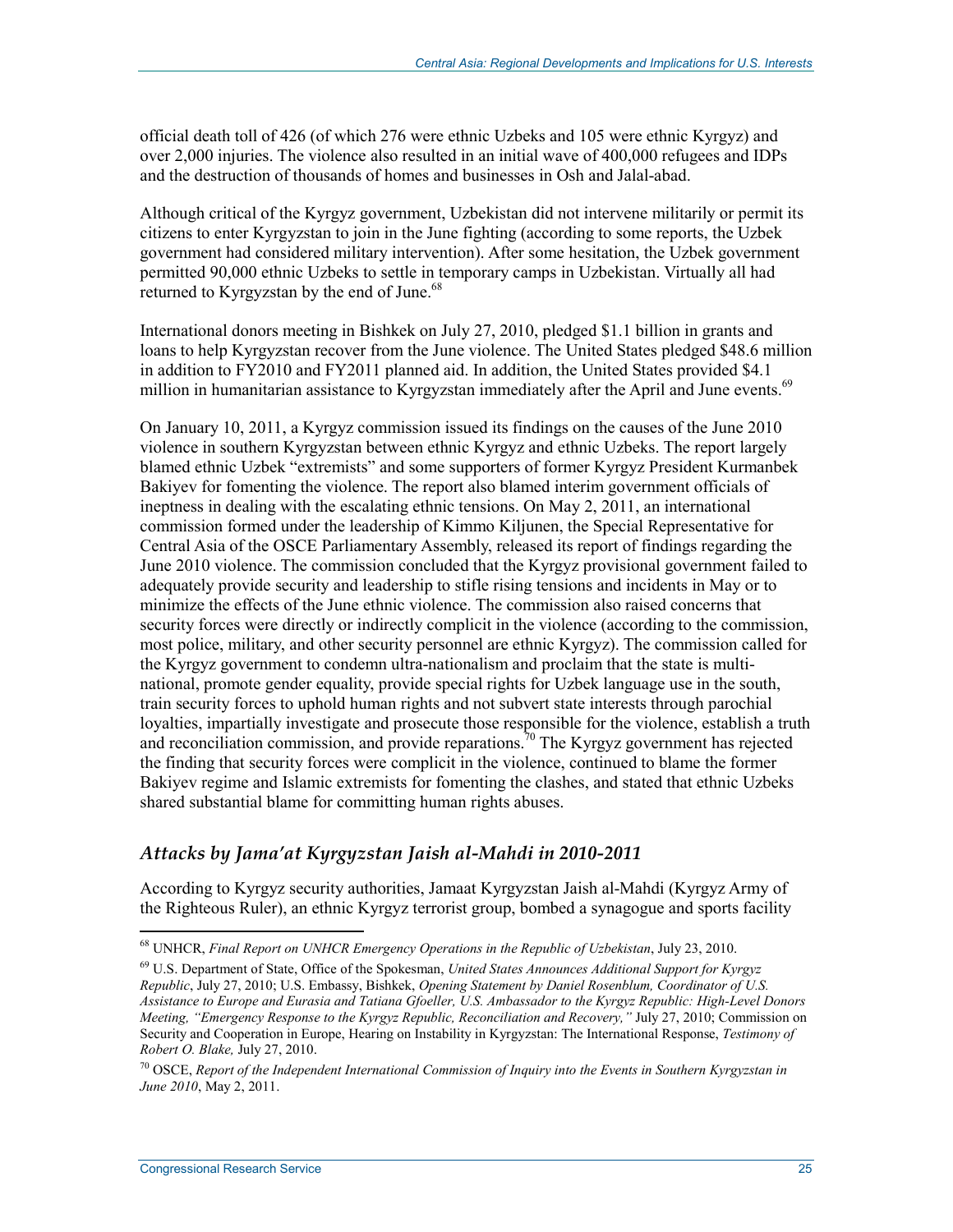and attempted to bomb a police station in late 2010, and killed three policemen in early 2011. The group also allegedly planned to attack the U.S. embassy and U.S. military Manas "transit center." Kyrgyz security forces reportedly killed or apprehended a dozen or more members of the group, including its leader, in January 2011. Ten alleged members of the group were put on trial in May 2011. At least some group members allegedly had received training by the Caucasus Emirate terrorist group in Russia, but also in late 2010 the group reportedly pledged solidarity with the Taliban.

### **Terrorism and Conflict in Tajikistan**<sup>71</sup>

#### *The 1992-1997 Civil War in Tajikistan*

Tajikistan was among the Central Asian republics least prepared and inclined toward independence when the Soviet Union broke up. In September 1992, a loose coalition of nationalist, Islamic, and democratic parties and groups tried to take power. Kulyabi and Khojenti regional elites, assisted by Uzbekistan and Russia, launched a successful counteroffensive that by the end of 1992 had resulted in 20,000-40,000 casualties and up to 800,000 refugees or displaced persons, about 80,000 of whom fled to Afghanistan. After the two sides agreed to a cease-fire, the U.N. Security Council established a small U.N. Mission of Observers in Tajikistan (UNMOT) in December 1994. In June 1997, Tajik President Rahmon and the late rebel leader Seyed Abdullo Nuri signed a *comprehensive peace agreement*. Benchmarks of the peace process were largely met, and UNMOT pulled out in May 2000. To encourage the peace process, the United States initially pledged to help Tajikistan rebuild. Some observers point to events in the city of Andijon in Uzbekistan (see "The 2005 Violence in Andijon, Uzbekistan" below) as indicating that conflicts similar to the Tajik Civil War could engulf other regional states where large numbers of people are disenfranchised and poverty-stricken.

#### *The 2010-2011 Attacks in Tajikistan*

In late August 2010, over two dozen individuals sentenced as terrorists escaped from prison in Dushanbe and launched attacks as they travelled to various regions of the country. Many of these individuals had been opposition fighters during the Tajik Civil War and had been arrested in eastern Tajikistan during government sweeps in 2009. In early September 2010, a suicide car bombing resulted in over two dozen deaths or injuries among police in the northern city of Khujand. An obscure terrorist group, Jamaat Ansarullah, allegedly the Tajik branch of the IMU, claimed responsibility. Some escapees and their allies, allegedly including IMU terrorists, attacked a military convoy in the Rasht Valley (formerly known as Karategin) east of Dushanbe on September 19, 2010, reportedly resulting in dozens of deaths and injuries to government forces. Heavy fighting in the Rasht Valley over the next month reportedly led to dozens of additional casualties among government forces.

In early January 2011, the Tajik Interior (police) Ministry reported that its forces had killed former Tajik opposition fighter Alovuddin Davlatov, alias Ali Bedaki, the alleged leader of one major insurgent group involved in the ambush in the Rasht Valley. Another leader of the ambush, Abdullo Rakhimov, aka Mullo Abdullo—a former Tajik opposition paramilitary leader who spurned the peace settlement and travelled to Afghanistan and Pakistan, where he allegedly

<sup>&</sup>lt;u>.</u> 71 For background, see CRS Report 98-594, *Tajikistan: Recent Developments and U.S. Interests*, by Jim Nichol.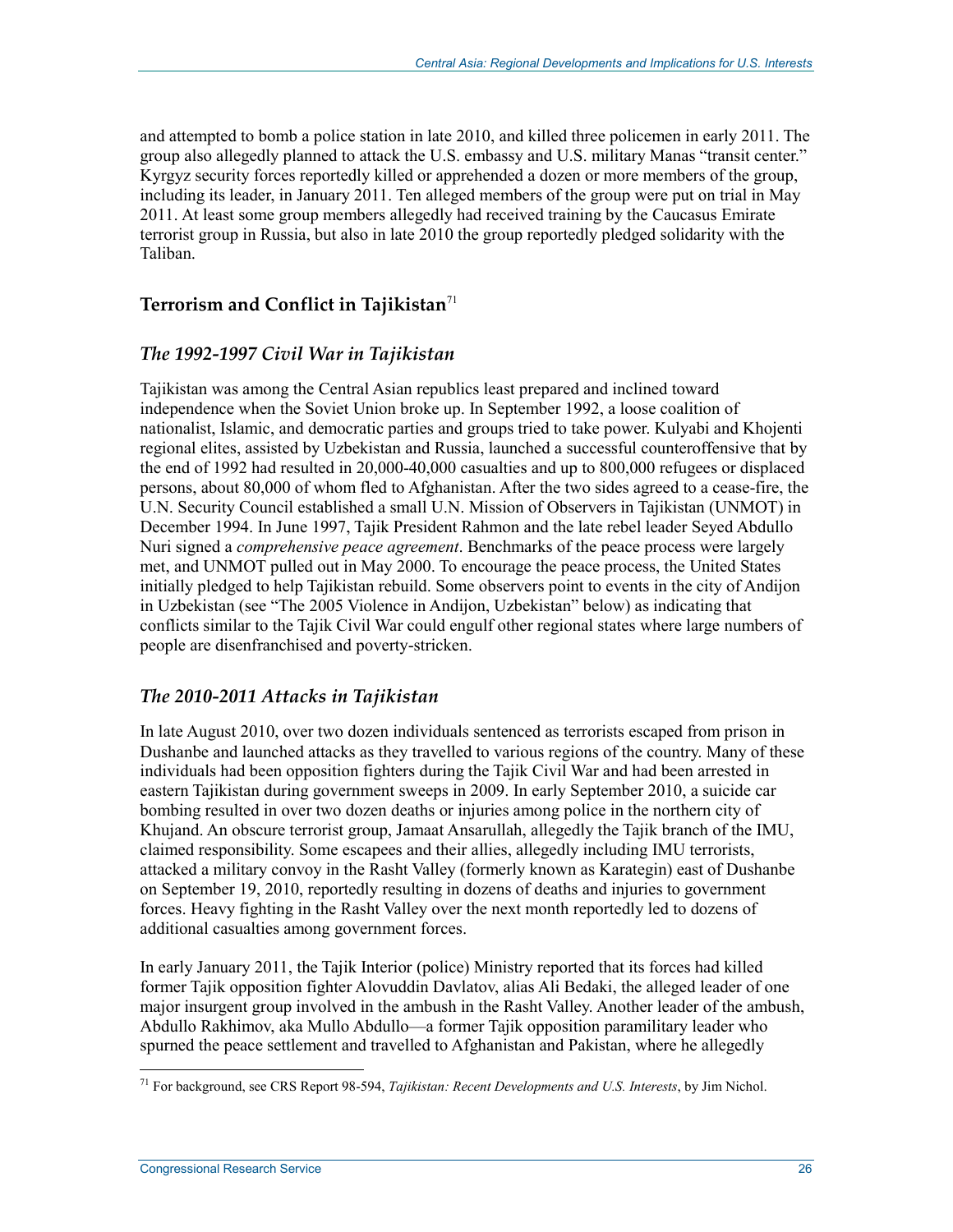maintained links with al Qaeda and the Taliban, and who reentered Tajikistan in 2009—was reportedly killed by Tajik security forces on April 15, 2011.<sup>72</sup>

#### *The 2012 Instability in Mountainous Badakhshan*

On July 21, 2012, a national security official, General Abdullo Nazarov, was killed near the city of Khorog, the capital of the Mountainous Badakhshan Autonomous Region in eastern Tajikistan. According to some reports, the region is a major transit point for drugs and other goods trafficked from Afghanistan and for weapons and money smuggled to terrorist groups in Afghanistan. The government responded by launching security operations to force the local "criminal group" to surrender. The government asserted that the "criminals" were led by Tolib Ayembekov, a former UTO fighter who was the head of an Interior Ministry border guard troops unit in the Ishkohim District (Khorog is in this district), bordering Afghanistan. The government also alleged that the "criminals" had ties with organized crime groups throughout the world, and were linked to members of the IMU, who were infiltrating from Afghanistan to support the "criminals."<sup>73</sup> Ayembekov denied that he was responsible for Nazarov's death. Over 3,000 security personnel entered Khorog on July 24, and subsequent fighting resulted in 17 casualties among the security personnel and 30 among the alleged "criminals," according to the government. Forty-one surviving "criminals" were arrested. Although the government officially acknowledged only one civilian casualty, some observers reported that dozens of civilians had been killed or injured. Among the forces deployed to the region were extra border guards who sealed the Tajik-Afghan border to prevent the Tajik "criminals" from escaping across the border or receiving assistance from groups in Afghanistan. Some information about the fighting leaked out of the region despite the "accidental" severing of Internet and cell phone connections to the region. The government declared a unilateral ceasefire the next day. On July 26, 2012, the U.S. Embassy raised concerns about reports of civilian casualties and urged the government not to suppress media reporting in the region. In early August 2012, Ayembekov pledged fealty to the Rahmon government and readiness to prove his innocence in a court of law.

The ceasefire was broken by the government early on August 22, when unidentified assailants attacked the home of a popular former UTO fighter, the invalid Imomnazar Imomnazarov, and killed him. His death led some protesters to attack the administration building in Khorog a few hours later, and police allegedly fired at them, injuring three. A large memorial service for Imomnazarov was held the next day in Khorog. A ceasefire agreement was reached between the government and local officials and prominent citizens later that evening. In accordance with the agreement, some security personnel subsequently were withdrawn from the city, but many have stayed in the region to prepare for a visit by Rahmon in late September 2012.

Some observers have questioned the Tajik government's official explanations of events in Khorog. One local commentator has argued that General Nazarov was acting at the behest of a group in the Tajik security service to seize control over lucrative smuggling operations or otherwise was involved in extorting money.<sup>74</sup> A think tank in Dushanbe asserted that the Tajik

<sup>72</sup> Lola Olimova and Nargis Hamrabaeva, "Tajik Authorities Struggle to Quell Militants," *Report News: Central Asia*, Institute for War and Peace Reporting, October 4, 2010; Tilav Rasulzoda and Parvina Khamidova, "New Militant Force in Tajikistan?" *Report News: Central Asia*, Institute for War and Peace Reporting, October 21, 2010; *CEDR*, January 12, 2011, Doc. No. CEP-950136; Dilafruz Nabiyeva, "Mullo Abdullo Killed," *Central Asia Online*, April 15, 2011.

<sup>73</sup> *CEDR*, August 8, 2012, Doc. No. CEP-950127.

<sup>74</sup> *CEDR*, August 25, 2012, Doc. No. CEP-950018; Sébastien Peyrouse, "Battle on Top of the World: Rising Tensions (continued...)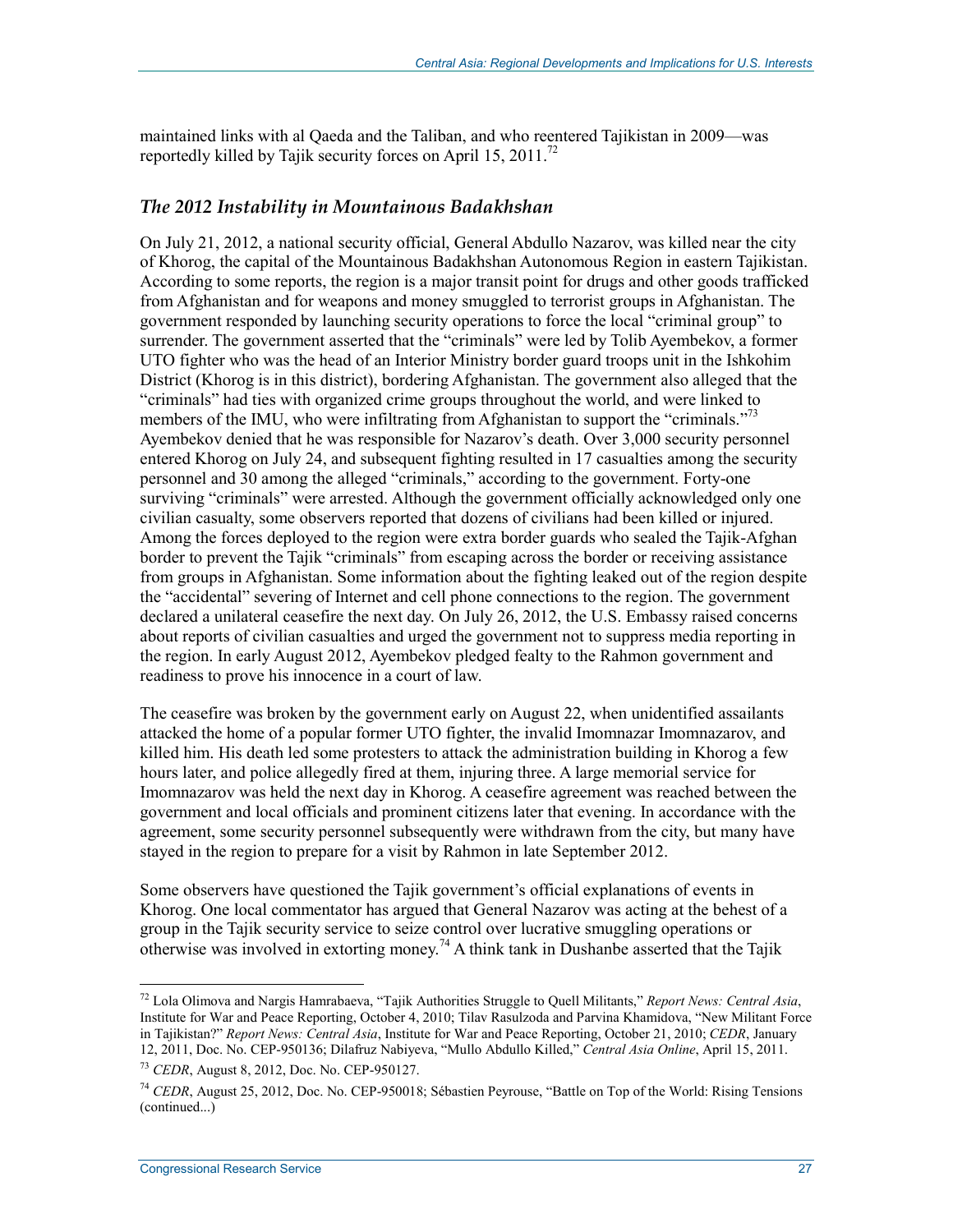government deployed security forces in the region after Ayembekov threatened to enlist up to 1,000 terrorists massed across the border in Afghanistan to help him if the government moved to arrest him.<sup>75</sup> Several accounts have suggested by many residents of Khorog had taken up arms on July 24 in opposition against the deployment of security forces. Accusations that Ayembekov was a "criminal" must be squared with the fact that Khorog is the location of the regional Border Guard Training Center, where the International Organization for Migration has used State Department funding to carry out training for Tajik and Afghan border guards, including on-site at regional border posts. Seeming to refer to this situation, then-Assistant Secretary Blake in August 2012 stated that the United States supports Tajik government efforts in the region "to address some of the corrupt activities of their own border guards and others who are helping to facilitate some of this [narcotics] trade."<sup>76</sup>

Other observers have speculated that at least part of the reason for the government actions in Mountainous Badakhshan may have been to secure the loyalty of regional officials in the run-up to presidential elections held in early November 2013. During the deployment of security forces to the region, the regional IRP head was detained and later found dead, a regional IRP office was sacked, and another IRP official was detained and transferred to Dushanbe. Before he was killed, Imomnazarov speculated that Nazarov had falsely reported to his superiors that the UTO fighters were planning to launch a coup against Rahmon, and that this was the main cause of the government security actions.

### **Terrorism and Conflict in Uzbekistan**<sup>77</sup>

Officials in Uzbekistan believe that the country is increasingly vulnerable to Islamic extremism, and they have been at the forefront in Central Asia in combating this threat. Reportedly, thousands of alleged Islamic extremists have been imprisoned and many mosques have been closed. A series of explosions in Tashkent in February 1999 were among early signs that the Uzbek government was vulnerable to terrorism. By various reports, the explosions killed 16 to 28 and wounded 100 to 351 people. The aftermath involved wide-scale arrests of political dissidents and others deemed by some observers as unlikely conspirators. Karimov in April 1999 accused Mohammad Solikh (former Uzbek presidential candidate and head of the banned Erk Party) of masterminding what he termed an assassination plot, along with Tohir Yuldashev (co-leader of the IMU) and the Taliban. In 2000, Yuldashev and Namanganiy received death sentences in absentia, and Solikh received a 15.5 year prison sentence. Solikh denied membership in IMU, and he and Yuldashev denied involvement in the bombings.

On March 28 through April 1, 2004, a series of suicide bombings and other attacks were launched in Uzbekistan, reportedly killing 47. An obscure Islamic Jihad Group of Uzbekistan (IJG; Jama'at al-Jihad al-Islami, a breakaway part of the IMU) claimed responsibility.<sup>78</sup> In subsequent trials, the alleged attackers were accused of being members of IJG or of Hizb ut-Tahrir (HT; an Islamic

<sup>(...</sup>continued)

in Tajikistan's Pamir Region," *On Wider Europe*, German Marshall Fund, August 2012.

<sup>75</sup> *Interfax*, August 3, 2012.

<sup>76</sup> U.S. Department of State, *On-the-Record Briefing With International Media*, Robert O. Blake, Jr., Assistant Secretary, Bureau of South and Central Asian Affairs, Almaty, Kazakhstan, August 15, 2012.

<sup>77</sup> For background, see CRS Report RS21238, *Uzbekistan: Recent Developments and U.S. Interests*, by Jim Nichol.

 $78$  The IJG changed its name to the Islamic Jihad Union (IJU) in 2005.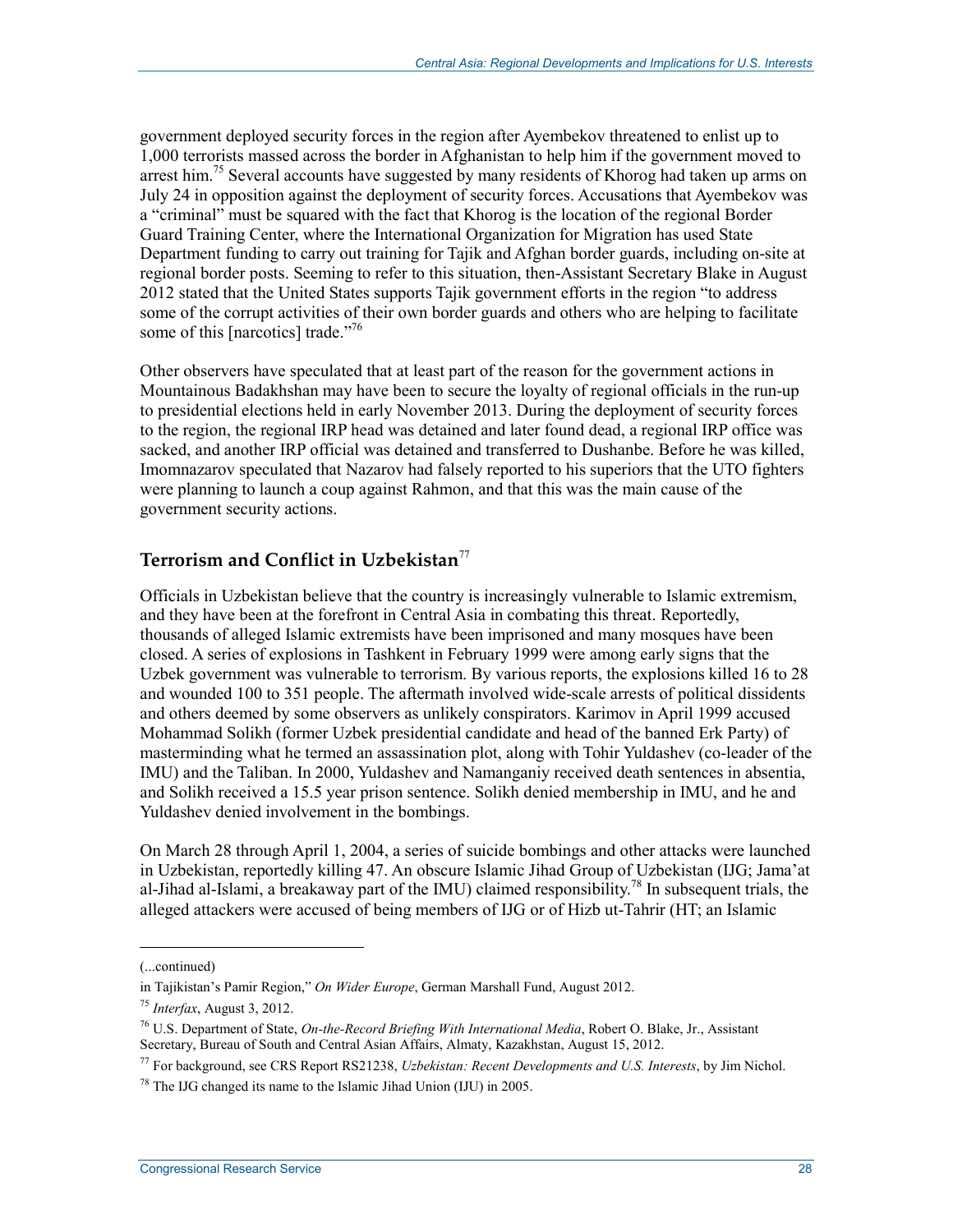fundamentalist movement ostensibly pledged to peace but banned in Uzbekistan) and of attempting to overthrow the government. Some defendants testified that they were trained by Arabs and others at camps in Kazakhstan and Pakistan. They testified that Najmiddin Kamolitdinovich Jalolov (convicted in absentia in 2000) was the leader of IJG, and linked him to Taliban head Mohammad Omar, Uighur extremist Abu Mohammad, and Osama bin Laden. On July 30, 2004, explosions occurred at the U.S. and Israeli embassies and the Uzbek Prosecutor-General's Office in Tashkent. The IMU and IJG claimed responsibility and stated that the suicide bombings were aimed against Uzbek and other "apostate" governments.<sup>79</sup>

#### *The 2005 Violence in Andijon, Uzbekistan*

Dozens or perhaps hundreds of civilians were killed or wounded on May 13, 2005, after Uzbek troops fired on demonstrators in the eastern town of Andijon. The protestors had gathered to demand the end of a trial of local businessmen charged with belonging to an Islamic terrorist group. The night before, a group stormed a prison where those on trial were held and released hundreds of inmates. Many freed inmates then joined others in storming government buildings.<sup>80</sup> President Karimov flew to the city to direct operations, and reportedly had restored order by late on May 13.<sup>81</sup> On July 29, 439 people who had fled from Uzbekistan to Kyrgyzstan were airlifted to Romania for resettlement processing, after the United States and others raised concerns that they might be tortured if returned to Uzbekistan.<sup>82</sup>

The United States and others in the international community repeatedly called for an international inquiry into events in Andijon, which the Uzbek government rejected as violating its sovereignty. In November 2005, the EU Council approved a visa ban on 12 Uzbek officials it stated were "directly responsible for the indiscriminate and disproportionate use of force in Andijon and for the obstruction of an independent inquiry." The Council also embargoed exports of "arms, military equipment, and other equipment that might be used for internal repression."<sup>83</sup> In October 2007 and April 2008, the EU Council suspended the visa ban for six months but left the arms

<sup>81</sup> Analyst Adeeb Khalid draws a parallel between the Uzbek government's actions at Andijon and at a large student demonstration in Tashkent in January 1992. In the latter case, Karimov allegedly ordered troops to fire on the marchers, resulting in up to six deaths and two dozen or more injuries. *Islam After Communism* (Berkeley, CA: University of California Press, 2007), p. 155. See also *Reuters*, January 17, 1992.

82 See also CRS Report RS22161, *Unrest in Andijon, Uzbekistan: Context and Implications*, by Jim Nichol.

<sup>79</sup> See also CRS Report RS21818, *The 2004 Attacks in Uzbekistan: Context and Implications for U.S. Interests*, by Jim Nichol.

<sup>&</sup>lt;sup>80</sup> There is a great deal of controversy about whether this group contained foreign-trained terrorists or was composed mainly of the friends and families of the accused and other disgruntled citizenry. See U.S. Congress, Commission on Security and Cooperation in Europe, Briefing: The Uzbekistan Crisis, *Testimony of Galima Bukharbayeva, Correspondent. Institute for War and Peace Reporting,* June 29, 2005. A declassified Defense Intelligence Agency memorandum prepared soon after the events stated that "no credible information indicates extremist groups participated in the attacks," but stressed that evidence was not definitive on this point. See *Uzbekistan: Review of Information on Unrest in Andijon, 12-13 May 2005*, Info Memo, 5-0549/DR, July 30, 2005 (the memo is part of the Rumsfeld Archive, see below). For alternative views on terrorist involvement and casualties, see Shirin Akiner, *Violence in Andijon, 13 May 2005: An Independent Assessment*, Central Asia-Caucasus Institute, July 2005; AbduMannob Polat, *Reassessing Andijan: The Road to Restoring U.S.-Uzbek Relations*, Jamestown Foundation, June 2007; Scott Radnitz, *Weapons of the Wealthy* (Ithaca: Cornell University Press, 2010), p. 172-176; Donald Rumsfeld, *Known and Unknown* (New York: Penguin Group Publishers, 2011) (the book's references include an Internet archive of memos and other documents). See also James Kirchick, "Did Donald Rumsfeld Whitewash Massacre in Uzbekistan?" *RFE/RL*, May 13, 2011.

<sup>83</sup> Council of the European Union, *Uzbekistan: Council Adopts Restrictive Measures*, Press Release 14392/05, November 14, 2005. U.S. officials argued that the United States already had been limiting military assistance—at congressional request—because of human rights abuses.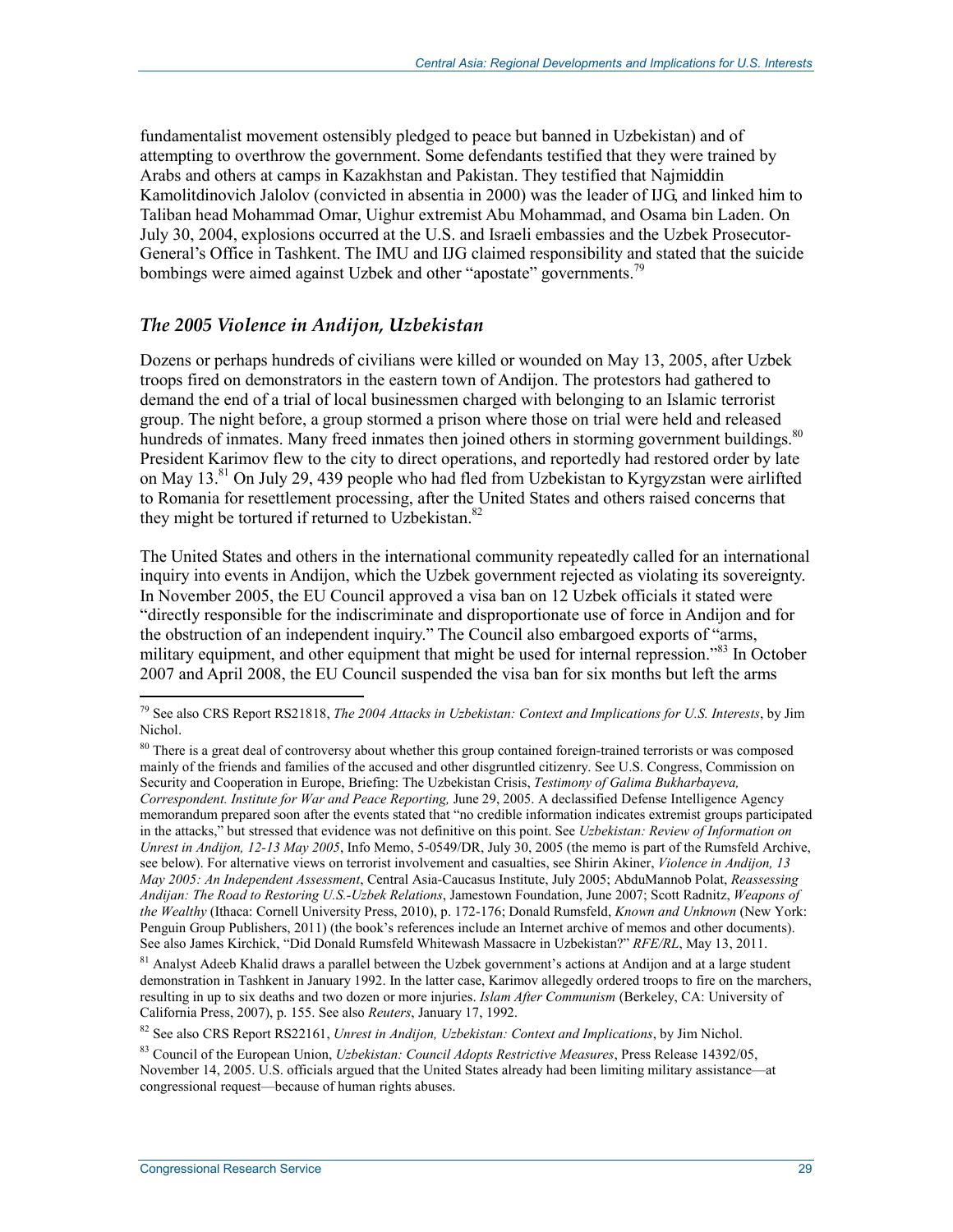embargo in place. In October 2008, the EU Council praised what it viewed as some positive trends in human rights in Uzbekistan and lifted the visa ban, although it left the arms embargo in place.<sup>84</sup> In October 2009, it lifted the arms embargo.

At the first major trial of 15 alleged perpetrators of the Andijon unrest in late 2005, the accused all confessed and asked for death penalties. They testified that they were members of Akramiya, a branch of HT launched in 1994 by Akram Yuldashev that allegedly aimed to use force to create a caliphate in the area of the Fergana Valley located in Uzbekistan. Besides receiving assistance from HT, Akramiya was alleged to receive financial aid and arms training from the IMU. The defendants also claimed that the U.S. and Kyrgyz governments helped finance and support their effort to overthrow the government, and that international media colluded with local human rights groups and nongovernmental organizations (NGOs) in this effort. The U.S. and Kyrgyz governments denied involvement, and many observers criticized the trial as appearing stagemanaged. Partly in response to events at Andijon, the U.S. Congress tightened conditions on aid to Uzbekistan.

#### *The Summer 2009 Suicide Bombings and Attacks in Uzbekistan*

On May 25-26, 2009, a police checkpoint was attacked on the Kyrgyz-Uzbek border, attacks took place in the border town of Khanabad, and four bombings occurred in Andijon in the commercial district, including at least one by suicide bombers. Several deaths and injuries were alleged, although reporting was suppressed. Uzbek officials blamed the IMU, although the IJU allegedly claimed responsibility. President Karimov flew to Andijon on May 31. In late August 2009, shooting took place in Tashkent that resulted in the deaths of three alleged IMU members and the apprehension of other group members. The Uzbek government alleged that the group had been involved in the 1999 explosions and in recent assassinations in Tashkent.

### **U.S. Designation of the IMU and IJU as Terrorist Organizations**

In September 2000, the State Department designated the IMU as a Foreign Terrorist Organization, stating that the IMU, aided by Afghanistan's Taliban and by Al Qaeda, resorted to terrorism, actively threatened U.S. interests, and attacked American citizens. At that time, the State Department argued that the "main goal of the IMU is to topple the current government in Uzbekistan," and it linked the IMU to bombings and attacks on Uzbekistan in 1999-2000.

Former CIA Director Porter Goss testified in March 2005 that the IJG/IJU "has become a more virulent threat to U.S. interests and local governments."<sup>85</sup> In May 2005, the State Department designated the IJG/IJU as a Foreign Terrorist Organization and Specially Designated Global Terrorist, and in June, the U.N. Security Council added the IJG/IJU to its terrorism list.<sup>86</sup> In June

<sup>&</sup>lt;sup>84</sup> Council of the European Union, 2824<sup>th</sup> General Affairs Council Meeting, *Press Release*, October 15-16, 2007; 2864<sup>th</sup> and 2865th General Affairs and External Relations Council Meetings, *Press Release*, April 29, 2008; 2897th General Affairs and External Relations Council Meeting, *Press Release*, October 13, 2008. Some international human rights groups protested against a visit by the head of the Uzbek state security service—who had been subject to the visa ban lifted by the Council—to Germany in late October 2008. He reportedly advised German officials on IJU activities in Central Asia.

<sup>85</sup> U.S. Senate, Committee on Armed Services, *Testimony of the Director of Central Intelligence, The Honorable Porter J. Goss*, March 17, 2005.

<sup>86</sup> U.S. Department of State, *Press Statement: U.S. Department of State Designates the Islamic Jihad Group Under*  (continued...)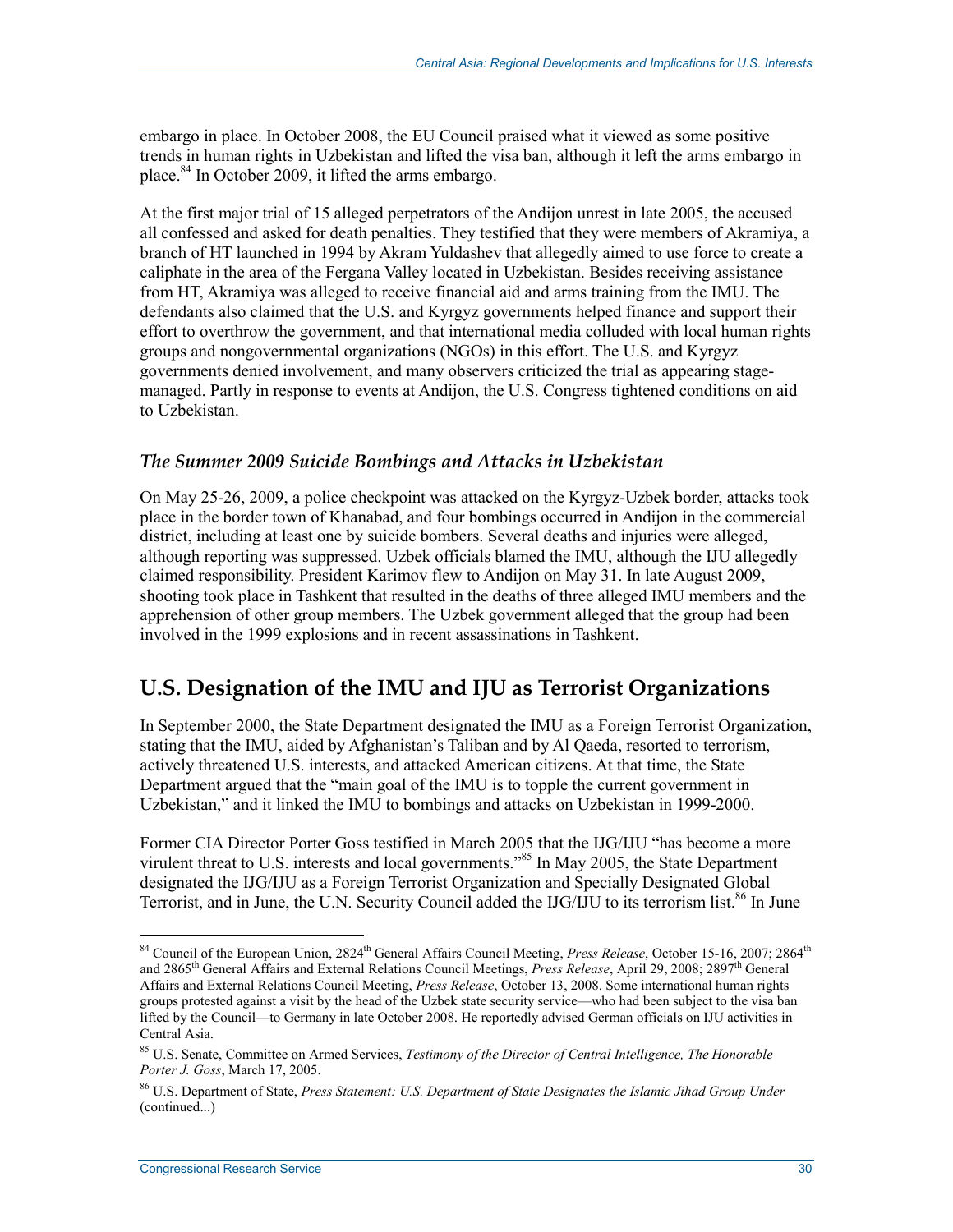2008, IJG head Jalolov and his associate Suhayl Fatilloevich Buranov were added to the U.N. 1267 Sanctions Committee's Consolidated List of individuals and entities associated with bin Laden, al Qaeda, and the Taliban. Also, the U.S. Treasury Department ordered that any of their assets under U.S. jurisdiction be frozen and prohibited U.S. citizens from financial dealings with the terrorists.<sup>87</sup>

After U.S. military operations began in Afghanistan in late 2001, IMU forces assisting the Taliban and Al Qaeda suffered major losses, and IMU co-head Namanganiy was killed.<sup>88</sup> Surviving IMU forces moved to Pakistan, and became heavily involved in actions against the Pakistani government, although some IMU fighters later resumed attacks on coalition forces in Afghanistan.<sup>89</sup>

IMU head Yuldashev reportedly was killed in late August 2009 in Pakistan by a U.S. drone missile, and Jalalov allegedly similarly was killed in late September 2009. After Yuldashev's death, Abu Usman Adil became the head of the IMU. The IMU military commander, Abbas Mansur, allegedly was killed in a U.S. drone strike in 2011. In April 2012, Adil reportedly was similarly killed, and was succeeded by Usman Ghazi some months later. Ghazi, a non-Uzbek, has focused the IMU on attacking Afghanistani and Pakistani government targets, possibly lessening its immediate threat to Central Asia, according to some observers.<sup>90</sup> However, as mentioned above, U.S. officials and others have raised concerns that the IMU and other terrorist groups may re-focus on Central Asia after the U.S. and NATO drawdown in Afghanistan in 2014.

In July 2011, an Uzbek citizen on an expired student visa was arrested on charges of being directed by IMU terrorists to assassinate President Obama. He confessed and was sentenced in 2012. Two other ethnic Uzbeks were arrested in the United States in early 2012 on charges of collaborating with the IJU. One of the Uzbeks had been granted refugee status after he fled the Uzbek government crackdown in Andijon in 2005. He was arrested at a U.S. airport while allegedly planning to join IJU terrorists abroad.

<sup>(...</sup>continued)

*Executive Order 13224*, May 26, 2005; U.N. Security Council, The Al-Qaida and Taliban Sanctions Committee, *Press Release: Security Council Committee Adds One Entity to Al-Qaida Section of Consolidated List*, SC/8405, June 3, 2005.

<sup>87</sup> U.S. Department of the Treasury, *Press Release: Treasury Designates Leadership of the IJU Terrorist Group*, June 18, 2008.

<sup>88</sup> U.S. Department of State, *Patterns of Global Terrorism 2003*, April 2004.

<sup>89</sup> Jacob Zenn, "The Growing Alliance between Uzbek Extremists and the Pakistani Taliban," *Terrorism Monitor*, Jamestown Foundation, March 8, 2013; U.S. House of Representatives, Committee on Foreign Affairs, Subcommittee on Europe, Eurasia and Emerging Threats and the Subcommittee on Terrorism, Non-proliferation, and Trade, Hearing on Islamist Militant Threats to Eurasia, *Testimony of Justin Siberell, Deputy Coordinator for Counterterrorism, U.S. Department of State,* February 27, 2013.

<sup>90</sup> Jacob Zenn, "IMU Announces Usman Ghazi as New Amir after Months of Deliberation," *Militant Leadership Monitor*, Jamestown Foundation, August 21, 2012; Christopher Anzalone, "The Islamic Movement of Uzbekistan: Down but Not Out," *Foreign Policy*, November 20, 2012; Joshua Kucera, "What are the IMU's Designs in Central Asia?" *Eurasianet*, December 11, 2012. However, U.S. Colonel Ted Donnelly has argued that after U.S. and NATO forces are drawn down in Afghanistan in 2014, the Fergana Valley could become a focus for operations by the IMU and other terrorist groups. See *Fergana as FATA [Federally Administered Tribal Areas]? A Post-2014 Strategy for Central Asia*, U.S. Army War College, Master's Thesis, March 2012. For actions by the IMU, Taliban, and the Haqqani group in Afghanistan's Badakhshan Province, see Bill Roggio, "Afghan Intel Captures 2 IMU Fighters in Kabul," *Long War Journal*, November 5, 2013.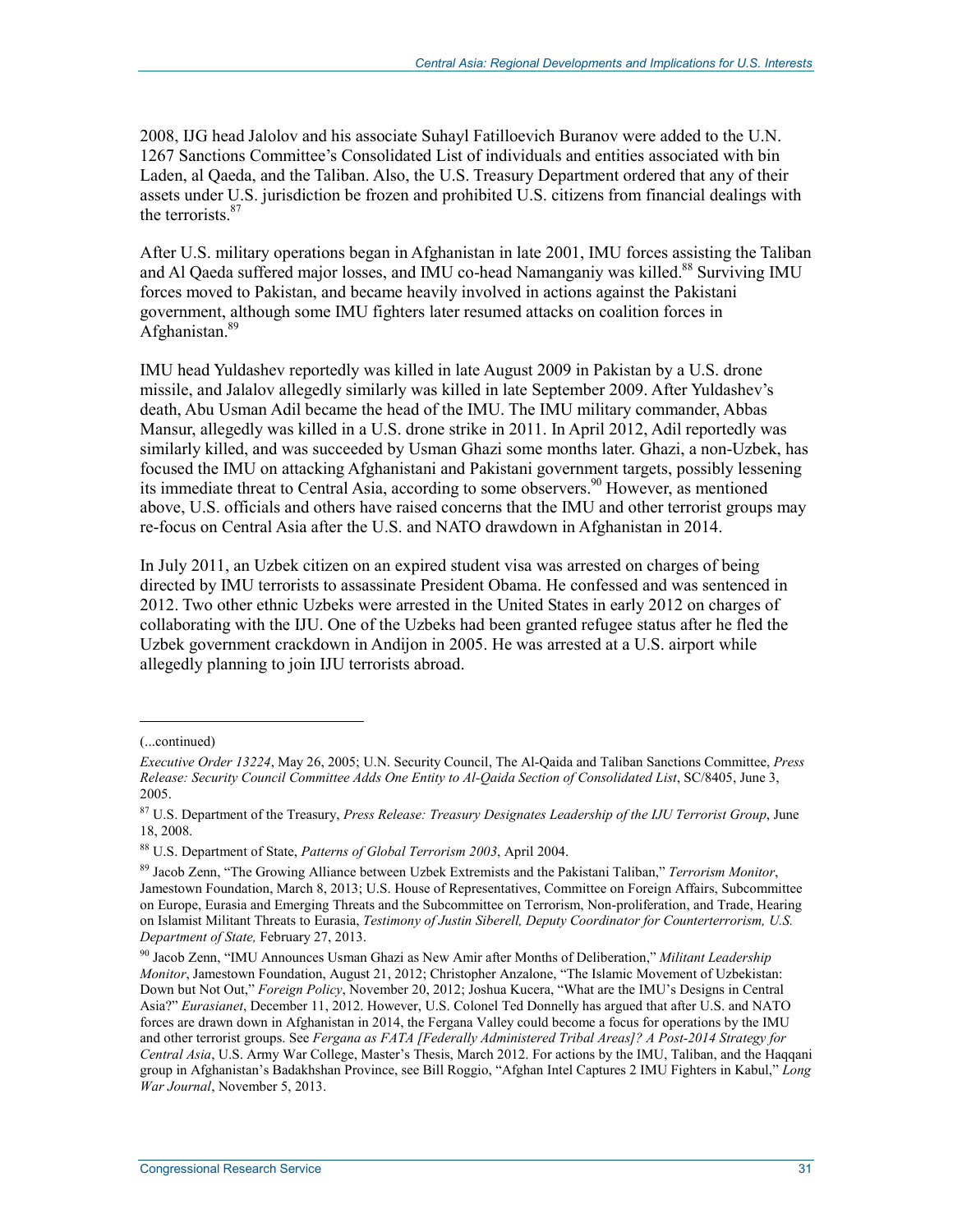## **Democratization and Human Rights**

A major goal of U.S. policy in Central Asia has been to foster the long-term development of democratic institutions and respect for human rights. Particularly since September 11, 2001, the United States has attempted to harmonize its concerns about democratization and human rights in the region with its interests in regional support for counter-terrorism. According to some allegations, the former Bush Administration may have sent suspected terrorists in its custody to Uzbekistan for questioning, a process termed "extraordinary rendition."<sup>91</sup> Although not verifying such transfers specifically to Uzbekistan, the former Bush Administration stated that it received diplomatic assurances that transferees would not be tortured. Several citizens of Central Asian states who were held in U.S. custody at the Guantanamo Bay Naval Base have been returned to their home countries. $92$ 

All of the Central Asian leaders have declared that they are committed to democratization. During Nazarbayev's 1994 U.S. visit, he and then-President Clinton signed a Charter on Democratic Partnership that recognized Kazakhstan's commitments to the rule of law, respect for human rights, and economic reform. During his December 2001 and September 2006 visits, Nazarbayev repeated these pledges in joint statements with then-President Bush. In March 2002, a U.S.- Uzbek Strategic Partnership Declaration was signed pledging Uzbekistan to "intensify the democratic transformation" and improve freedom of the press. During his December 2002 U.S. visit, Tajikistan's President Rahmon pledged to "expand fundamental freedoms and human rights."

Despite such democratization pledges, the states have made little progress, according to the State Department. In testimony in May 2011, then-Assistant Secretary Blake stated that leaders in Central Asia "are suspicious of democratic reforms, and with some exceptions have maintained tight restrictions on political, social, religious, and economic life in their countries…. Kyrgyzstan has been the primary exception in Central Asia. The democratic gains recently made in Kyrgyzstan  $\ldots$  are cause for optimism."<sup>93</sup>

During the 1990s and early 2000s, almost all the leaders in Central Asia held onto power by orchestrating extensions of their terms, holding suspect elections, eliminating possible contenders, and providing emoluments to supporters and relatives (the exception was the leader of Tajikistan, who had been ousted in the early 1990s during a civil war). After this long period of leadership stability, President Askar Akayev of Kyrgyzstan was toppled in a coup in 2005, and President Niyazov of Turkmenistan died in late 2006, marking the passing of three out of five

<u>.</u>

<sup>91</sup> *The New Yorker*, February 14, 2005; *New York Times*, May 1, 2005; *New York Times*, December 31, 2005; Representative Edward Markey, *Congressional Record*, December 13, 2005, p. H11337; European Parliament, Temporary Committee on the Alleged Use of European Countries by the CIA for the Transport and Illegal Detention of Prisoners, *Draft Interim Report*, 2006/2027(INI), April 24, 2006, and *On the Testimony by Craig Murray, Former British Ambassador*, Working Document No. 5, June 1, 2006; Craig Murray, *Murder in Samarkand* (Edinburgh: Mainstream Publishing, 2006).

<sup>&</sup>lt;sup>92</sup> House Committee on Foreign Affairs, Subcommittee on International Organizations, Human Rights, and Oversight, Hearing: City on the Hill or Prison on the Bay? The Mistakes of Guantanamo and the Decline of America's Image, May 6, 2008; Hearing: Rendition and the Department of State, June 10, 2008. At least three Tajiks returned to Tajikistan from Guantanamo were then tried and imprisoned on charges of belonging to al Qaeda or the IMU.

<sup>93</sup> Commission on Security and Cooperation in Europe, Hearing on Central Asia and the Arab Spring: Growing Pressure For Human Rights? *Testimony of Robert Blake, Jr., Assistant Secretary, Bureau of South and Central Asian Affairs*, May 11, 2011.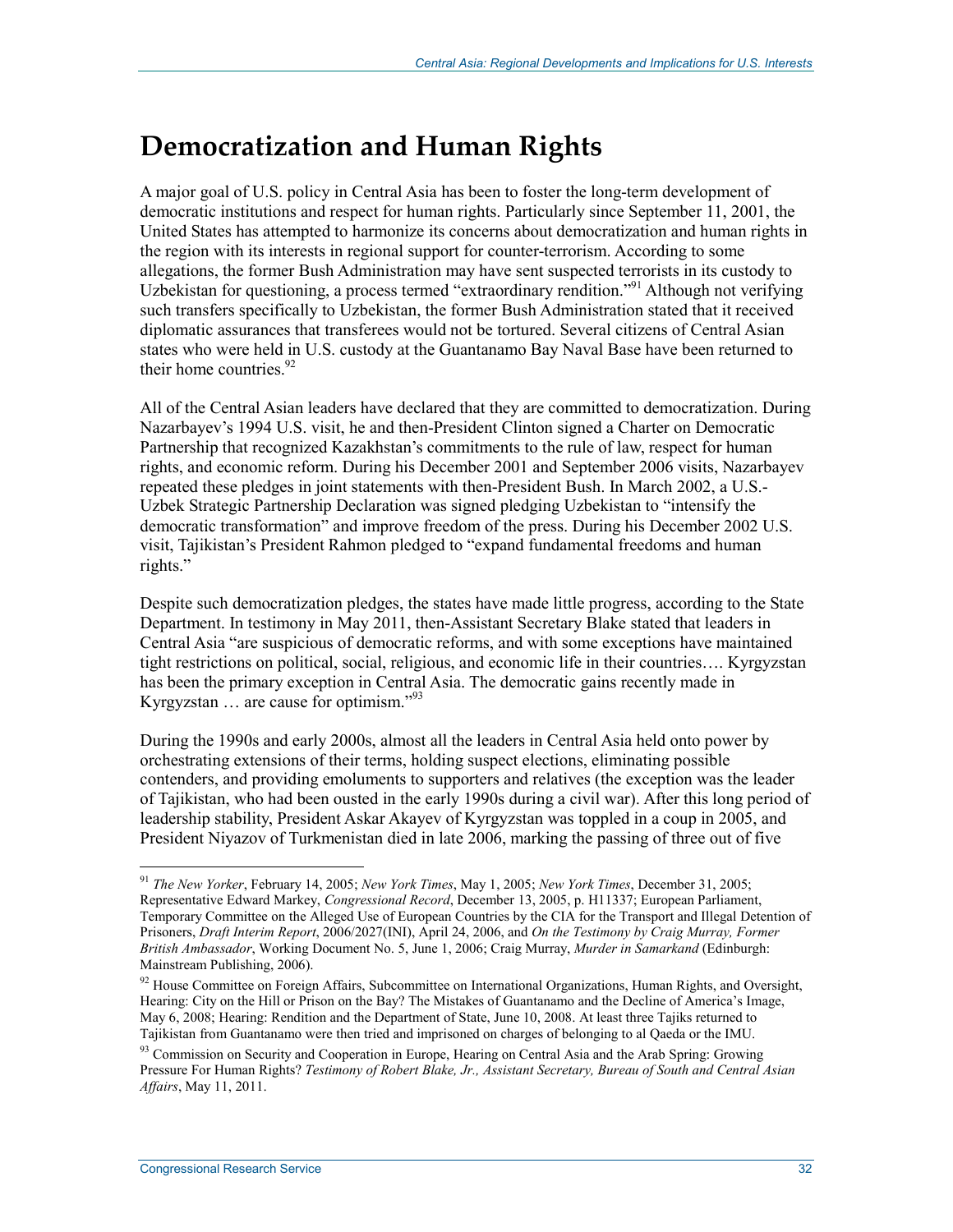Soviet-era regional leaders from the scene. Soviet-era leaders Nazarbayev and Karimov remain in power, and Tajikistan has been headed since the civil war by Rahmon, the Soviet-era head of a state farm.

Possible scenarios of political futures in Central Asia have ranged from continued rule in most of the states by elite groups that became ensconced during the Soviet era to violent transitions to Islamic fundamentalist rule. Peaceful transitions to more or less democratic political systems have not occurred and appear unlikely for some time to come (although the peaceful October 2011 Kyrgyz presidential election may offer some hope; see below). While some observers warn that Islamic extremism could increase dramatically in the region, others discount the risk that the existing secular governments soon could be overthrown by Islamic extremists.<sup>94</sup>

In the case of the three succession transitions so far, Tajikistan's resulted in a shift in the Sovietera regional/clan elite configuration and some limited inclusion of the Islamic Renaissance Party. Perhaps worrisome, Tajik President Rahmon has written a "spiritual guide" reminiscent of the one penned by Turkmenistan's late authoritarian president Niyazov, and has given orders on how citizens should live and dress. In Turkmenistan, it appears that Soviet-era elites have retained power following Niyazov's death and have eschewed meaningful democratization. Kyrgyzstan's transition after Akayev's 2005 ouster appeared to involve the gradual increase in influence of southern regional/clan ethnic Kyrgyz elites linked to Bakiyev until April 2010, when northern regional/clan ethnic Kyrgyz elites reasserted influence by ousting then-President Bakiyev. An interim president held office until an election was held on October 30, 2011, the first contested electoral transfer of power in Central Asia. This election was won by Almazbek Atambayev, who represents northern interests (see below).<sup>95</sup>

## **Recent Political Developments in Kazakhstan**<sup>96</sup>

In November 2012, an appeals court upheld the 7.5 year prison sentence handed down in October to the head of the unregistered Alga opposition party, Vladimir Kozlov, convicted on charges that he organized the Zhanaozen riots as part of a coup attempt against Nazarbayev. The U.S. Ambassador to the Permanent Council of the OSCE, Ian Kelly, raised concerns that the case was used to silence a leading oppositionist and stated that the irregularities of the trial "casts serious doubts on [Kazakhstan's] respect for human rights, fundamental freedoms, and the rule of law." He also correctly predicted that the charge of "inciting social hatred" against Kozlov could be used to prosecute other oppositionists, civil society organizations, and members of the media.<sup>97</sup> On December 21, 2012, the Alga Party was banned as an extremist organization by the Almaty

<u>.</u>

<sup>&</sup>lt;sup>94</sup> Analyst Adeeb Khalid argues that the elites and populations of the regional states still hold many attitudes and follow many practices imposed during the Soviet period of rule. This "Sovietism" makes it difficult for either Islamic extremism or democratization to make headway, he suggests. Khalid, p. 193. For a perhaps more troubling view of the threat of Islamic extremism, see above, "Overview of U.S. Policy Concerns*.*"

<sup>95</sup> For background on political developments, see CRS Report 97-1058, *Kazakhstan: Recent Developments and U.S. Interests*, by Jim Nichol; CRS Report 97-690, *Kyrgyzstan: Recent Developments and U.S. Interests*, by Jim Nichol; CRS Report 98-594, *Tajikistan: Recent Developments and U.S. Interests*, by Jim Nichol, CRS Report 97-1055, *Turkmenistan: Recent Developments and U.S. Interests*, by Jim Nichol, and CRS Report RS21238, *Uzbekistan: Recent Developments and U.S. Interests*, by Jim Nichol.

<sup>96</sup> For background, see CRS Report 97-1058, *Kazakhstan: Recent Developments and U.S. Interests*, by Jim Nichol.

<sup>97</sup> U.S. Department of State, *Ambassador Kelly on Sentencing of Vladimir Kozlov in Kazakhstan*, 11 October 2012.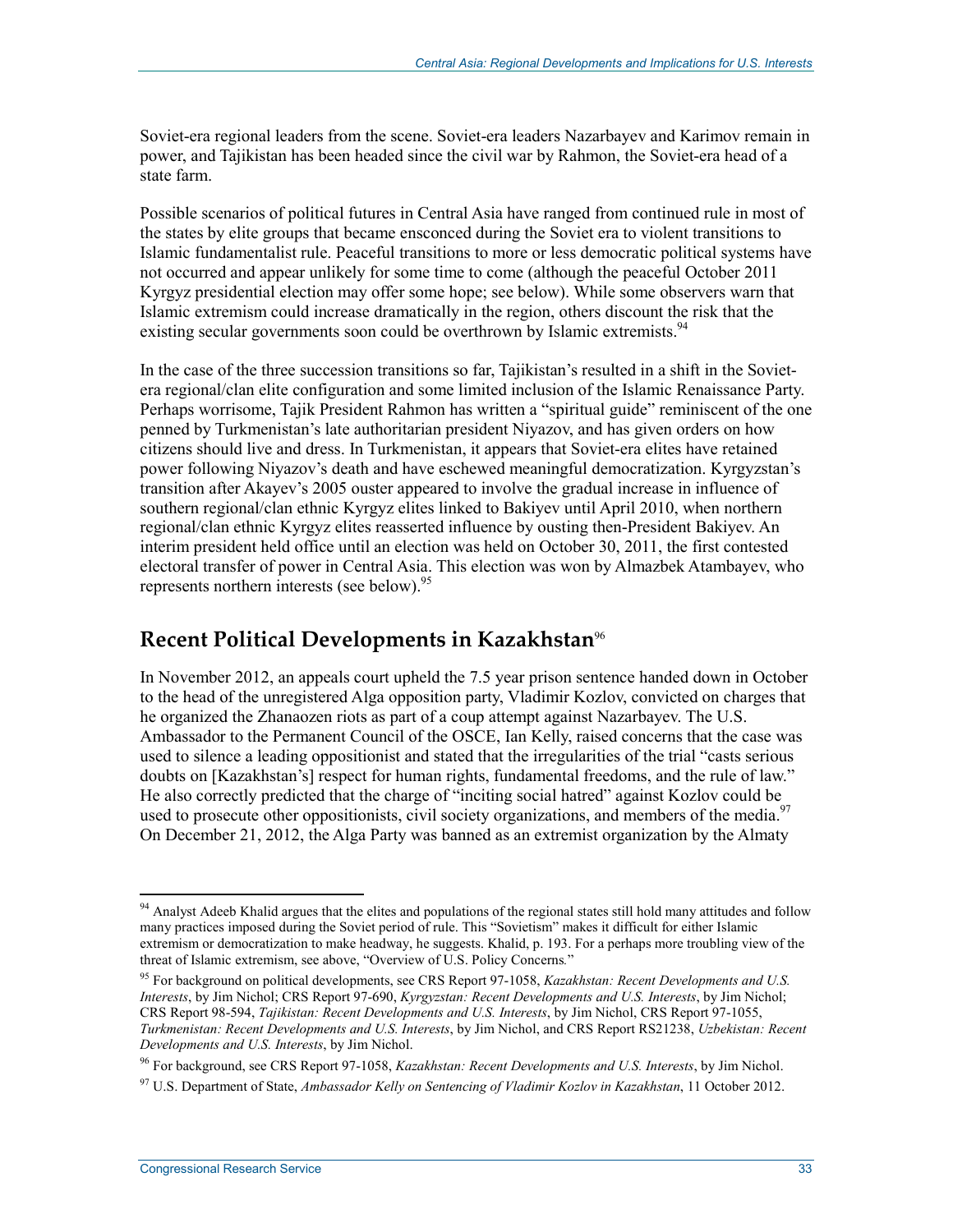district court, silencing what one observer has characterized as the main opposition party in the country.98 Kozlov remains imprisoned.

In November 2012, the Kazakh General Prosecutor's Office recommended the closure of most opposition media on the grounds that they contained calls for the violent overthrow of the government and otherwise undermined national security. Courts quickly ruled that these media were "extremist," reportedly without substantial evidence, and ordered their closure. Reporters Without Borders has set up some Internet sites for several of the banned media.<sup>99</sup>

A new holiday was celebrated on December 1, 2012, entitled "Day of the First President," to celebrate President Nazarbayev's rule. Some commentators in Kazakhstan speculated that this holiday was established to further consolidate presidential power and quell dissenting views.<sup>100</sup>

In April 2013, the European Parliament approved a resolution decrying the deterioration of human rights in Kazakhstan since the Zhanaozen disturbance. The resolution "strongly criticized" court decisions to ban the Alga Party and independent media, urged the release of political prisoners, and called for easing restrictions on the registration and practice of religion.

In October 2013, President Nazarbayev issued a statement that he intends to stay in office, and plans to run in the 2016 presidential election.

According to the Institute for War and Peace Reporting, an NGO, independent media have faced increasing restrictions on their operations, including fines and orders to temporarily suspend publication. One newspaper that had just published its first issue allegedly was fined for not appearing regularly. Some cases involve suspension of publication for not printing as many copies as set forth in the registration documents or for altering their publishing schedule. Some observers claim that the restrictions are politically motivated, including because the publications had carried articles critical of the government or presenting viewpoints not favored by the government.<sup>101</sup>

## **Recent Political Developments in Kyrgyzstan**<sup>102</sup>

On October 3, 2012, the leader of the Ata-Jurt Party and former presidential candidate Kamchybek Tashiyev, along with fellow party members and legislators Sadyr Japarov and Talant Mamytov, addressed a group of about 800 protesters outside the legislative building in Bishkek. According to some accounts, they allegedly urged the demonstrators to storm the legislature to demand that it nationalize the Kumtor gold mine run by Canada's Centerra Gold firm. If the legislature did not act, they reportedly warned, its members would be forcibly dispersed.<sup>103</sup> After initially breaking into the legislative building, the protesters were repulsed by police, who later

<sup>98</sup> Joanna Lillis, "Kazakhstan: Political Trial Fails to Provoke Outcry," *Eurasianet*, October 10, 2012.

<sup>&</sup>lt;sup>99</sup> "Main Opposition Media Silenced in Space of a Month," Reporters Without Borders, December 28, 2012, and January 2, 2013, at http://en.rsf.org/kazakhstan-main-opposition-media-silenced-in-28-12-2012,43751.html.

<sup>100 &</sup>quot;New 'Leader's Day' Suggests Power Consolidation Ahead of Handover," *Open Source Center Analysis*, November 30, 2012; *Interfax*, November 29, 2012.

<sup>101</sup> *Critical Newspapers in Kazakhstan 'Being Squeezed Out of Existence,'* Institute of War and Peace Reporting, January 10, 2014.

<sup>102</sup> For background, see CRS Report 97-690, *Kyrgyzstan: Recent Developments and U.S. Interests*, by Jim Nichol.

 $103$  The legislature had considered and rejected nationalizing the Kumtor gold mine in late June 2012.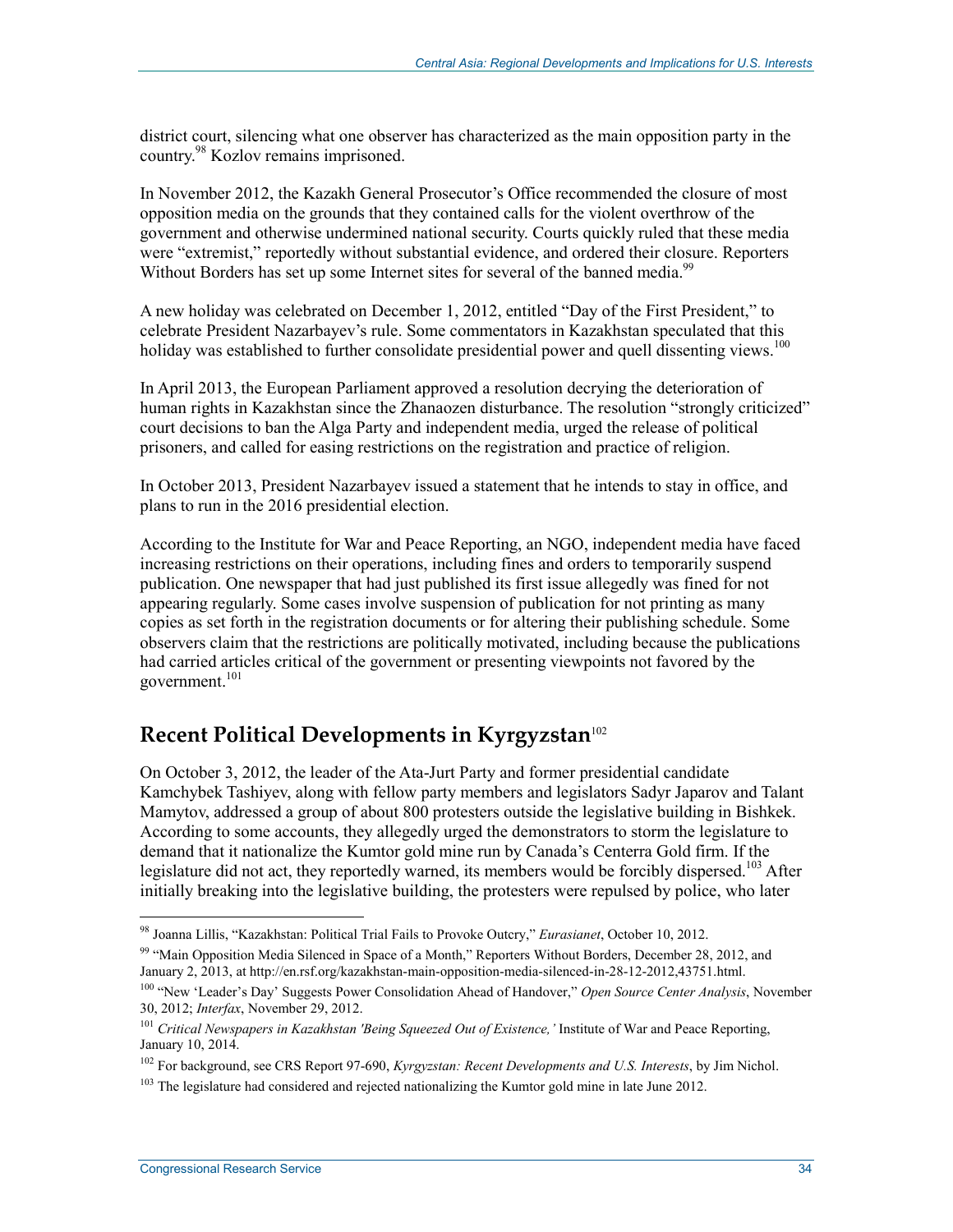foiled another attempt. The government arrested the three legislators on the grounds that they were publically advocating and using force to attempt to overthrow the constitutional system.<sup>104</sup> The arrests triggered additional protests in southern Kyrgyzstan, the power base of the Ata-Jurt Party. In March 2013, a Bishkek district court sentenced the three legislators to prison terms ranging from one year to 18 months. According to many observers, violent popular reactions to the sentences— including the seizure of a regional administration building and a blockage of the main highway from Osh to Bishkek in early June—may have influenced an appeals court decision in June 2013 to acquit and release the three legislators. Perhaps also relevant, courtroom bystanders physically attacked the appellate judges, demanding acquittals. The prosecutor appealed the acquittals. In early August 2013, the Supreme Court re-instated the sentences, but ruled that the defendants had served their time and would not be imprisoned. The opposition deputies were stripped of their legislative mandates, however.

In early October 2013, a rally by local villagers calling for the nationalization of the Kumtor gold mine turned violent, reportedly after policemen tried to disperse the demonstrators, resulting in injuries to six policemen and the detention of over 20 demonstrators. The local villagers launched another protest and road blockage at the mine in February 2014. In late February 2014, four of eight defendants in the October 2013 incident received sentences of 4-8 years (the rest received suspended sentences).

In December 2013, Centerra and the Kyrgyz government signed a memorandum on of understanding (MOU) on setting up a new joint venture with both sides owning 50% of shares. Centerra also offered other concessions. The legislature approved the MOU on February 6, 2014. The Kyrgyz government has voiced the hope that the two sides will reach final agreement on the ownership shares and other details of the joint venture by August 2014.

Opponents of the MOU have called for the government to own over two-thirds of the shares or for the mine to be nationalized. Omurbek Tekebaev, the leader of the Ata-Meken Party, a member party of the ruling coalition, has been prominent in calling for nationalizing the mine. On March 18, 2014, the Ata Meken Party withdrew from the ruling coalition. A new coalition must be formed and a new cabinet of ministers approved. Tekebaev stated that the party had objected to the government's agreement on Kumtor mine operations, socioeconomic conditions, and alleged embezzlement during urban renewal efforts led by Prime Minister Jantoro Satybaldiev in Osh and Jalal-abad.

President Atambayev has pointed to his pledge to serve only one term as president as a sign of his honesty and adherence to the division of executive and legislative power established by the 2010 constitution.

According to analyst Johan Engvall, Kyrgyzstan's new semi-parliamentary system, established in 2010, has contributed to the replacement of the one-family rule of former President Bakiyev with a "system of coalition-based corruption, where the country's major economic, political, and territorial assets are divided among political parties with a detrimental impact on their ability to govern the country." He states that the legislative parties making up the ruling coalition have parceled out responsibility over ministries and regional administrations, and even over some businesses, so that various sectors of business and administration and regions of the country are

<sup>&</sup>lt;sup>104</sup> In mid-September 2012, the prosecutor general's office had launched a criminal investigation against Sadyr Japarov on suspicions that he had "illegally privatized" property formerly belonging to ousted President Bakiyev.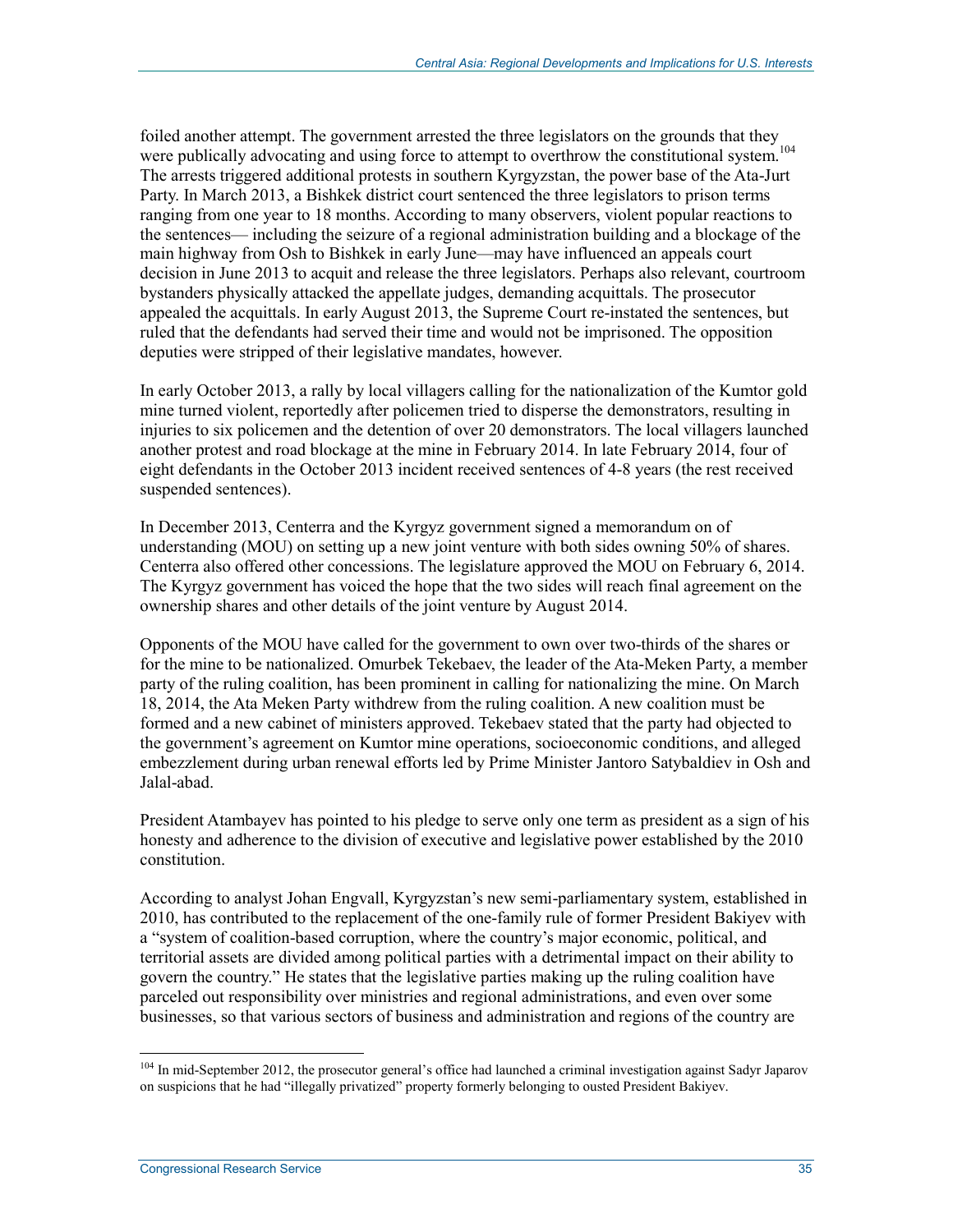controlled by one or another party. He also warns that this system may be in flux, as President Atambayev has attempted to gain greater authority. Engvall argues that "the new system has yet to produce the desired effect in terms of relieving the strained relations between center and periphery, or urban and rural areas, nor has it been able to moderate intra-elite relations."<sup>105</sup>

## **Recent Political Developments in Tajikistan**<sup>106</sup>

In March 2013, oppositionist and businessman Zayd Saidov announced his intention to form the New Tajikistan Party to participate in planned 2015 legislative elections. He was arrested in May on charges of economic crimes and in late December 2013 was sentenced to 26 years in prison with confiscation of property. In early March, authorities arrested Saidov's defense lawyer on fraud charges. Many observers view Saidov's conviction and his lawyer's arrest as politically motivated.

A presidential election was held on November 6, 2013. The regime argued that since the constitution was changed in 2003, including by extending the presidential term from five to seven years, Rahmon's constitutionally mandated two-term limit was reset, and he could run for a third term in 2006 and a fourth term in 2013. Seven prospective candidates were put forward by their parties. Five of the parties held legislative seats and two were outside the legislature. The prospects were required to gather at least 210,000 signatures (said to represent 5% of registered voters) in order to be registered as candidates. The difficulty of gathering the signatures led three prospective candidates to request an extension to the 20-day limit for obtaining signatures, and the Central Commission for Elections (CCE) granted a few days extension. Six candidates successfully registered. However, human rights activist Oynihol Bobonazarova—nominated by the opposition Islamic Renaissance Party of Tajikistan (IRPT) and supported by the opposition Social Democratic Party of Tajikistan (SDPT) and some other groups making up the Union of Reformist Forces of Tajikistan—proved unable to obtain the required 210,000 signatures. She alleged that local authorities had hindered her gathering of signatures.

Many observers viewed the candidates running against Rahmon as pro-government, even Communist Party candidate Ismoil Talbakov, who had run against Rahmon in 2006. Other candidates who had run against Rahmon in 2006 included Abduhalim Ghafforov of the Socialist Party and Olimjon Boboyev of the Party of Economic Reforms. After Bobonazarova failed to be registered as a candidate, the SDPT called for boycotting the election. IRPT leaders stated that they would not vote, but did not call for boycotting the election. During his campaign, Talbakov called for Tajikistan's integration with Russia, lauded Lenin and Stalin, urged abolition of fulltime clergy, pointed out that the president had given him an award for his support during the civil war, and stated that if elected, he would rule as a Soviet-style dictator who would widely use the death penalty against rapists and drug traffickers and deport homosexual "non-humans."

The CCE reported that 90.1% of 4.2 million registered voters turned out and that Rahmon won 84.23% of the vote, followed by Talbakov with 4.93%. Some election observers and media questioned the high turnout figure, given the number of labor migrants outside the country. Media reported that at least some voters were able to cast ballots for relatives who were working abroad

<sup>105</sup> Johan Engvall, "The Political Sources of Kyrgyzstan's Recent Unrest," *Central Asia-Caucasus Analyst*, June 26, 2013.

<sup>106</sup> For background, see CRS Report 98-594, *Tajikistan: Recent Developments and U.S. Interests*, by Jim Nichol.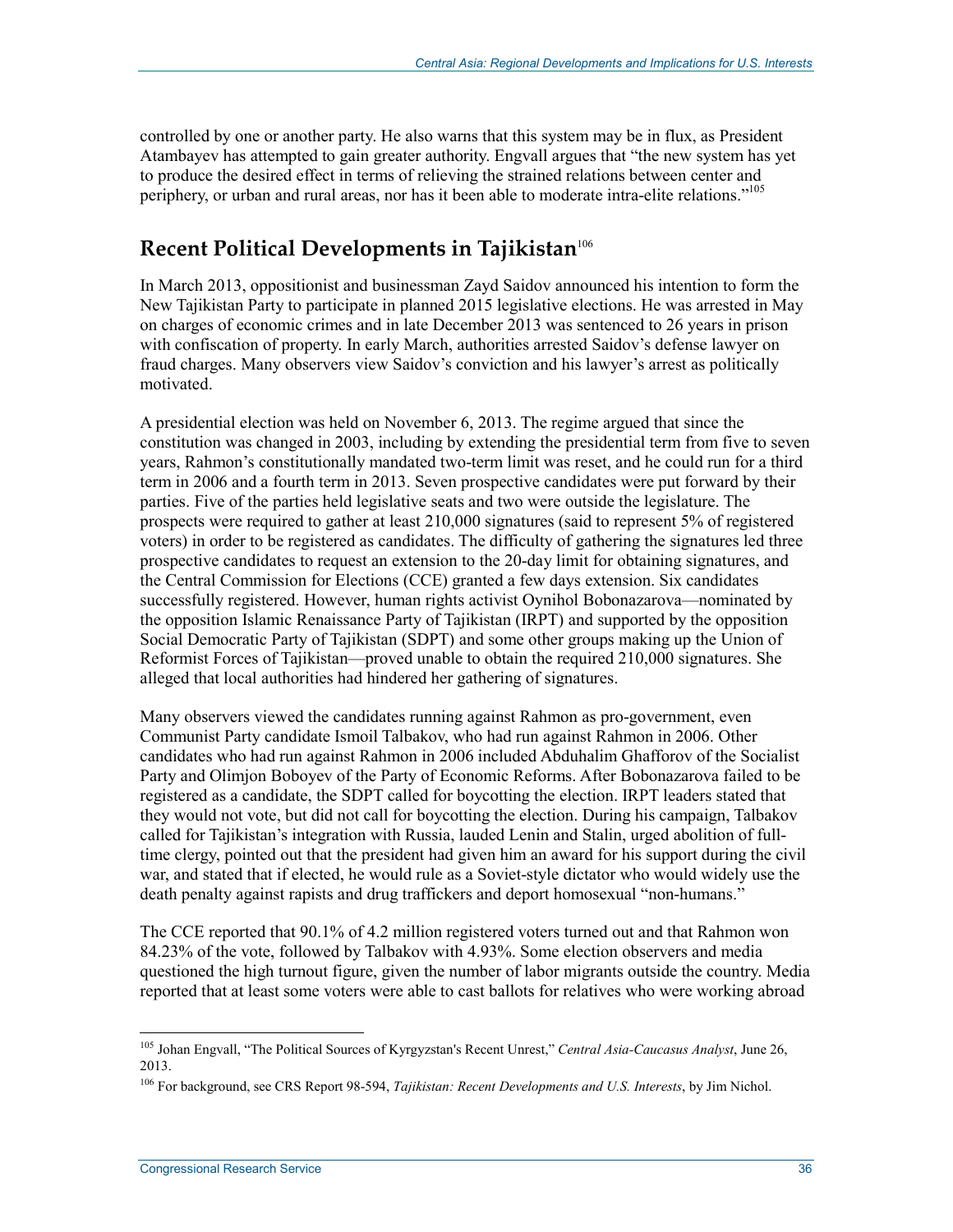on election day. The SDPT and IRPT maintained that the results were fraudulent and that Rahmon's win was illegitimate.

According to monitors from the OSCE and the European Parliament, the election was peaceful but the candidate registration process, campaign environment, and vote counting were significantly flawed and fell short of genuine pluralism. The OSCE criticized the electoral law for unduly restrictive conditions on candidacy and campaigning that were not conducive to democratic elections, including requirements that effectively barred labor migrants from signing in support of a candidate, an unreasonable number of required signatures, and restrictions on campaign activities that limited freedom of expression. The monitors received numerous credible allegations that local officials were unwilling, unavailable, or otherwise lax in carrying out their required duty to certify signatures. While the IRPT alleged that it was blocked in its efforts to gather the required number of signatures, or that individuals feared repercussions from the government if they signed in support of Bobonazarova, some officials of the ruling People's Democratic Party of Tajikistan admitted that they assisted some other parties in gathering signatures.

The monitors judged that campaigning was formalistic and devoid of the diversity of views that would provide voters with an informed choice. They stated that President Rahmon enjoyed a significant advantage from state media coverage of his official activities, which included visits to several localities around the country. Monitors also observed local officials campaigning for the president. Campaign debates usually were held in a pro forma style moderated by election officials and campaign posters adhered to a standard format. President Rahmon declined debating his opponents, and most of the candidates steered clear of criticism of the president or government. The monitors witnessed significant problems on election day, including lax control over unused ballots and ballot boxes, widespread proxy voting, multiple voting, and ballot box stuffing. Vote counting was assessed as seriously problematic in over one-third of 61 polling stations observed, including inconsistent counting procedures, lack of visibility of vote-counting, and errors in filling out results protocols. Vote tabulation was assessed negatively in nearly onefifth of 48 district election commissions observed, including the correction or filling in of protocols from the polling stations.<sup>107</sup>

## **Recent Political Developments in Turkmenistan**<sup>108</sup>

In October 2011, the Turkmen Central Electoral Commission (CEC) announced that a presidential election would be held on February 12, 2012. During the last two weeks of December 2011, initiative groups nominated candidates for president and gathered 10,000 signatures in a majority of the country's districts in order to gain registration of their candidates. The National Revival Movement, a civic association headed by the president, nominated President Berdimuhamedow as its candidate. In January 2012, the CEC registered eight candidates. All of Berdimuhamedow's challengers were ministerial officials or state plant managers. Based on an inadequate legal and political framework to ensure a pluralistic election, the OSCE decided not to formally monitor the election. The CEC announced that Berdimuhamedow won over 97% of the vote and that turnout was over 96%.

<sup>107</sup> OSCE, Office for Democratic Institutions and Human Rights, *Republic Of Tajikistan Presidential Election, 6 November 2013, OSCE/ODIHR Election Observation Mission: Final Report*, February 5, 2014.

<sup>108</sup> For background, see CRS Report 97-1055, *Turkmenistan: Recent Developments and U.S. Interests*, by Jim Nichol.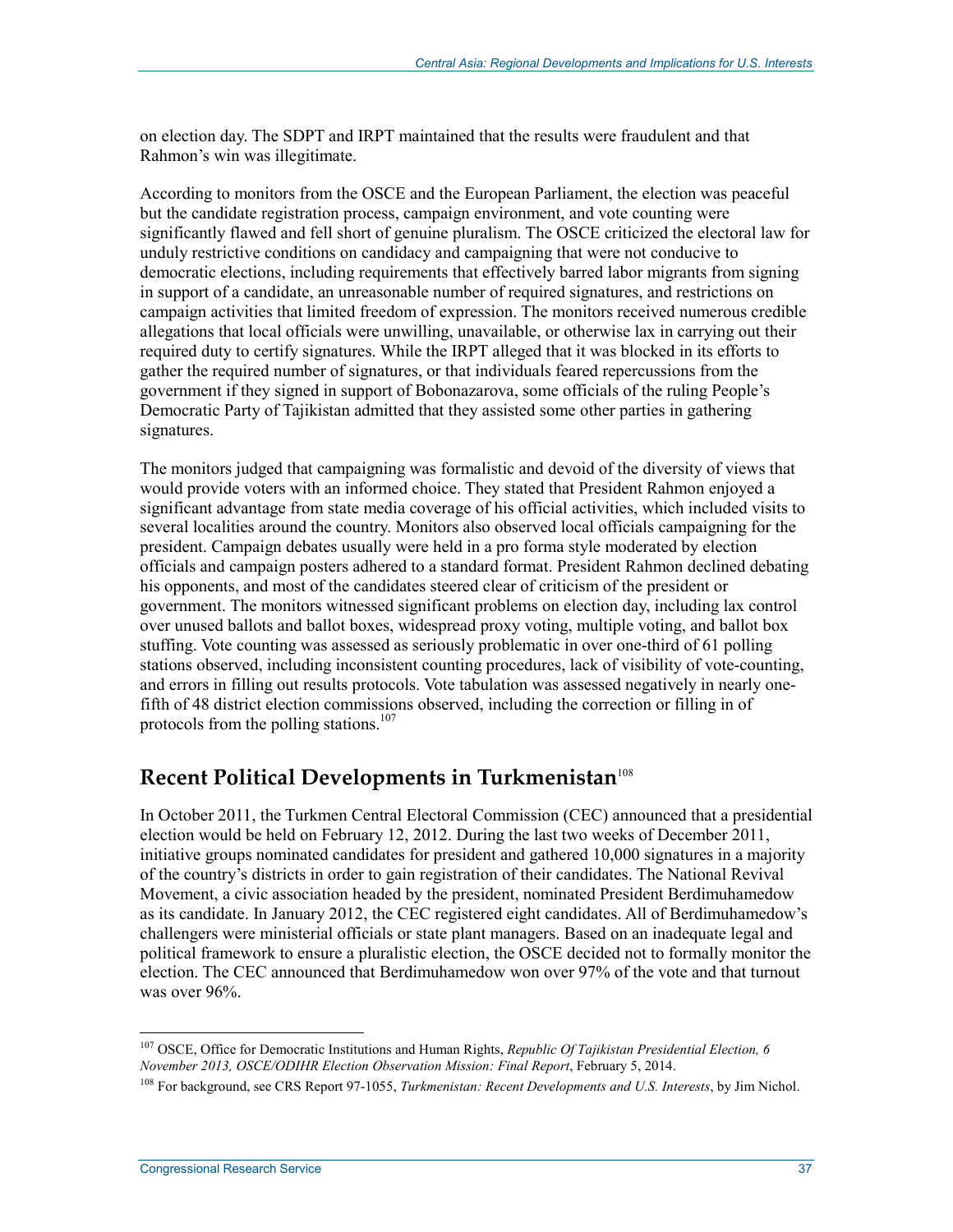In January 2012, the legislature approved a Law on Political Parties that set forth procedures for establishing new political parties. In May 2012, the Union of Industrialists and Entrepreneurs, a public association, announced that it intended to form a party, and it held a founding congress in August 2012 to form the Party of Industrialists and Entrepreneurs (PIE). The platform of the new party is virtually the same as that of the DPT and is regarded as a pro-government party by most observers. In a by-election to fill vacant legislative seats in June 2013, the head of the new party, Ovezmammed Mammedov, became the first member of a party other than the DPT to be elected to the legislature.

Legislative elections were held on December 15, 2013. Candidates were nominated by the DPT and PIE, public associations, and citizen groups. All 283 candidates nominated by parties, associations, and groups were registered, including 66 women. DPT nominated 99 candidates, and PIE nominated 21 candidates. Among the public associations, the Trade Unions nominated 89 candidates, the Union of Women nominated 37 candidates and the Youth Union nominated 22 candidates.109 Fifteen candidates also were nominated by groups of citizens. The majority of constituencies had 2 candidates, 31 constituencies had 3 candidates, and 2 constituencies had 4 candidates.

A fifteen-member OSCE Election Assessment Mission observed the election, along with a twelve-member team from the OSCE Parliamentary Assembly. According to the final assessment of the OSCE, the election took place in a strictly controlled political environment characterized by a lack of respect for fundamental freedoms that are central to democratic elections. Although there was a second political party participating in the race, it did not provide voters with a genuine choice. The election needed to be significantly improved to live up to OSCE commitments and other international obligations for genuine and democratic elections. Among problems identified by the OSCE, members of electoral commissions were appointees of the government. The Central Electoral Commission did not convene regular meetings and key electoral information was not published and disseminated. Registered candidates proclaimed their support for presidential policies rather than offering different political platforms. Campaigning was minimal, and election and local government officials were prominent among the audiences as candidate campaign meetings. Media was strictly controlled by the government, restricting any possible dissemination of diverse viewpoints.

In almost all polling stations visited, the OSCE observed several instances of voters presenting multiple identification documents, presumably for other family members, and getting multiple ballots in return. The mission observed numerous instances of seemingly identical signatures on the voter lists in the polling stations visited, which could be indications of proxy voting or multiple voting. OSCE monitors also noticed several instances of clumps of ballot papers in ballot boxes, suggesting multiple voting or ballot box stuffing. These irregularities may cast doubt on the level of turnout reported. The vote tabulation process was not transparent, with protocols not being publicly displayed and final results not broken down by the number of voters, turnout, votes for each candidate, and invalid votes for each precinct.<sup>110</sup>

<sup>109</sup> According to the OSCE, the public associations lack real independence from the state. It has observed that although public associations fielded candidates who won in the December 2008 legislative election, representatives of the associations were unable to fully identify or discuss the work of their putative members in the outgoing parliament.

<sup>110</sup> OSCE, ODIHR, *Turkmenistan Parliamentary Elections, 15 December 2013, OSCE/ODIHR Election Assessment Mission: Final Report*, March 4, 2014.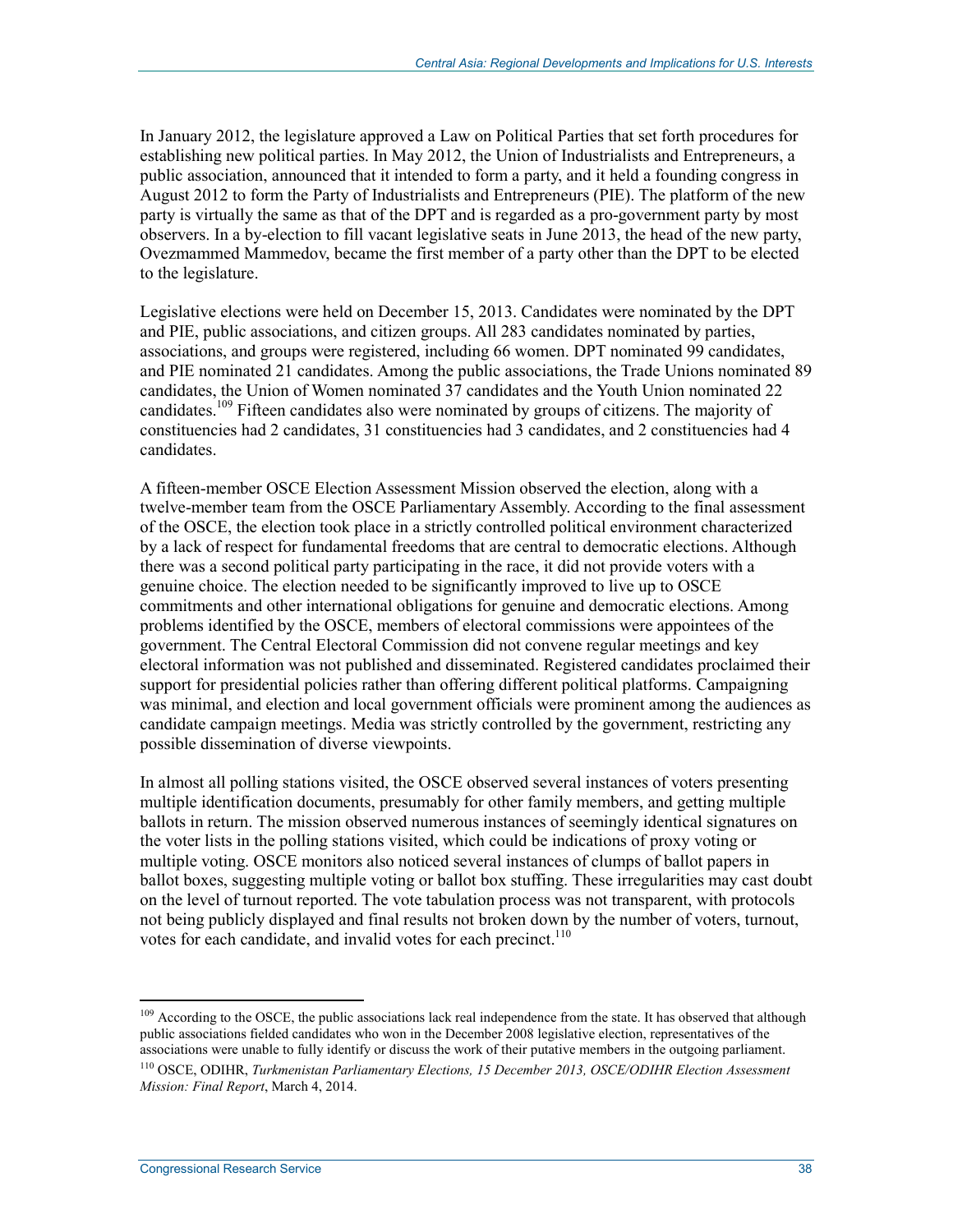## **Recent Political Developments in Uzbekistan**<sup>111</sup>

In December 2012, President Karimov stressed that the country was following a path of "evolutionary" democratization, including by increasing the checks and balances among the three branches of power and strengthening political parties. At the same time, he stated that the government's power would continue to increase in the "transitional period" in order for it to direct the reforms, and cautioned that the process of democratization was lengthy and neverending.

In late 2013, President Karimov's elder daughter, Gulnara, became more involved in political scandal, particularly involving criminal investigations by authorities in Switzerland, Sweden, France, and Gibraltar of her business dealing. She and other observers have viewed such events as the closure of her media outlets as efforts to eliminate her as a possible political successor. According to some accounts, President Karimov had ordered the closure of her media outlets. *Oxford Analytica* has pointed out that President Karimov is the oldest political leader in Central Asia (born in 1938) and long has been rumored to be in ill-health. It suggests that a political succession might follow a similar course to that in Turkmenistan after the death of President Niyazov, where constitutional provisions on succession were ignored and the elite clans settled on a successor. According to Oxford Analytica, current Prime Minister Shavkat Mirziyoyev and his deputy Rustam Azimov are likely successors, but it also states that that National Security Service head Rustam Inoyatov might play a "decisive role."<sup>112</sup>

In December 2013, President Karimov proposed changing the constitution to give the legislature more power and to pass laws facilitating multi-party competition in order to "build a democratic state." He also called for studying the United States in order to improve the judicial system and foster independent media.113 Legislative elections are planned for December 2014.

## **Human Rights**

The State Department's latest *Country Reports on Human Rights Practices for 2013* characterized all the Central Asian governments except Kyrgyzstan as authoritarian and as falling short in respect for human rights in many areas:

• In Kazakhstan, the president and his Nur Otan Party dominated the political system. Significant human rights problems included severe limits on citizens' rights to change their government and restrictions on freedom of speech, press, assembly, religion, and association. There was lack of due process in dealing with abuses by law enforcement and judicial officials. Other reported abuses included: arbitrary or unlawful killings; detainee and prisoner torture and other abuse; arbitrary arrest and detention; prohibitive political party registration requirements; restrictions on the activities of NGOs; sex and labor trafficking; and child labor. Corruption was widespread, although he government took modest steps to prosecute some officials who committed abuses.

<sup>111</sup> For background, see CRS Report RS21238, *Uzbekistan: Recent Developments and U.S. Interests*, by Jim Nichol.

<sup>112</sup> *Uzbekistan: Succession will Follow Turkmenistani Model*, OxResearch Daily Brief Service, Oxford Analytica, January 9, 2014.

<sup>113</sup> *CEDR*, December 8, 2013, Doc. No. CEL-66966896.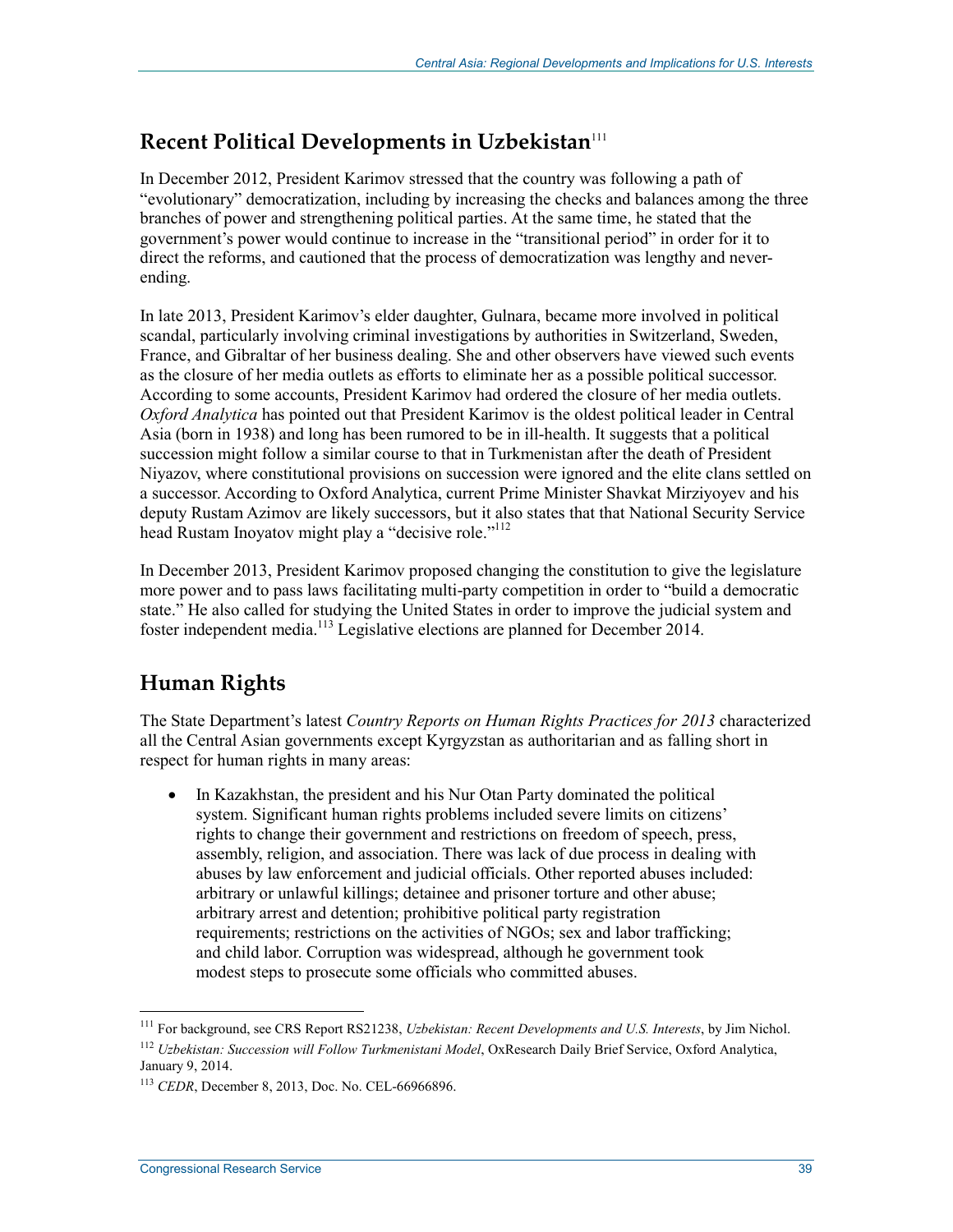- In Kyrgyzstan, the constitution established a parliamentary form of government intended to limit presidential power and enhance the role of parliament and the prime minister. Some security forces appeared at times to operate independently of civilian control in the South and committed human rights abuses. Significant human rights problems included abuses related to continued ethnic tensions in the South; denial of due process and lack of accountability in judicial and law enforcement proceedings; law enforcement officials' use of arbitrary arrest; and various forms of mistreatment, torture, and extortion against all demographic groups, particularly against ethnic Uzbeks. The following additional human rights problems existed: harassment of NGOs, activists, and journalists; pressure on independent media; restrictions on religious freedom; pervasive corruption; discrimination and violence against ethnic and religious minorities; child abuse; trafficking in persons; and child labor. The central government allowed security forces to act arbitrarily, emboldening law enforcement officials to prey on vulnerable citizens, and allowing mobs to disrupt trials by attacking defendants, attorneys, witnesses, and judges.
- In Tajikistan, an authoritarian president and his supporters, drawn mainly from one region of the country, dominated the political system. The government obstructed political pluralism. Security forces reported to civilian authorities. Significant human rights problems included torture and abuse of detainees and other persons by security forces; repression of political activism and the repeated blockage of several independent news and social networking websites; and poor religious freedom conditions. Other human rights problems included arbitrary arrest; denial of the right to a fair trial; corruption; and trafficking in persons, including sex and labor trafficking. Officials in the security services and elsewhere in the government acted with impunity. There were very few prosecutions of government officials for human rights abuses.
- In Turkmenistan, an authoritarian president and his Democratic Party controlled the government. Significant human rights problems included arbitrary arrest; torture; and disregard for civil liberties, including restrictions on freedoms of speech, press, assembly, and movement. Other continuing human rights problems included citizens' inability to change their government; interference in the practice of religion; denial of due process and fair trial; arbitrary interference with privacy, home, and correspondence; and trafficking in persons. Officials in the security services and elsewhere in the government acted with impunity. There were no reported prosecutions of government officials for human rights abuses.
- In Uzbekistan, the authoritarian president dominated political life and exercised nearly complete control over the other branches of government. Significant human rights problems included torture and abuse of detainees by security forces; denial of due process and fair trial; and widespread restrictions on religious freedom, including harassment of religious minority group members and continued imprisonment of believers of all faiths. Other continuing human rights problems included: incommunicado and prolonged detention; arbitrary arrest and detention; restrictions on freedom of speech, press, assembly, and association; governmental restrictions on civil society activity; restrictions on freedom of movement; and government-organized forced labor. Authorities subjected human rights activists, journalists, and others who criticized the government, as well as their family members, to harassment, arbitrary arrest, and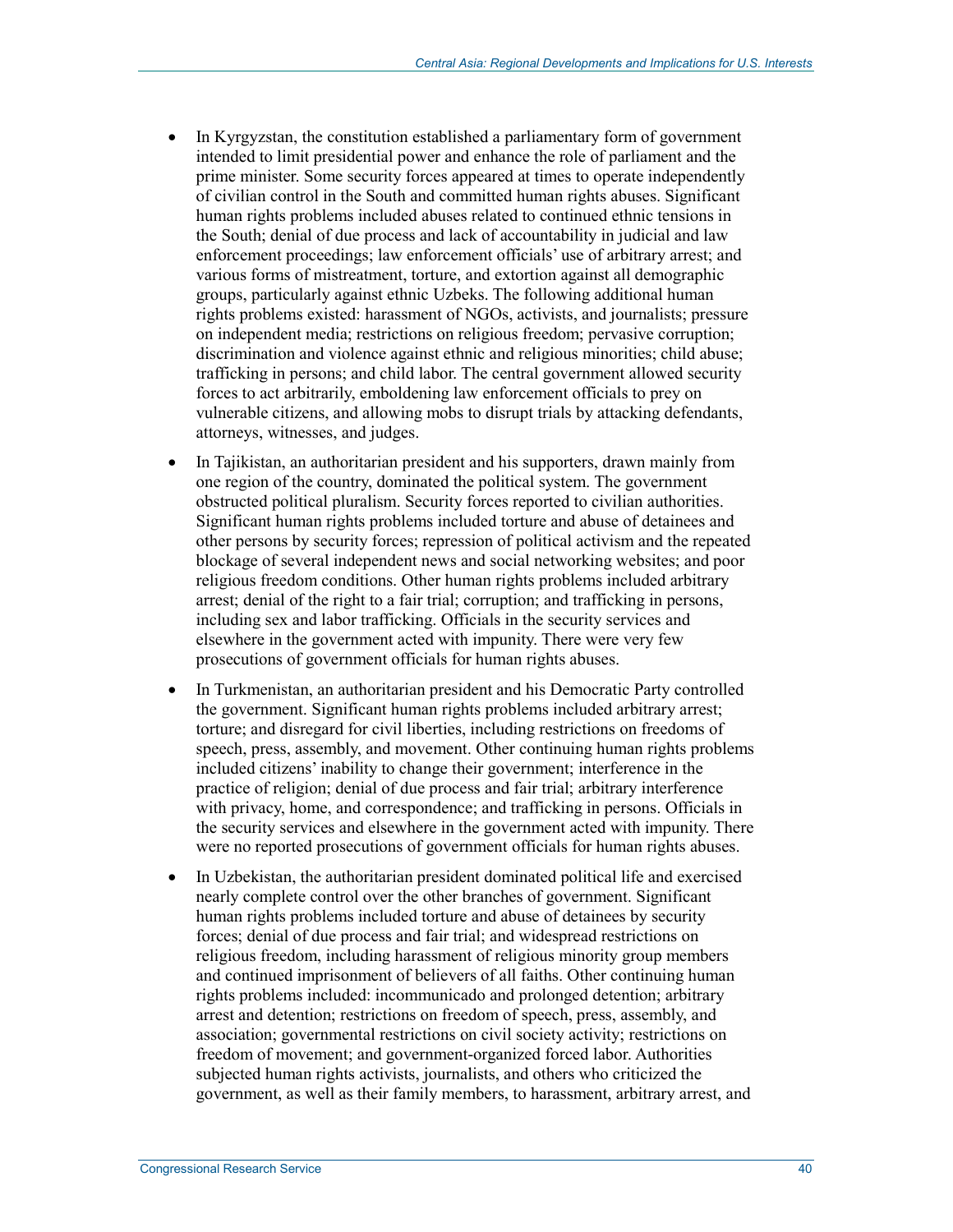politically motivated prosecution and detention. Government officials frequently engaged in corrupt practices with impunity.<sup>114</sup>

In June 2013, the State Department reported that Uzbekistan was a source country for human trafficking for forced labor and sex, and that while the government greatly reduced the number of children under 15 years of age involved in the 2012 cotton harvest, the government continued to subject older children and adults to forced labor in the harvest. Also, Uzbekistan did not demonstratively investigate or prosecute government officials suspected to be complicit in forced labor. The State Department estimated that there were over 1 million individuals subject to stateimposed internal forced labor in Uzbekistan. Since designations began in 2003, Uzbekistan has ranked as a Tier 2, Tier 2 Watch List, or Tier 3 country (a Tier 2 country does not fully comply with the minimum standards for the elimination of trafficking but is making significant efforts to comply; a Watch List country does not fully comply, the number of victims may be increasing, and efforts to comply are slipping; a Tier 3 country does not fully comply and is not making significant efforts to do so). In the 2003, 2006, and 2007 reports, Uzbekistan was listed as a Tier 3 country, but in the 2008-2012 reports, Uzbekistan was on the Tier 2 Watch List. In the 2011-2012 reports, Uzbekistan was granted waivers from an otherwise required downgrade to Tier 3 because the government had written plans to comply, according to the State Department. However, the government plans were not realized, and since Uzbekistan had exhausted its maximum of two consecutive waivers, it was placed on Tier 3 in the 2013 report. Countries placed on Tier 3 are subject to certain sanctions, including the withholding of non-humanitarian, non-trade-related foreign assistance. However, Uzbekistan has received partial or full waivers, most recently in September 2013, when the president determined that a waiver would promote further efforts to combat trafficking and would safeguard unspecified U.S. national security interests.<sup>115</sup>

In 2009, the U.S. Department of Labor listed all the Central Asian states as countries that use child labor to pick cotton. This list was meant to inform the choices made by the buying public. In addition, on July 23, 2013, cotton from Tajikistan and Uzbekistan again was included on a list that requires U.S. government contractors to certify that they have made a good faith effort to determine whether forced or indentured child labor was used to produce the cotton.<sup>116</sup>

In testimony to Congress in April 2013, an official of the U.S. International Labor Rights Forum (IRLF), an NGO, reported that as a member of the Cotton Campaign, an international coalition of NGOs, industries, and trade unions, the IRLF had supported diplomatic and economic pressure on Uzbekistan to end forced child and adult labor in cotton production. He reported that forced child and adult labor continued to be used in the autumn 2012 cotton harvest, and that security personnel were deployed on the farms to enforce production quotas and to prevent pickers from taking pictures or otherwise documenting the use of forced labor. Ostensibly, the pickers were "volunteers" recruited from government agencies, private firms, colleges, and high schools, the latter including a majority of all faculty members. Children under age 15 were officially excused from the harvest, although many aged 11-15 were observed in the fields. Individuals could pay a fee in lieu of participating in the harvest, but most reportedly were afraid of repercussions such as

<sup>114</sup> U.S. Department of State, *Country Reports on Human Rights Practices for 2013*, February 27, 2014.

<sup>115</sup> U.S. Department of State, *Trafficking in Persons Report*, June 19, 2013; The White House, *Memorandum for the Secretary of State: Presidential Determination with Respect to Foreign Governments' Efforts Regarding Trafficking in Persons*, Presidential Determination No. 2013-16, September 17, 2013. See also *Uzbekistan: Forced Labor Widespread in Cotton Harvest*, Human Rights Watch, January 25, 2013.

<sup>116</sup> U.S. Department of Labor. Bureau of International Labor Affairs. Executive Order 13126, *Prohibition of Acquisition of Products Produced by Forced or Indentured Child Labor*, at http://www.dol.gov/ILAB/regs/eo13126/.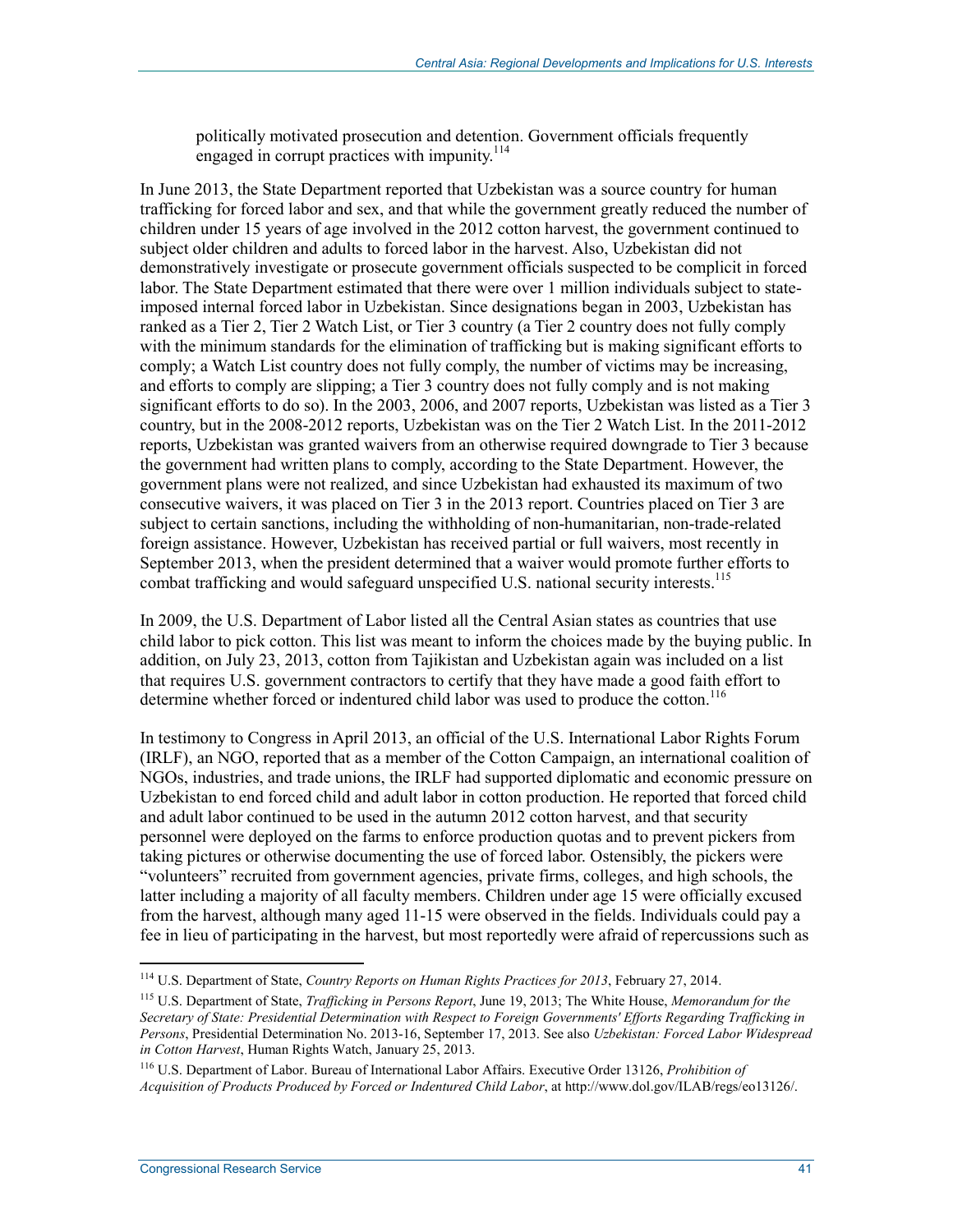dismissal from a job or university if they did not participate, according to the ILRF official. He also reported that the use of forced labor throughout the economy was increasing. The IRLF has called for the U.S. Customs Service to enforce the Tariff Act of 1930 to block the importation of Uzbek cotton materials produced by forced labor.<sup>117</sup>

Uzbekistan long barred monitors from the U.N.'s International Labor Organization from observing the cotton harvest, but permitted them to monitor the Fall 2013 harvest under escort by Uzbek officials. A delegation reported systematic state mobilization of the forced labor of children in the 2013 cotton harvest.<sup>118</sup> The Cotton Campaign, a group of human rights organizations, also reported that the government had continued a practice implemented last year of not pressing most young children into picking cotton, but of stepping-up the use of forced labor by older youth and adults, including civil servants. $119$ 

## **Trade and Investment**

All the states of the region possess large-scale resources that could contribute to the region becoming a "new silk road" of trade and commerce. The Kazakh and Turkmen economies are mostly geared to energy exports but need added foreign investment for production and transport. Kazakhstan is the world's largest exporter of uranium. Tajikistan, Turkmenistan, and Uzbekistan are major cotton producers, a legacy of central economic planning during the Soviet period. Uzbekistan's cotton and gold production rank among the highest in the world and much is exported. It has moderate gas reserves but needs investment to upgrade infrastructure. Kyrgyzstan has major gold mines and strategic mineral reserves, is a major wool producer, and could benefit more from tourism. Tajikistan has one of the world's largest aluminum processing plants. Kyrgyzstan and Tajikistan possess the bulk of the region's water resources, but in recent years both countries have suffered from droughts.

Despite the region's development potential, the challenges of corruption, inadequate transport infrastructure, punitive tariffs, border tensions, and uncertain respect for contracts and entrepreneurial activity have discouraged major foreign investment (except for some investment in the energy sector). Cotton-growing has contributed to environmental pollution and water shortages, leading some observers to argue that cotton-growing is not suited to the largely arid region.

Tajikistan has alleged that Uzbekistan delays rail freight shipments, purportedly to pressure Tajikistan to halt construction of the Roghun hydro-electric power dam on the Vakhsh River,

<sup>&</sup>lt;sup>117</sup> U.S. House of Representatives, Committee on Foreign Affairs, Subcommittee on Africa, Global Health, Global Human Rights, and International Organizations, Hearing on Tier Rankings in the Fight Against Human Trafficking, *Testimony of Brian Campbell, Director of Policy and Legal Programs, International Labor Rights Forum*, April 18, 2013; ILRF, *Press Release: Leading Labor Rights Watchdog Calls on U.S. Customs Service to Halt Imports of Forced Labor Cotton from Uzbekistan*, May 15, 2013. See also *Uzbekistan: Forced Labor Widespread in Cotton Harvest, More Adults, Older Children Required to Work, Abuses Persist*, Human Rights Watch, January 26, 2013.

<sup>118</sup> U.N. International Labor Organization, *Worst Forms of Child Labour Convention, 1999 (No. 182) – Uzbekistan, Observation (CEACR) Adopted 2013, and Published at the 103rd ILC Session,* 2014.

<sup>&</sup>lt;sup>119</sup> Review of the 2013 Cotton Harvest in Uzbekistan: State Forced-Labor System Continues, The Cotton Campaign, November 2013.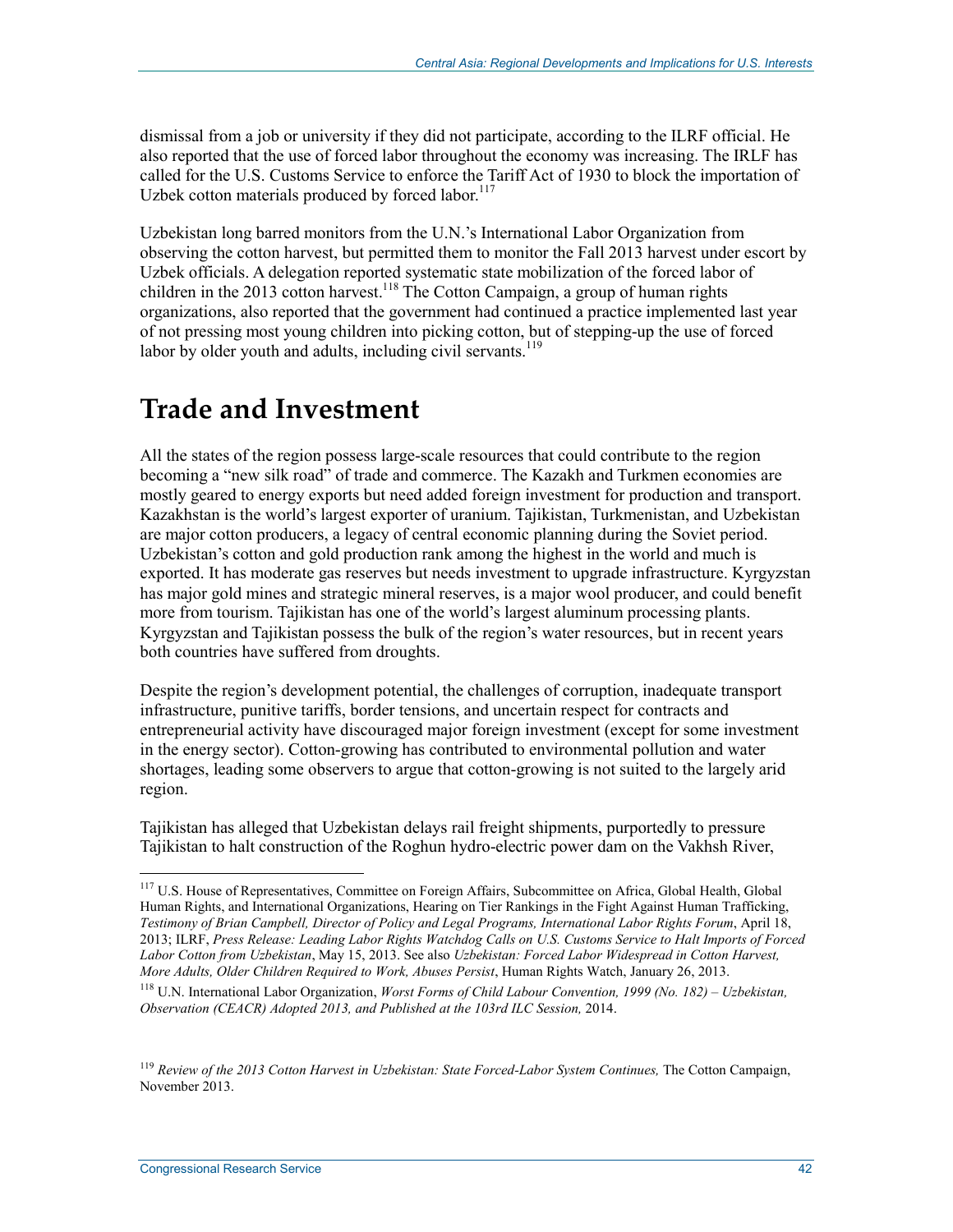which Uzbekistan fears could limit the flow of water into the country. In November 2011, it closed a rail link to southern Tajikistan, reporting that a bridge was damaged, but since then has not reopened the span. Uzbekistan also has periodically cut off gas supplies to Tajikistan. In early April 2012, Tajikistan's prime minister and its foreign ministry denounced the rail restrictions and a gas supply disruption as part of an "economic blockade" aiming to destabilize Tajikistan. The Uzbek prime minister responded that all Uzbek actions were in accordance with bilateral agreements or responses to Tajik actions, so that the accusations were "groundless."<sup>120</sup>

According to some reports, Uzbek officials have stepped-up arrests, fines, and other actions against international business interests in recent months, perhaps due in part to elite infighting and growing corruption.<sup>121</sup> Other international businesses continue to carry out operations.

Protests and government actions that have disrupted mining operations at the Kumtor gold mine, operated as a joint venture between the Kyrgyz government and a Canadian-based mining firm, have exacerbated concerns among foreign investors about the business climate in Kyrgyzstan. Gold production at the mine reportedly accounts for 10-12% of Kyrgyzstan's GDP, and the disruptions of mine operations have harmed the country's economy.

## **U.S. Regional Economic and Trade Policy**

Successive U.S. administrations have endorsed free market reforms in Central Asia, since these directly serve U.S. national interests by opening new markets for U.S. goods and services and sources of energy and minerals. U.S. private investment committed to Central Asia has greatly exceeded that provided to Russia or most other Eurasian states except Azerbaijan. U.S. trade agreements have been signed and entered into force with all the Central Asian states, but bilateral investment treaties (BITs) are in force only with Kazakhstan and Kyrgyzstan. Some observers have called for updating Kazakhstan's BIT. Efforts to finalize a BIT with Uzbekistan are complicated by currency conversion issues. In line with Kyrgyzstan's accession to the World Trade Organization (WTO), the United States established permanent normal trade relations with Kyrgyzstan by law in June 2000, so that "Jackson-Vanik" trade provisions no longer apply that call for presidential reports and waivers concerning freedom of emigration. The United States provided technical assistance that enabled Tajikistan to join the WTO in March 2013, and the  $113<sup>th</sup>$  Congress may consider offering permanent normal trade relations status to the country in line with  $WTO$  requirements.<sup>122</sup>

The United States has been providing technical assistance for Kazakhstan's efforts to join the WTO. Kazakhstan's leadership has been eager for the country to soon join the WTO. However, in June 2013, the WTO Working Group negotiating with Kazakhstan on accession reported that major problems remained, including Kazakhstan's restrictions on the operation of international firms in the country and inequitable tariffs.<sup>123</sup> In October 2013, President Nazarbayev called for

<sup>&</sup>lt;sup>120</sup> Yulia Goryaynova, Galim Faskhutdinov, and Saule Mukhametrakhimov, "A Gas Row Highlights Tajik-Uzbek Tensions," *IWPR*, April 24, 2012; *CEDR*, April 3, 2012, Doc. No. CEP-950105; April 4, 2012, Doc. No. CEP-950127.

<sup>&</sup>lt;sup>121</sup> Catherine Fitzpatrick, "Uzbekistan: Foreign Investors Suffering amid Tashkent's "Bizarre" Business Behavior," *Eurasianet*, August 16, 2011.

<sup>&</sup>lt;sup>122</sup> US Embassy Dushanbe, *U.S. Statement on Tajikistan's Accession to the World Trade Organization*, December 11, 2012.

<sup>123</sup> WTO, *News Item: Kazakhstan Accession Negotiations make Incremental Progress but Major Questions Unresolved*, July 23, 2013.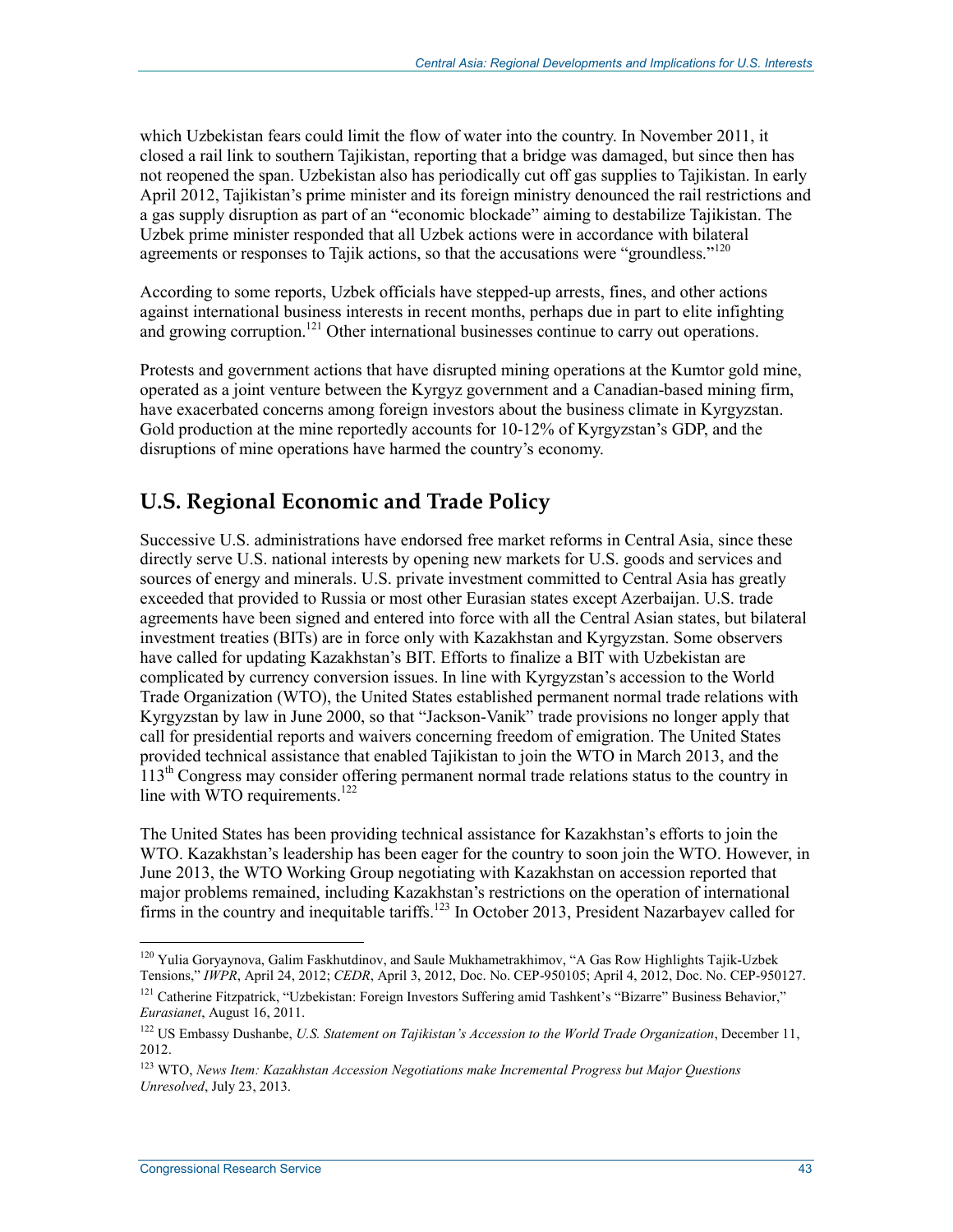Russia to assist it in the accession talks to combat what he termed EU and U.S. objections. In early March 2014, the State Department informed a Kazakh delegation preparing to depart for the United States to discuss the country's World Trade Organization (WTO) accession progress that a visit by other participants from Russia's Federal Service for Veterinary and Phytosanitary Surveillance (Rosselkhoznadzor) was unacceptable. The Rosselkhoznadzor spokesman speculated that the cancellation was linked to Russia's moves in Ukraine.

In June 2004, The U.S. Trade Representative signed a Trade and Investment Framework Agreement (TIFA) with ambassadors of the regional states to establish a U.S.-Central Asia Council on Trade and Investment. The Council has met yearly to address intellectual property, labor, environmental protection, and other issues that impede trade and private investment flows between the United States and Central Asia. The United States also has called for greater intraregional cooperation on trade and encouraged the development of regional trade and transport ties with Afghanistan and South Asia. The reorganization of the State Department in 2006 to create the Bureau of South and Central Asian Affairs facilitated this emphasis.<sup>124</sup>

The eighth meeting of the U.S.-Central Asia TIFA was held in Ashkhabad, Turkmenistan, in November 2013. Few details were released, but the U.S. statement mentioned that working groups on customs, energy trade, and women's economic empowerment had met, and that the United States had proposed in the plenary meeting that a memorandum of understanding be developed on promoting women's entrepreneurship. The meeting also discussed possible WTO accession for Kazakhstan, Turkmenistan, and Uzbekistan, and the development of regional trade with Afghanistan.<sup>125</sup>

U.S. trade with Central Asia accounts for less than 1% of U.S. global trade, and in 2013, mostly involved exports of poultry, inorganic chemicals, industrial valves, farm machinery, mining machinery, oil and gas field machinery, motors and generators, engine equipment, automobiles, railroad rolling stock, and civilian aircraft to Kazakhstan and imports of uranium ores, petroleum products, inorganic chemicals, iron and steel, and refined nonferrous metals from Kazakhstan.

| million current dollars |                                |                                                                      |                              |                                                                                  |                   |  |  |  |  |
|-------------------------|--------------------------------|----------------------------------------------------------------------|------------------------------|----------------------------------------------------------------------------------|-------------------|--|--|--|--|
| County                  | U.S.<br><b>Imports</b><br>from | <b>Main Categories of</b><br><b>U.S. Imports</b>                     | U.S.<br><b>Exports</b><br>to | Main Categories of U.S.<br><b>Exports</b>                                        | Total<br>Turnover |  |  |  |  |
| Kazakhstan              | 1.390.4                        | petroleum refinery<br>products, iron & steel,<br>inorganic chemicals | 1,095.7                      | civilian aircraft, railroad rolling<br>stock, other engine equipment,<br>poultry | 2,486.1           |  |  |  |  |
| Kyrgyzstan              | 3.5                            | paper, textiles, fish,<br>coffee, liquor                             | 106.1                        | automobiles, poultry                                                             | 109.6             |  |  |  |  |

#### **Table 1. U.S. Trade Turnover, 2013**

<sup>1</sup> <sup>124</sup> *Remarks at Eurasian National University*, October 13, 2005; and U.S. Congress, House International Relations Committee, Subcommittee on the Middle East and Central Asia, *Testimony by Steven R. Mann, Principal Deputy Assistant Secretary*, July 25, 2006. See also U.S. Embassy, Astana, Kazakhstan, *Kazakhstan and the United States in a Changed World*, August 23, 2006.

<sup>125</sup> Office of the U.S. Trade Representative, *Joint Statement: U.S.-Central Asia Trade and Investment Framework Agreement, Meeting of the TIFA Council*, November 14, 2013.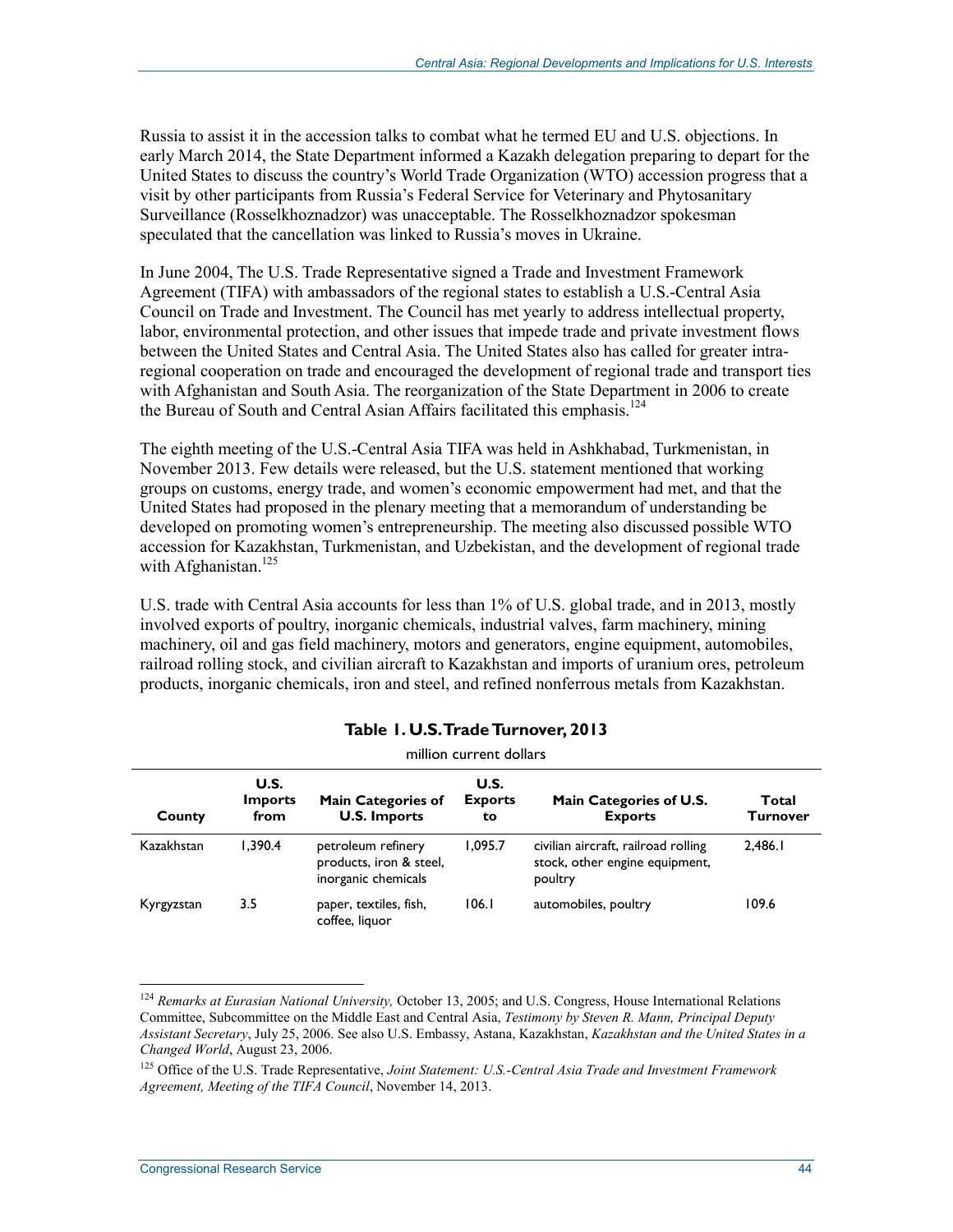| County       | U.S.<br><b>Imports</b><br>from | <b>Main Categories of</b><br><b>U.S. Imports</b>                             | U.S.<br><b>Exports</b><br>to | Main Categories of U.S.<br><b>Exports</b>                                                                                               | Total<br><b>Turnover</b> |
|--------------|--------------------------------|------------------------------------------------------------------------------|------------------------------|-----------------------------------------------------------------------------------------------------------------------------------------|--------------------------|
| Tajikistan   | 0.7                            | measuring devices,<br>dried food                                             | 52.6                         | poultry, communications<br>equipment, civilian aircraft                                                                                 | 53.3                     |
| Turkmenistan | 31.1                           | agricultural products,<br>linens, fabrics,<br>petroleum refinery<br>products | 260.8                        | poultry, industrial valves, oil & gas<br>field machinery, turbines, air &<br>gas compressors, civilian aircraft                         | 291.9                    |
| Uzbekistan   | 26.6                           | inorganic chemicals,<br>spices, dried foods                                  | 320.9                        | poultry, petroleum refinery<br>products, pharmaceuticals,<br>turbines, air & gas compressors,<br>industrial furnaces, civilian aircraft | 347.5                    |

**Source:** U.S. Department of Commerce, U.S. International Trade Data.

Some U.S. foreign investors have become discouraged in recent years by harsher Kazakh government terms, taxes, and fines that some allege reflect corruption within the ruling elite. In 2009, the Karachaganak Petroleum Operating (KPO) consortium (the main shareholder is British Gas, and U.S. Chevron is among other shareholders), which extracts oil and gas from the Karachaganak fields in northwest Kazakhstan, was faced with an effort by the Kazakh government to obtain 10% of the shares of the consortium. Facing resistance, the government imposed hundreds of millions of dollars in tax, environmental, and labor fines and oil export duties against KPO. Both the government and KPO appealed to international arbitration. In December 2011, KPO agreed to transfer 10% of its shares to the Kazakh government, basically gratis, and in exchange the government mostly lifted the fines and duties.<sup>126</sup> In May 2012, President Nazarbayev suggested that foreign energy firms operating in the country could help finance domestic industrial projects.<sup>127</sup> Kazakhstan also has required that international firms use local products. Some U.S. businesses have called for modernizing the 1992 U.S.-Kazakh Bilateral Investment Treaty to close loopholes that permit Kazakhstan to levy many fines on U.S. firms. In mid-February 2014, President Nazarbayev ordered his government to increase the pace of foreign investment, or he would fire them and form a new government.

#### **The New Silk Road Vision**

Building on U.S. government efforts since the mid-2000s to encourage energy and other trade linkages between Central and South Asia, in July 2011 then-Secretary Clinton announced that U.S. policy toward Afghanistan in coming years would focus on encouraging "stronger economic ties through South and Central Asia so that goods, capital, and people can flow more easily across borders."<sup>128</sup> She further explained this "New Silk Road Vision" at a meeting of regional ministers and others in September 2011, stating that

<sup>126</sup> *Press Release: Agreement Reached with Republic of Kazakhstan on Karachaganak*, BG Group, December 14, 2011, at http://www.bg-group.com/MEDIACENTRE/PRESS/Pages/14Dec2010.aspx.

<sup>127</sup> Georgiy Voloshin, "Kazakhstan's Economic Proposals Reveal Fears about Political Instability," *CACI Analyst*, June 13, 2012.

<sup>&</sup>lt;sup>128</sup> U.S. Department of State, *Travel Diary:* "India and the United States—A Vision for the 21<sup>st</sup> Century," DipNote, July 20, 2011.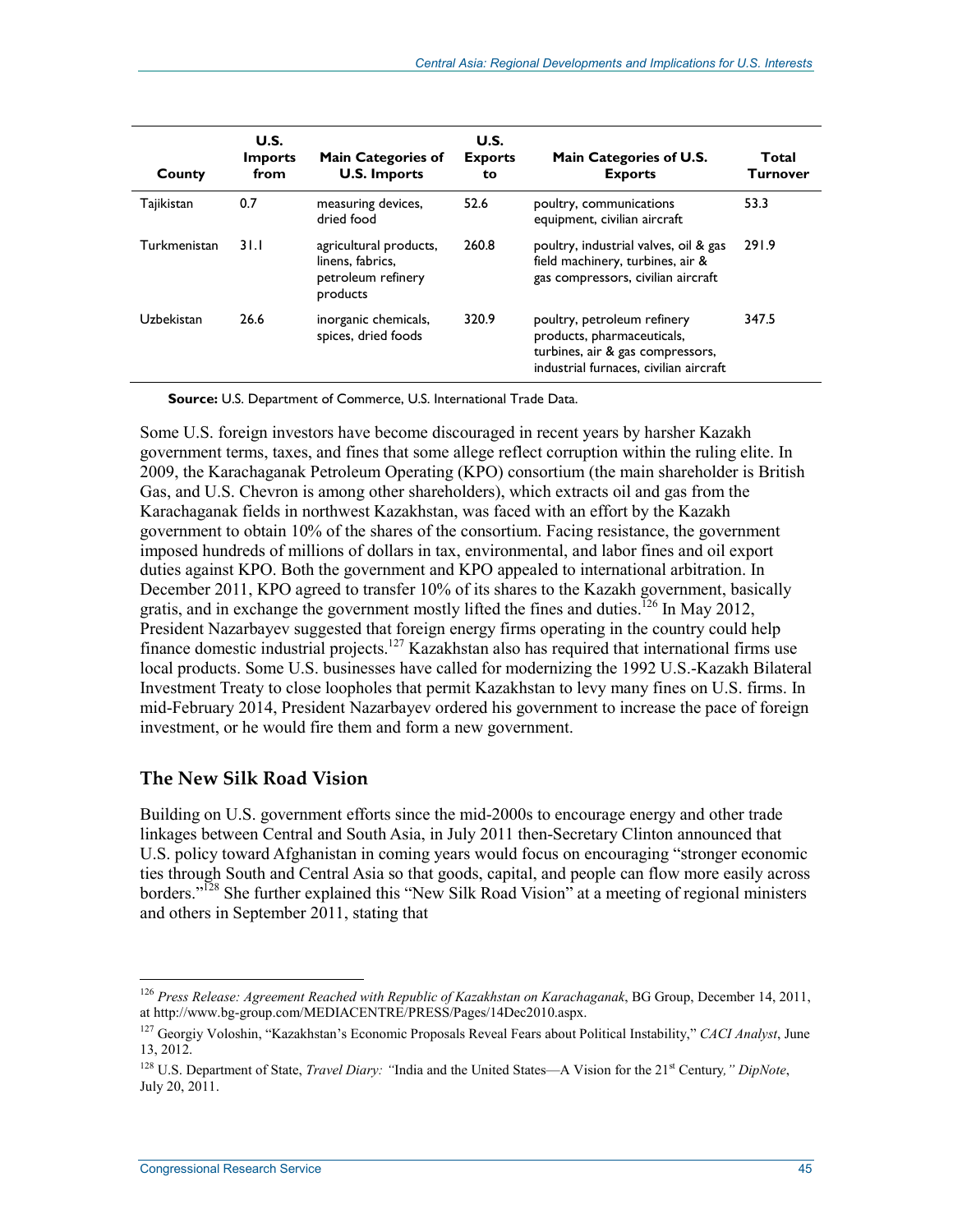as we look to the future of this region, let us take this precedent [of a past Silk Road] as inspiration for a long-term vision for Afghanistan and its neighbors. Let us set our sights on a new Silk Road—a web of economic and transit connections that will bind together a region too long torn apart by conflict and division…. Turkmen gas fields could help meet both Pakistan's and India's growing energy needs and provide significant transit revenues for both Afghanistan and Pakistan. Tajik cotton could be turned into Indian linens. Furniture and fruit from Afghanistan could find its way to the markets of Astana or Mumbai and beyond.<sup>129</sup>

The Silk Road Vision further was adumbrated during meetings in Turkey and Germany in late 2011. The Istanbul Conference Communiqué called for connecting Afghanistan to Central Asian and Iranian railways and for bolstering regional energy linkages.<sup>130</sup>

In a speech in October 2012, then-Assistant Secretary Blake claimed that the NDN routes could serve after the U.S. and NATO drawdown in 2014 in Afghanistan as components of the U.S. "Silk Road Vision," of enhanced trade within and between Central and South Asia.<sup>131</sup>

In April 2013 in meetings in Kazakhstan and Uzbekistan, then-Assistant Secretary Blake deemed that progress on the Administration's Silk Road Vision included plans to build the Turkmenistan-Afghanistan-Pakistan-India (TAPI) gas pipeline, plans for financing for the Central Asia-South Asia (CASA-1000) electricity transmission project, and plans by Turkmenistan to build a rail line transiting Afghanistan to Tajikistan. He also praised the cross-border transport agreement between Kyrgyzstan, Tajikistan, and Afghanistan, concluded under the auspices of the Central Asia Regional Economic Cooperation (CAREC) Program, administered by the Asian Development Bank. Similarly, he highlighted plans by Turkey, Turkmenistan, Azerbaijan, and Georgia to develop a Black Sea Corridor from Europe to Afghanistan and China. He hailed progress at the Istanbul Process ministerial meeting in Almaty to advance these and other regional integration efforts that include Afghanistan. At the same time, he stated that the United States would increase cooperation with Central Asia to strengthen border security, reduce corruption, and enhance information-sharing to combat narcotics trafficking and cross-border terrorism.

In January 2014, U.S. Ambassador to Latvia Mark Pekula praised the NDN as "efficiently" and "smoothly" moving military-related materials to and from Afghanistan through Latvia. He stated that Latvia and the United States supported transforming the NDN into a "new silk road" with Latvia serving as a commercial hub for shipments of raw materials, cars, and other goods as far as the Pacific Coast. This "new silk road" will be a basis for economic development along the route, including Kazakhstan and Uzbekistan, he suggested.<sup>132</sup>

According to an Economic Impact Assessment (EIA) report released by the State Department in 2011 as part of the conceptualization of the Administration's Silk Road Vision, nine projects were viewed as among the most significant and economically beneficial to Central Asia as well as

<sup>129</sup> U.S. Department of State, "Secretary Clinton Co-Chairs the New Silk Road Ministerial Meeting," *DipNote*, September 23, 2011; *Fact Sheet on New Silk Road Ministerial*, September 22, 2011. See also U.S. Department of State, *Remarks, Robert D. Hormats, Under Secretary for Economic, Energy and Agricultural Affairs, Address to the SAIS Central Asia-Caucasus Institute and CSIS Forum*, September 29, 2011.

<sup>130</sup> Andrew Kuchins, "Laying the Groundwork for Afghanistan's New Silk Road: How Washington and Kabul Can Turn a Vision Into a Plan," *Foreign Affairs*, December 5, 2011.

<sup>131</sup> U.S. Department of State, *Remarks, Robert O. Blake, Jr., Assistant Secretary, Bureau of South and Central Asian Affairs, [at] Indiana University's Inner Asian and Uralic Natural Resource Center*, October 18, 2012.

<sup>132</sup> USEUCOM, *U.S. Ambassador to Latvia Talks about the 'New Silk Road,'* January 9, 2014, at http://www.eucom.mil/video/25518/u-s-amb-to-latvia-talks-about-the-new-silk-road.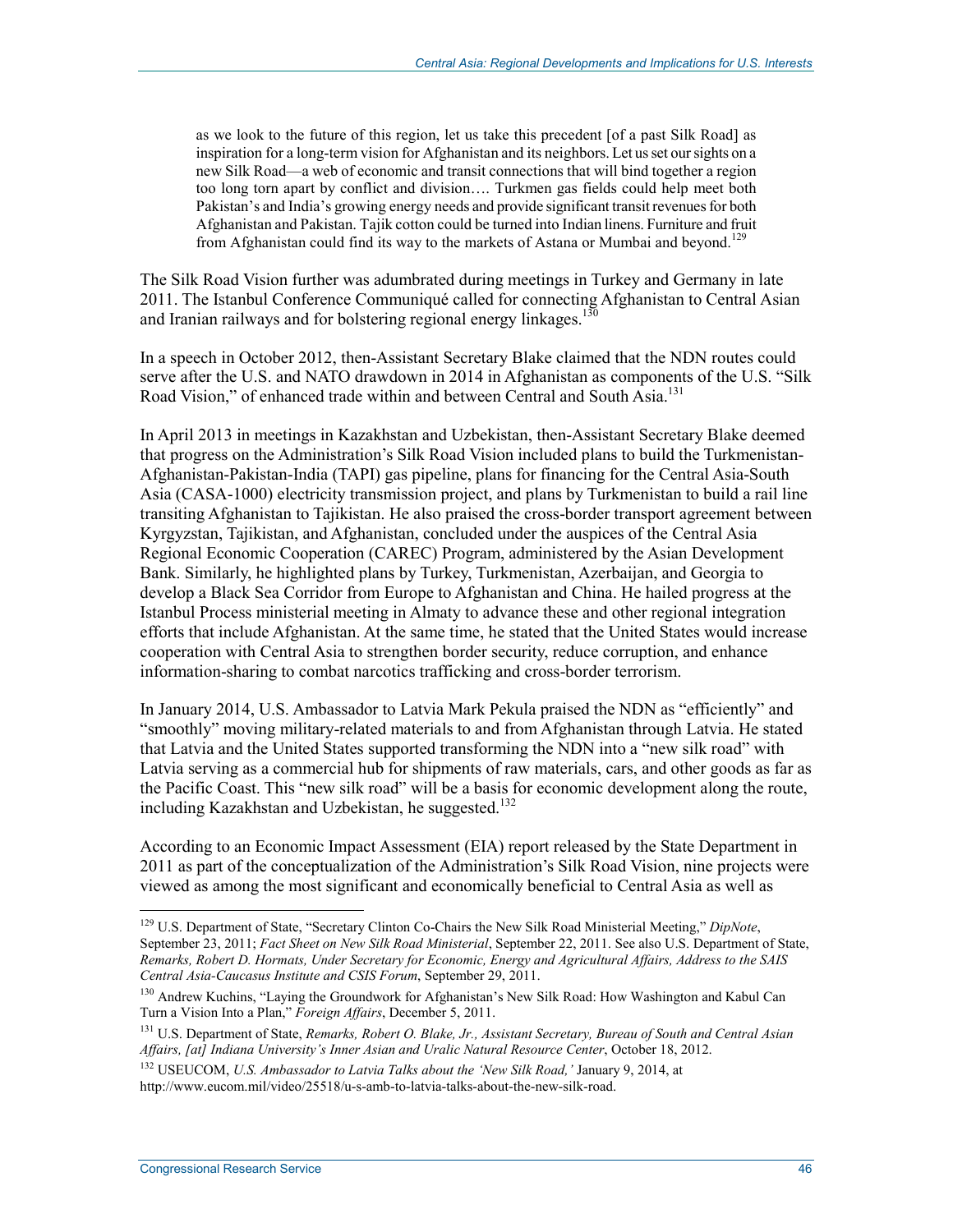Afghanistan. Of these, the State Department reported that four had been started. Since then, one other project has been started as of early 2014. Projects where some progress has occurred include rehabilitating the Salang tunnel rehabilitation and construction of a by-pass; upgrading two sections of roadway in central Afghanistan, from Mazar-i-Sharif to Dar-e-Suf, and from Yakawlang to Bamiyan; building the Mazar-i-Sharif to Hairatan rail link as part of Afghanistan's national rail system; building a rail link from Sher Khan Bandar to Herat and developing the Hairatan/Naibabad land port facilities; and burying fiber optic cables linking major cities in Afghanistan to sites in Iran, Pakistan, Tajikistan, and Uzbekistan. The Central Asia-South Asia Regional Electricity Trade Project (CASAREM/CASA-1000) and the Turkmenistan-Afghanistan-Pakistan-India (TAPI) gas pipeline project are among the projects identified by the State Department that have not started as of early 2014.<sup>133</sup>

In December 2014, the State Department announced a \$15 million financing for CASA-1000, which when completed will permit Tajikistan and Kyrgyzstan to sell about 1,300MW of electricity generated in the summertime through transmission lines to Afghanistan and Pakistan. The State Department states that the electricity will be provided from existing hydropower generation so will not exacerbate water-sharing tensions with down-stream states. The State Department voiced the hope that the financing would encourage other donors to support the project, including the World Bank (the Asian Development Bank had pulled out of the project). At a meeting sponsored by the World Bank in Washington, D.C., in February 2014, energy ministers from Afghanistan, Kyrgyzstan, Pakistan, and Tajikistan signed an agreement in principle on the terms and conditions of purchasing power. However, some observers caution that the hazard of the route through Afghanistan remains an obstacle to funding and constructing the transmission  $lines.$ <sup>134</sup>

Critics have charged that the Silk Road Vision is less a program than an inspiration. They point out that the Administration's vision of Central-South Asia trade links is only one variant of what might be considered the "Silk Road," which usually has described historical trade routes from China to the Mediterranean Sea. They also have suggested that the NDN has failed to convince Central Asia states to adapt their border control regimes and trade practices to facilitate such free trade. $135$ 

<sup>133</sup> U.S. Department of State, *Afghanistan & Regional Economic Cooperation Economic Impact Assessment*, June 7, 2011, pp. 63, 69. See also U.S. Department of State, *International Support for Afghanistan and Regional Economic Cooperation: A Mapping and Gap Analysis Review for the Afghanistan Strategy for Prosperity, Infrastructure, and Regional Engagement (ASPIRE) Initiative*, May 22, 2011.

<sup>134</sup> U.S. Department of State, Office of the Spokesperson, *Media Note: U.S. Announces \$15 Million in Funding for CASA-1000 Electricity Project*, December 11, 2013; "CASA-1000: Pakistan, Central Asia Agree in Principle to Terms for Power Project," *The Express Tribune*, February 19, 2014; Mushtaq Ghumman, "CASA-1000 Prospects Hit by Snags," *The Business Recorder*, February 20, 2014..

<sup>135</sup> Graham Lee, *The New Silk Road and the Northern Distribution Network: A Golden Road to Central Asian Trade Reform?* Open Society Foundations, October 2012; Joshua Kucera, "NDN And The New Silk Road, Together Again," *Eurasianet*, October 25, 2012; Joshua Kucera, "U.S. General Says NDN Will Lead To New Silk Road," *Eurasianet*, December 1, 2012; Roger McDermott, "NDN 'Reverse Transit,' Uzbekistan and the Failure of Western Grand Strategy," *Eurasia Daily Monitor*, Part 1, March 26, 2013, and Part 2, April 2, 2013; Commission on Security and Cooperation in Europe, *Briefing on the New Silk Road Strategy: Implications for Economic Development in Central Asia*, July 31, 2013.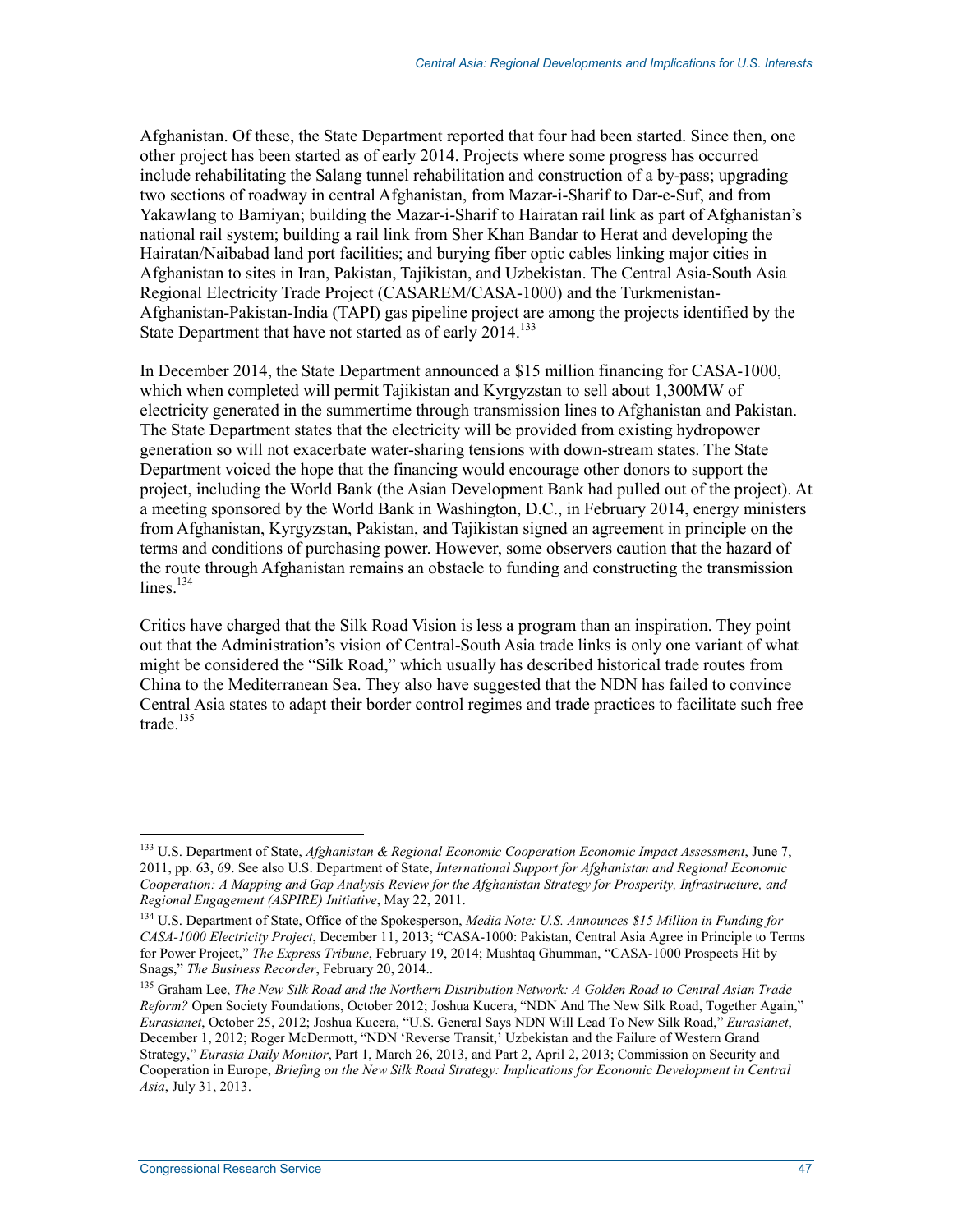## **Energy Resources**

The Caspian region is emerging as a notable source of oil and gas for world markets. The U.S. Energy Information Administration has estimated that gas exports from the region could account for 11% of global gas export sales by 2035, belying arguments by some observers in the 1990s that the region would be marginal as a contributor to world energy supplies. According to British Petroleum (BP), the proven natural gas reserves of Kazakhstan, Turkmenistan, and Uzbekistan are estimated at over 700 trillion cubic feet (tcf), among the largest in the world. The region's proven oil reserves are estimated to be over 30 billion barrels, slightly less than those of the United States.<sup>136</sup>

Russia's temporary cutoffs of gas to Ukraine in January 2006 and January 2009 and a brief slowdown of oil shipments to Belarus in January 2010 (Belarus and Ukraine are transit states for oil and gas pipelines to other European states) have highlighted Europe's energy insecurity. The United States has supported EU efforts to reduce its overall reliance on Russian oil and gas by increasing the number of possible alternative suppliers. Part of this policy has involved encouraging Central Asian countries to transport their energy exports to Europe through pipelines that cross the Caspian Sea, thereby bypassing Russian (and Iranian) territory, although these amounts are expected at most to satisfy only a small fraction of EU needs.<sup>13</sup>

The Central Asian states long were pressured by Russia to yield large portions of their energy wealth to Russia, in part because Russia controlled most existing export pipelines.<sup>138</sup> Russia attempted to strengthen this control over export routes for Central Asian energy in May 2007 when President Putin reached agreement in Kazakhstan on supplying more Kazakh oil to Russia. Putin also reached agreement with the presidents of Turkmenistan and Kazakhstan on the construction of a new pipeline to transport Turkmen and Kazakh gas to Russia. The first agreement appeared to compete with U.S. and Turkish efforts to foster more oil exports through the BTC. The latter agreement appeared to compete with U.S. and EU efforts to foster building a trans-Caspian gas pipeline. The latter also appeared to compete with U.S. and EU efforts to foster building a pipeline from Turkey through Greece, Bulgaria, Romania, and Hungary to Austria (the so-called Nabucco pipeline).

Seeming to indicate a direct challenge to these plans by Russia and the West, China signed an agreement in August 2007 with Kazakhstan on completing the last section of an oil pipeline from the Caspian seacoast to China, and signed an agreement with Turkmenistan on building a gas pipeline to China (see also below).<sup>139</sup> In March 2008, the heads of the national gas companies of Kazakhstan, Uzbekistan and Turkmenistan announced that their countries would raise the gas export price to the European level in future years. They signed a memorandum of understanding on the price with Russia's Gazprom state-controlled gas firm, which controls most export pipelines. According to analyst Martha Olcott, "the increased bargaining power of the Central

<sup>136</sup> *BP Statistical Review of World Energy,* June 2013.

<sup>137</sup> For details, see CRS Report RL33636, *The European Union's Energy Security Challenges*, by Paul Belkin. See also International Crisis Group. *Central Asia's Energy Risks*, May 24, 2007.

<sup>&</sup>lt;sup>138</sup> According to a plan published by Russia's Institute of Energy Strategy covering the period 2007-2030, "Russian control over a large share of Central Asian gas needs to be maintained." See Minpromenergo (Ministry of Industry and Energy), Institut energeticheskoi strategii, *Kontseptsiya energeticheskoi strategii Rossii na period do 2030g.,* 2007. As reported by Philip Hanson, "How Sustainable Is Russia's Energy Power?" *Russian Analytical Digest*, No. 38 (2008).

<sup>&</sup>lt;sup>139</sup> An oil and gas conference involving Kazakh, Chinese, and Russian energy ministries and firms has met annually since 2004 to "exchange views" on possible regional cooperation. *ITAR-TASS*, December 5, 2007.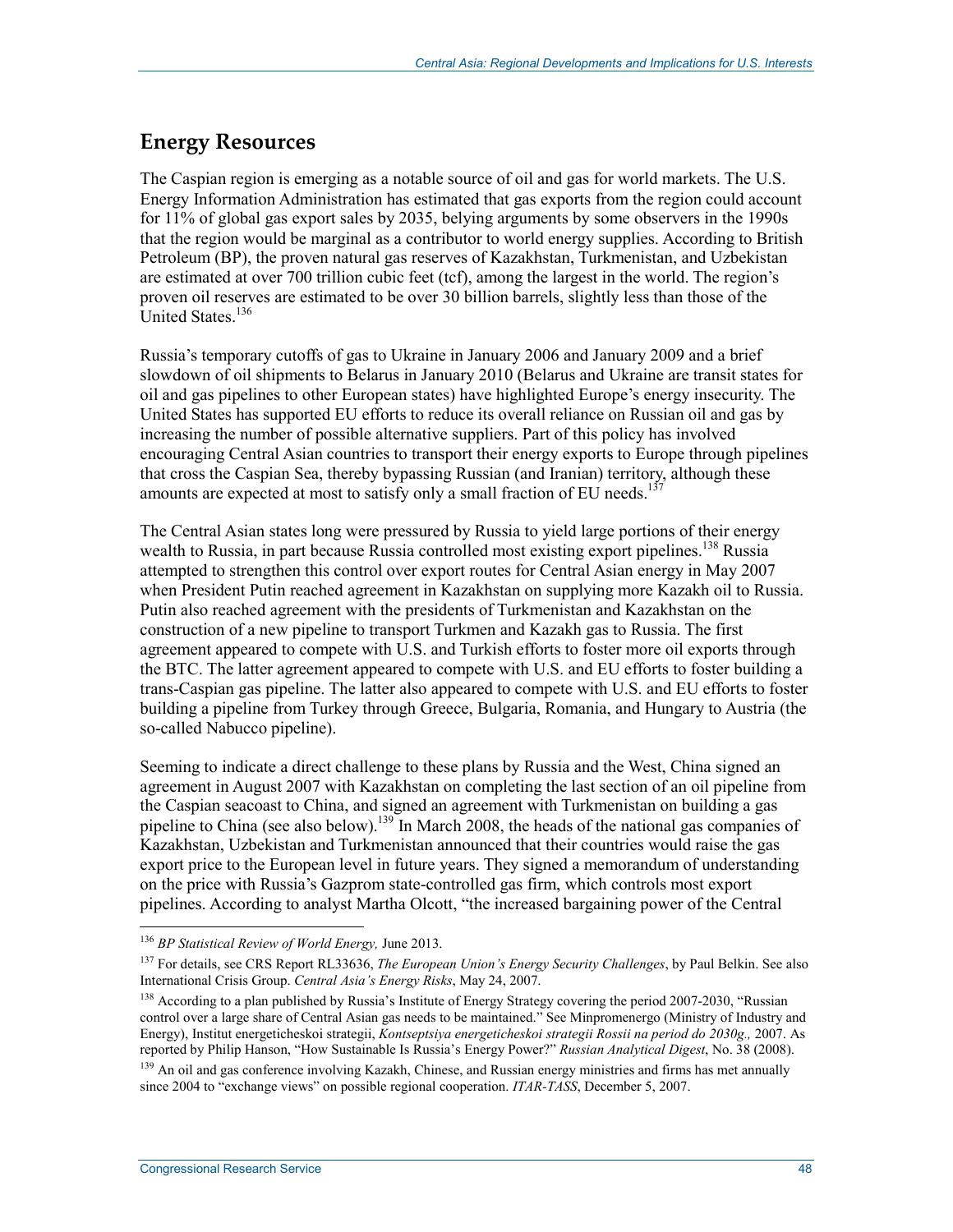Asian states owes more to the entry of China into the market than to the opening of [the BTC pipeline and the SCP]. Russia's offer to pay higher purchase prices for Central Asian gas in 2008 and 2009 came only after China signed a long-term purchase agreement for Turkmen gas at a base price that was higher than what Moscow was offering."<sup>140</sup>

After having failed in several other Soviet successor states, Gazprom reportedly succeeded in purchasing Kyrgyzstan's entire gas distribution system in December 2012.

### **Kazakhstan's Oil and Gas**

According to British Petroleum, Kazakhstan possesses 30 billion barrels of proven oil reserves (about 2% of world reserves) and 45.7 trillion cubic feet of proven gas reserves (about 1% of world gas reserves).<sup>141</sup> There are five major onshore oil fields—Tengiz, Karachaganak, Aktobe, Mangistau, and Uzen—which account for about half of the proven reserves. There are two major offshore oil fields in Kazakhstan's sector of the Caspian Sea—Kashagan and Kurmangazy which are estimated to contain at least 14 billion barrels of recoverable reserves.

Nazarbayev's development goals for Kazakhstan rely heavily on increases in oil and gas production and exports, which account for a significant share of government revenues and GDP growth. The government has anticipated growing revenues in particular from expanding production at the Tengiz, Karachaganak, and Kashagan oil fields. While production is increasing at the former two oil fields, the latter oil field has not yet produced oil. Development of the Kashagan oil field began soon after its discovery in 2000, but has faced numerous delays and cost overruns, attributable to the harsh offshore environment; the high pressure, depth, and sulfur content of the oil; reported management problems; and Kazakh government interference. Members of the North Caspian Operating Consortium developing the oil field currently include Italy's Eni energy firm, the Anglo-Dutch Shell, the U.S.'s ExxonMobil, and France's Total (all with a 16.81% stake), Kazakhstan's KazMunaiGaz (16.88%), the China National Petroleum Corporation (8.33%), and Japan's Inpex (7.56%). The developmental cost of Phase one has risen to about \$50 billion. The anticipated difficulty and cost of further development of the oil field which could result in production of up to 1.5 million bpd, but which could cost an added \$100 billion or more—have raised questions among the foreign consortium members about the timeline and feasibility of such efforts, and contributed to rising concerns by the Kazakh government that its hopes for rising revenues from the oil field might need to be revised.

Production at Kashagan began in September 2013, but was halted weeks later following a toxic waste processing leak. A new development plan reportedly will be worked out by the end of March 2014 and production of around 100,000 bpd may not resume until late in the year or even 2015. Kazakhstan fined the consortium \$737 million for environmental pollution, viewed by some observers as a means by which Kazakhstan may gain further shares in the project.<sup>142</sup>

Dutch and U.S. foreign direct investment (FDI) have played dominant roles in the development of Kazakhstani oil and gas and other resources. Dutch FDI from 2005 through the  $3<sup>rd</sup>$  quarter of 2013 was \$49.9 billion and U.S. FDI was \$16.1 billion. Chinese FDI in Kazakhstan was \$10.3

<sup>&</sup>lt;sup>140</sup> Martha Olcott, "A New Direction for U.S. Policy in the Caspian Region."

<sup>141</sup> *BP Statistical Review of World Energy*, British Petroleum, June 2013.

<sup>142</sup> Neil Hume, "Kashagan Fails to Live Up to Promise," *Financial Times*, March 6, 2014.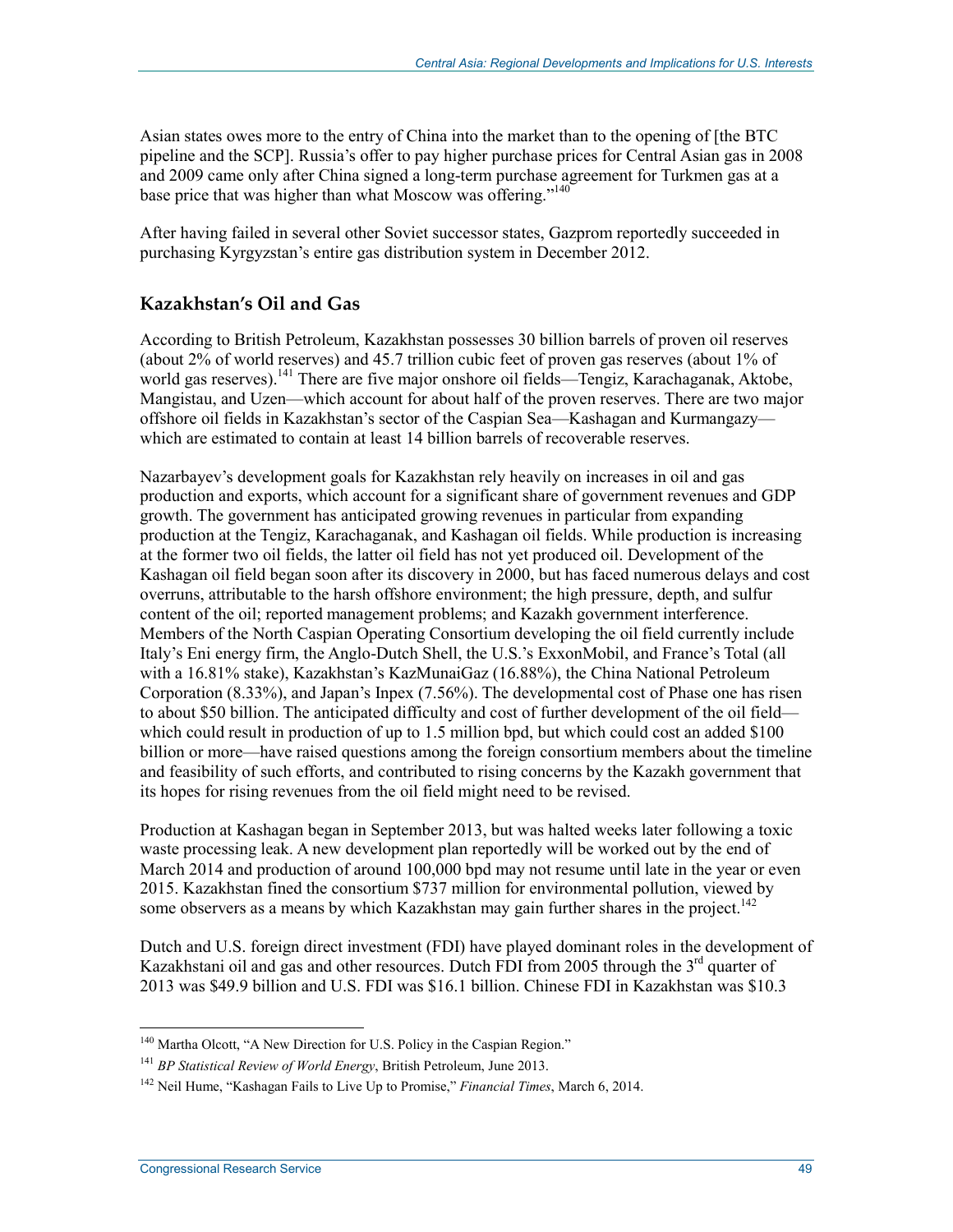billion, and Russian FDI was \$7.0 billion.<sup>143</sup> Chinese President Xi Jinping's September 2013 Central Asian visit resulted in boosted Chinese FDI in the region.

Kazakhstan's main oil export route from the Tengiz oil field has been a 930-mile pipeline completed in 2001—owned by the Caspian Pipeline Consortium (CPC), in which Russian shareholders have a controlling interest—that carried 693,000 bpd of oil in 2009 from Kazakhstan to Russia's Black Sea port of Novorossiysk. Kazakhstan's other major oil export pipeline, from Atyrau to Samara, Russia, has a capacity of approximately 730,000 bpd.

Lengthy Russian resistance to increasing the pumping capacity of the CPC pipeline and demands for higher transit and other fees, along with the necessity of offloading the oil into tankers at Novorossiysk to transit the clogged Turkish Straits, spurred Kazakh President Nazarbayev to sign a treaty with visiting Azerbaijani President Aliyev in June 2006 to barge Kazakh oil across the Caspian Sea to Baku to the BTC pipeline. Kazakhstan began shipping about 70,000 bpd of oil through the BTC pipeline at the end of October 2008. Another accord resulted from a visit by President Nazarbayev to Azerbaijan in September 2009 that provides that up to 500,000 bpd of oil from the Kashagan field eventually may be barged across the Caspian to enter the BTC or the pipeline from Baku to Georgia's seaport of Supsa. Central Asian media reported in November 2013 that Azerbaijan and Kazakhstan had discussed the transit of about 22 million barrels of Kazakh oil through the BTC pipeline and 7.3 million barrels through the Baku-Supsa pipeline in 2014 (in total, about 80,000 bpd). Kazakhstan also has barged some oil to Baku to ship by rail to Georgia's seaports of Kulevi and Batumi. At the latter seaport, Kazakhstan became the sole owner of an oil terminal in early 2008. Kazakhstan began barging oil to the Romanian port of Constantsa in late 2008 for processing at two refineries it purchased.<sup>144</sup>

In December 2010, the CPC approved a plan to upgrade the pumping capacity of the oil pipeline to 1.4 million bpd, with several phases of construction through 2015. The increased capacity will accommodate boosted production from the Tengiz and Karachaganak oil fields, as well as from anticipated development of the Kashagan and Filanovsky oil fields (the latter is owned by Russia). Construction reportedly has faced delays.

In addition to these oil export routes to Europe not controlled by Russia, in 2009 Kazakhstan and China completed an oil pipeline from Kazakhstan's port city of Atyrau to the Xinjiang region of China that initially carries 200,000 bpd to China. Some Russian oil has been transported to China through this pipeline, the first Russian oil to be transported by pipeline to China.

Russia is the major purchaser of Kazakh gas through the Central Asia-Center gas pipeline network. According to British Petroleum (BP) data, Kazakhstan exported 388.5 bcf of gas to Russia in 2012 (slightly less than in 2011), virtually all of its exported gas.<sup>145</sup>

Kazakhstan completed its sections of the first phase of the Central Asia-China gas pipeline in 2009-2010. At the end of October 2008, China and Kazakhstan signed a framework agreement on constructing a gas pipeline from Beyneu, north of the Aral Sea, eastward to Shymkent, where it

<sup>&</sup>lt;sup>143</sup> "Invest in Kazakhstan," website sponsored by the President of Kazakhstan, the Ministry of Industry, the Investment Committee, and the Foreign Ministry, at http://invest.gov.kz/?option=content&section=4&itemid=75.

<sup>144</sup> *ITAR-TASS*, May 29, 2008; *CEDR*, December 11, 2007, Doc. No. CEP-950096; April 26, 2008, Doc. No. CEP-950045.

<sup>145 &</sup>quot;Natural Gas: Trade Movements 2012 by Pipeline," *BP Statistical Review of World Energy*, June 2013, p. 28.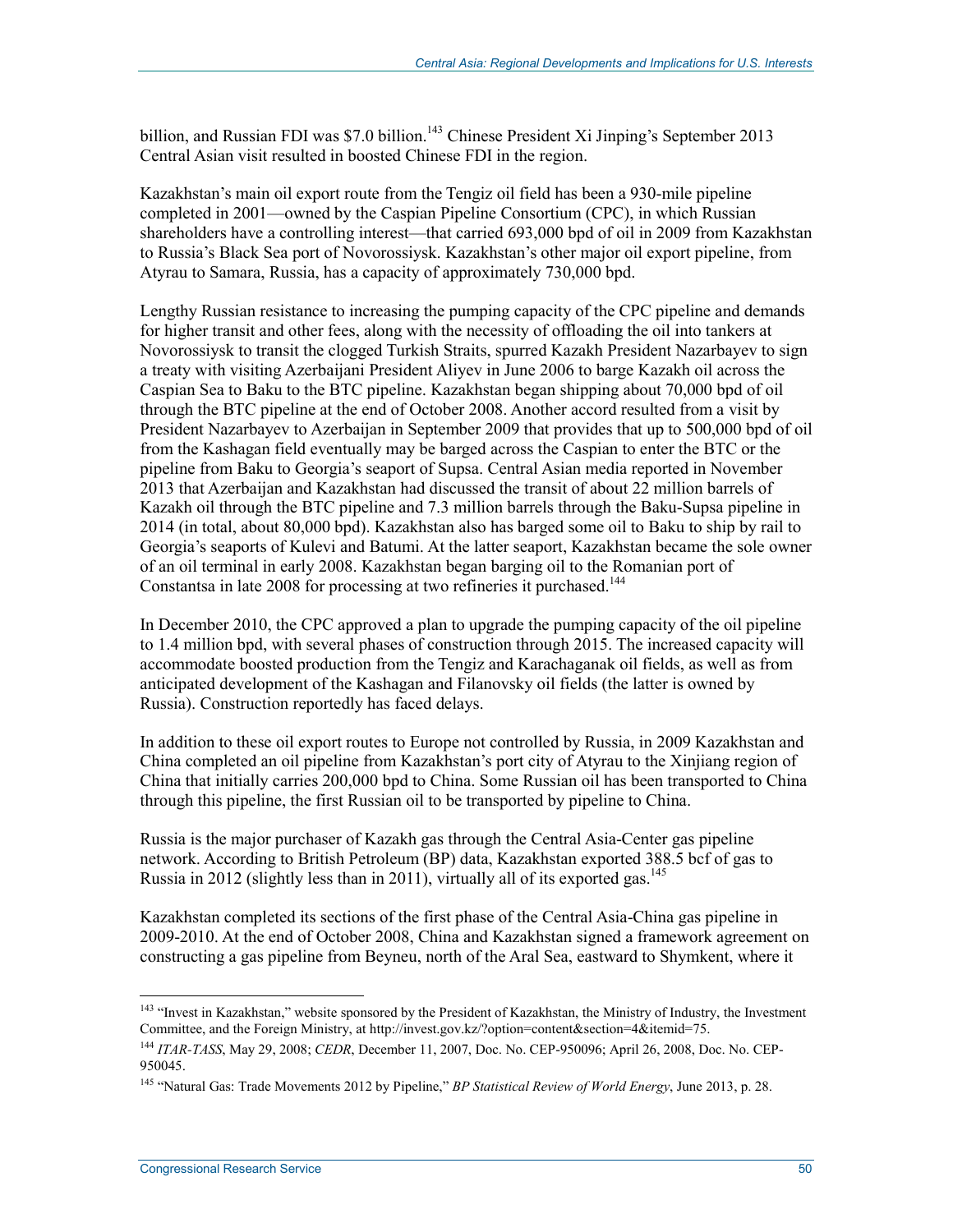will connect with the Central Asia-China gas pipeline. The pipeline is planned initially to supply 176.6 bcf to southern Kazakhstan and 176.6 bcf to China. Pipeline construction began in September 2011 and to be completed by 2015.

Kazakh officials have appeared to make contradictory statements about providing gas for European customers via a possible trans-Caspian pipeline traversing the South Caucasus and Turkey. President Nazarbayev appeared to support the possible transit of Kazakh gas through Turkey when he stated on October 22, 2009, during a visit to Turkey, that "Turkey ... will become a transit country. And if Kazakhstan's oil and gas are transported via this corridor then this will be advantageous to both Turkey and Kazakhstan."<sup>146</sup> Reacting to the decision of the European Commission to facilitate talks on building a trans-Caspian gas pipeline, Minister of Oil and Gas Sauat Mynabyev stated in October 2011 that "we do not have available resources for the gas pipeline yet."<sup>147</sup>

During Chinese President Xi Jinping's visit in September 2013, accords were signed reportedly amounting to up to \$30 billion to build the Beyneu-Bozoy gas pipeline and an oil refinery, among other projects. It was announced that Kazakhstan had reallocated shares in the consortium developing Kashagan (including those transferred by Conoco-Phillips in 2013) to provide the China National Petroleum Corporation with an 8.33% stake.

#### **Turkmenistan's Gas**

Turkmenistan's proven natural gas reserves—618.1 trillion cubic feet—are among the highest in the world, according to British Petroleum (BP) data. Its oil reserves are about 600 million barrels, less than one-tenth of one percent of the world's proven reserves.<sup>148</sup>

At the time it gained independence at the end of 1991, Turkmenistan largely was dependent on Russian energy export routes, and gas and oil production were held back by aging infrastructure, inadequate investment, and poor management. In 1993, Russia halted Turkmen gas exports to Western markets through its pipelines, diverting Turkmen gas to other Eurasian states that had trouble paying for the gas. In 1997, Russia cut off these shipments because of transit fee arrears and as leverage to obtain Turkmenistan's agreement to terms offered by Russia's state-owned gas firm Gazprom.

The late President Niyazov signed a 25-year accord with then-President Putin in 2003 on supplying Russia up to 211.9 billion cubic feet (bcf) of gas in 2004 (about 12% of production at that time), rising up to 2.83 trillion cubic feet (tcf) in 2009-2028 (perhaps amounting to the bulk of anticipated production). Turkmenistan halted gas shipments to Russia at the end of 2004 in an attempt to get a higher gas price but settled for all-cash rather than partial barter payments. Turkmenistan and Russia continued to clash in subsequent years over gas prices and finally agreed in late 2007 that gas prices based on "market principles" would be established in 2009. Turkmenistan, Kazakhstan, and Russia signed accords in May and December 2007 on building a new gas pipeline that was planned to carry 353 bcf of Turkmen and 353 bcf of Kazakh gas to

<sup>146</sup> *CEDR*, October 22, 2009, Doc. No. CEP-950337.

<sup>147</sup> *Interfax*, October 6, 2011.

<sup>148</sup> *BP Statistical Review of World Energy*, British Petroleum, June 2013.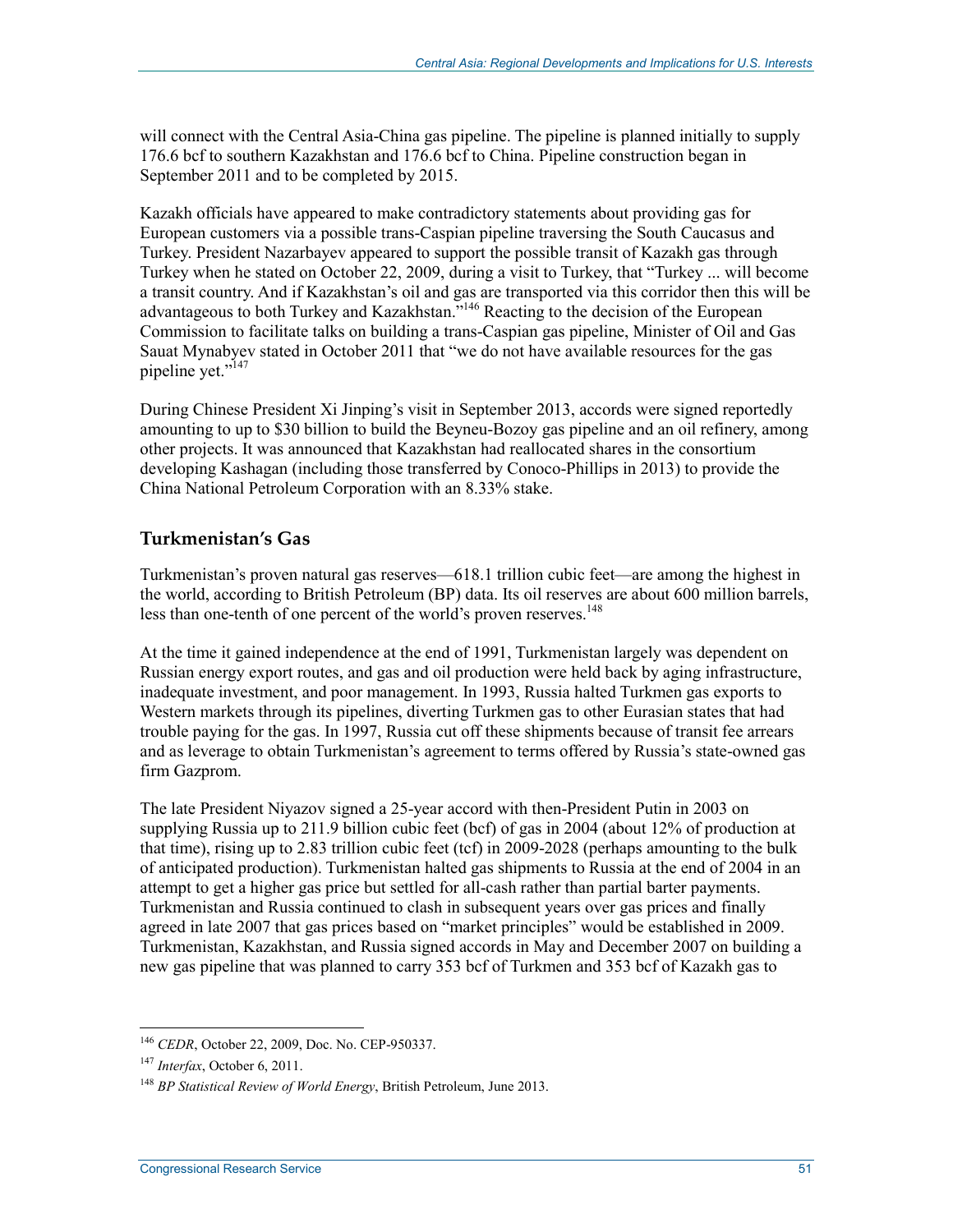Russia. However, the Turkmen government appeared to have reservations about building another pipeline to Russia, and the project reportedly is on hold.

Seeking alternatives to pipeline routes through Russia, in December 1997 Turkmenistan opened the first pipeline from Central Asia to the outside world beyond Russia, a 125-mile gas pipeline linkage to Iran. In mid-2009, Turkmenistan reportedly agreed to increase gas supplies to up to 706 bcf per year.149 In January 2010, a second gas pipeline to Iran was completed—from a field that until April 2009 had supplied gas to Russia (see below)—to more than double Turkmenistan's export capacity to Iran. However, Turkmen gas exports to Iran were about 290 bcf in 2010 and 360 bcf in 2011, according to BP. Turkmenistan has appeared to arbitrarily interrupt gas shipments to northern Iran in winter months. In January 2014, the intergovernmental Turkmen-Iranian joint commission on economic cooperation held a meeting in Ashkhabad and signed an accord on enhanced cooperation in the oil and gas sphere and other areas.

As another alternative to pipelines through Russia, in April 2006, Turkmenistan and China signed a framework agreement calling for Chinese investment in developing gas fields in Turkmenistan and in building a gas pipeline with a capacity of about 1.4 tcf per year through Uzbekistan and Kazakhstan to China. Construction of the pipeline began in August 2007 and gas began to be delivered through the pipeline to Xinjiang and beyond in December 2009. In 2011, Turkmenistan provided about 505 bcf of gas to China, according to BP. In June 2012, Turkmenistan's Turkmengaz and the China National Petroleum Corporation (CNPC) signed accords to increase Turkmenistan's natural gas shipments to China up to 2.8 tcf per year by 2020.

Perhaps in an additional attempt to diversify gas export routes, Berdimuhamedow first signaled in 2007 that Turkmenistan was interested in building a trans-Caspian gas pipeline. Turkmenistan signed a memorandum of understanding in April 2008 with the EU to supply 353.1 bcf of gas per year starting in 2009, presumably through a trans-Caspian pipeline that might at first link to the SCP and later to the proposed trans-Anatolian pipeline. President Berdimuhamedow asserted in March 2011 that "Turkmenistan intends to promote cooperation in the fuel and energy sector with European countries ... through construction of Trans-Caspian gas pipelines."<sup>150</sup> Russia and Iran remain opposed to trans-Caspian pipelines, ostensibly on the grounds that they could pose environmental hazards to the littoral states. According to one recent report, Turkmenistan has prioritized providing gas to China and moving forward on plans to construct the Turkmenistan-Afghanistan-Pakistan-India (TAPI) gas pipeline (see below). Plans for a trans-Caspian pipeline are a lower priority, including because of ongoing tensions between Azerbaijan and Turkmenistan on ownership of undersea oil and gas fields.<sup>151</sup>

Berdimuhamedow also revived Niyazov's proposal to build a gas pipeline through Afghanistan to Pakistan and India. In December 2010, the presidents of Turkmenistan, Pakistan, and Afghanistan and the prime minister of India signed an agreement on constructing the TAPI pipeline. On May 23, 2012, Turkmenistan signed purchase agreements with India and Pakistan to supply up to 1.2 tcf of gas per year via the prospective TAPI pipeline. Then-U.S. State Department spokesperson Victoria Nuland hailed the signing as "a perfect example of energy diversification, energy

<sup>1</sup> <sup>149</sup> *Iran: Daily Report*, January 21, 2008, Doc. No. IAP-11017; January 24, 2008, Doc. No. IAP-950014; April 26, 2008, Doc. No. IAP-950049; and May 6, 2008, Doc. No. IAP-950052.; *CEDR*, July 12, 2009, Doc. No. CEP-950097.

<sup>150 &</sup>quot;President's Welcoming Address," *Turkmenistan: The Golden Age*, March 3, 2011, at http://www.turkmenistan.gov.tm/\_en/?idr=4&id=110303a.

<sup>151</sup> *CEDR*, November 22, 2013, Doc. No. CEL-54453905.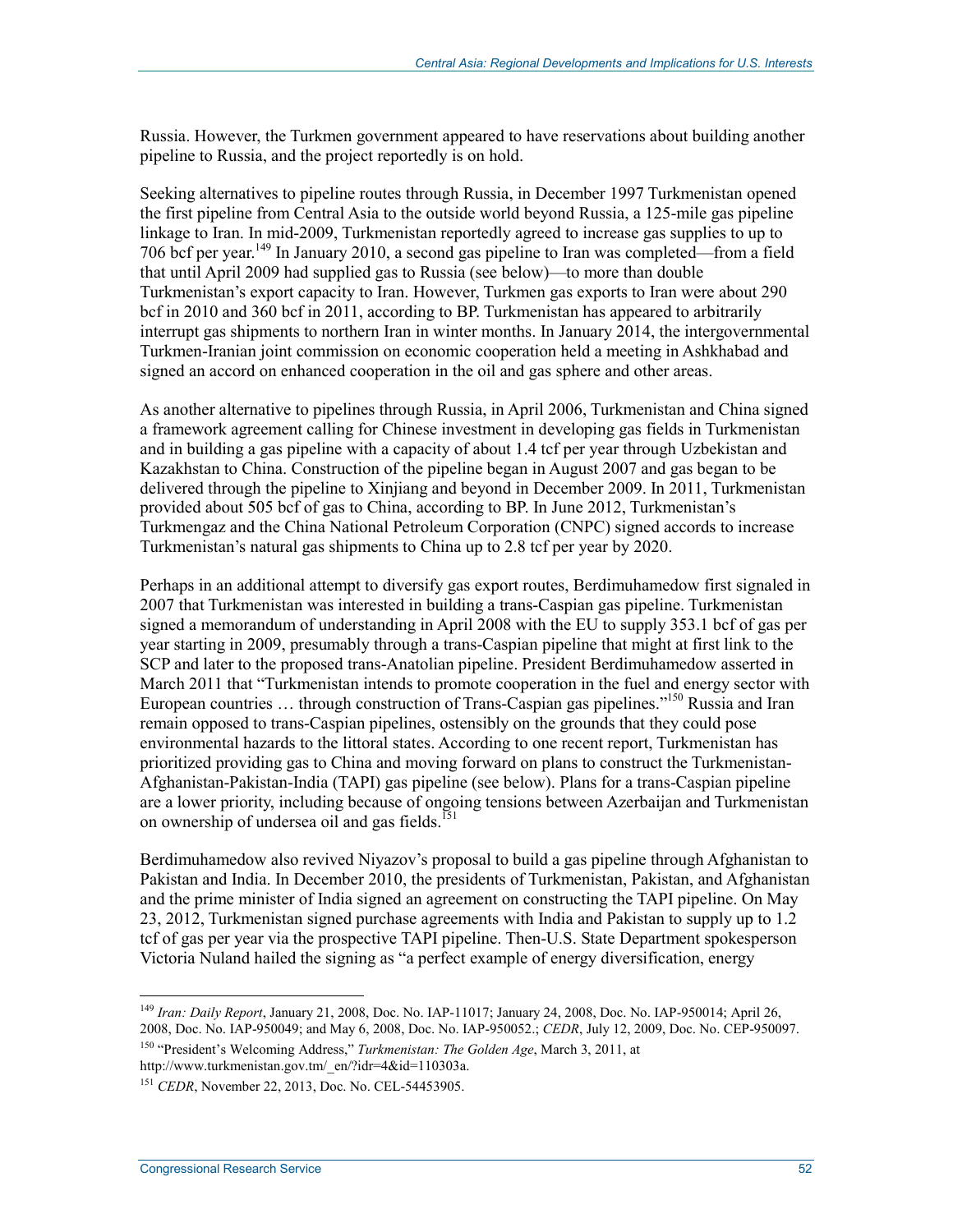integration, done right. We are very strong supporters of the TAPI pipeline.... We consider it a very positive step forward and sort of a key example of what we're seeking with our New Silk Road Initiative, which aims at regional integration to lift all boats and create prosperity across the region."152 In mid-November 2013, Turkmenistan's Turkmengaz state-owned gas firm, Afghanistan's state-owned gas firm, Pakistan's Interstate Gas Systems, India's Gali energy firm, and the Asian Development Bank signed an agreement to work toward finding added investors, attracting other energy companies, and acquiring funding for TAPI.

On the night of April 8-9, 2009, a section of a gas pipeline from Turkmenistan to Russia exploded, halting Turkmen gas shipments. Russia claimed that it had notified Turkmenistan that it was reducing its gas imports because European demand for gas had declined, but Turkmenistan denied that it had been properly informed.153 After extended talks, visiting former Russian President Dmitriy Medvedev and President Berdimuhamedow agreed on December 22, 2009, that Turkmen gas exports to Russia would be resumed, and that the existing supply contract would be altered to reduce Turkmen gas exports to up to 1 tcf per year and to increase the price paid for the gas. Turkmenistan announced in January 2010 that some gas exports to Russia had resumed. The incident appeared to further validate Turkmenistan's policy of diversifying its gas export routes.

In 2010, Russia's Gazprom gas firm purchased only 371 bcf of Turkmen gas, a sharp drop-off from past purchases. Unfortunately, Turkmen gas exports to Iran and China were not compensatory. Overall Turkmen gas exports fell in 2010 to about 865 bcf, down from 1.7 tcf in 2008, before the Russian gas cutoff.<sup>154</sup> In 2011, according to BP, Russia purchased 356.7 bcf of Turkmen gas. Overall, Turkmen gas exports rose to 1.2 tcf in 2011, buoyed by Chinese and Iranian purchases. Reportedly, Russia gains most of its cash revenue from these exports to Russia. Iran pays for its gas at least in part with goods, and Turkmen gas exports to China initially are being used to pay off Chinese energy development and pipeline loans.<sup>155</sup>

In September 2011, the Council of the EU approved opening talks with Azerbaijan and Turkmenistan to facilitate an accord on building a trans-Caspian gas pipeline. Such a link would provide added gas to ensure adequate supplies for EU Southern Corridor diversification efforts. Hailing the decision, EU Energy Commissioner Günther Oettinger stated that "Europe is now speaking with one voice. The trans-Caspian pipeline is a major project in the Southern Corridor to bring new sources of gas to Europe. We have the intention of achieving this as soon as possible."156 The Russian Foreign Ministry denounced the plans for the talks, and claimed that the Caspian Sea littoral states had agreed in a declaration issued in October 2007 that decisions regarding the Sea would be adopted by consensus among all the littoral states (Russia itself has violated this provision by agreeing with Kazakhstan and with Azerbaijan on oil and gas field development). It also claimed that the proposed pipeline was different from existing sub-sea pipelines in posing an environmental threat.

<sup>152</sup> U.S. Department of State, *Daily Press Briefing*, May 23, 2012.

<sup>153</sup> Open Source Center. *OSC Feature*, April 14, 2009, Doc. No. FEA-844966; *CEDR*, April 14, 2009, Doc. No. CEP-950339; *ITAR-TASS*, April 3, 2009; Sergey Blagov, "Turkmenistan: Ashgabat Wonders Whether Russia Still Has Deep Pockets," *Eurasia Insight*, March 26, 2009.

<sup>154 &</sup>quot;Turkmen Gas Could Find Chinese Outlet," *Central Asia Online*, March 26, 2011.

<sup>155</sup> United States Senate, Committee on Foreign Relations, *Energy and Security from the Caspian to Europe: A Minority Staff Report*, December 12, 2012, p. 24.

<sup>156</sup> European Commission, *Press release: EU Starts Negotiations on Caspian Pipeline to Bring Gas to Europe*, September 12, 2011.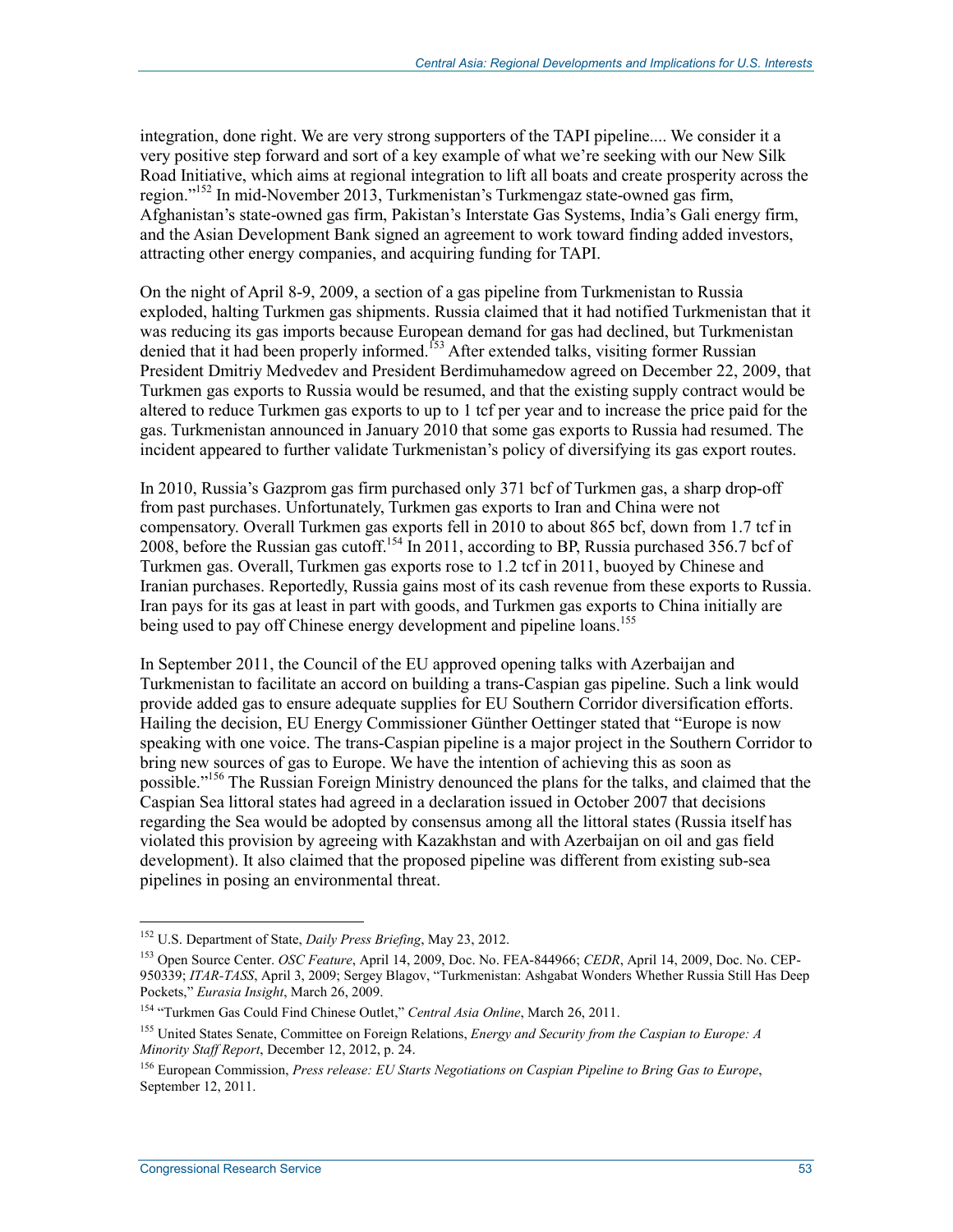In June 2012, Azerbaijani border forces turned back a Turkmen ship carrying out seismic work in or near the area of the disputed and undeveloped offshore Serder/Kyapaz oil and gas field. Two other disputed fields have been developed by Azerbaijan. Each side lodged diplomatic protests against the other. The heightened tensions over the disputed field decreases the likelihood that a trans-Caspian pipeline soon will be built that could supply gas for the planned Trans-Anatolian Pipeline to Europe, according to the EIU.

Despite these tensions, EU Energy Commissioner Guenther Oettinger argued at the Frankfurt Gas Forum meeting in November 2012 that for the Southern Corridor to supply 10-20% of EU gas needs within the next decade, a trans-Caspian pipeline to Turkmenistan is necessary. Likewise, at a meeting of the EU-Azerbaijan Cooperation Council in Brussels in December 2012, both sides voiced the hope that an Azerbaijani-Turkmen-EU accord on building the trans-Caspian pipeline could be reached. At an energy conference in Turkmenistan in mid-November 2012, Deputy Assistant Secretary of State Lynne Tracy stated that the U.S. position was that if such an accord is reached, "no other country has veto power over that decision." However, some observers reported that Turkmen officials emphasized their interest in the TAPI pipeline and de-emphasized interest in the trans-Caspian pipeline.<sup>157</sup>A Senate Foreign Relations Committee minority staff report issued in December 2012 called for Turkmenistan to make a political decision to build a trans-Caspian gas pipeline and invite major Western firms to develop oil and gas fields, for the United States to push for international funding for this pipeline, and for the EU to involve its members as well as Azerbaijan and Turkey in gas purchase talks with Turkmenistan. The report also suggested that in order to acquaint Turkmenistan with Western markets, a small undersea pipeline with a capacity of about 353 bcf quickly could be built to connect existing Azerbaijani and Turkmen offshore platforms.<sup>158</sup>

During Chinese President Xi Jinping's September 2013 visit to Turkmenistan, accords were signed boosting gas purchases and further developing the Galkynysh (South Yolotan) gas field, where the China National Petroleum Corporation has participating in building gas processing facilities.

### **Uzbekistan's Oil and Gas**

British Petroleum has estimated that Uzbekistan has about 600 million barrels of proven oil reserves and an estimated 39.7 trillion cubic feet of proven natural gas reserves as of the end of 2012 (negligible in terms of world oil reserves but about  $1\%$  of world gas reserves).<sup>159</sup> Uzbekistan is a net importer of oil. Uzbek oil production has been declining for many years, attributable to lack of investment. The country consumes the bulk of its gas production domestically, but has used its network of Soviet-era gas pipelines to export some gas to Russia and to other Central Asian states (Kazakhstan, Kyrgyzstan, and Tajikistan). Gas exports to the latter two states have been substantially reduced in recent years because of payment arrears. According to BP, Uzbekistan exported about 479 bcf of gas in 2010: 364 bcf of gas to Russia; 102 bcf to Kazakhstan; about 7 bcf to Kyrgyzstan; and about 6 bcf to Tajikistan. According to one report,

<sup>157</sup> Natallia Moore, "Turkmenistan Weekly News Analysis," *Eurasianet*, November 22, 2012 and November 30, 2012.

<sup>158</sup> Najia Badykova, "US-EU Energy Council Reiterates Support for Southern Corridor," *FSU Oil and Gas Monitor*, December 12, 2012; Jennifer DeLay, "Russia, Azerbaijan Remain Rivals in Race for European Gas Markets," *FSU Oil and Gas Monitor*, December 19, 2012; United States Senate, Committee on Foreign Relations, *Energy and Security from the Caspian to Europe: A Minority Staff Report*, December 12, 2012.

<sup>159</sup> *BP Statistical Review of World Energy*, British Petroleum, June 2013.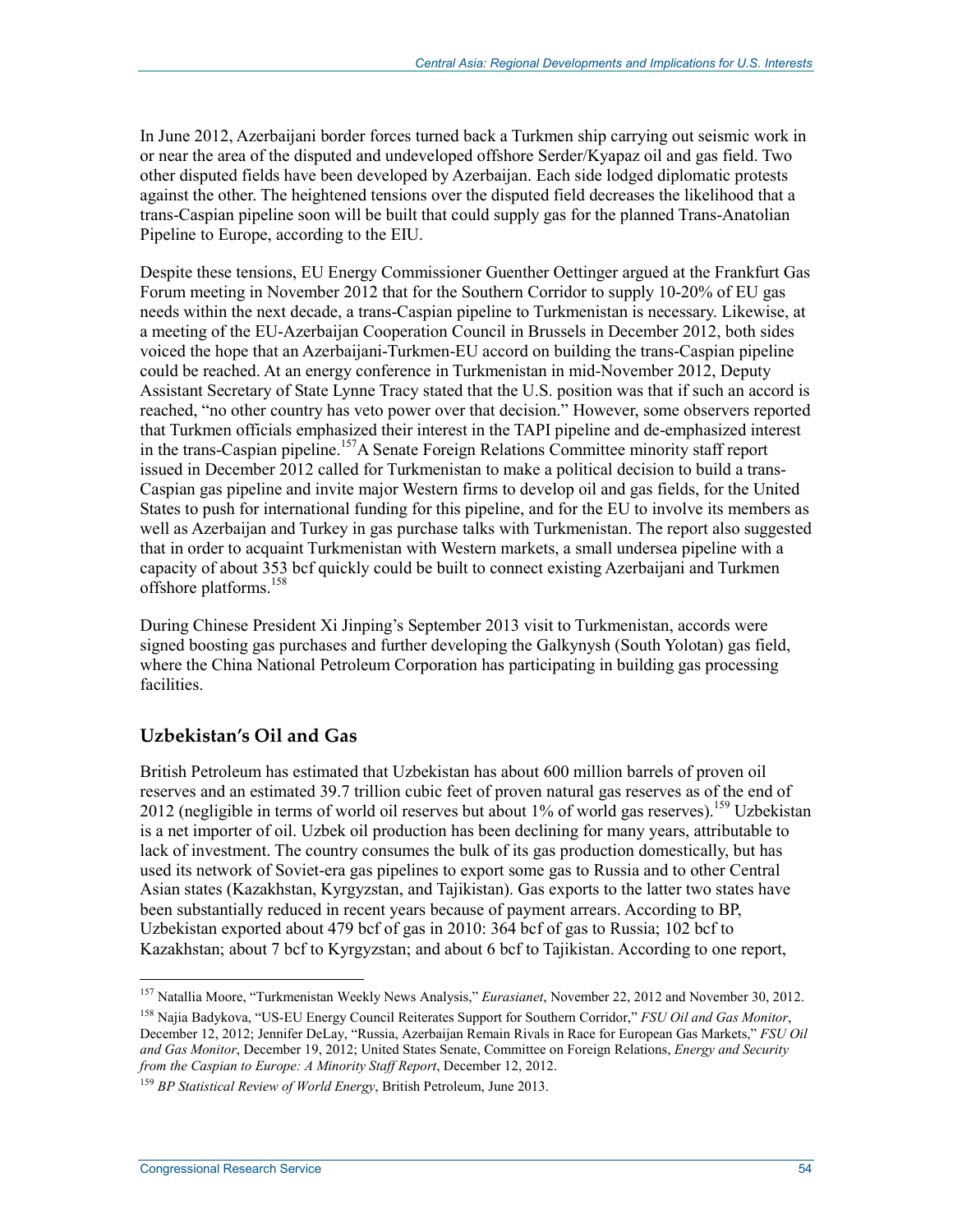gas exports declined to 424 bcf in 2011, but the government hopes to export 530 bcf in 2012. Gas is provided to Russia and Kazakhstan through the Russian-owned Central Asia-Center Pipeline system. Uzbekistan began to export some gas through this pipeline system to Ukraine in 2011. Reportedly, Uzbekistan was an unreliable gas exporter during the winters of 2010-2011 and 2011- 2012, restricting supplies to divert them to cold-weather domestic use. In November 2011, Kazakhstan's major city of Almaty experienced shortages of gas imported from Uzbekistan, leading it to urgently conclude an agreement with the China National Petroleum Corporation (CNPC) to obtain gas from the Central Asia-China Pipeline.<sup>160</sup>

Uzbekistan largely has been closed to Western energy investment, although efforts to attract international energy firms have appeared to increase in recent years. Russian firms Gazprom and Lukoil are the largest investors in Uzbek gas development and production. Reportedly, Gazprom pays European-pegged gas prices for only a fraction of imports from Uzbekistan. In 2005, CNPC and Uzbekistan's state-owned Uzbekneftegaz firm announced that they would form a joint venture to develop oil and gas resources. In 2007, Uzbekistan and China signed an agreement on building a 326-mile section of the Central Asia-China Pipeline, and a construction and operation joint venture between Uzbekneftegaz and CNPC began construction in 2008. Two side-by-side pipelines have been completed, and the third is under construction. In October 2011, Uztransgaz (Uzbek gas transportation firm) and a subsidiary of CNPC signed a contract to supply up to 353 billion cubic feet of gas in 2012 though this pipeline (other sources stated that Uzbekistan planned to supply up to 141 billion cubic feet). However, Uzbekistan has reported that these shipments began only in August 2012. In April 2012, China announced it would spend \$15 billion for oil and gas exploration in Uzbekistan. A production sharing consortium composed of Uzbekneftegaz, Lukoil, the Korea National Oil Corporation, and CNPC is exploring for gas in the Aral Sea region.

During Chinese President Xi Jinping's September 2013 visit to Uzbekistan, 31 accords were reportedly signed worth \$15 billion to develop oil, gas, and uranium deposits.

### **U.S. Regional Energy Policy**

U.S. policy goals regarding energy resources in the Central Asian and South Caucasian states have included supporting their sovereignty and ties to the West, supporting U.S. private investment, promoting NATO and European energy security through diversified suppliers, assisting ally Turkey, and opposing the building of pipelines that transit "energy competitor" Iran or otherwise give it undue influence over the region. Other interests have included encouraging regional electricity, oil, and gas exports to South Asia and added security for Caspian region pipelines and energy resources.

To bolster NATO and other European energy supply diversity, the United States supported the building of the Baku-Tbilisi-Ceyhan oil pipeline (BTC; completed in 2006) and the South Caucasus Pipeline (SCP; completed in 2007). The United States also endorsed the building of a trans-Caspian gas pipeline to link Central Asian producers to European markets. In testimony in June 2011, then-Special Envoy for Eurasian Energy Richard Morningstar stated that current U.S. policy encourages the development of new Eurasian oil and gas resources to increase the diversity of world energy supplies. In the case of oil, increased supplies may directly benefit the United States, he stated. A second U.S. goal is to increase European energy security, so that some

<sup>&</sup>lt;u>.</u> <sup>160</sup> *Interfax*, November 14, 2011.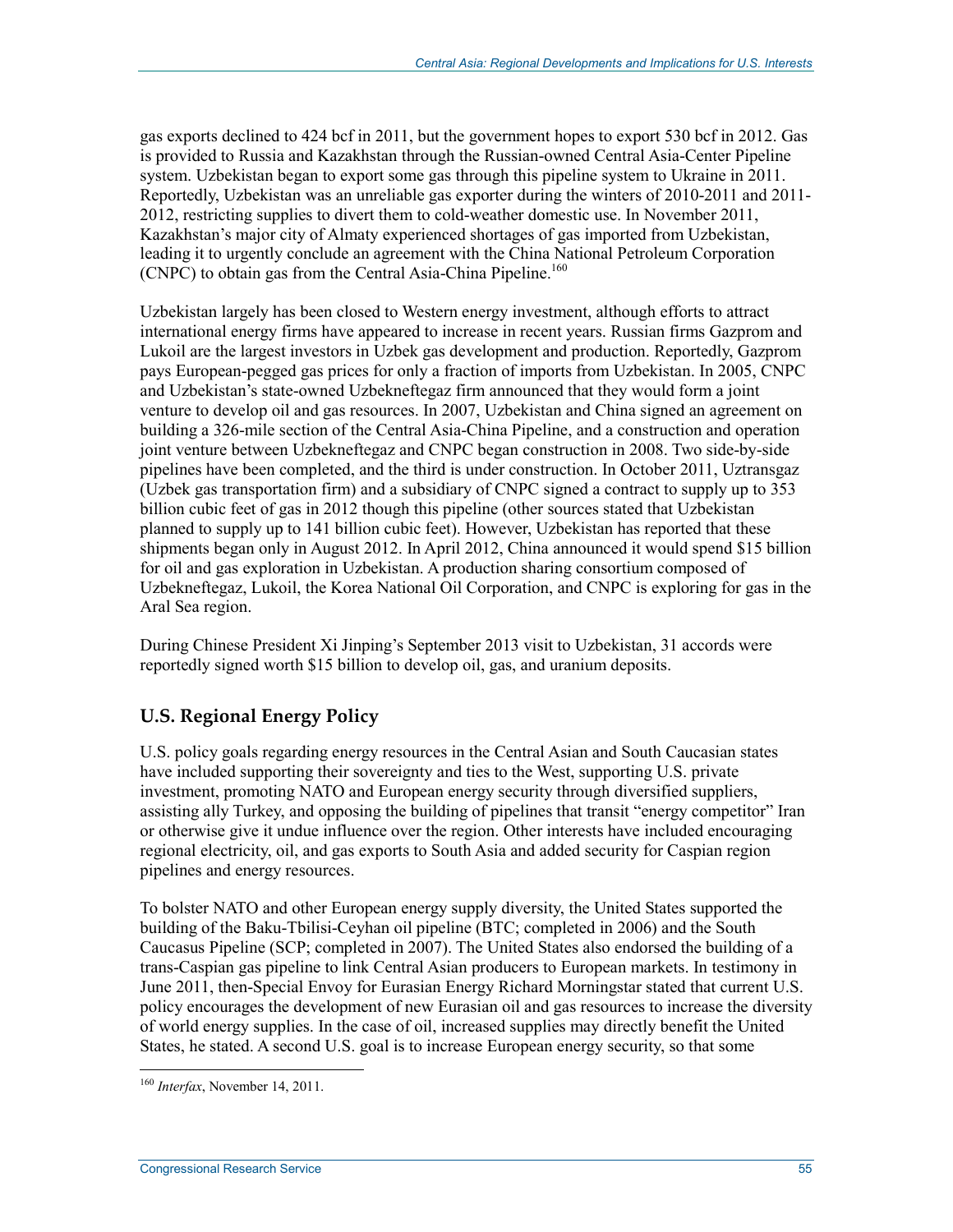countries in Europe that largely rely on a single supplier (presumably Russia) may in the future have diverse suppliers. A third goal is assisting Caspian regional states to develop new routes to market, so that they can obtain more competitive prices and become more prosperous. In order to achieve these goals, the Administration supports the development of the Southern Corridor of Caspian (and perhaps Iraq) gas export routes transiting Turkey to Europe.<sup>161</sup> Of various competing pipeline proposals, the Administration will support the proposal "that brings the most gas, soonest and most reliably, to those parts of Europe that need it most." The Administration also supports the diversification of Kazakhstan's export routes and the boosting of oil production as a significant addition to world oil supplies. At the same time, Morningstar rejected views that Russia and the United States are competing for influence over Caspian energy supplies, stating that the Administration has formed a Working Group on Energy under the U.S.-Russia Bilateral Presidential Commission.<sup>162</sup>

At the fourth meeting of the U.S.-EU Energy Council in early December 2012 in Brussels, the parties issued a statement supporting the development of the Southern Gas Corridor, which they stated "remains a pivotal opportunity to diversify supply and allow new providers to participate in the EU energy market." The sides also stressed that they continued to encourage Central Asian producers to link up to the Southern Gas Corridor.<sup>163</sup>

Until 2004, the Bush Administration retained a Clinton-era position, Special Advisor on Caspian Energy Diplomacy, to help further U.S. policy and counter the efforts of Russia's Viktor Kaluzhny, the then-deputy foreign minister and Special Presidential Representative for Energy Matters in the Caspian. After the Administration abolished this post as no longer necessary, its responsibilities were shifted at least in part to a Deputy Assistant Secretary of State (responsibilities of a former Special Negotiator for Nagorno-Karabakh and Eurasian Conflicts also were shifted to the Deputy Assistant Secretary). Some critics juxtaposed Russia's close interest in securing Caspian energy resources to what they termed halting U.S. efforts.<sup>164</sup> Following some congressional urging, a post of Special Envoy for Eurasian Energy issues was (re-)created in March 2008, with the former Bush Administration stating that there were "new opportunities" for the export of Caspian oil and gas.165 In April 2009, then-Secretary of State Clinton appointed Richard Morningstar as Special Envoy for Eurasian Energy, reporting directly to the Secretary of State. After he left this post in mid-2012, the Administration proposed that the functions of the post be assumed by an official in the State Department's Bureau of Energy Resources. In late 2012, minority staff of the Senate Foreign Relations Committee recommended that the State Department retain a dedicated Special Envoy position.166 The position continues to be listed on the State Department's website, but it has not been filled as of early 2014.<sup>167</sup>

<u>.</u>

<sup>&</sup>lt;sup>161</sup> The term "Southern Gas Corridor" was mentioned in Commission of the European Communities, Communication from the Commission to the European Parliament, The Council, The European Economic and Social Committee, and the Committee of the Regions, *Second Strategic Energy Review: An EU Energy Security and Solidarity Action Plan*, Com(2008) 781 Final, November 13, 2008.

<sup>&</sup>lt;sup>162</sup> U.S. House of Representatives, Committee on Foreign Affairs, Subcommittee on Europe and Eurasia, Hearing on European and Eurasian Energy: Developing Capabilities for Security and Prosperity, *Testimony of Ambassador Richard L. Morningstar, Special Envoy for Eurasian Energy*, June 2, 2011.

<sup>163</sup> U.S. Department of State, Office of the Spokesperson, *Joint Statement on the U.S.-EU Energy Council*, December 5, 2012.

<sup>164</sup> *Eurasia Daily Monitor*, May 31, 2007.

<sup>165</sup> United States Senate, Committee on Foreign Relations, *Energy and Security from the Caspian to Europe: A Minority Staff Report*, December 12, 2012, pp. 61-62.

<sup>166</sup> United States Senate, Committee on Foreign Relations, *Energy and Security from the Caspian to Europe: A*  (continued...)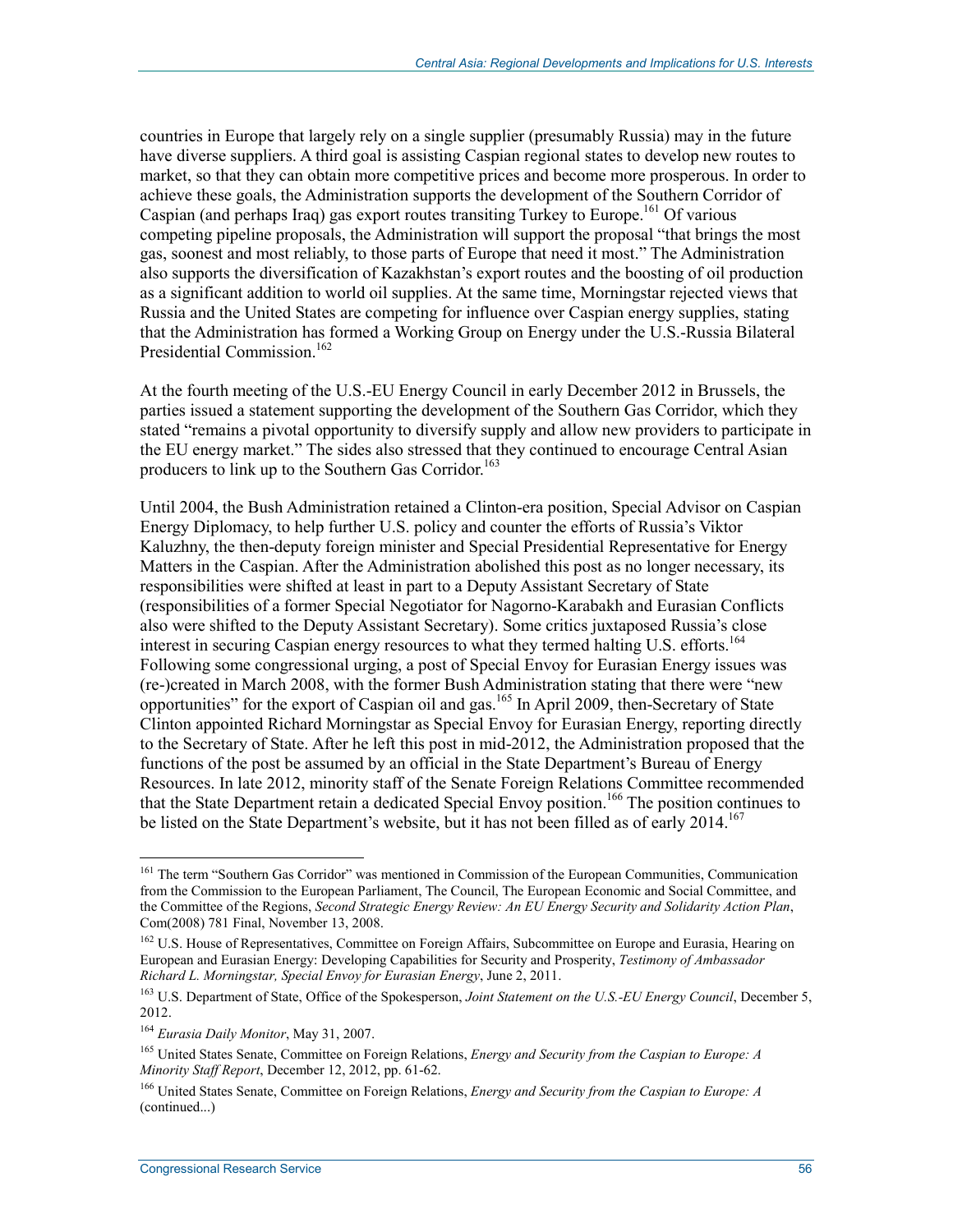# **U.S. Aid Overview**

For much of the 1990s and until September 11, 2001, the United States provided much more aid each year to Russia and Ukraine than to any Central Asian state (most such aid was funded from the Freedom Support Act account in Foreign Operations Appropriations, but some derived from other program and agency budgets). Cumulative foreign aid budgeted to Central Asia for FY1992 through FY2010 amounted to \$5.7 billion, about 14% of the amount budgeted to all the Eurasian states, reflecting the lesser priority given to these states prior to September 11.

Budgeted spending for FY2002 for Central Asia, during OEF, was greatly boosted in absolute amounts (\$584 million) and as a share of total aid to Eurasia (about one-quarter of such aid). The former Bush Administration since then requested smaller amounts of aid, although the Administration continued to stress that there were important U.S. interests in the region. The former Bush Administration highlighted the phase-out of economic aid to Kazakhstan and the congressionally imposed restrictions on aid to Uzbekistan (see below) as among the reasons for declining aid requests. In April 2008, then-Assistant Secretary of State Richard Boucher stated that another reason for declining U.S. aid to the region was a more constrained U.S. budgetary situation. Aid to Central Asia in recent years has been about the same or less in absolute and percentage terms than that provided to the South Caucasian region.

The Obama Administration boosted aid to Central Asia in FY2009 to about \$494.5 million (all agencies and programs), but aid declined to \$436.3 million in FY2010. The Administration stated in FY2010 and FY2011 that it was prioritizing foreign assistance to Tajikistan and Kyrgyzstan. In Tajikistan, the Administration stated that aid would help increase the stability of a country "situated on the frontline of our ongoing military stabilization efforts in Afghanistan." In Kyrgyzstan, the Administration stated that aid would improve security, combat drug-trafficking, reform the economy, and address food insecurity.<sup>168</sup> Following the April and June 2010 instability in Kyrgyzstan, the Administration provided \$77.6 million in addition to regular appropriated aid for stabilizing the economy, holding elections, and training police as well as urgent food and shelter aid.

The Administration's budget request for FY2015 called for \$113.7 million for the Central Asian countries, a decrease from FY2014 (the account tables used for "Function 150" assistance do not break out NADR funding by country, so the amount given is provisional pending an announcement of NADR funding by country) (see **Table 2**, **Table 3** and **Table 4**). 169

 $\overline{a}$ 

<sup>(...</sup>continued)

*Minority Staff Report*, December 12, 2012, p. 9.

<sup>&</sup>lt;sup>167</sup> U.S. Department of State, Office of the Special Envoy for Eurasian Energy, at http://www.state.gov/s/eee/, accessed on March 18, 2014.

<sup>168</sup> U.S. Department of State, *Congressional Budget Justification for Foreign Operations for FY2010*, May 2009, p. 44; *Congressional Budget Justification for Foreign Operations for FY2011*, Volume II, March 2010, p. 85.

<sup>&</sup>lt;sup>169</sup> The "function 150" aid numbers include amounts from the Economic Support Fund (ESF), Global Health and Child Survival (GHCS) program, Non-proliferation, Anti-terrorism, Demining and Related Programs (NADR), Foreign Military Financing (FMF) program, International Military Education and Training (IMET) program, and the Food for Peace program. The totals do not include Defense or Energy Department funds, funding for exchanges, the value of privately donated cargoes, or Millennium Challenge Corporation aid to Kyrgyzstan.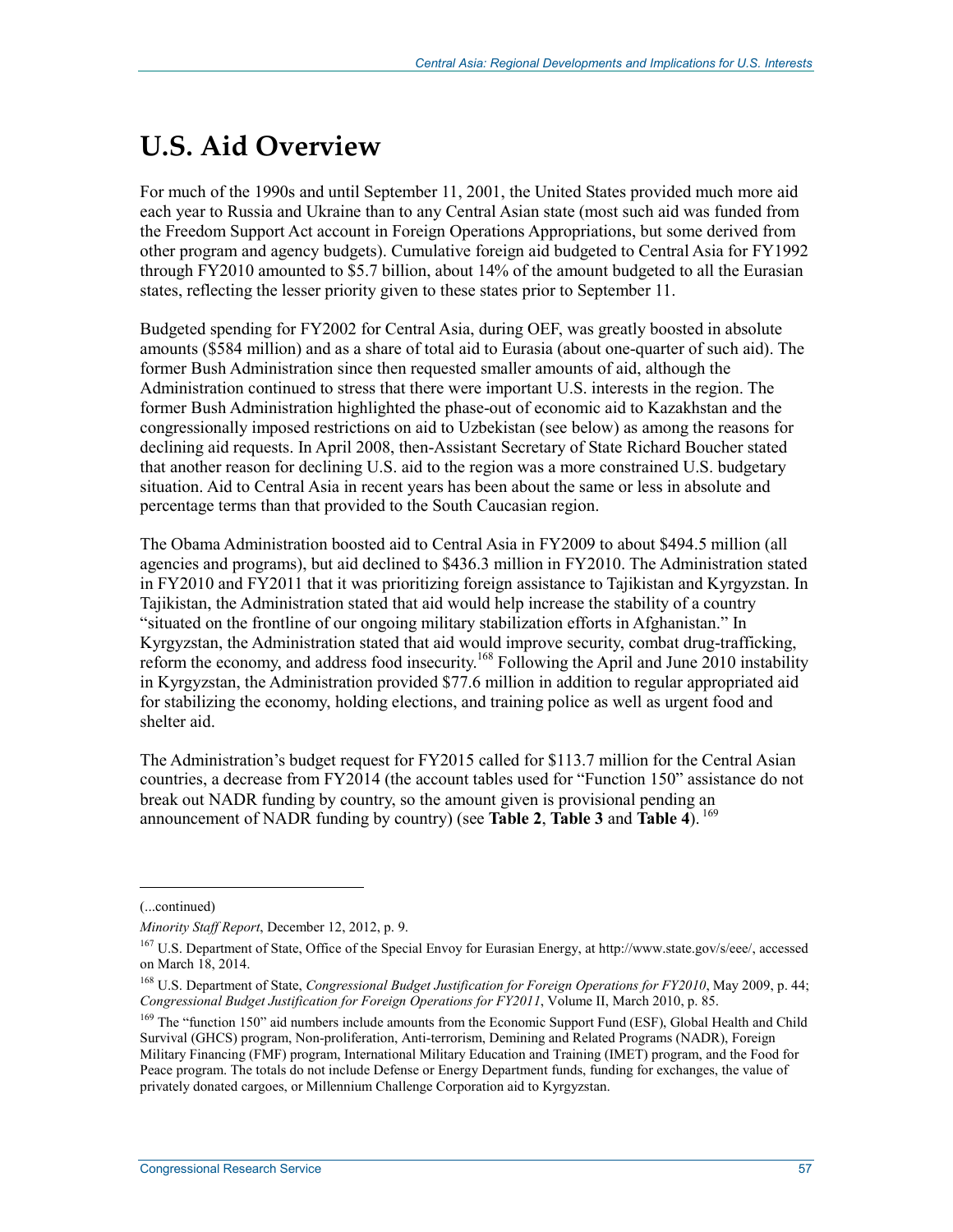The Millennium Challenge Corporation (MCC), created in 2004 to provide U.S. aid to countries with promising development records, announced in late 2005 that Kyrgyzstan was eligible to apply for assistance as a country on the "threshold" of meeting the criteria for full-scale development aid. In March 2008, the MCC signed an agreement with Kyrgyzstan to provide \$16 million over the next two years to help the country combat corruption and bolster the rule of law. This threshold program was completed in June 2010, and Kyrgyzstan has requested another threshold grant. In its FY2014 assessment, the MCC scored Krygyzstan as above the median for candidate countries on more than one-half of various economic, democratic, health, education, and conservation indicators, but as inadequately controlling corruption and slightly lagging in upholding political rights and civil liberties. The MCC board did not select Kyrgyzstan when it met in December 2013 to select countries for FY2014 compact and threshold program eligibility.

Peace Corps programs in most of the Central Asian states have ended (Tajikistan was deemed too insecure for volunteers). Kyrgyzstan is the only country in the region currently hosting volunteers. Most recently, Peace Corps volunteers wound up activities in Turkmenistan at the end of 2012, reportedly in the wake of growing tensions between the Turkmen government and the Peace Corps. According to some accounts, similar tensions had resulted in the termination of Peace Corps activities in Kazakhstan the previous year.<sup>170</sup>

## **Congressional Conditions on Kazakh and Uzbek Aid**

In Congress, Omnibus Appropriations for FY2003 (P.L. 108-7) forbade FREEDOM Support Act (FSA) assistance to the government of Uzbekistan unless the Secretary of State determined and reported that it was making substantial progress in meeting commitments under the Strategic Partnership Declaration to democratize and respect human rights. The conference report (H.Rept. 108-10) also introduced language that forbade assistance to the Kazakh government unless the Secretary of State determined and reported that it significantly had improved its human rights record during the preceding six months. However, the legislation permitted the Secretary to waive the requirement on national security grounds.<sup>171</sup> The Secretary reported in mid-2003 that Kazakhstan and Uzbekistan were making such progress. Some in Congress were critical of these findings. By late 2003, the former Bush Administration had decided that progress was inadequate in Uzbekistan, so that new Foreign Military Financing (FMF) and International Military Education and Training (IMET) aid was cut off. Since FY2005, the Secretary of State annually has reported that Kazakhstan has failed to significantly improve its human rights record, but aid restrictions have been waived on national security grounds.

Consolidated Appropriations for FY2004, including foreign operations (P.L. 108-199) and for FY2005 (P.L. 108-447), and Foreign Operations Appropriations for FY2006 (P.L. 109-102) retained these conditions, while clarifying that the prohibition on aid to Uzbekistan pertained to the *central* government and that conditions included respecting human rights, establishing a "genuine" multi-party system, and ensuring free and fair elections and freedom of expression and media. These conditions remained in place under the continuing resolution for FY2007 (P.L. 109-

<sup>1</sup> 170 Ashley Cleek, "Peace Corps Pulling Out of Turkmenistan," *Eurasianet*, September 3, 2012.

<sup>&</sup>lt;sup>171</sup> The language calling for "substantial progress" in respecting human rights differs from the grounds of ineligibility for assistance under Section 498(b) of Part I of the Foreign Assistance Act of 1961 (P.L. 87-195), which includes as grounds a presidential determination that a Soviet successor state has "engaged in a consistent pattern of gross violations of internationally recognized human rights." The Administration has stated annually that the president has not determined that Kazakhstan and Uzbekistan have engaged in "gross violations" of human rights.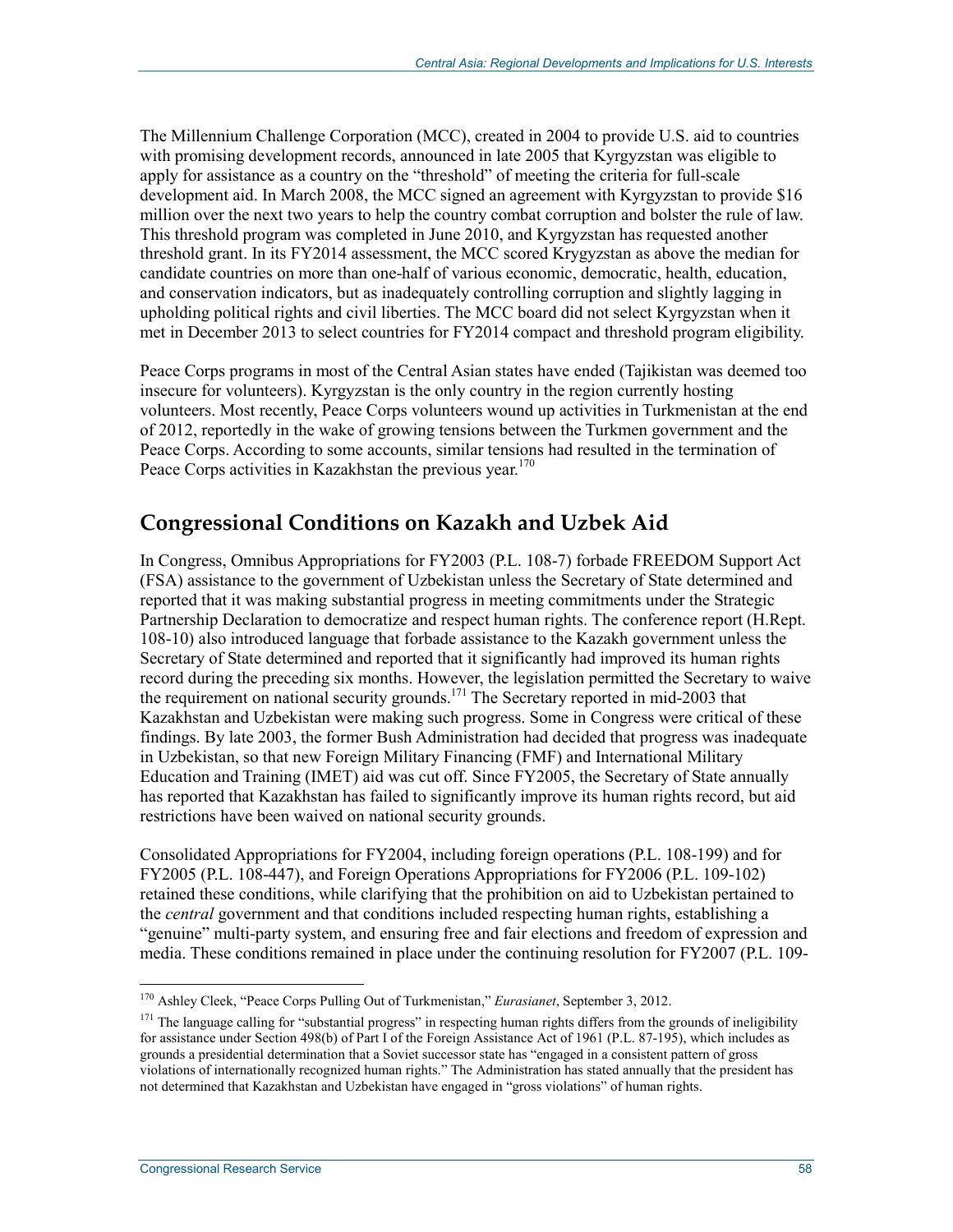289, as amended). In appropriations for FY2008 (Consolidated Appropriations; P.L. 110-161), another condition was added blocking the admission of Uzbek officials to the United States if the Secretary of State determined that they were involved in abuses in Andijon. Omnibus Appropriations for FY2009 (P.L. 111-8, Sections 7075 [Kazakhstan] and 7076 [Uzbekistan]) reiterated these conditions on assistance to Kazakhstan and Uzbekistan. Consolidated Appropriations for FY2010 (P.L. 111-117) referenced Sections 7075 and 7076, but added that Uzbekistan would be eligible for expanded IMET, permitting the first such assistance since FY2004. The Department of Defense and Full-Year Continuing Appropriations Act, FY2011 (P.L. 112-10), directed that assistance would be provided under the authorities and conditions of FY2010 foreign operations appropriations.

In late 2009, Congress permitted (P.L. 111-84, §801)—for the first time since restrictions on aid to Uzbekistan were put in place—the provision of some assistance on national security grounds to facilitate the acquisition of supplies for U.S. and NATO operations in Afghanistan from countries along the NDN. Using this authority, the Administration requested in April 2011 a small amount of FMF assistance for FY2012 for nonlethal equipment to facilitate Uzbekistan's protection of the NDN (estimated FMF spending for FY2012 later increased substantially over that requested, to \$1.5 million).

On September 22, 2011, the Senate Appropriations Committee approved a foreign operations appropriations bill, S. 1601 (Leahy), that provided for a waiver for assistance to Uzbekistan on national security grounds and to facilitate U.S. access to and from Afghanistan. According to one media account, the Administration had called for such a waiver in order to facilitate security assistance, including FMF, for Uzbekistan.172 Some human rights groups protested against the possible bolstering of U.S. security assistance to Uzbekistan.<sup>173</sup> Consolidated Appropriations for FY2012 (P.L. 112-74; signed into law on December 23, 2011) repeated conditions on assistance to Kazakhstan (referencing Sec. 7075 of P.L. 111-8) and Uzbekistan (referencing Sec. 7076 of P.L. 111-8). It newly provided for the Secretary of State to waive conditions on assistance to Uzbekistan for a period of not more than six months and every six months thereafter until September 30, 2013, on national security grounds and as necessary to facilitate U.S. access to and from Afghanistan. The law required that the waiver include an assessment of democratization progress, and called for a report on aid provided to Uzbekistan, including expenditures made in support of the NDN in Uzbekistan and any credible information that such assistance or expenditures are being diverted for corrupt purposes. The law also extended a provision permitting expanded IMET assistance for Uzbekistan. Soon after the bill was signed into law, the waiver was exercised in order to supply non-lethal equipment to help secure the NDN.<sup>174</sup>

The Consolidated and Further Continuing Appropriations Act for FY2013 (H.R. 933; P.L. 113-6, signed by the President on March 26, 2013) funded State-Foreign Operations accounts through

<sup>172</sup> Joshua Kucera, "Uzbekistan: Military Aid to Tashkent Would Help Protect NDN - State Department," *Eurasianet*, September 28, 2011.

<sup>173</sup> International Crisis Group (ICG), "Joint Letter to Secretary Clinton Regarding Uzbekistan," *States News Service*, September 27, 2011; Human Rights Watch, "Don't Lift Restrictions Linked to Human Rights until Tashkent Shows Improvement," *States News Service*, September 7, 2011. The joint letter by ICG and other human rights groups called on Secretary Clinton to affirm that "U.S. policies towards the Uzbek government will not fundamentally change absent meaningful human rights improvements, including the release of imprisoned pro-democracy activists, an end to harassment of civil society groups, effective steps to end torture, and the elimination of forced child labor in the cotton sector."

<sup>174</sup> U.S. Department of State, *Daily Press Briefing*, February 1, 2012.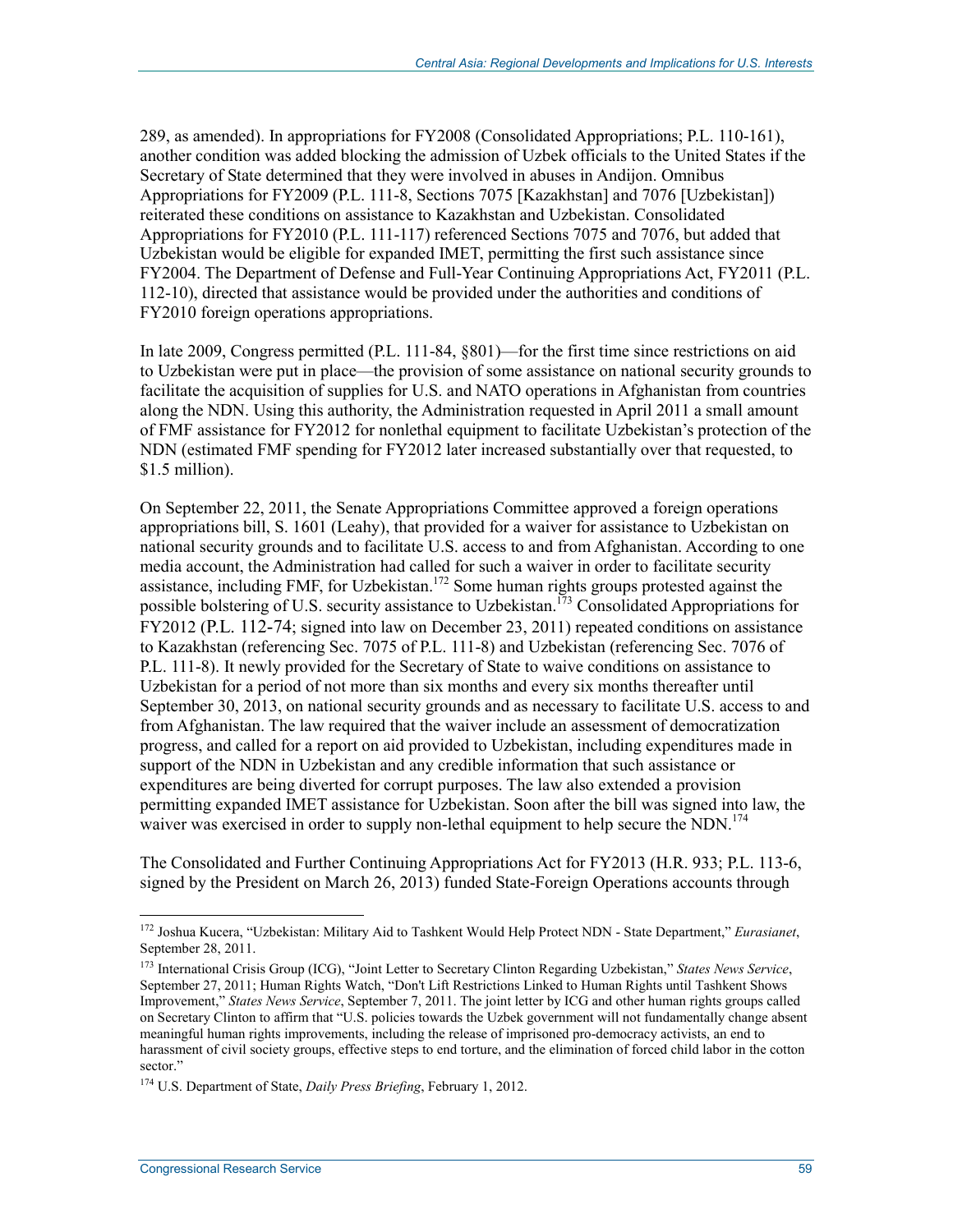the end of FY2013 through a continuing resolution at the same level and requirements as in FY2012, with some changes. It also approved the State Department's retirement of the AEECA account and the allocation of funds to Eurasia through the Global Health Programs (GHP), Economic Support Fund (ESF), and International Narcotics Control and Law Enforcement (INCLE) accounts. S. 3241, Making Appropriations for the Department of State, Foreign Operations, and Related Programs, had continued conditions on assistance to Kazakhstan and Uzbekistan, but the House bill, H.R. 5857, had dropped conditions on assistance to Kazakhstan.

The Consolidated Appropriations Act for FY2014 (H.R. 3547; P.L. 113-76, signed into law on January 17, 2014) continues conditions (Sec. 7061) of previous years on assistance to the government of Uzbekistan, and continues a waiver provision. The law also extends a provision permitting expanded IMET assistance for Uzbekistan.

After eleven years in place, P.L. 113-76, Sec. 7061 drops conditions on assistance to Kazakhstan. Both S. 1372, Making Appropriations for the Department of State, Foreign Operations, and Related Programs, and the House version, H.R. 2855, had dropped the language pertaining to Kazakhstan while maintaining the language pertaining to Uzbekistan, with some added requirements. Some observers have pointed out that the most recent human rights report from the State Department does not seem to indicate a dramatic improvement from previous years in democratization and human rights conditions in the country (see above, "Human Rights").

Besides bilateral and regional aid, the United States contributes to international financial institutions that aid Central Asia. Recurrent policy issues regarding U.S. aid include what it should be used for, who should receive it, and whether it is effective.

# **U.S. Security and Arms Control Programs and Assistance**

In testimony on March 5, 2014, before the House Armed Services Committee, General Lloyd Austin, Commander of USCENTCOM, underlined that

Central Asia's position, bordering Russia, China, Iran and Afghanistan, assures its long-term importance to the United States. By improving upon our military-to-military relationships we will be better able to maintain access and influence, counter malign activity, protect lines of communication and deny [violent extremist organizations] access to ungoverned spaces and restrict their freedom of movement. Going forward, initiatives will be tailored to transform our current limited transactional-based relationships into more constructive cooperative exchanges based on common interests and focused on training and equipping them to conduct more effective [counter-terrorism, counter-proliferation, and counter-narcotics] operations.

He warned that there is growing uncertainty regarding U.S. and NATO commitments to Afghanistan and the Central Asia-South Asia region post-2014. He stated that Afghanistan and the neighboring states are pursuing efforts to boost their security post-2014, and that the United States is adjusting its strategy in the region to support partners and confront regional threats.

USCENCOM efforts include encouraging the Central Asian states to boost intra-regional military-to-military ties. He warned that al Qaeda and other terrorist groups might be forced by pressure on their activities in Pakistan and Afghanistan to move their activities to other areas of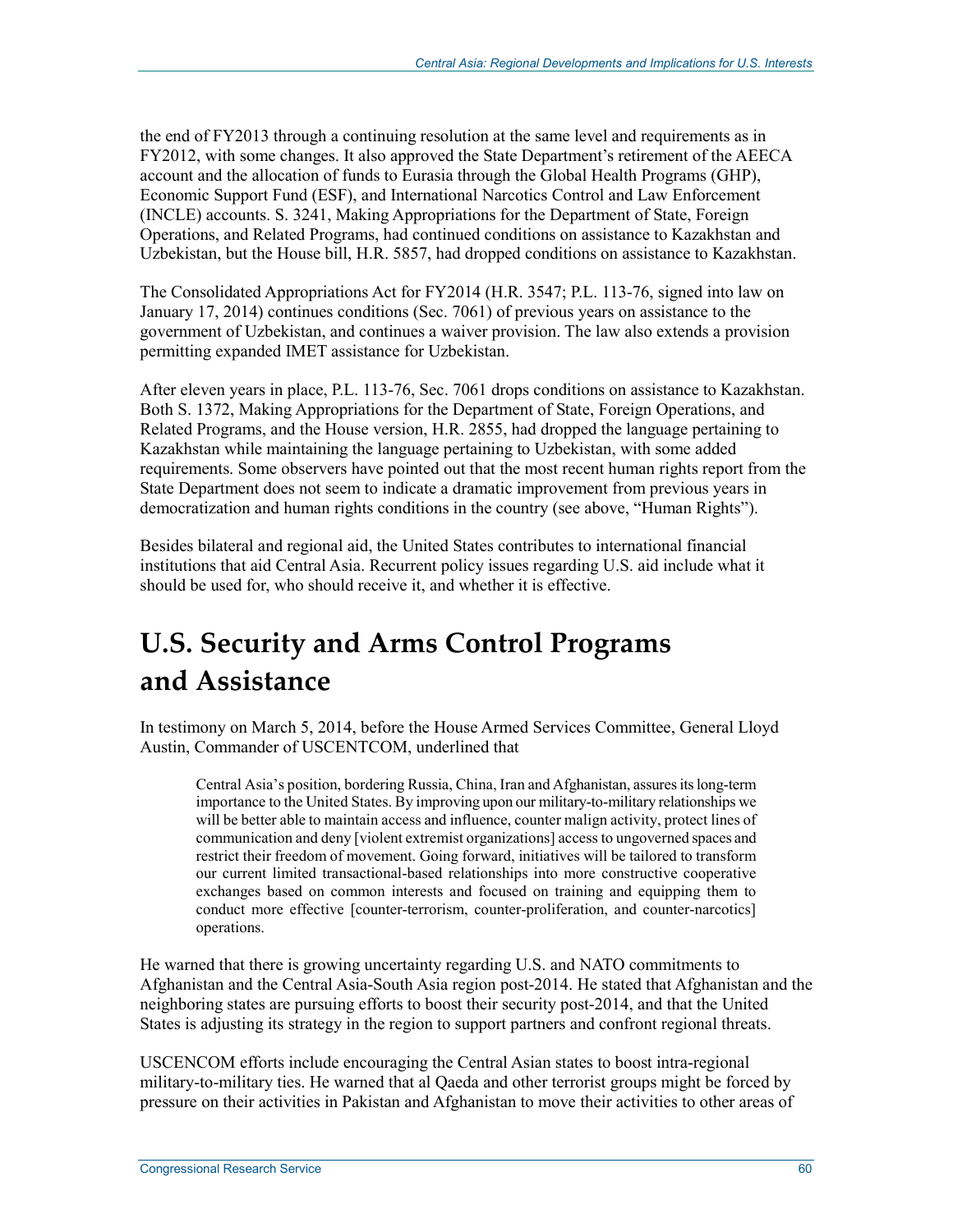Central and South Asia. He also reported that Russia, China, and Iran are attempting to expand their economic and security influence in Central and South Asia.

Commander Austin stated that counter-narcotics funding through Overseas Contingency Operations (OCO) appropriations has been "one of the largest sources of security assistance for Central Asia, and it provides leverage for access, builds security infrastructure, promotes rule of law, and reduces funding for violent extremists and insurgents in the Central Region. He stressed that in order to "maintain the additional gains we have made in disrupting the flow of [violent extremist organizations] and illicit narcotics trafficking, we must maintain our counter-narcotics programs in the Central Asian states."

Surveying the Central Asian region, he reported that

- "Kazakhstan remains an enduring and reliable partner," for USCENTCOM, and is "well positioned to serve as a bulwark for increased stability in the region." He reported that Kazakhstan's military is transforming itself into a western-type expeditionary, professional, and technologically-advanced force capable of meeting post-2014 challenges. A 2013-2017 military cooperation plan details areas of bilateral engagement. Kazakhstan has provided the most significant support for Afghanistan's post-2014 stability and security, offering funding and technical support and education to the Afghan military.
- USCENTCOM is redefining its relationship with Kyrgyzstan in the wake of the planned July 2014 closure of the Manas Transit Center. He stated that until USCENTCOM is able to negotiate a new Framework Defense Cooperation Agreement with Kyrgyzstan, security cooperation will likely decrease, although some counter-terrorism and border security cooperation may continue.
- USCENTCOM's modest investment in force modernization in Tajikistan has included counter-terrorism, counter-narcotics, and border security cooperation. Also, the country continues to participate in the NDN.
- Turkmenistan is an "enabler for regional stability," including by supporting development projects in Afghanistan and humanitarian overflights to Afghanistan. Although Turkmenistan's neutrality imposes some restrictions on bilateral military cooperation, there is some assistance for enhancing border security and the capabilities of its Caspian Sea Fleet.
- USCENTCOM's relations with Uzbekistan are progressing, and include resumed Special Forces training and a five-year framework plan that includes counter-terrorism and counter-narcotics training. Uzbekistan continues to support the NDN.<sup>175</sup>

Although U.S. security assistance to the region was boosted in the aftermath of 9/11, such aid has lessened since then as a percentage of all such aid to Eurasia, particularly after aid to Uzbekistan

<sup>&</sup>lt;sup>175</sup> U.S. House of Representatives, Committee on Armed Services, Hearing on the Fiscal Year 2015 National Defense Authorization Budget Requests from the U.S. Pacific Command, U.S. Central Command, and U.S. Africa Command, *Statement of General Lloyd J. Austin III, Commander U.S. Central Command, on the Posture of U.S. Central Command*, March 5, 2014.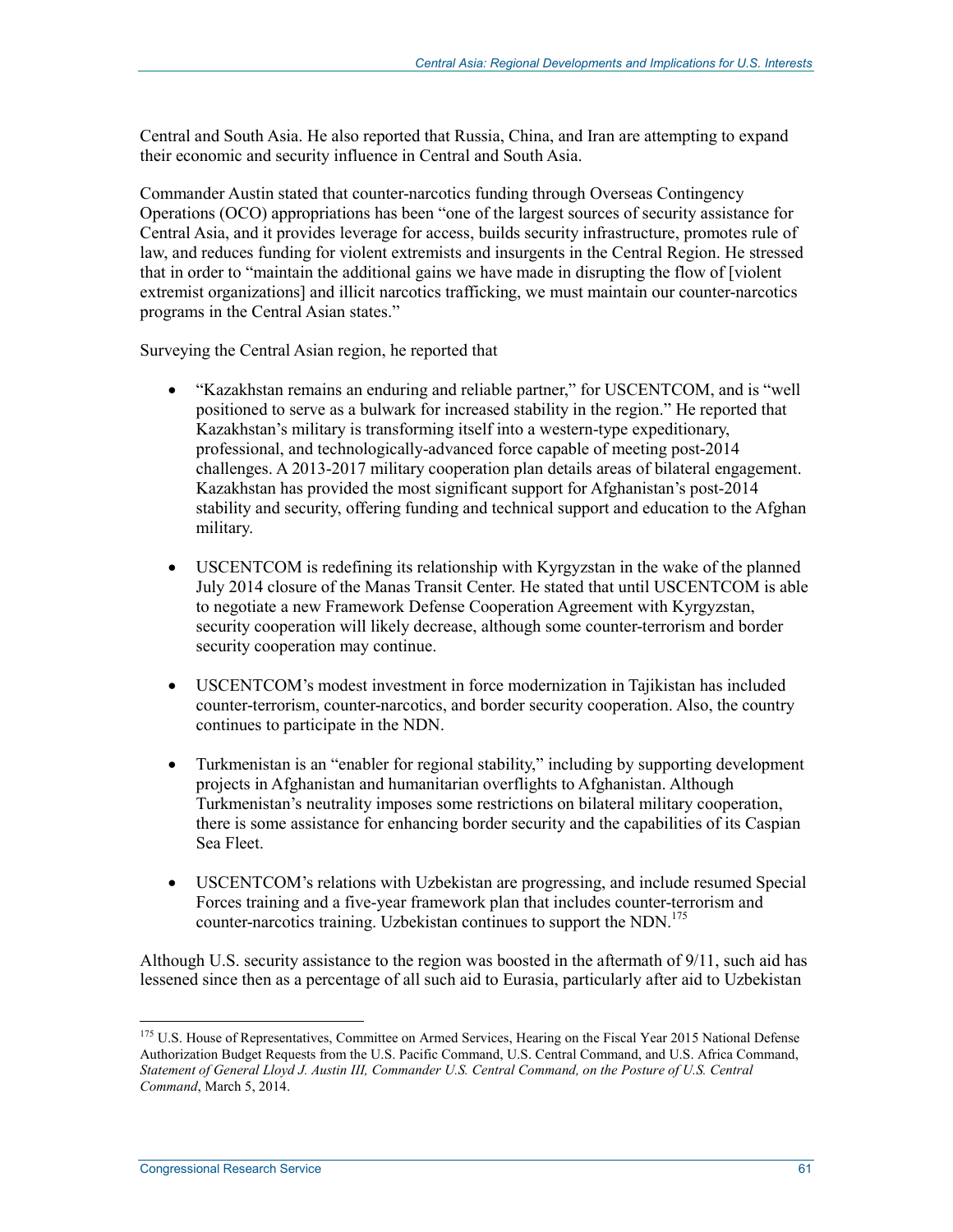was cut in FY2004 and subsequent years (see above, "Congressional Conditions on Kazakh and Uzbek Aid"). According to the State Department's Office of the Coordinator of Assistance to Europe and Eurasia, security and law enforcement aid to Central Asia was 31% (\$188 million) of all such aid to Eurasia in FY2002, but had declined to 18% (\$247 million) in FY2010. Of all budgeted assistance to Central Asia over the period from FY1992-FY2010, security and law enforcement aid accounted for a little over one-fifth. Security and law enforcement programs include Foreign Military Financing (FMF), International Military Education and Training (IMET), Excess Defense Articles (EDA), and border security aid to combat trafficking in drugs, humans, and WMD.

A Defense Department counter-terrorism train and equip program (created under Section 1206 of the National Defense Authorization Act for FY2006; P.L. 109-163) provided \$20 million to Kazakhstan in FY2006, \$19.2 million in FY2007, and \$12.5 million in FY2008 (the latter to respond to threats in the North Caspian Sea). It also provided \$12 million to Kyrgyzstan in FY2008 and \$9.6 million in FY2009.

Another Defense Department program for defense articles, services, training or other support for reconstruction, stabilization, and security activities (created under Section 1207 of P.L. 109-163; Section 1207 has expired and been replaced by a USAID Complex Crises Fund) provided \$9.9 million to Tajikistan in FY2008.<sup>176</sup> In FY2010, the Defense Department transferred \$15.8 million in Section 1207 funds to the State Department's Civilian Response Corps to assist in reconstruction in Kyrgyzstan following the April 2010 coup and the June 2010 ethnic violence.<sup>177</sup>

According to the latest State-Defense Department's *Foreign Military Training: Joint Report to Congress*, covering FY2012, \$2.1 million was expended for military and security training for 327 Kazakh students, \$4.23 million was expended for 345 Kyrgyz students, \$3.9 million was expended for 511 Tajik students, \$641,000 was expended for 81 Turkmen students, and \$343,000 was expended for 121 Uzbek students. Training was provided under various programs, including Foreign Military Sales, IMET, Global Peace Operations Initiative (GPOI), Regional Centers for Security Studies, Section 1004 Counter-Drug Training Support (CDTS), Combating Terrorism Fellowship Program (CTFP), and Service Academy Foreign Student Program. Most Central Asian military and security personnel received training in counter-narcotics under the Section 1004 program (as defined in the NDAA for FY1991). U.S. Special Operations Forces and conventional forces conduct the training for regional military personnel and law enforcement staffs involved in counter-drug operations.

In 2010, the Defense Department announced assistance to set up training facilities in Kyrgyzstan and Tajikistan to bolster regional efforts to combat drug-trafficking and terrorism. It was stated that no U.S. troops would be stationed at either facility.178 The anti-terrorism training center in

<sup>176</sup> For background, see CRS Report RS22855, *Security Assistance Reform: "Section 1206" Background and Issues for Congress*, by Nina M. Serafino, and CRS Report RS22871, *Department of Defense "Section 1207" Security and Stabilization Assistance: Background and Congressional Concerns, FY2006-FY2010*, by Nina M. Serafino.

<sup>177</sup> U.S. Department of State, "U.S. Stabilization Capabilities: Lessons Learned From Kyrgyzstan," *Dipnote*, October 04, 2010; U.S. Department of Defense, *Section 1209 and Section 1203(b) Report to Congress on Foreign-Assistance Related Programs for Fiscal Years 2008, 2009, and 2010*, April 2012, p. 71.

<sup>178</sup> Deirdre Tynan, "Kyrgyzstan: U.S. Intends to Construct Military Training Center in Batken," *Eurasianet,* March 3, 2010; *Stratfor,* June 25, 2010. The EU also has built or refurbished military training and border facilities in Central Asia, including in Kyrgyzstan. See *The EU's Border Management Program in Central Asia* (BOMCA), at http://bomca.eu-bomca.kg/en/about.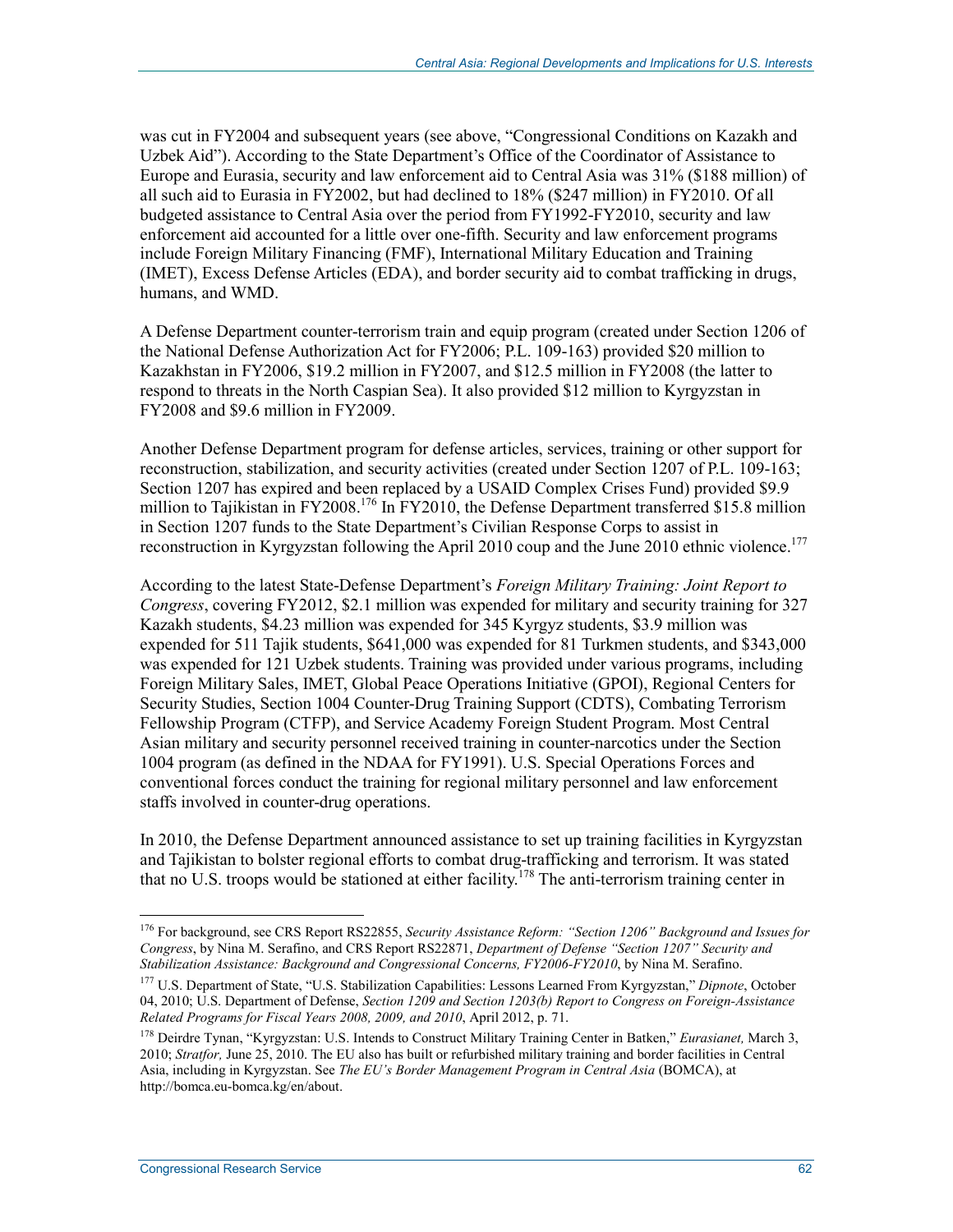southern Kyrgyzstan, planned to be built in the Batken region, was planned to cost \$5.5 million. Construction reportedly was delayed due to the change of government and ethnic violence in Kyrgyzstan, and then was canceled. The National Training Facility in Tajikistan, valued at up to \$10 million, was designed for the National Guard training. Design and construction began in mid-2011, but completion apparently was delayed, with one solicitation notice for construction being issued in mid-2012. The National Training Facility reportedly since has been completed and includes classrooms, gun ranges, a tank driving range, and rappelling tower. Another training facility for the Tajik Customs Service, built at a cost of \$2 million, was completed in January  $2014$ <sup> $179$ </sup>

According to the State Department's 2013 *Narcotics Control Strategy Report*, about one-fourth of the opium and heroin produced in Afghanistan transits through Central Asia to markets in Russia and Central Europe. The bulk of these drugs transit the Afghan-Tajik border, and from there are shipped by trucks travelling along the relatively good road system in Uzbekistan. Governmental corruption facilitates these shipments, according to the State Department.<sup>180</sup> During his visits to Kyrgyzstan, Kazakhstan, and Tajikistan in late June 2011, U.S. Assistant Secretary of State for International Narcotics and Law Enforcement Affairs (INL) William Brownfield announced the launch of a new \$4.2 million Central Asia Counter-narcotics Initiative (CACI) to provide training and equipment to set up counter-narcotics task forces in each of the Central Asian states. The initiative also aimed to encourage regional cooperation by the task forces, including through the U.S. supported Central Asia Regional Information Coordination Center (CARICC), as well as broader cooperation with existing task forces in Afghanistan and Russia. Besides INL, the U.S. Drug Enforcement Administration (DEA) was involved in the initiative. A factsheet reported that the State Department planned to closely coordinate with the Defense Department, which had provided over \$100 million in counter-narcotics aid to Central Asia.<sup>181</sup> Reportedly, Russia objected to the implementation of CACI.<sup>182</sup>

In testimony in February 2014, Assistant Secretary Brownfield reported that CACI "has not yet been a resounding success." He stated that problems included cooperation among the regional states on counter-narcotics efforts and verified that there was a lack of enthusiasm in Russia for cooperation with the United States that would include sharing of intelligence and operations in Afghanistan. He averred that there was some regional country-by-country cooperation.<sup>183</sup>

Several Central Asian states also participate in the State Partnership Program which pairs National Guard units with military units in Central Asia and elsewhere. The Arizona National

http://dushanbe.usembassy.gov/ct\_05112012.html; *Tajikistan National Training Center*, AHNTech, at http://ahntech.com/past-projects/tajikistan-construction; U.S. Embassy, Dushanbe, *U.S. Embassy Donates Practical Exercise Training Area Facility to Tajikistan's Customs Service*, January 21, 2014.

<sup>179 &</sup>quot;U.S., Tajik Officials Initiate Construction of Military Training Center," *RFE/RL*, July 7, 2011; U.S. Embassy, Dushanbe, *Solicitation Notice: National Training Center at Karatog, Tajikistan*, May 11, 2012, at

<sup>180</sup> U.S. Department of State, Bureau of International Narcotics and Law Enforcement Affairs, *International Narcotics Control Strategy Report*, March 5, 2013.

<sup>181</sup> U.S. Department of State, Bureau of International Narcotics and Law Enforcement Affairs, *Fact Sheet: The Central Asia Counternarcotics Initiative (CACI)*, February 21, 2012.

<sup>182</sup> Joshua Kucera, "Russia Thwarts U.S. Central Asian Counterdrug Program," *The Bug Pit, Eurasianet*, February 18, 2012; Chris Rickleton, "Central Asia: Cold-War Attitudes Hindering Drug War," *Eurasianet*, February 6, 2013; Reid Standish, "Still No Anti-Drug Trafficking Progress in Central Asia," *The Hidden Transcript*, March 1, 2013;

<sup>&</sup>quot;Cooperation and Geopolitics in the Central Asian Drug Trade," Center for World Conflict and Peace, May 17, 2013. <sup>183</sup> U.S. House of Representatives, Committee on Foreign Affairs, Subcommittee on the Middle East and North Africa, Hearing on U.S. Counter-narcotics Operations in Afghanistan, February 5, 2014.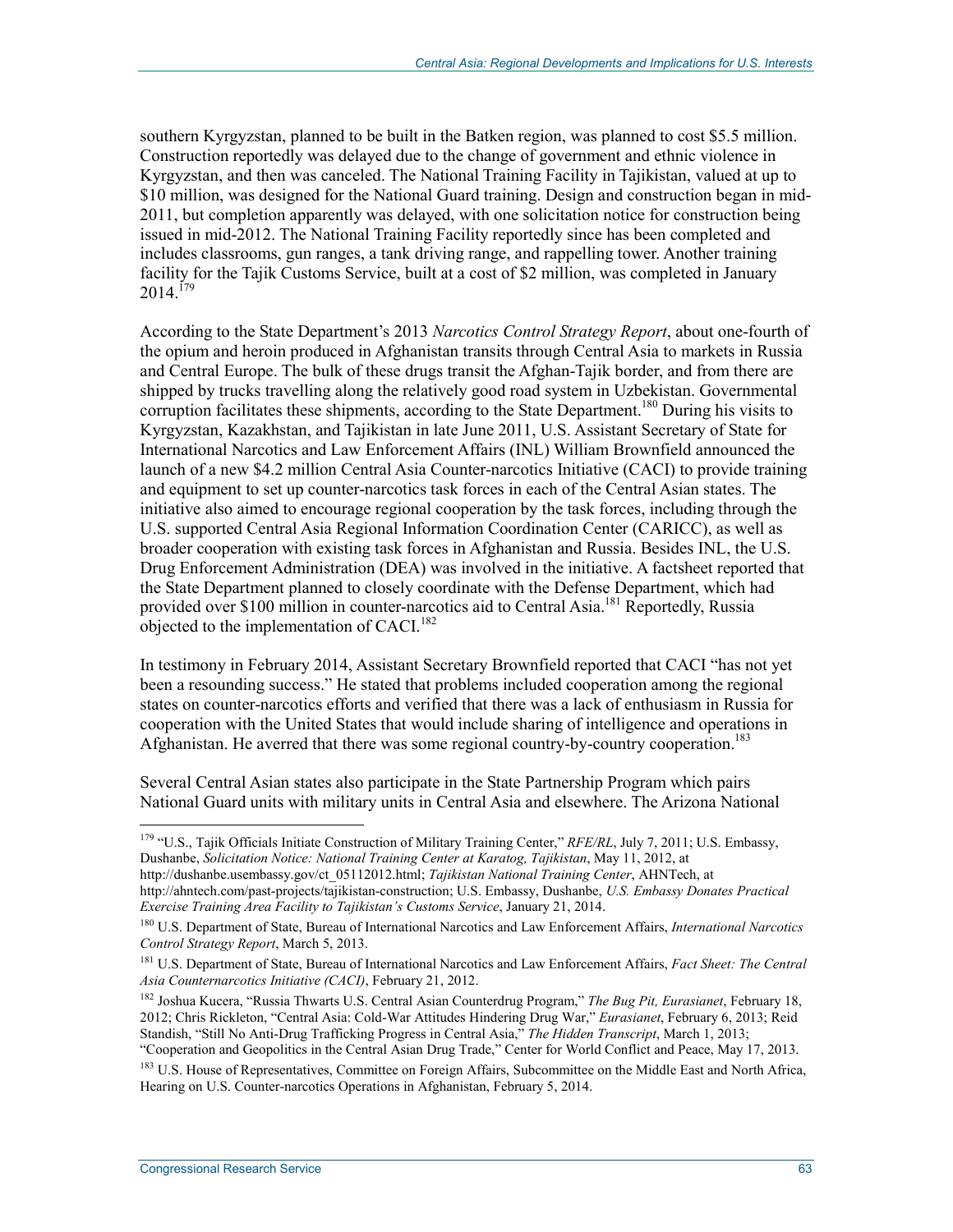Guard and Kazakhstan forged the first Central Asian partnership in 1993. Kyrgyzstan and the Montana National Guard began a partnership in 1996. Tajikistan and the Virginia National Guard launched a partnership in 2003, and the Mississippi National Guard and Uzbekistan formed a partnership in 2012 (previously, Uzbekistan and the Louisiana National Guard had formed a partnership in 1996).<sup>184</sup>

In addition to the aid reported by the State Department's Office of the Coordinator of Assistance to Europe and Eurasia, the Defense Department provides classified and other aid to Central Asia. $185$ 

U.S. Central Command (USCENTCOM) in 1999 became responsible for U.S. military engagement in Central Asia. It cooperated with the European Command (USEUCOM), on the Caspian Maritime Security Cooperation program (similar to the former Caspian [Sea] Guard program). In 2008, General Bantz Craddock, then-Commander of USEUCOM, testified that the Caspian Maritime Security Cooperation program coordinated security assistance provided by U.S. agencies to Azerbaijan and Kazakhstan. He stated that U.S. Naval Forces Europe cooperated with U.S. Naval Forces Central Command "to promote maritime safety and security and maritime domain awareness in the Caspian Sea." Defense Department support for this program for Kazakhstan wound down in FY2008.<sup>186</sup> Russia objects to the involvement of non-littoral countries in Caspian maritime security and has appeared to counter U.S. maritime security aid by boosting the capabilities of its Caspian Sea Flotilla and by urging the littoral states to coordinate their naval activities exclusively with Russia.

All the Central Asian states except Tajikistan joined NATO's PFP by mid-1994 (Tajikistan joined in 2002). Central Asian troops have participated in periodic PFP (or "PFP-style") exercises in the United States since 1995, and U.S. troops have participated in exercises in Central Asia since 1997. A June 2004 NATO summit communiqué pledged enhanced Alliance attention to the countries of the South Caucasus and Central Asia, and the NATO Secretary General appointed a Special Representative for the Caucasus and Central Asia. Uzbekistan sharply reduced its participation in PFP after NATO raised concerns that Uzbek security forces had used excessive and disproportionate force in Andijon (however, it continued to permit Germany to use a base near Termez). Relations with NATO appeared to improve after 2008 (see below).

Kazakhstan's progress in military reform enabled NATO in January 2006 to elevate it to participation in an Individual Partnership Action Plan (IPAP). The third phase of the IPAP was approved in August 2012 and reportedly involves continued training for the Air-mobile Forces Brigade (Kazbrig) for possible peacekeeping support for U.N. or NATO operations. Such training

<u>.</u>

<sup>184</sup> Donna Miles, "Guard Program Builds Partner Capacity, Relationships in USCENTCOM," *American Forces Press Service*, November 1, 2013; Daniel Resnick, "The National Guard State Partnership Program in Central Asia," *Security Assistance Monitor*, June 19, 2013.

<sup>&</sup>lt;sup>185</sup> Analyst Joshua Kucera has called for the U.S. government to provide more comprehensive information on the level and type of U.S. security assistance to Central Asia. He also has urged greater policy attention to the possible misuse of security assistance by Central Asian governments, and for more emphasis on developmental and democratization assistance. See *U.S. Military Aid to Central Asia: Who Benefits?* Open Society Foundations, September 2012.

<sup>186</sup> House of Representatives, Armed Services Committee, *Statement of General Bantz J. Craddock, Commander, United States European Command*, March 13, 2008. Caspian Sea Maritime Proliferation Prevention aid to Kazakhstan was \$4 million in FY2005, \$5 million in FY2006, \$603,000 in FY2007, and \$153,000 in FY2008. Much more had been planned for FY2007-FY2008. No aid was requested for FY2009 or thereafter. U.S. Department of Defense, Defense Threat Reduction Agency, *Defense Threat Reduction Agency, Cooperative Threat Reduction Program, Fiscal Year (FY) 2009 Budget Estimates*, 2008.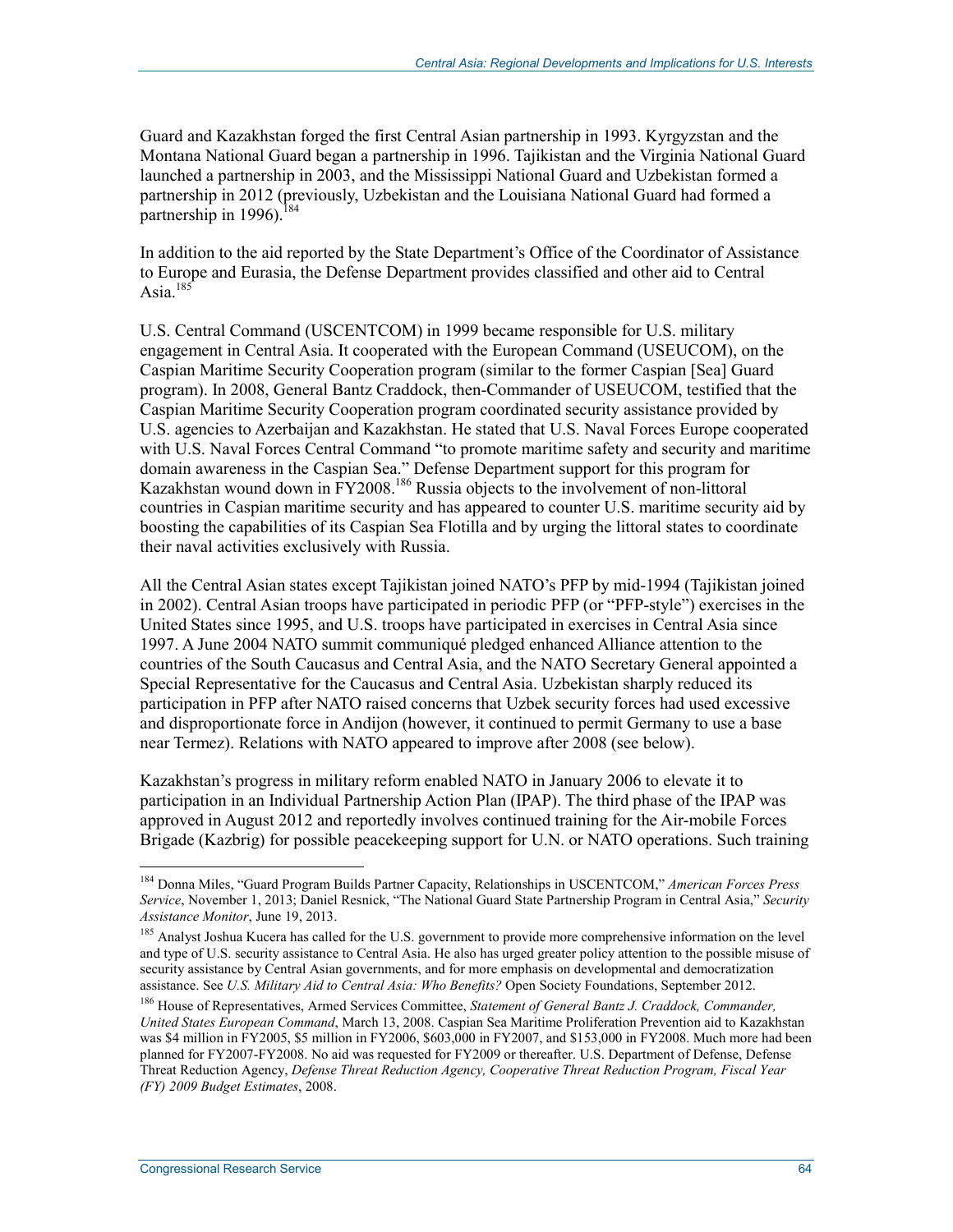has taken place at the PFP Training Center at the Military Institute of the Army in Almaty. Kazakhstan has stated that it does not plan to join NATO but wants to modernize its armed forces. According to analyst Roger McDermott, Kazakhstan has chosen to rely on Russia for its national security, so that its ties with NATO—while the most significant in Central Asia—will remain limited.<sup>187</sup> Examples of Kazakhstan's use of training from the United States and NATO, as well as Russia, include the country's hosting of a regular NATO PFP "Steppe Eagle" military exercise in August 2013, involving Kazbrig, which was followed by the CSTO Collective Peacekeeping Forces' "Unbreakable Brotherhood 2013" exercise in Russia in October 2013.<sup>188</sup>

On March 7, 2014, the Kazakh Defense Ministry announced that it had informed the United Nations that it had selected 20 military officers as prepared for possible participation as U.N. peacekeepers.

## **Closure of the Karshi-Khanabad Airbase**

On July 5, 2005, the presidents of Uzbekistan, Kyrgyzstan, and Tajikistan signed a declaration issued during a meeting of the SCO that stated that "as large-scale military operations against terrorism have come to an end in Afghanistan, the SCO member states maintain that the relevant parties to the anti-terrorist coalition should set a deadline for the temporary use of ... infrastructure facilities of the SCO member states and for their military presence in these countries."189 Despite this declaration, none of the Central Asian leaders immediately called for closing the coalition bases. However, after the United States and others interceded so that refugees who fled from Andijon to Kyrgyzstan could fly to Romania, Uzbekistan on July 29 demanded that the United States vacate K2 within six months. On November 21, 2005, the United States officially ceased operations to support Afghanistan at K2. Perhaps indicative of the reversal of U.S. military-to-military and other ties, former pro-U.S. defense minister Qodir Gulomov was convicted of treason and received seven years in prison, later suspended. Many K2 activities shifted to the Manas airbase in Kyrgyzstan. Some observers viewed the closure of K2 and souring U.S.-Uzbek relations as setbacks to U.S. influence in the region and as gains for Russian and Chinese influence. Others suggested that U.S. ties with other regional states provided continuing influence and that U.S. criticism of human rights abuses might pay future dividends among regional populations.<sup>190</sup>

#### **Efforts to Improve Security Relations**

Appearing to signal improving U.S.-Uzbek relations, in early 2008 Uzbekistan permitted U.S. military personnel under NATO command, on a case-by-case basis, to transit through an airbase near the town of Termez that it has permitted Germany to operate.<sup>191</sup> President Karimov attended the NATO Summit in Bucharest, Romania, in early April 2008 and stated that Uzbekistan was

<sup>187</sup> Roger McDermott, *Kazakhstan–Russia: Enduring Eurasian Defense Partners*, Danish Institute for International Studies, 2012.

<sup>188</sup> Richard Weitz, "Kazakhstan Steppe Eagle Exercise Helps Sustain NATO Ties," *CACI Analyst*, September 18, 2013. <sup>189</sup> *CEDR*, July 5, 2005, Doc. No. CPP-249.

<sup>190</sup> For further information, see CRS Report RS22295, *Uzbekistan's Closure of the Airbase at Karshi-Khanabad: Context and Implications*, by Jim Nichol.

<sup>191 &</sup>quot;U.S. Military Returns to Ex-Soviet Uzbekistan," *Agence France Presse*, March 6, 2008; "Only Germany Can Use Uzbek Bases Now," *United Press International*, December 13, 2005.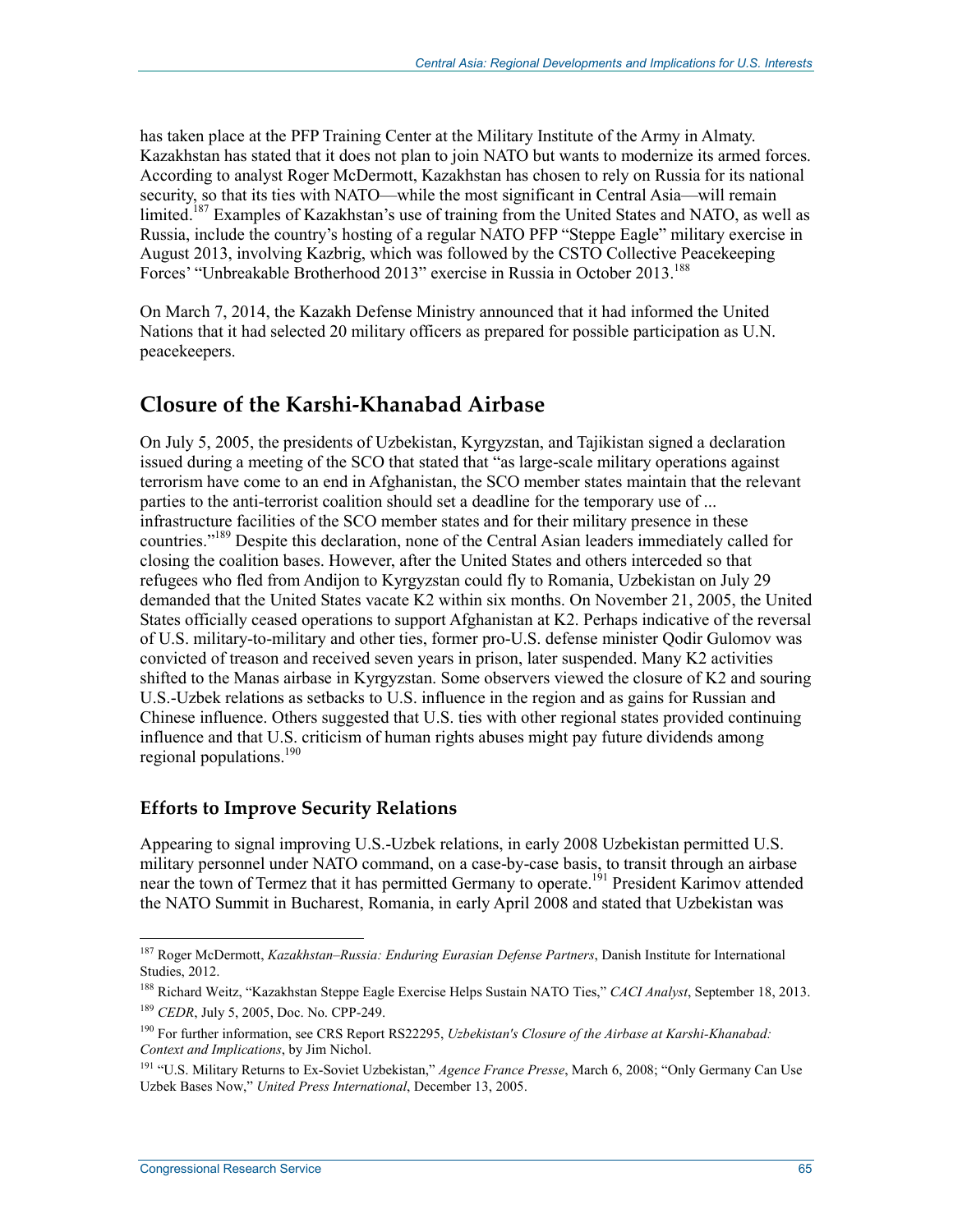ready to discuss the transit of nonlethal goods and equipment by NATO through Uzbekistan to Afghanistan. He announced in May 2009 that the United States and NATO had been permitted to use the Navoi airport (located between Samarkand and Bukhara in east-central Uzbekistan) for transporting nonlethal supplies to Afghanistan.

Representing the Obama Administration, Under Secretary of State William Burns visited Uzbekistan in early July 2009, and President Karimov assessed his talks with Burns as "positive." In August 2009, General David Petraeus traveled to Uzbekistan and signed an accord on boosting military educational exchanges and training. Reportedly, these visits also resulted in permission by Uzbekistan for military air overflights of weapons to Afghanistan. Then-Assistant Secretary Blake visited Uzbekistan in November 2009 and stated that his meetings there were "a reflection of the determination of President Obama" to strengthen ties. He proposed that the two countries set up high-level annual consultations to "build our partnership across a wide range of areas. These include trade and development, border security, cooperation on narcotics, the development of civil society, and individual rights."192

The first Annual Bilateral Consultation (ABC) took place in late December 2009 with a visit to the United States by an Uzbek delegation led by Foreign Minister Vladimir Norov. The two sides drew up a plan for cooperation for 2010 that involved an extensive range of diplomatic visits, increased military-to-military contacts, and investment and trade overtures, including the provision of Expanded IMET.<sup>193</sup> The second ABC took place in February 2011 with a visit to Uzbekistan led by then-Assistant Secretary Blake. The talks reportedly included security cooperation, trade and development, science and technology, counter-narcotics, civil society development, and human rights. A U.S. business delegation discussed means to increase trade ties. Blake reported that the United States had purchased \$23 million in Uzbek goods for transit to Afghanistan in FY2010.

The third ABC was held in August 2012, and like the second involved a visit to Tashkent by a U.S. delegation led by then-Assistant Secretary Blake. He reported that the meeting covered Uzbekistan's support for U.S. operations in Afghanistan, energy, agriculture, health, parliamentary exchanges, education, science and technology, counter-narcotics, border security, counter-terrorism, religious freedom, trafficking in persons, and human rights. At an associated U.S.-Uzbek business forum, Assistant Secretary of State Blake raised concerns about currency convertibility and contract sanctity that hamper foreign investment. In a speech in October 2012, Blake stated that because of Uzbekistan's poor human rights record, the United States provided it only non-lethal security assistance.<sup>194</sup>

<u>.</u>

<sup>192</sup> U.S. Embassy in Tashkent, Uzbekistan, *Press Conference of Assistant Secretary for South and Central Asian Affairs Robert Blake*, October 14, 2009.

<sup>&</sup>lt;sup>193</sup> *CEDR*, January 29, 2010, Doc. No. CEP-4019. The Defense Security Cooperation Agency (DSCA) defines Expanded IMET as a group of courses aimed at "educating U.S. friends and allies in the proper management of their defense resources, improving their systems of military justice ... and fostering a greater respect for, and understanding of, the principle of civilian control of the military. The program is based upon the premise that active promotion of democratic values is one of the most effective means available for achieving U.S. national security and foreign policy objectives.... For a country whose international military training program is very politically sensitive, the entire IMET program may consist of Expanded IMET training only." See DSCA. *What is Expanded IMET?* At http://www.dsca.osd.mil/programs/eimet/eimet\_default.htm.

<sup>194</sup> U.S. Department of State, *Press Availability Following the U.S.-Uzbekistan Annual Bilateral Consultations*, August 17, 2012; Daniil Kislov, "U.S. Ambassador in Uzbekistan George Krol: 'We Recognize Democracy May Develop and Look Differently in Uzbekistan,'" *Journal of Turkish Weekly*, September 25, 2012; *Remarks, Robert O. Blake, Jr., Assistant Secretary, Bureau of South and Central Asian Affairs, [at] Indiana University's Inner Asian and Uralic*  (continued...)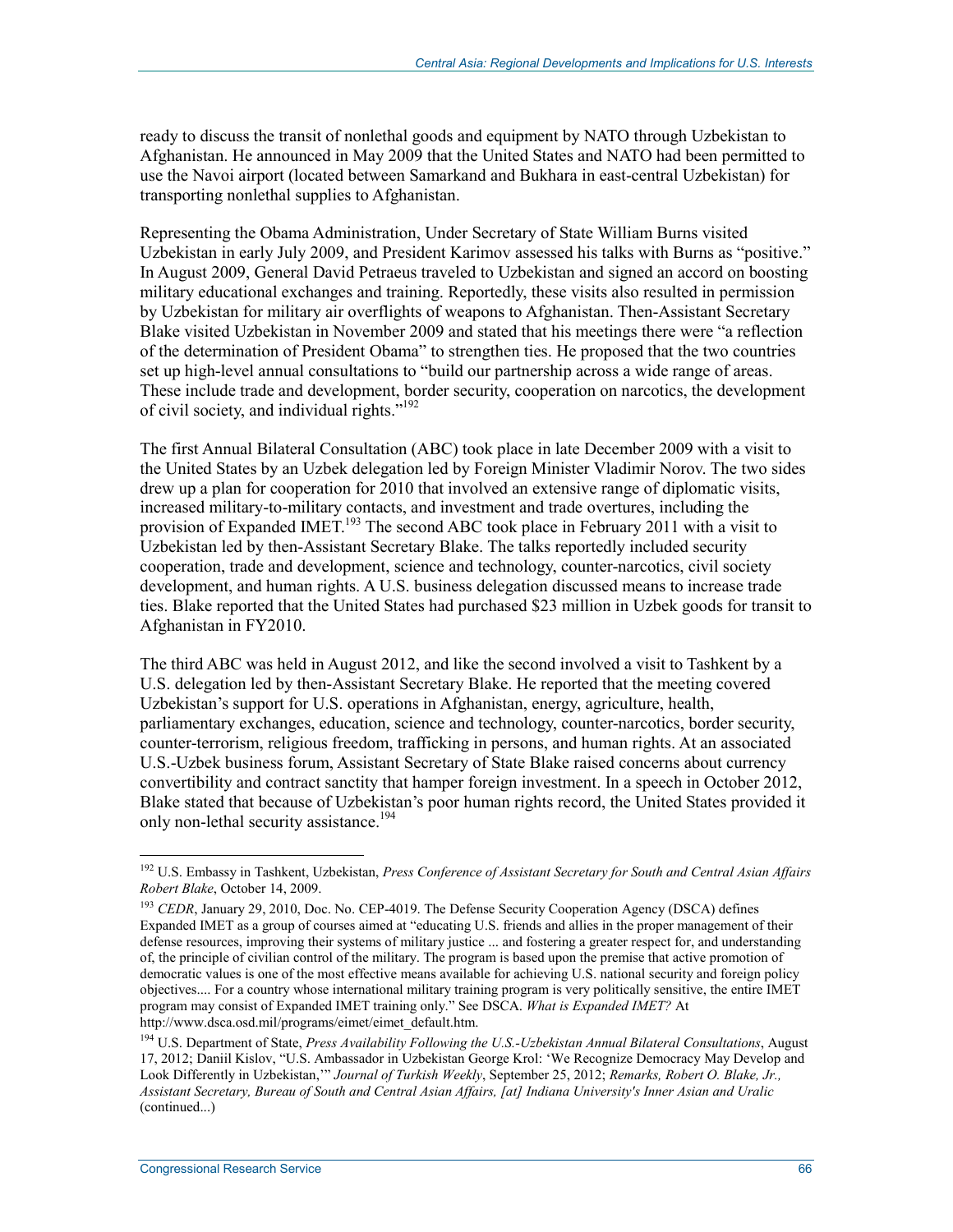The fourth ABC was held in December 2013 with a visit to Washington, D.C., by Uzbek Foreign Minister Kamilov. The ABC was chaired on the U.S. side by Assistant Secretary Biswal. The State Department reported that political developments, regional stability and security, human rights and labor, education and cultural exchanges, and economic development and trade were discussed, but neither side provided any details.<sup>195</sup>

## **The Manas Airbase/Transit Center**

The Manas airbase (since 2009 called the Manas Transit Center; see below) became operational in December 2001 and uses some facilities of the international airport near Bishkek, the capital of Kyrgyzstan. According to a fact sheet prepared in early 2009 by the 376<sup>th</sup> Air Expeditionary Wing of the U.S. Air Force, the Manas airbase serves as the "premier air mobility hub" for operations in Afghanistan. Missions include support for personnel and cargo transiting in and out of the theater, aerial refueling, airlift and airdrop, and medical evacuation. Then-Secretary Clinton was told during her December 2010 visit to the Manas Transit Center that up to 3,500 troops every day, over 13 million pounds of cargo each month, and 117 million gallons of fuel each year were handled by the airbase.

In early 2006, Kyrgyz President Bakiyev reportedly requested that lease payments for use of the Manas airbase be increased to more than \$200 million per year but at the same time reaffirmed Russia's free use of its nearby base.<sup>196</sup> By mid-July 2006, however, the United States and Kyrgyzstan announced that they had reached a settlement for the continued U.S. use of the airbase. Although not specifically mentioning U.S. basing payments, it was announced that the United States would provide \$150 million in "total assistance and compensation over the next year," subject to congressional approval.

In September 2007, a U.S. military officer stated that the Manas airbase was moving toward "a sustainment posture," with the replacement of most tents and the building of aircraft maintenance, medical, and other facilities.<sup>197</sup>

On February 3, 2009, then-President Bakiyev announced during a visit to Moscow that he intended to close the Manas airbase. Many observers speculated that the decision was spurred by Russia, which offered Bakiyev a \$300 million loan for economic development and a \$150 million grant for budget stabilization in the wake of the world economic downturn. Russia also stated that it would write off most of a \$180 million debt. The United States was notified on February 19, 2009, that under the terms of the status of forces agreement it had 180 days to vacate the airbase.

The Defense Department announced on June 24, 2009, that an agreement of "mutual benefit" had been concluded with the Kyrgyz government "to continu[e] to work, with them, to supply our

<sup>(...</sup>continued)

*Natural Resource Center*, October 18, 2012.

<sup>195</sup> U.S. Department of State, Office of the Spokesperson, *Media Note: U.S.-Uzbekistan Annual Bilateral Consultations*, December 11, 2013.

<sup>&</sup>lt;sup>196</sup> Perhaps indicating Kyrgyz pressure on Russia to compensate for use of the base, Russia in October 2006 pledged grant military assistance to Kyrgyzstan.

<sup>&</sup>lt;sup>197</sup> Lt. Col. Michael Borgert, "Liberandos: Thank You for a Job Well Done," 376<sup>th</sup> Expeditionary Services Squadron Public Affairs, September 9, 2007.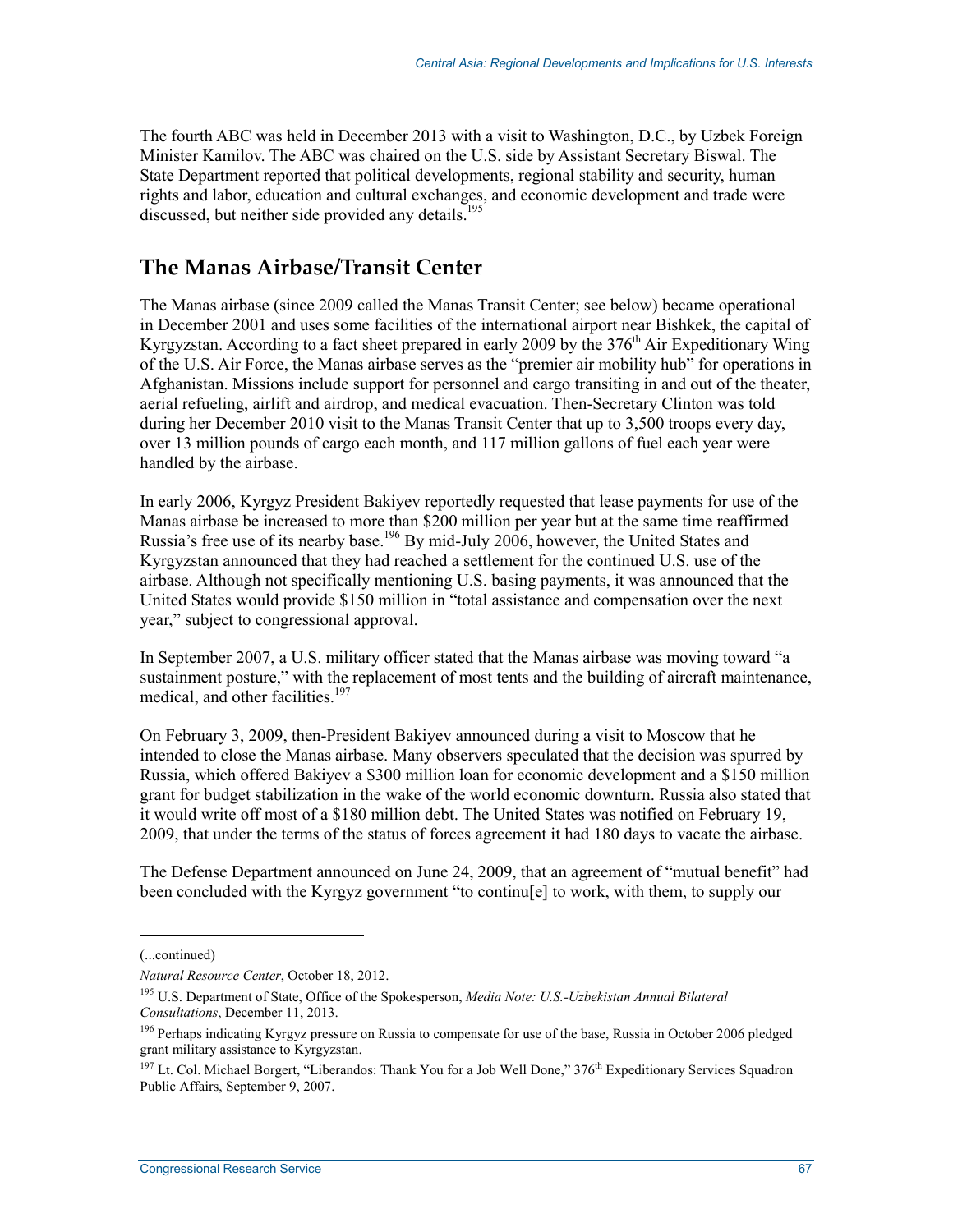troops in Afghanistan, so that we can help with the overall security situation in the region."<sup>198</sup> The agreement was approved by the Kyrgyz legislature and signed into law by then-President Bakiyev, to take effect on July 14, 2009. The agreement is for five years and is renewed yearly, unless both parties agree to end it. A yearly rent payment for use of land and facilities at the Manas airport would be increased from \$17.4 million to \$60 million per year and the United States had pledged more than \$36 million for infrastructure improvements and \$30 million for air traffic control system upgrades for the airport. The Kyrgyz foreign minister also stated that the United States had pledged \$20 million dollars for a U.S.-Kyrgyz Joint Development Fund for economic projects, \$21 million for counter-narcotics efforts, and \$10 million for counterterrorism efforts.<sup>199</sup> All except the increased rent had already been appropriated or requested. The agreement also reportedly includes stricter host-country conditions on U.S. military personnel.<sup>200</sup>

Kyrgyzstan had also requested that French and Spanish troops who were deployed at Manas had to leave, and they had pulled out by October 2009. The French detachment (reportedly 35 troops and a tanker aircraft) moved temporarily to Dushanbe. The Spanish unit (reportedly 60 troops and two transport aircraft) moved temporarily to Herat, west Afghanistan, and Dushanbe was used temporarily as a stopover for troop relief flights. France and Spain have since reached accords with Kyrgyzstan and have returned to Manas.

#### **The Status of the Manas Transit Center after the April 2010 Coup**

Initially after the April 2010 ouster of then-President Bakiyev, some officials in the interim government stated or implied that the conditions of the lease would be examined. However, on April 13, 2012, then-acting Prime Minister Roza Otunbayeva announced that the lease on the Manas Transit Center would be "automatically" renewed for one year. Meeting with then-Secretary Clinton on December 2, 2010, Otunbayeva stressed that the Manas Transit Center was a significant contributor to regional security and that Kyrgyzstan would support its operation at least through 2014 in line with U.S. Administration objectives for drawing down U.S. forces.<sup>201</sup>

In March 2012, then-Secretary of Defense Leon Panetta visited Bishkek, reportedly to obtain reassurances about the Kyrgyz government's basing commitments. In early May 2012, however, President Atambayev stressed that the basing accord would not be extended when it came up for renewal in 2014, an announcement that was hailed by the Russian Foreign Ministry.

The U.S. Embassy in Bishkek has reported that in FY2013, the United States provided \$104.03 million (CRS total) in direct, indirect, and charitable expenses in connection with the Manas Transit Center; \$142.1 million in FY2012; \$150.6 million in FY2011, \$131.5 million in FY2010; and \$107.9 million in FY2009.

Of this FY2013 amount:

<sup>198</sup> U.S. Department of Defense, *DoD News Briefing*, June 24, 2009. See also U.S. Department of State, *Daily Press Briefing*, June 25, 2009.

<sup>199</sup> Tolkun Namatbayeva, "Kyrgyzstan Allows U.S. to Keep Using Base," *Agence France Presse*, June 23, 2009.

<sup>200</sup> See also CRS Report R40564, *Kyrgyzstan and the Status of the U.S. Manas Airbase: Context and Implications*, by Jim Nichol.

<sup>201</sup> U.S. Department of State, *Remarks With President Otunbayeva After Their Meeting, Hillary Rodham Clinton, Secretary of State*, December 2, 2010.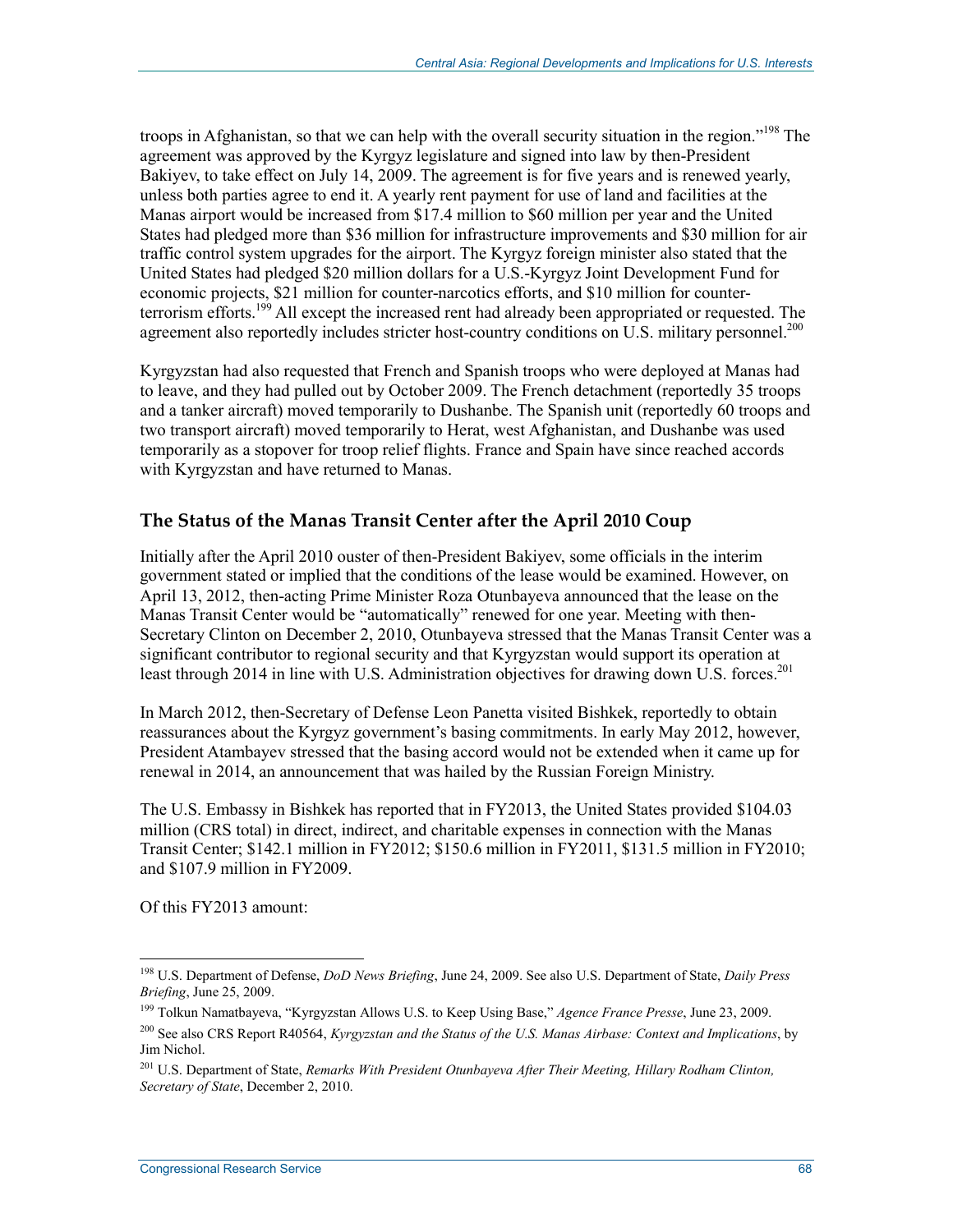- \$60 million was a lease payment;
- \$16.75 million was landing and other fees and leases;
- \$58,800 was a contribution to Kyrgyz Aeronavigation;
- \$24.71 million was for building renovations and road repairs, for furniture and other equipment, for supplies and services, and other airport improvements;
- \$354,000 was for "programmatic humanitarian assistance"; and
- \$2.16 million was for other local spending

### **Fuel Contract Developments**

In December 2010, the majority staff of the Subcommittee for National Security and Foreign Affairs of the House Oversight Committee released a report on contracts awarded by the Defense Department's Defense Logistics Agency (DLA) to the privately owned Red Star and its sister Mina firms for the supply of jet fuel for the Manas Transit Center.<sup>202</sup> According to the report's findings, DLA did not know who owned Red Star or Mina until late 2010, did not claim to care whether contract funds were being misappropriated by the family of the then-president of Kyrgyzstan and his family, did not know that Russia's state-owned Gazprom gas firm had an ownership interest in a subsidiary of the firms, and did not claim to know that the firms were using false certifications to obtain fuel from Russia. On the latter issue, Red Star and Mina had repeatedly informed DLA of the false certifications scheme, according to emails and other documents. The subcommittee argued that the use of such a scheme to obtain fuel and DLA's apparent lack of reaction to the scheme opened the United States to excessive strategic vulnerability, since a sudden fuel cutoff by Russia could jeopardize U.S. military operations in Afghanistan.

In November 2010, DLA awarded Mina a \$315 million contract to continue supplying up to 120 million gallons of fuel to the Manas Transit Center for at least one more year. An amendment to the contract later highlighted by then-Secretary Clinton during her December 2010 visit to Kyrgyzstan provided for the possible addition of a second supplier for between 20 and 50% of the fuel.<sup>203</sup> The Kyrgyz government called for the Manas Refueling Complex—established in mid-2010 as a joint venture between the Kyrgyz government and Gazprom—to be named as the sole supplier and for Mina to be suspended from the contract. The report by the House Subcommittee raised concerns about more direct Russian involvement in fuel supplies, since the country has appeared to use its energy exports as a tool in foreign relations.<sup>204</sup>

In early February 2011, a U.S.-Kyrgyz agreement on fuel supplies was signed. A few days later, the Manas Refueling Complex was reincorporated as the Gazpromneft-Aero-Kyrgyzstan joint

<sup>1</sup> <sup>202</sup> U.S. House of Representatives, Committee on Oversight and Government Reform, Subcommittee on National Security and Foreign Affairs, *Mystery at Manas: Strategic Blind Spots in the Department of Defense's Fuel Contracts in Kyrgyzstan*, Report of the Majority Staff, December 2010.

<sup>203</sup> U.S. Department of Defense, *Press Release*, November 4, 2010.

<sup>&</sup>lt;sup>204</sup> Deirdre Tynan, "Kyrgyzstan: Manas Fuel Supplier Doubles Down on Good News," Eurasianet, November 4, 2010; Deirdre Tynan, "Kyrgyzstan: Is Manas Fuel Contract Award Only the Start, not End of Intrigue?" *Eurasianet*, November 5, 2010; Deirdre Tynan, "Kyrgyzstan: Manas Fuel Supply Contract to Be Re-Opened?" *Eurasianet*, December 22, 2010; Deirdre Tynan, "Kyrgyzstan: Manas Fuel Supplier Hitting Back at Bishkek," *Eurasianet*, January 4, 2011.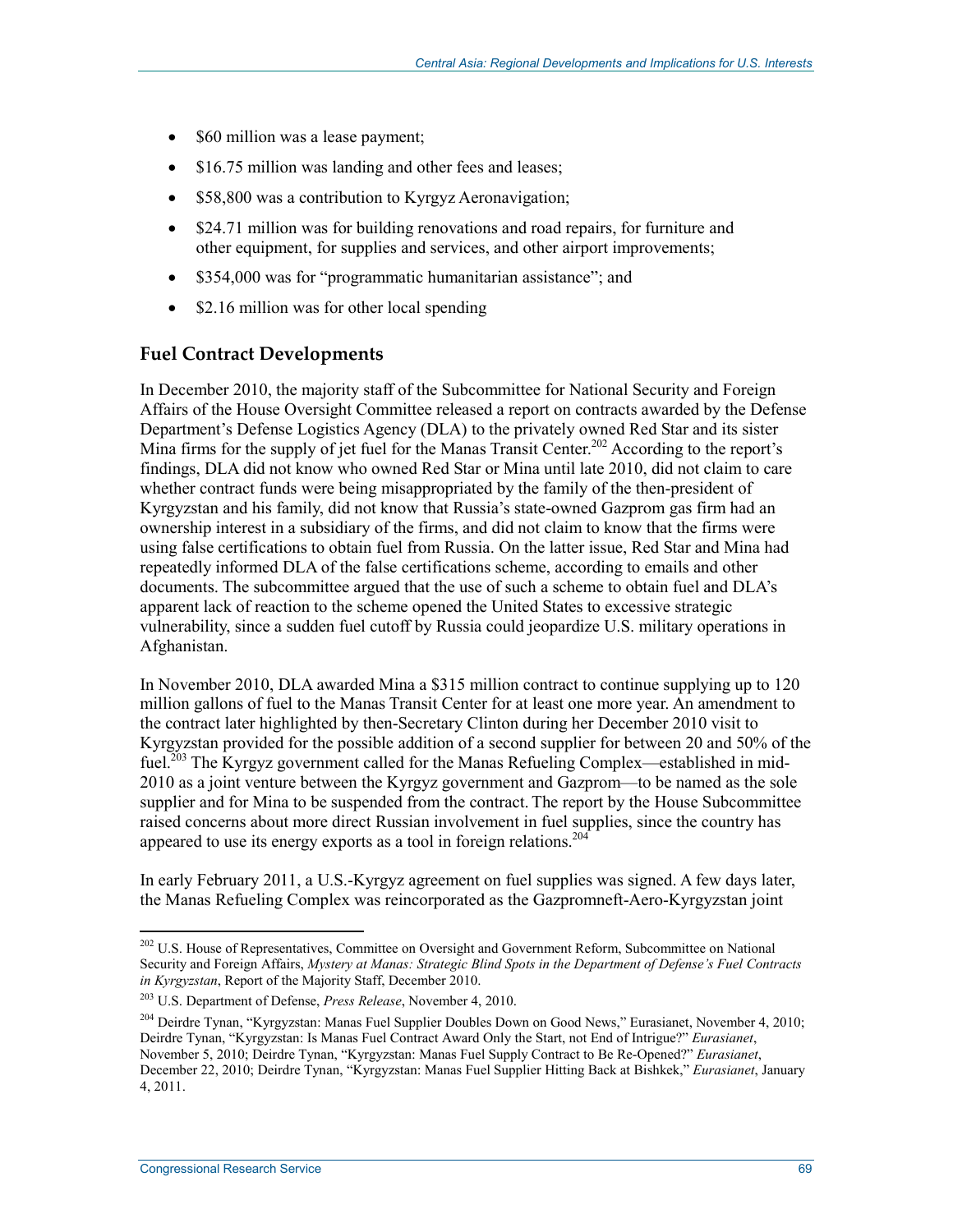venture, with Kyrgyzstan as the minority partner (with 49% of the shares). The U.S. Defense Logistics Agency placed its first order for fuel with Gazpromneft-Aero-Kyrgyzstan on September 26, 2011, to initially supply 20% of the Transit Center's aviation fuel needs (estimated at up to 12 million gallons per month), potentially reaching 50% or more by the end of the year. According to one report, the fuel is directly supplied from Gazprom's oil refineries and transported by the Russian Transoil company to the transit center.<sup>205</sup>

On October 26, 2011, the Defense Logistics Agency (DLA) announced that it had awarded a oneyear contract for 2012 for the provision of fuel to the Manas Transit Center to World Fuel Services Europe (WFSE), a subsidiary of a U.S.-based firm. Under the contract, WFSE cooperated with Gazpromneft-Aero Kyrgyzstan (GAK) to fulfill the aviation fuel needs of the Transit Center. WFSE was to provide a minimum of 10% of the fuel requirements of the Transit Center and a maximum of 100%, with GAK possibly being called upon to provide up to 90% of the monthly aviation fuel supplies based on its capabilities and performance. The U.S. Embassy in Bishkek stated that the new contract aimed "to ensure a stable, secure, and uninterrupted supply of fuel" to the Transit Center.<sup>206</sup>

The U.S. Embassy in Bishkek has reported that DLA provided \$208.1 million to GAK for jet fuel in FY2012 and \$158.8 million in FY2013. According to some reports, DLA also may have purchased jet fuel from Turkmenistan and Azerbaijan, in order to diversify the sources of supply and not rely exclusively on Russia as a source.<sup>207</sup>

### **The Wind-down of the Manas Transit Facility**

In June 2013, the Kyrgyz legislature approved a bill to close the Manas Transit Center when its lease expired in July 2013, and it was signed into law by President Atambayev on June 26, 2013.

On October 18, 2013, the Defense Department issued a release stating that it had begun to relocate personnel and material from the Manas Transit Center and planned to transfer the facilities to the Kyrgyz government by July 2014.<sup>208</sup>

The Mihail Kogalniceanu air base in eastern Romania has begun to serve as a transit hub for military personnel entering Afghanistan and for the egress of some material from Afghanistan.<sup>209</sup> Refueling functions carried out by the Manas Transit Center were transferred to Mazar-i-Sharif, according to one report.

The Transit Center reported that the air refueling mission at Manas ended on February 24, 2014. On March 3, 2014, the Transit Center reported that remaining missions, including personnel and cargo airlift and humanitarian programs in Kyrgyzstan had ceased. *Reuters* reported that Colonel

<sup>1</sup> 205 Deidre Tynan, "Kyrgyzstan: Manas Fuel Contract Goes to Kyrgyz-Russian Venture," Eurasianet, September 27, 2011; *CEDR*, September 28, 2011, Doc. No. CEP-950073.

<sup>206</sup> U.S. Department of State, Embassy of the United States in Bishkek, Kyrgyzstan, *Manas Fuel Contract Award*, October 27, 2011; Deirdre Tynan, "Kyrgyzstan: The End of an Era at Manas Air Base," *Eurasianet*, October 27, 2011.

<sup>207</sup> Joshua Kucera, "Turkmenistan Big Beneficiary Of Pentagon Money, While Uzbekistan Lags," *Eurasianet*, December 3, 2012.

<sup>208</sup> U.S. Department of Defense, *News Release: DOD to Relocate from the Transit Center at Manas International Airport and Return Facilities to the Government of Kyrgyzstan*, October 18, 2013.

<sup>209</sup> Chris Carroll, "DOD to Shift Air Transit from Manas to Romania," *Stars and Stripes*, October 18, 2013.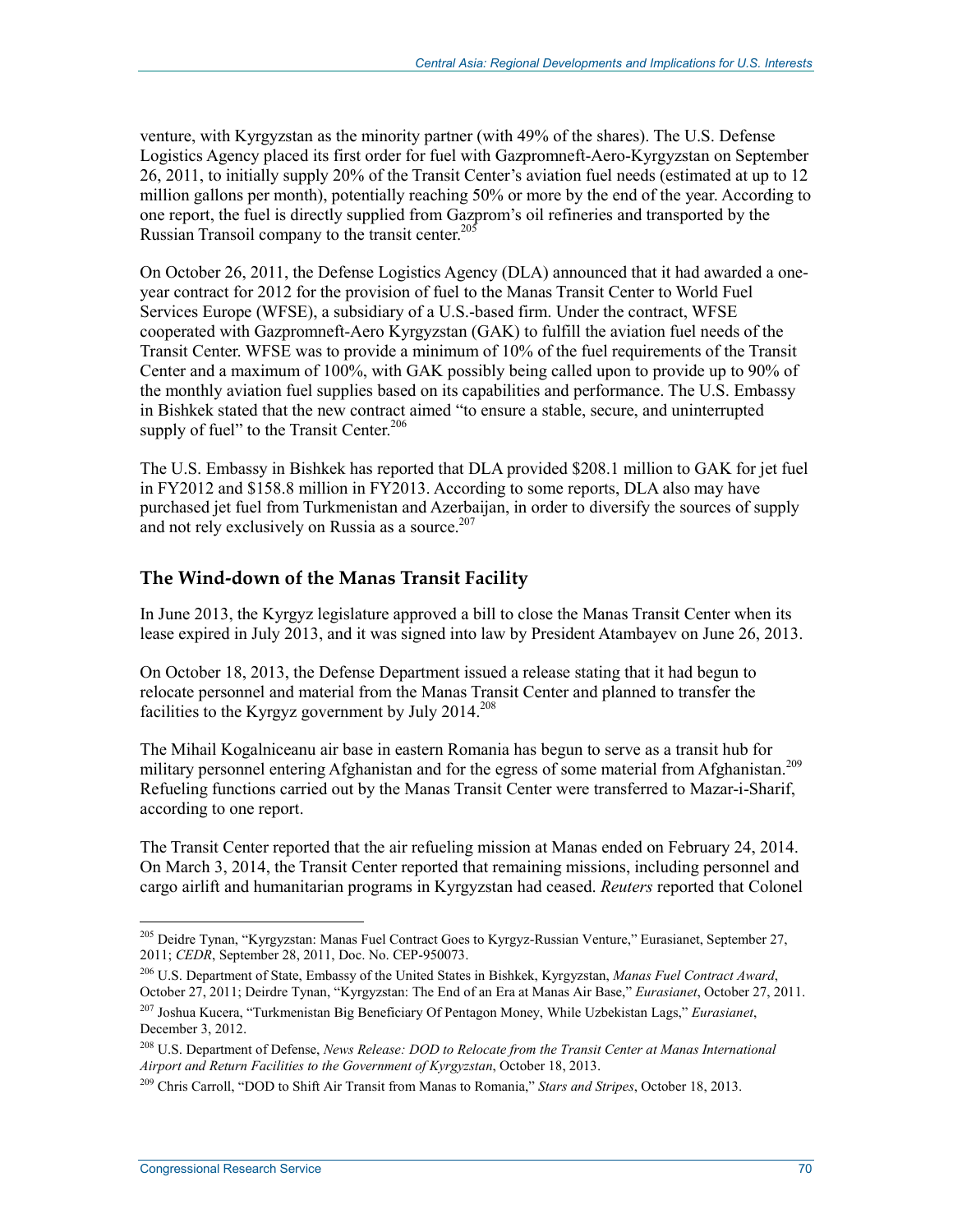John Millard, commander of the 376th Air Expeditionary Wing and the head of the Transit Center, stated that "we will have this installation and all U.S. personnel moved no later than July 10." He also reportedly stated that during the base's operation, it had handled more than 33,500 refueling missions, transported more than 5.3 million servicemen into and out of Afghanistan, and carried out  $42,000$  cargo missions.<sup>210</sup>

In late February 2014, a memorandum of understanding was signed between the Kyrgyz government and Russia's Rosneft state-controlled oil firm on investing in the Manas international airport.

## **The Northern Distribution Network to and from Afghanistan**

Because supplies transiting Pakistan to Afghanistan frequently were subject to attacks, General David Petraeus, the then-Commander of the U.S. Central Command, visited Kazakhstan and Tajikistan in late January 2009 to negotiate alternative air, rail, road, and water routes for the commercial shipping of supplies to support NATO and U.S. operations in Afghanistan (he also visited Kyrgyzstan to discuss airbase issues; see below). To encourage a positive response for this Northern Distribution Network (NDN), the U.S. embassies in the region announced that the United States hoped to purchase many nonmilitary goods locally to transport to the troops in Afghanistan. Kazakhstan and Tajikistan permitted such transit in February 2009, Uzbekistan permitted it in April 2009, and Kyrgyzstan permitted it in July 2009 (Georgia had given such permission in 2005, Russia in 2008, and Azerbaijan in March 2009).

There are broadly three land routes: one through the South Caucasus into Central Asia; one from the Baltic states through Russia, Kazakhstan, and Uzbekistan; and one from the Baltic states through Russia, Kazakhstan, Kyrgyzstan, and Tajikistan. Although some small cargoes reportedly were sent along the route on an ad hoc basis in late 2008, a much-publicized rail shipment of nonlethal supplies entered Afghanistan in late March 2009 after transiting Latvia, Russia, Kazakhstan, and Uzbekistan.<sup>211</sup> During his confirmation hearing in July 2011 as Commander of the U.S. Transportation Command (USTRANSCOM), General William Fraser stated that the aim then was to boost the percentage of surface transit through the NDN.<sup>212</sup> The Senate Foreign Relations Committee reported in late 2011 that almost three-fourths of the nonlethal surface shipments to Afghanistan were being transported via the NDN (this amount increased to virtually all surface transport following Pakistan's halt to shipments from late November 2011 to early July 2012).<sup>213</sup> Supplementing land routes, Uzbekistan's Navoi airport reportedly is being used to

<u>.</u>

<sup>&</sup>lt;sup>210</sup> U.S. Air Force, Transit Center at Manas, Staff Sgt. Travis Edwards, "Manas KC-135s Complete Final Mission, Leave Kyrgyzstan," at http://www.manas.afcent.af.mil/news/story.asp?id=123401264, February 25, 2014; Jeff Schogol, "End Draws Near for U.S. Military Hub in Kyrgyzstan," *Marine Times*, February 26, 2014; Transit Center at Manas, "Goodbye Airlift, Hello Closure," March 3, 2014, at

http://www.manas.afcent.af.mil/news/story.asp?id=123402047; "'Mission Accomplished' for U.S. Air Base in Pro-Moscow Kyrgyzstan," *Reuters*, March 6, 2014.

<sup>&</sup>lt;sup>211</sup> "Northern Route Eases Supplies to U.S, forces in Afghanistan," International Institute of Strategic Studies, August 2010; Steve Geary, "Northern Distribution Network to Shore Up Afghan Supply Chain," *Defense Logistics*, June 28, 2010; "Supply Chain Council Recognizes Alternative Afghanistan Distribution Network," *Journal of Transportation*, May 8, 2010.

<sup>&</sup>lt;sup>212</sup> U.S. Senate, Committee on Armed Services, Confirmation Hearing for William M. Fraser to be Commander, U.S. Transportation Command, August 2, 2011. See also Subcommittee on Seapower, Hearing on the FY2012 Budget Request for Strategic Airlift Aircraft, July 13, 2011.

<sup>213</sup> U.S. Senate, Committee on Foreign Relations, *Central Asia And The Transition In Afghanistan: A Majority Staff*  (continued...)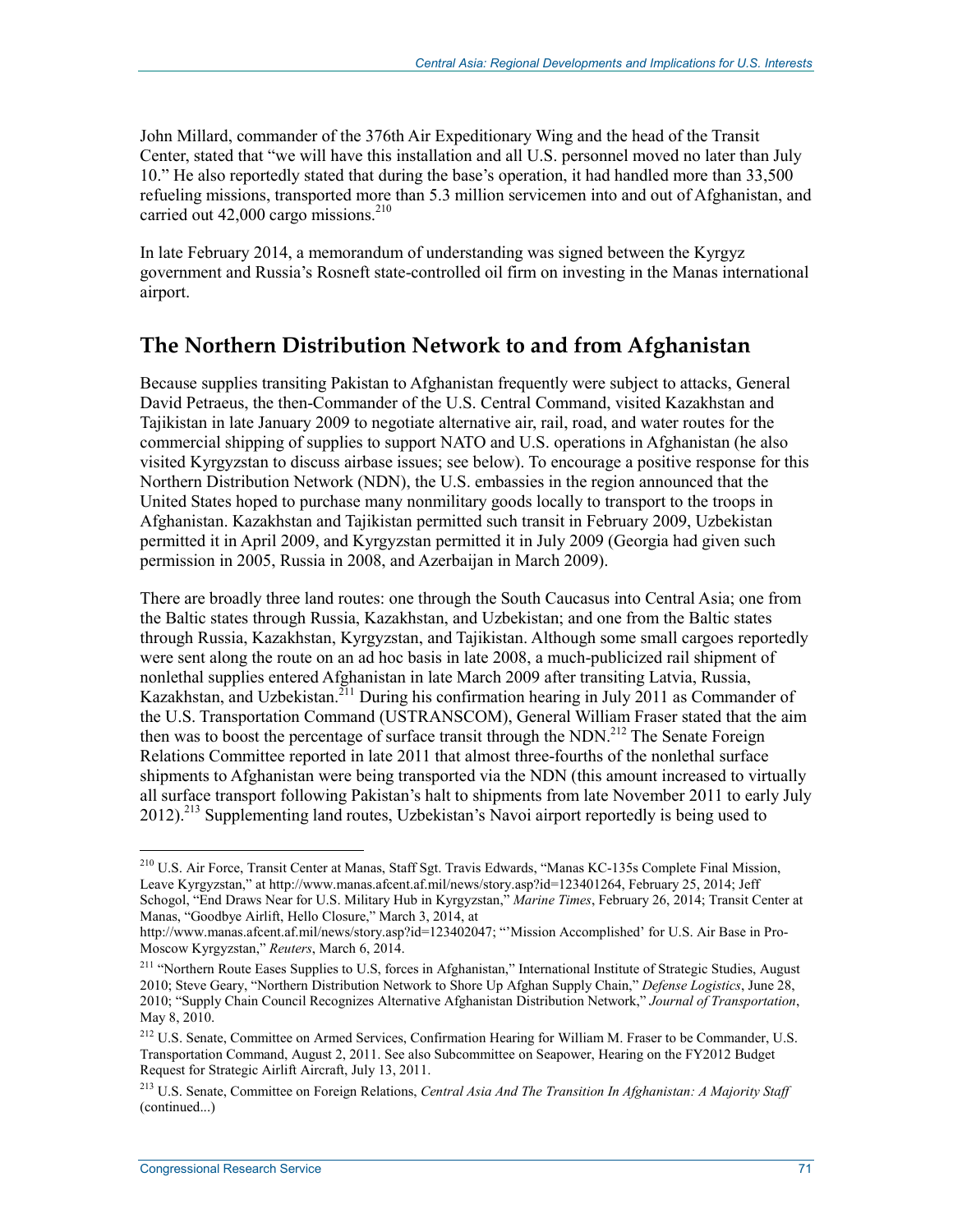transport supplies to Afghanistan. After aircraft land at Navoi, the supplies are sent by rail and truck to Afghanistan. $214$ 

In August 2011, shipments began along a 50-mile rail line that was completed from the town of Hairatan, on Afghanistan's border with Uzbekistan, to the city of Mazar-e-Sharif in Afghanistan.215 Reportedly, the bulk of ISAF cargo containers shipped through the NDN eventually enter Afghanistan via this Uzbekistan-Afghanistan rail link. U.S. Defense Department officials reportedly long have been concerned that officials in Uzbekistan delay the transit of freight across the border into Afghanistan until bribes are paid by various commercial shippers.

Among the reported local purchases of supplies as incentives to regional countries to facilitate NDN shipments are food items, lumber, cement, rebar, corrugated and galvanized steel, and fuel drums. According to one report, the U.S. military greatly increased its purchases of local supplies for Afghanistan in FY2012, spending about \$1.3 billion, including \$820.5 million in Turkmenistan (presumably for jet fuel and transport). To expand such purchases, the Defense Logistics Agency reportedly posted liaison officers in Kazakhstan and Uzbekistan, and it planned to at least match this pace of purchases in  $FY2013.<sup>216</sup>$ 

Besides commercial shipping of nonlethal cargoes, the regional governments allegedly have quietly given U.S. and NATO military aircraft over-flight privileges for the transport of weapons and troops to Afghanistan. At the July 2009 U.S.-Russia summit, Russia openly announced that it was permitting such overflights. Some observers suggested that the announcement was linked to the assertion of some Russian officials that such transport could substitute for U.S. and NATO use of Manas and other Central Asian airbases. Presidents Obama and Nazarbayev reportedly agreed in principle to air flights of troops and unspecified equipment, including along a circumpolar route transiting Kazakhstan, during their meeting in April 2010, and an air transit agreement was signed on November 12, 2010.

Most of the Central Asian governments gave permission in 2012 for the egress of supplies and troops from Afghanistan in line with U.S. and NATO plans to draw down military operations in Afghanistan by late 2014. Then-Assistant Secretary Blake reported in August 2012 that discussions were underway within the U.S. government on how much and what types of equipment removed from Afghanistan might be declared Excess Defense Articles (EDA) and provided to regional governments. He indicated that the U.S. government probably would not provide Uzbekistan with lethal EDA (weaponry), but might well provide military vehicles. He suggested that Uzbekistan's support for the NDN may have raised the ire of terrorist organizations, so that "it is very much in our interest to help Uzbekistan defend itself against such attacks." At the same time, he dismissed concerns that military assistance provided to Uzbekistan

<sup>(...</sup>continued)

*Report,* December 19, 2011.

<sup>&</sup>lt;sup>214</sup> A circum-polar air route from the United States transiting Russia and Central Asia to Afghanistan also has begun to be used. Marcus Weisgerber, "Afghanistan War Spurred Big Changes for Logistics Community," *Federal Times*, September 19, 2011.

<sup>215 &</sup>quot;Uzbek Corridor of Afghan Supply Plagued by 'Informal Payments,'" *The Times of Central Asia*, July 2, 2010; "Construction of Hairatan-Mazar-e-Sharif Railroad Completed" Uzbekistan Daily, November 16, 2010.

<sup>216</sup> Joshua Kucera, "Turkmenistan Big Beneficiary Of Pentagon Money, While Uzbekistan Lags," *Eurasianet*, December 3, 2012. Purchases were reported to be \$137.3 million in Kazakhstan, \$218.1 million in Kyrgyzstan, \$11.7 million in Tajikistan, and \$105.9 million in Uzbekistan.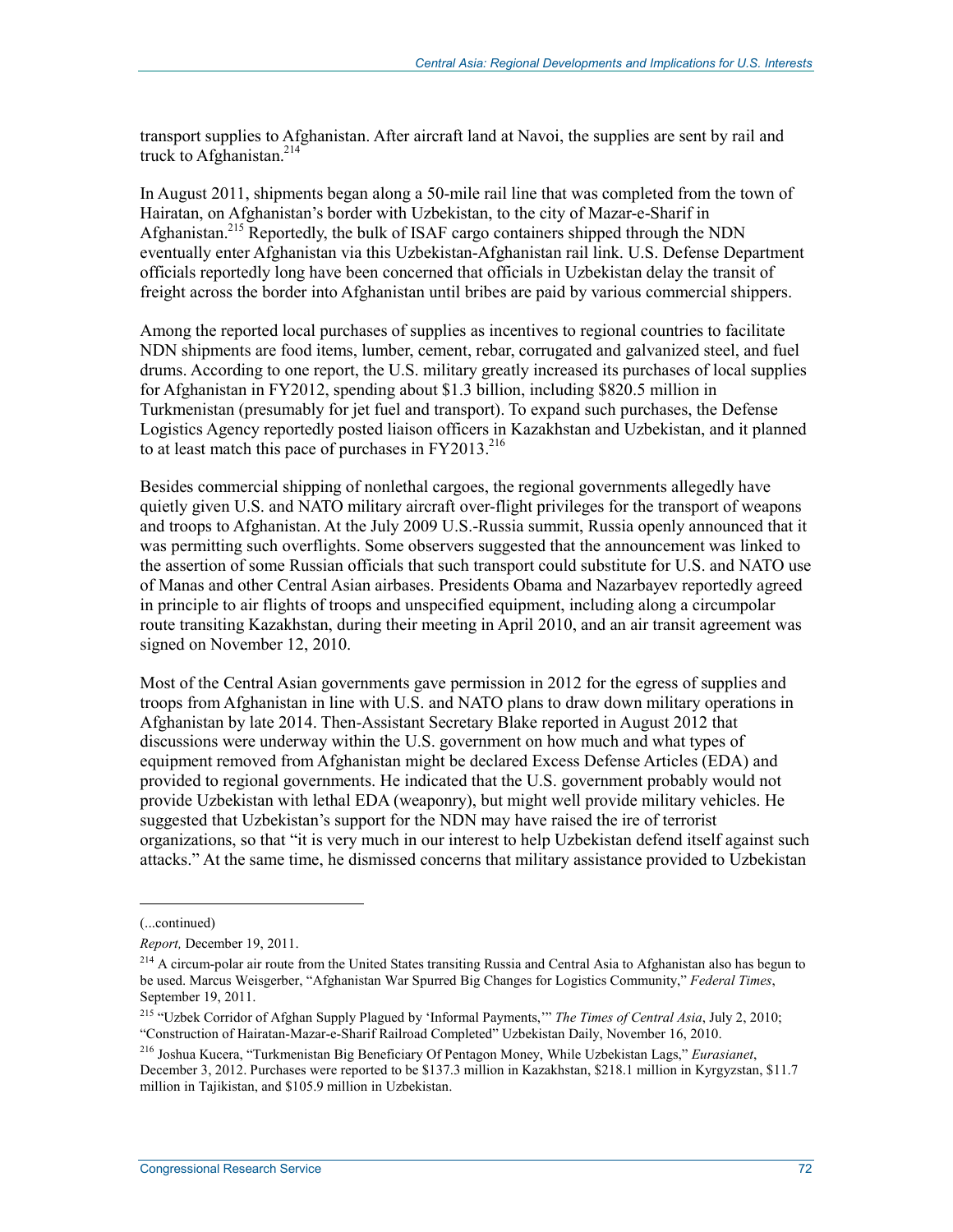could be misused.<sup>217</sup> According to some observers, Uzbekistan withdrew from the CSTO at least in part in the hope of obtaining funds and equipment from the United States and NATO during the withdrawal of forces from Afghanistan.<sup>218</sup> One Russian newspaper reported in November 2012 that Russian officials had offered large military aid packages to Kyrgyzstan and Tajikistan, at least in part to convince these countries not to accept excess equipment from the United States, which these officials presumed would come with strings attached, including technical advisory assistance. $219$ 

According to one plan discussed by USCENTCOM in late 2012 for the egress from Afghanistan of rolling stock (equipment with wheels or tracks that is self-propelled or can be towed) or nonrolling stock (all other equipment), almost one-quarter (500 out of 2,200 containers and vehicles) was proposed to be evacuated by rail or road through Central Asia. It was proposed that over onehalf be evacuated through Pakistan, and almost one-quarter of containers and vehicles be flown to Dubai or Jordan.<sup>220</sup>

These plans changed somewhat during 2013, however, reportedly at least in part because of continuing problems with cargo transit through Uzbekistan. According to one USTRANSCOM official in October 2013, the command was still keeping NDN routes "warm as a result of needing to possibly go back" to heavier use of the routes in case of renewed problems with egress through Pakistan. The official stated that the shipment of material through the NDN took two to three times longer than through Pakistan, because of the necessity of clearing customs in several transit states and trans-loading from truck to rail to ship.221 According to some reports, only a small percentage of material entering or leaving Afghanistan was moving through the NDN during the latter part of 2013 and early 2014, although efforts are being made, as noted, to preserve and enhance the NDN for future possible shipments.<sup>222</sup>

In testimony on February 27, 2014, Air Force General William Fraser, Commander of USTRANSCOM, stated that the possible removal of all U.S. troops and material from Afghanistan could be accomplished by the end of 2014 if a U.S.-Afghanistan status of forces agreement is not renewed, including by using the NDN.<sup>223</sup> Since Russia's invasion of Ukraine's Crimea region at the end of February 2014, the reliability of NDN routes through Russia may become more problematic.

<sup>217</sup> U.S. Department of State, *On-the-Record Briefing With International Media:Robert O. Blake, Jr., Assistant Secretary, Bureau of South and Central Asian Affairs*, August 15, 2012.

<sup>&</sup>lt;sup>218</sup> Karimjan Akhmedov and Evgeniya Usmanova, "Afghanistan Withdrawal: The Pros and Cons of Using the Northern Distribution Network," *Eurasianet*, September 12, 2012.

<sup>219</sup> *Kommersant*, November 6, 2012; Joshua Kucera, "Report: Russia Spending \$1.3 Billion To Arm Kyrgyzstan, Tajikistan," *Eurasianet*, November 7, 2012. Other reasons for the boosted aid reportedly included preparing these countries for the post-2014 security situation in Afghanistan. Lastly, the boosted aid had been pledged as a *quid pro quo* after both countries had extended military basing leases with Moscow.

<sup>220</sup> Joshua Kucera, "U.S. Mapping Out Afghanistan Exit," *Eurasianet*, November 21, 2012.

<sup>&</sup>lt;sup>221</sup> Marcus Weisgerber, "Interview: Lt. Gen. Kathleen Gainey, Retiring No. 2 at U.S. Transportation Command," *Defense News*, October 20, 2013.

<sup>&</sup>lt;sup>222</sup> U.S. Army, Lt. Col. Charmaine Lywe and Lt. Col. Brittany Stewart, "Building support for NDN Retrograde," *Translog*, January 30, 2014.

<sup>&</sup>lt;sup>223</sup> U.S. House of Representatives, Committee on Armed Services, Hearing on the Posture of the U.S. Special Operations Command and U.S. Transportation Command, *Testimony of General William M Fraser III, USAF Commander, U.S. Transportation Command*, February 27, 2014; Sandra Erwin, "Afghanistan 'Zero Option' Creates Challenges for Military Logisticians, *National Defense*, February 27, 2014.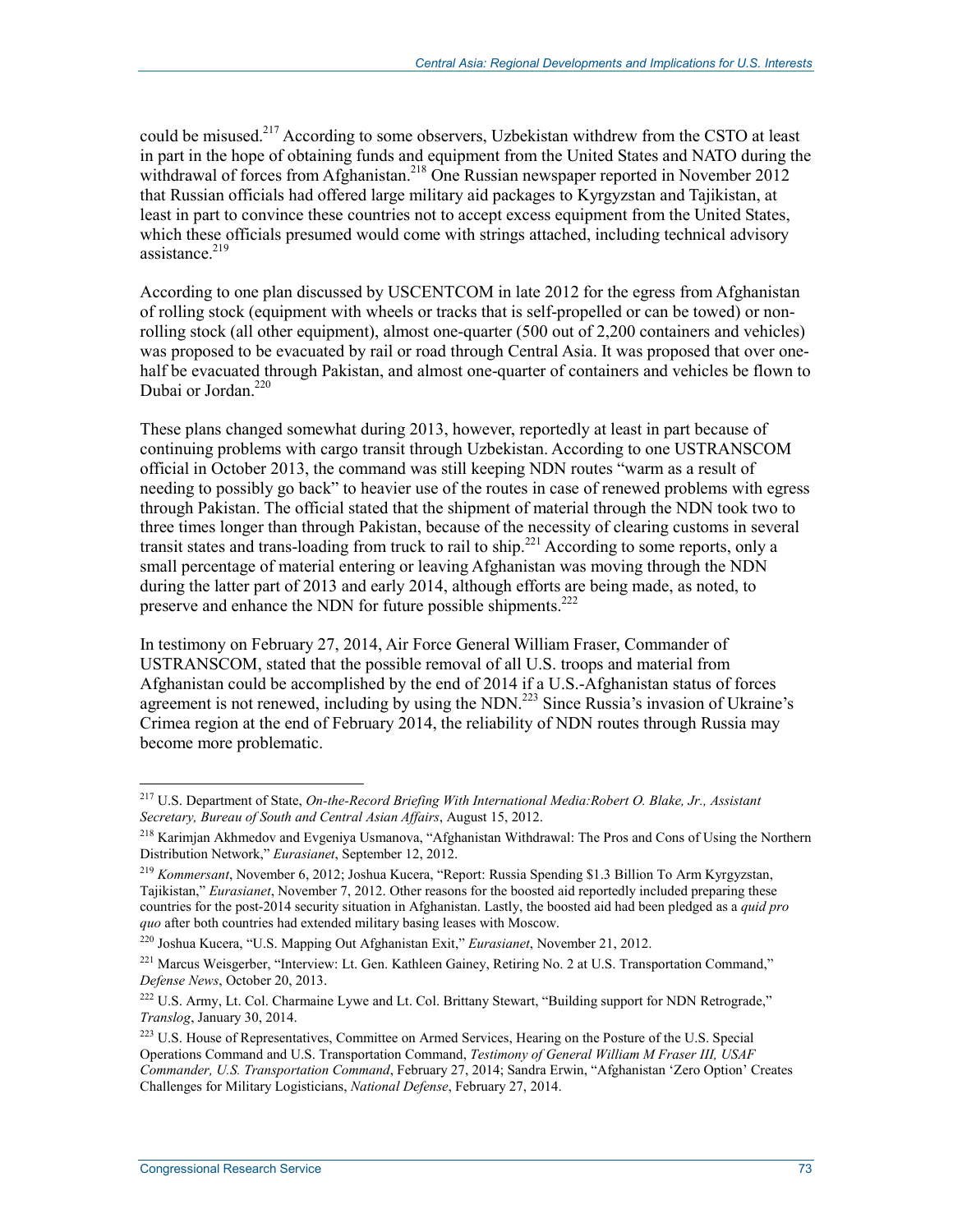Consolidated Appropriations for FY2012 requires the Secretary of State to submit a report to Congress on all U.S. assistance to Uzbekistan and "expenditures made in support of" the NDN, to include credible information on the diversion of assistance or expenditures for corrupt purposes. Consolidated Appropriations for FY2014 likewise requires this report, but also directs that the report be unclassified, though it may be accompanied by a classified annex (see below, "113th Congress Legislation").

## **Weapons of Mass Destruction**

Major U.S. security interests have included elimination of nuclear weapons remaining in Kazakhstan after the breakup of the Soviet Union and other efforts to control nuclear proliferation in Central Asia. The United States has tendered aid aimed at bolstering their export and physical controls over nuclear technology and materials, in part because of concerns that Iran is targeting these countries<sup>224</sup>

After the Soviet breakup, Kazakhstan was on paper a major nuclear weapons power (in reality Russia controlled these weapons). In December 1993, the United States and Kazakhstan signed a Cooperative Threat Reduction (CTR) umbrella agreement for the "safe and secure" dismantling of 104 SS-18s, the destruction of silos, and related purposes. All bombers and their air-launched cruise missiles were removed by late February 1994 (except seven bombers destroyed with U.S. aid in 1998). The SS-18s were eliminated by late 1994. On April 21, 1995, the last of about 1,040 nuclear warheads had been removed from SS-18 missiles and transferred to Russia, and Kazakhstan announced that it was nuclear weapons-free. The United States reported that 147 silos had been destroyed by September 1999. A U.S.-Kazakh Nuclear Risk Reduction Center in Almaty was set up to facilitate verification and compliance with arms control agreements to prevent the proliferation of WMD.

Besides the Kazakh nuclear weapons, there are active research reactors, uranium mines, milling facilities, and dozens of radioactive tailing and waste dumps in Kazakhstan, Kyrgyzstan, Tajikistan, and Uzbekistan. Many of these sites reportedly were inadequately protected against theft and CTR aid has been used to assist in securing them. Kazakhstan is reported to possess one-fourth of the world's uranium reserves, and Kazakhstan and Uzbekistan have been among the world's top producers of low-enriched uranium.

Among Kazakhstan's nuclear sites was a fast breeder reactor at Aktau that was the world's only nuclear desalinization facility. In 1997 and 1999, U.S.-Kazakh accords were signed on decommissioning the Aktau reactor. Shut down in 1999, it had nearly 300 metric tons of uranium (some highly enriched) and plutonium (some weapons-grade) spent fuel in storage pools. CTR aid was used to facilitate transporting 600 kg of highly enriched uranium (HEU) from Kazakhstan to the United States in 1994, 2,900 kg of up to 26% enriched nuclear fuel from Aktau to Kazakhstan's Ulba facility in 2001 (which Ulba converted into less-enriched fuel), and 162.5 lb. of HEU spent fuel from Aktau to Russia in May 2009. In the latter instance, the material originally had been provided by Russia to Kazakhstan, and was returned to Russia in a series of four shipments by rail for storage between December 2008 and May 2009. In November 2010,

<sup>&</sup>lt;sup>224</sup> A Treaty on the Central Asian Nuclear Weapons Free Zone entered into force in January 2009. All five Central Asian states are signatories. The Treaty prohibits the development, manufacture, stockpiling, acquisition, or possession of nuclear explosive devices within the zone. See CRS Report RL31559, *Proliferation Control Regimes: Background and Status*, coordinated by Mary Beth D. Nikitin.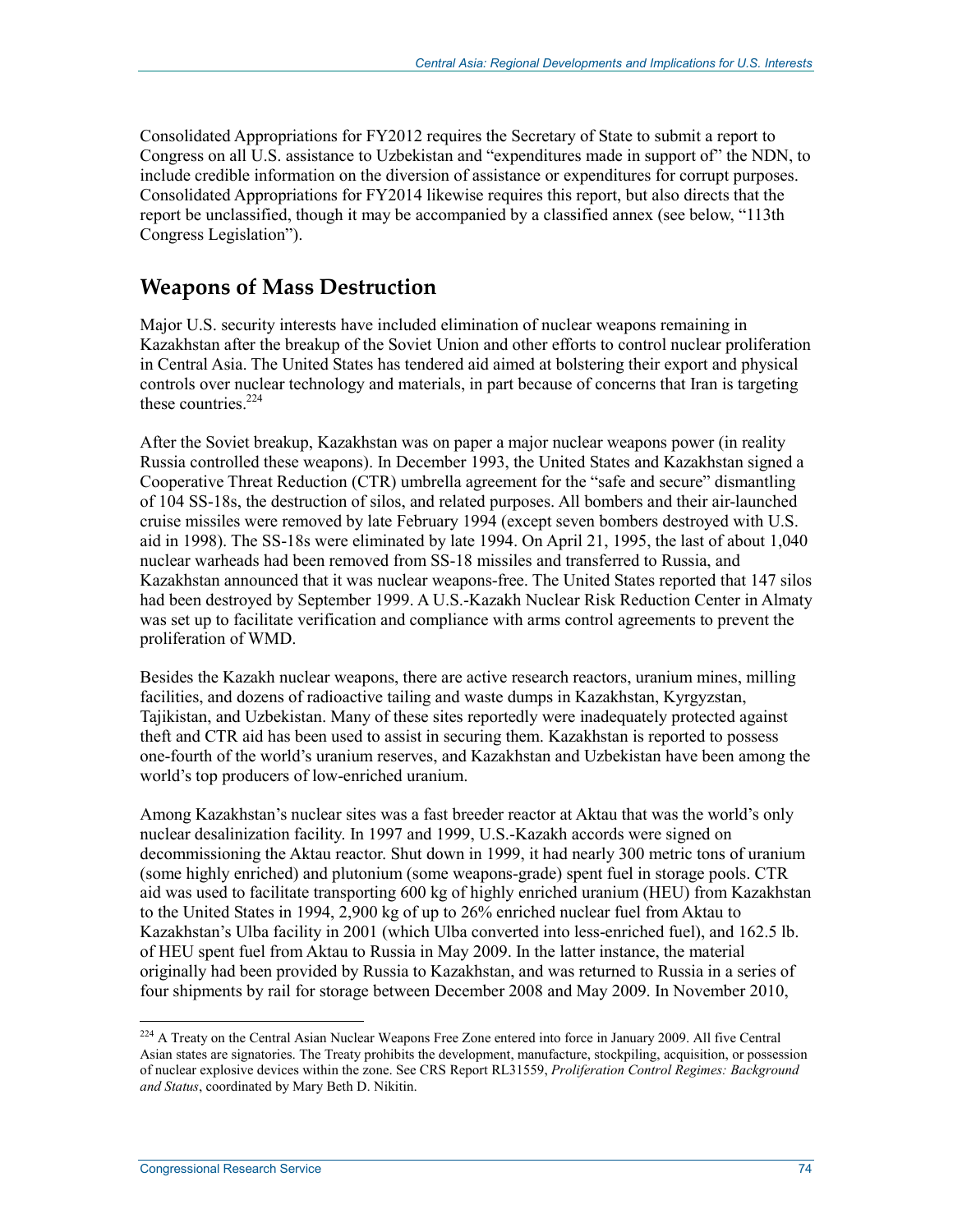CTR aid was used to facilitate the shipment of the last of more than 10 metric tons of highly enriched uranium and three metric tons of weapons-grade plutonium from Aktau to a newly constructed storage site 1,800 miles away at the former Semipalatinsk Test Site in East Kazakhstan Region.<sup>225</sup>

Kazakhstan and Uzbekistan hosted major chemical and biological warfare (CBW) facilities during the Soviet era. CTR and Energy Department (DOE) funds have been used in Kazakhstan to dismantle a former anthrax production facility in Stepnogorsk, to remove some strains to the United States, to secure two other BW sites, and to retrain scientists. CTR funding was used to dismantle Uzbekistan's Nukus chemical weapons research facility. CTR aid also was used to eliminate active anthrax spores at a former CBW test site on an island in the Aral Sea. These latter two projects were completed in 2002. Other CTR aid helps keep former Uzbek CBW scientists employed in peaceful research. Kazakhstan and Uzbekistan receive ongoing Cooperative Biological Engagement assistance for disease surveillance and diagnostic laboratories and electronic disease reporting. Uzbekistan has continued to cooperate with the Departments of Defense and Energy—even after it restricted other ties with the United States in 2005—to receive radiation monitoring equipment and training.

In a joint U.S.-Kazakhstan-Russia statement and other remarks at the nuclear security summit in Seoul, South Korea, in March 2012, the United States hailed Kazakhstan's efforts to secure nuclear materials inherited from the former Soviet Union as guidelines for other global nuclear non-proliferation efforts.<sup>226</sup>

# **113th Congress Legislation**

H.R. 3547 (Lamar), Consolidated Appropriations Act, 2014. Introduced on November 20, 2013. Passed the House on December 2, 2013. Passed the Senate on December 12, 2013. House agreed to the Senate amendment on January 15, 2014. Senate concurred in the House amendment on January 16, 2014. Signed into law on January 17, 2014 (P.L. 113-76). Sec. 7044 calls for \$150 million for programs in South and Central Asia related to the transition in Afghanistan, including expanding linkages between Afghanistan and the wider region. The section also calls for funds provided under the heading `Economic Support Fund' for assistance for Afghanistan and Pakistan to be expended for cross border stabilization and development programs between Afghanistan and Pakistan, or between either country and the Central Asian countries. Sec. 7060, sector allocations, Part (c) environmental programs, directs that international financial institutions be informed that it is the policy of the United States to oppose any loan, grant, strategy or policy of such institution to support the construction of any large hydroelectric dam. Sec. 7061 continues conditions of previous years on assistance to the government of Uzbekistan, and continues a waiver provision. The section also continues language requiring the Secretary of State to submit a report to Congress on all U.S. assistance to Uzbekistan and "expenditures made in support of" the NDN,

<sup>225</sup> U.S. Department of Energy, National Nuclear Security Administration*, Press Release: Joint Statement By Co-Chairs of the U.S.-Kazakhstan Energy Partnership On Successful Completion of the U.S.-Kazakhstan BN-350 Spent Fuel Program,* November 17, 2010; *Press Release: NNSA Secures 775 Nuclear Weapons Worth of Weapons-Grade Nuclear Material from BN-350 Fast Reactor in Kazakhstan*, November 18, 2010.

<sup>226</sup> The White House, Office of the Press Secretary, *Remarks by President Obama and President Nursultan Nazarbayev of the Republic of Kazakhstan Before Bilateral Meeting*, March 26, 2012; *Joint Statement of the Presidents of the Republic of Kazakhstan, the Russian Federation, and the United States of America Regarding the Trilateral Cooperation at the Former Semipalatinsk Test Site*, March 26, 2012.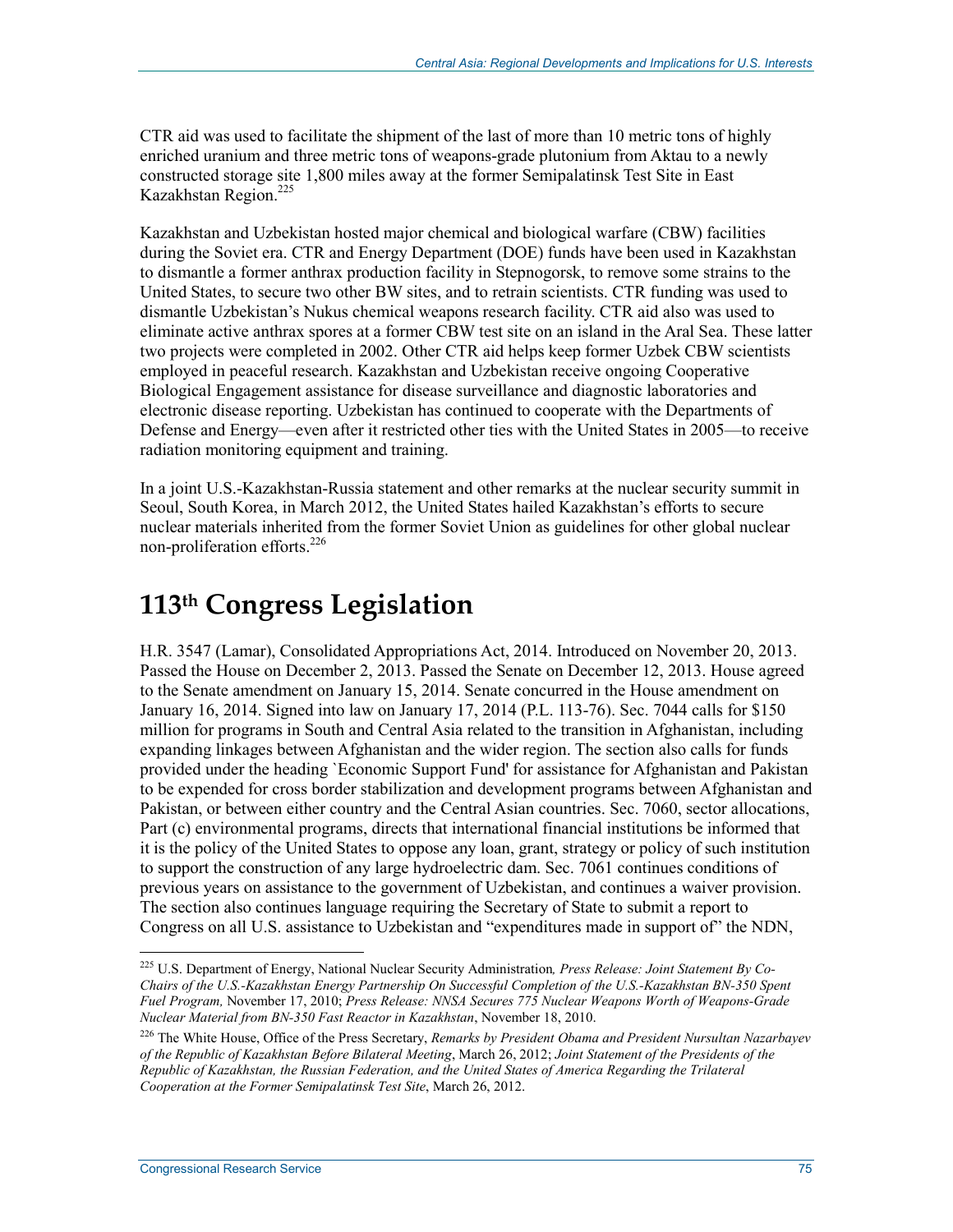but specifies that the report be unclassified, although it may be accompanied by a classified annex. The law also extends a provision permitting expanded IMET assistance for Uzbekistan. Sec. 7071 calls for funds to be made available for democracy and rule of law programs in Soviet successor states, and for a report to be submitted on a multi-year strategy for such programs

H.R. 301 (Wolf). To provide for the establishment of the Special Envoy to Promote Religious Freedom of Religious Minorities in the Near East and South Central Asia. Introduced on January 15, 2013. Passed the House on September 18, 2013. On September 19, 2013, received in the Senate and referred to the Committee on Foreign Relations.

H.Res. 284 (Turner). Expressing the sense of the House of Representatives with respect to promoting energy security of European allies through opening up the Southern Gas Corridor. Calls for working with the Governments of Turkey, Azerbaijan, and Georgia and its partners to make available additional gas and oil supplies to that market. Introduced on June 27, 2013. On September 19, 2013, was forwarded by the Subcommittee on Europe, Eurasia, and Emerging Threats to the Full Committee on Foreign Affairs (Amended) by unanimous consent.

| (millions of current dollars)        |                                                                        |                          |                          |                          |                                               |                                              |  |  |  |
|--------------------------------------|------------------------------------------------------------------------|--------------------------|--------------------------|--------------------------|-----------------------------------------------|----------------------------------------------|--|--|--|
| <b>Central Asian</b><br>Country      | <b>FY1992</b><br>thru<br><b>FY2010</b><br><b>Budgeted</b> <sup>a</sup> | <b>FY2011</b><br>Actualb | <b>FY2012</b><br>Actualb | <b>FY2013</b><br>Actualb | <b>FY2014</b><br><b>Estimate</b> <sup>b</sup> | <b>FY2015</b><br><b>Request</b> <sup>b</sup> |  |  |  |
| Kazakhstan                           | 2,050.4                                                                | 17.57                    | 19.29                    | 12.526                   | 9.761                                         | 8.347                                        |  |  |  |
| Kyrgyzstan                           | 1,221.71                                                               | 41.36                    | 47.4                     | 47.11                    | 45.287                                        | 40.05                                        |  |  |  |
| Tajikistan                           | 988.57                                                                 | 44.48                    | 45.09                    | 37.47                    | 34.479                                        | 26.89                                        |  |  |  |
| Turkmenistan                         | 351.55                                                                 | 11.01                    | 9.2                      | 5.468                    | 5.473                                         | 4.85                                         |  |  |  |
| Uzbekistan                           | 971.36                                                                 | 11.34                    | 16.73                    | 11.378                   | 11.278                                        | 9.79                                         |  |  |  |
| Regional                             | 130.44                                                                 | 23.15                    | 8.22                     | 17.105                   | 25.928                                        | 23.8                                         |  |  |  |
| Total                                | 5,714.03                                                               | 148.91                   | 145.92                   | 131.057                  | 132.206                                       | 113.727                                      |  |  |  |
| As a percentage<br>of aid to Eurasia | 14%                                                                    | 26%                      | 34%                      | 37%                      | 40%                                           | 54%                                          |  |  |  |

### **Table 2. U.S. Foreign Assistance to Central Asia, FY1992 to FY2015**

**Sources:** State Department, Office of the Coordinator of U.S. Assistance to Europe and Eurasia; State Department, *Congressional Budget Justification: Department of State, Foreign Operations, and Related Programs for FY2015,* March 4, 2014 (Account Tables added March 21, 2014).

- a. Includes funds from the Aid for Europe, Eurasia, and Central Asia (AEECA) account and Agency budgets. Excludes some classified coalition support funding.
- b. Includes funds from the Aid for Europe, Eurasia, and Central Asia account (AEECA) and other "Function 150" programs through FY2012; since FY2013, aid to Central Asia has been included in the Economic Support Fund and other "Function 150" programs,. Does not include Defense or Energy Department funds or funding for exchanges. Country totals for FY2013-FY2015 do not include NADR, which is not broken out in the account tables cited above.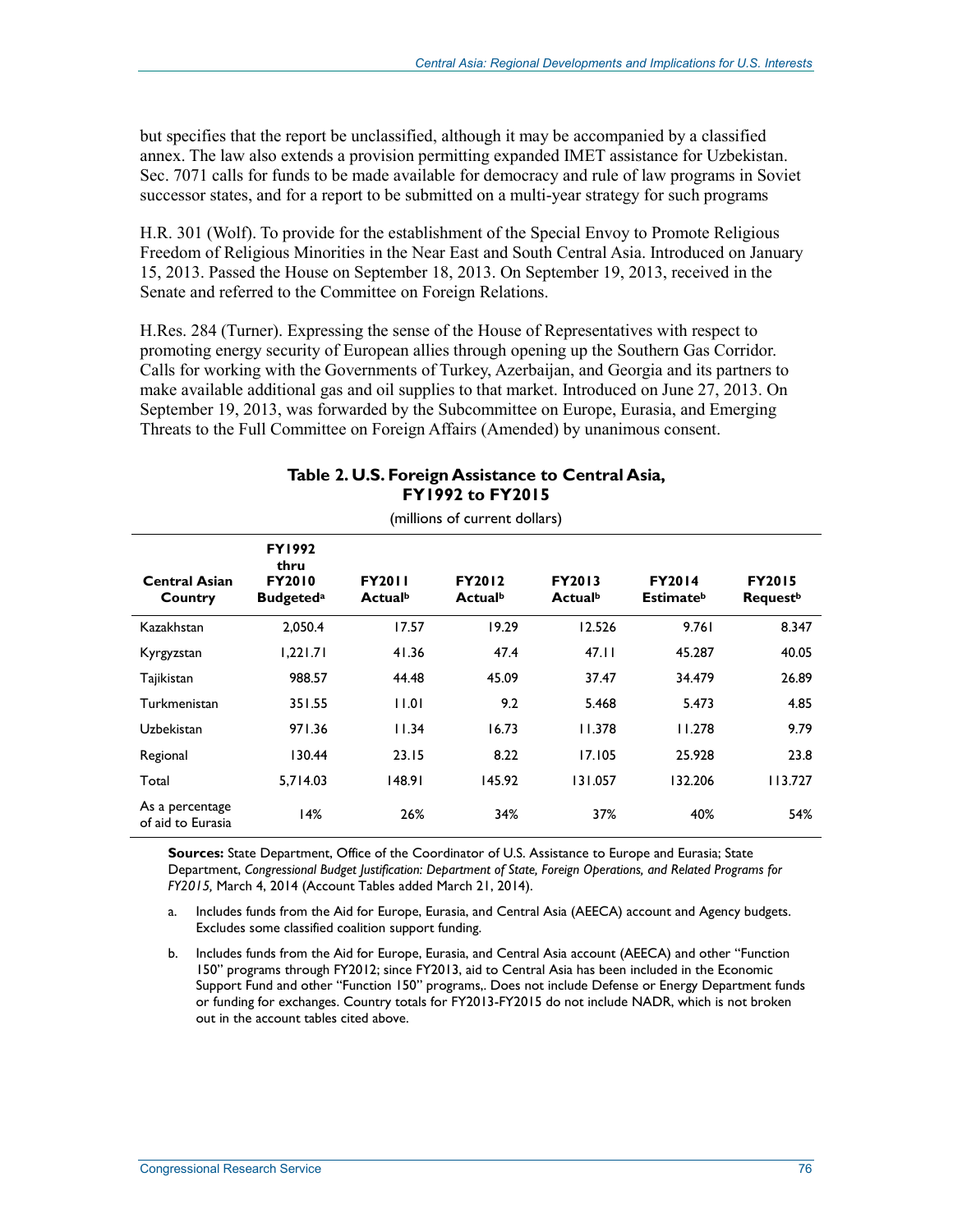| (millions of current dollars) |        |         |         |         |         |         |         |        |         |         |
|-------------------------------|--------|---------|---------|---------|---------|---------|---------|--------|---------|---------|
| Country                       | 1992   | 1993    | 1994    | 1995    | 1996    | 1997    | 1998    | 1999   | 2000    | 2001    |
| Kazakhstan                    | 20.33  | 51.47   | 202.75  | 138.85  | 79.32   | 53.52   | 75.85   | 72.60  | 77.95   | 80.01   |
| Kyrgyzstan                    | 13.03  | 108.22  | 90.36   | 44.43   | 63.63   | 23.85   | 50.29   | 61.12  | 49.73   | 43.07   |
| Tajikistan                    | 11.61  | 33.72   | 45.26   | 33.71   | 45.36   | 14.75   | 36.57   | 38.16  | 38.69   | 76.48   |
| Turkmenistan                  | 14.71  | 57.28   | 22.38   | 21.82   | 25.33   | 6.25    | 8.94    | 15.94  | 10.91   | 12.57   |
| Uzbekistan                    | 5.62   | 15.00   | 34.07   | 14.44   | 23.34   | 30.88   | 26.84   | 46.88  | 39.06   | 48.33   |
| Regional                      | 0.00   | 0.00    | 0.00    | 0.00    | 20.00   | 0.60    | 7.87    | 0.00   | 4.50    | 7.57    |
| <b>Total</b>                  | 2057.3 | 2258.69 | 2388.82 | 2248.25 | 2252.98 | 2126.85 | 2204.36 | 2233.7 | 2220.84 | 2269.03 |

#### **Table 3. U.S. Assistance to Central Asia, FY1992-FY2001**

Source: Derived from U.S. Department of State, Office of the Coordinator for Europe and Eurasia.

**Note:** Includes all agencies and accounts.

### **Table 4. U.S. Assistance to Central Asia, FY2002-FY2010 (and Totals, FY1992-FY2010)**

| (millions of current dollars) |  |  |
|-------------------------------|--|--|
|-------------------------------|--|--|

|              |         |         |         |         |         |         |        |        |         | <b>Total</b>        |
|--------------|---------|---------|---------|---------|---------|---------|--------|--------|---------|---------------------|
| Country      | 2002    | 2003    | 2004    | 2005    | 2006    | 2007    | 2008   | 2009   | 2010    | (FY1992-<br>FY2010) |
| Kazakhstan   | 97.4    | 97.88   | 111.00  | 84.91   | 81.31   | 167.55  | 179.52 | 220.28 | 157.90  | 2,050.4             |
| Kyrgyzstan   | 94.47   | 53.85   | 55.25   | 55.23   | 43.44   | 71.25   | 71.23  | 111.74 | 117.52  | 1,221.71            |
| Tajikistan   | 136.34  | 48.71   | 53.01   | 65.69   | 42.81   | 49.94   | 67.33  | 67.44  | 82.99   | 988.57              |
| Turkmenistan | 18.93   | 10.98   | 10.42   | 18.94   | 10.44   | 19.84   | 16.83  | 20.78  | 28.26   | 351.55              |
| Uzbekistan   | 224.14  | 90.77   | 84.25   | 78.28   | 49.30   | 35.90   | 38.33  | 48.55  | 37.38   | 971.36              |
| Regional     | 13.88   | 9.99    | 3.41    | 5.02    | 5.43    | 7.59    | 6.66   | 25.71  | 12.21   | 130.44              |
| <b>Total</b> | 2587.16 | 2315.18 | 2321.34 | 2313.07 | 2238.73 | 2359.07 | 2387.9 | 2503.5 | 2446.26 | 5,714.03            |

Source: Derived from U.S. Department of State, Office of the Coordinator for Europe and Eurasia.

**Note:** Includes all agencies and accounts.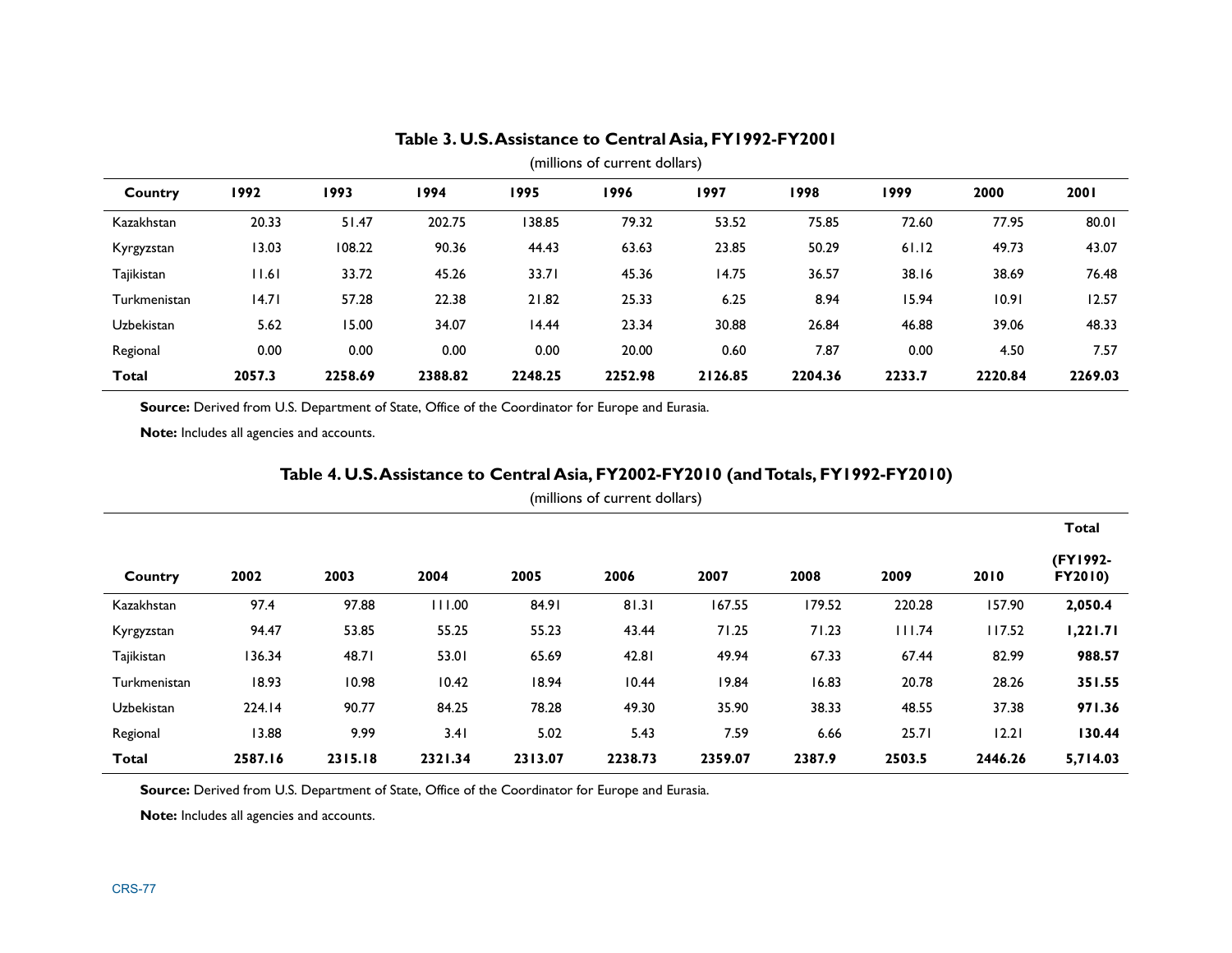

**Figure 1. Central Asia: Kazakhstan, Kyrgyzstan, Tajikistan, Turkmenistan, and Uzbekistan** 

**Source:** CRS (September 2010).